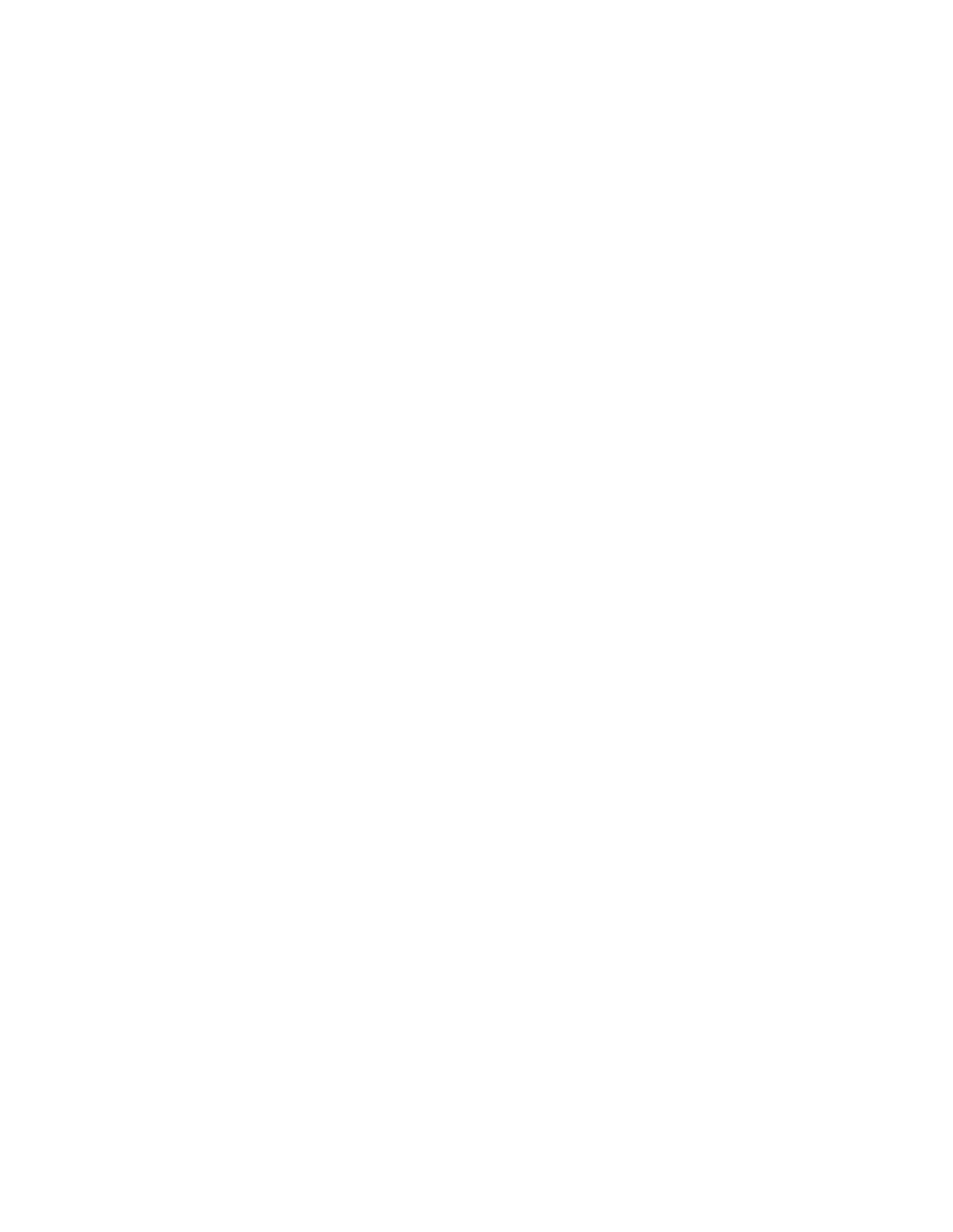# **CONTENTS**

| Section 3. Expert Opinion on Demand Response and Energy Efficiency 53              |  |
|------------------------------------------------------------------------------------|--|
|                                                                                    |  |
|                                                                                    |  |
|                                                                                    |  |
|                                                                                    |  |
|                                                                                    |  |
| Appendix A: Demand-Response Institutions, Organizations, and Initiatives  69       |  |
|                                                                                    |  |
|                                                                                    |  |
|                                                                                    |  |
| Appendix B: Annotated Bibliography of Demand-Response References with a Focus on   |  |
|                                                                                    |  |
| Appendix C: Comprehensive Bibliography on Demand Response and Energy Efficiency 95 |  |
| Appendix D: Case Study Investigation: California Energy Commission Demand-         |  |
|                                                                                    |  |
|                                                                                    |  |
|                                                                                    |  |

Note: Appendix A is available for download for free along with the main body of this report, while Appendices B through D are available only in hard copy, along with the main body and Appendix A.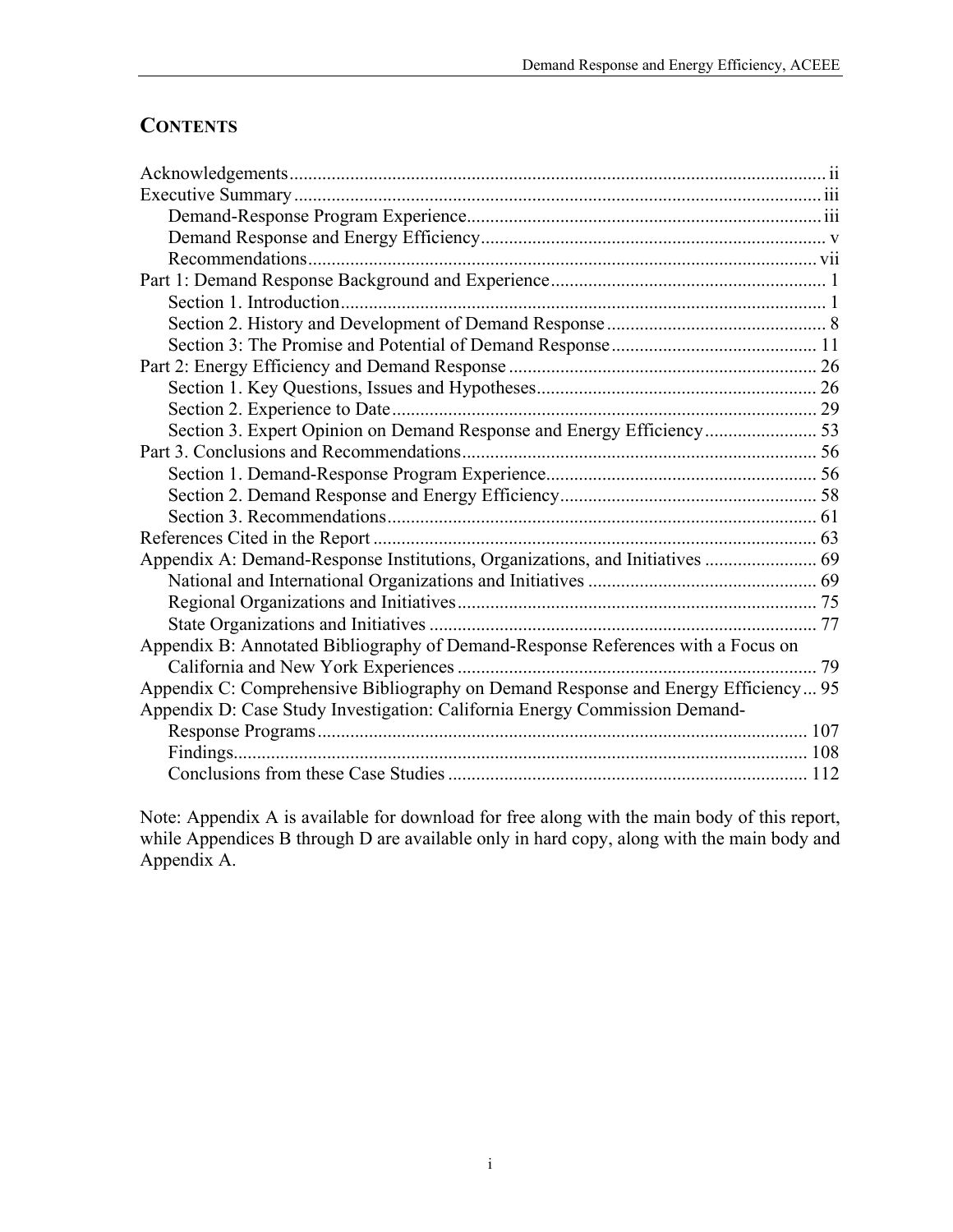### <span id="page-3-0"></span>**ACKNOWLEDGEMENTS**

ACEEE thanks the following organizations for their funding support for this project:

- The California Energy Commission
- The California Institute for Energy Efficiency (CIEE)
- The Energy Foundation
- National Grid
- New York State Energy Research and Development Authority (NYSERDA)
- Pacific Gas & Electric
- Sempra Utilities
- Southern California Edison
- The U.S. Department of Energy
- Xcel Energy

We also thank the many individuals within these organizations who guided the research and provided data for and input to our work. We also thank Ed Vine, Patti Witte and Bill Prindle for important technical assistance on the project, and Renee Nida for her assistance in report editing and production.

Our work relied heavily on input from a wide and diverse set of demand response experts, including program managers, evaluators, resource planners, economists, engineers, regulatory staff, and program participants. We thank all of these individuals for their time, input, and assistance.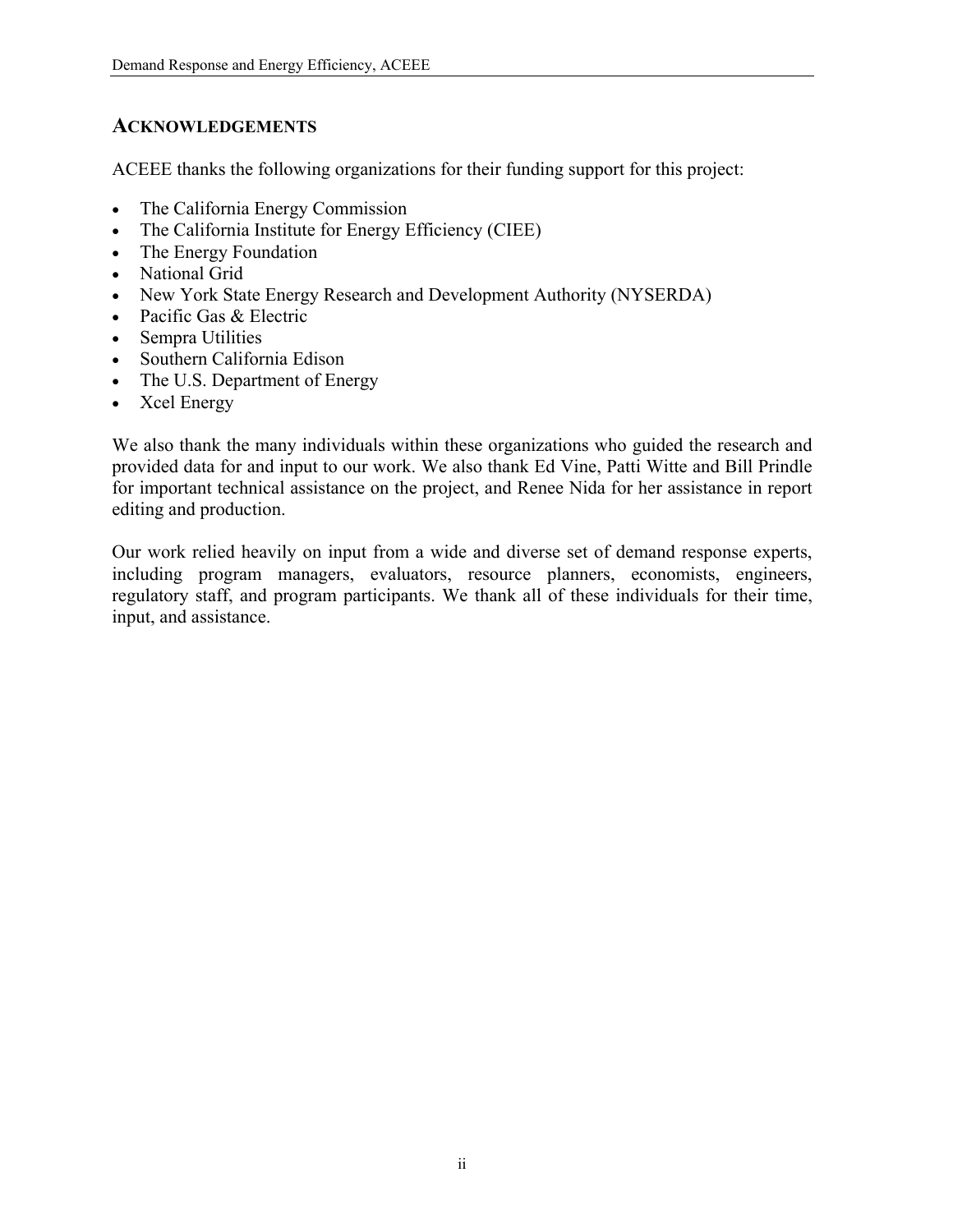## <span id="page-4-0"></span>**EXECUTIVE SUMMARY**

# **Demand-Response Program Experience**

"Demand-response" programs and technologies have been heralded in recent years as a great advancement in providing customers new options for managing their energy costs and use along with providing energy suppliers new options for assuring reliable supply at reasonable costs. Proponents of demand-response programs tout numerous benefits from such options, including improved system reliability, cost avoidance, greater market efficiency, improved risk management, reduced negative environmental impacts, improved customer service, and market power mitigation. Crisis and near-crisis conditions and events have spurred the development and practice of demand response in many states and regions.

The electric utility industry generally has shown a great deal of interest in expanding the use of demand-response programs and technologies. Utility regulators at the state and especially the federal level have shown strong support for expanded use of demand-response resources.

Demand-response programs and options have arisen in conjunction with both market and technological innovations over the past decade. Such programs and options seem to be natural developments within restructured, deregulated markets. Coincidental developments with communications, information, and control technologies have opened up a new world of possibilities for energy customers under new market structures, allowing customers access to detailed, real-time (or near real-time) energy use data and providing them options—both manual and automatic—to respond to pricing information and other communications about market conditions, such as system emergencies.

In this project we examined experience with demand-response programs in the United States to capture a comprehensive picture of the state of this practice to date. We reviewed program experiences and also identified gaps in available knowledge about such programs.

A key objective of this project was to examine the relationship between energy efficiency and demand response. Demand-response programs seek to reduce peak demands during times when reliability may be threatened or wholesale market prices are high. However, reducing demand is not the same as saving energy, although there are clearly relationships between reducing peak power demand (kilowatts [kW]) and saving energy (kilowatt-hours [kWh]). There may be "spill-over" impacts on overall, non-peak energy use from demandresponse programs. Programs also may target both objectives.

Despite the wealth of information available on the theory and practice of demand response, relatively little research had been done on the relationship between demand response and energy efficiency. As we conducted the study, we were somewhat surprised to discover how little attention has been focused on that issue. We found this to be a major area in need of research, testing, and analysis.

In our review we have observed that experience to date with demand-response programs has generally been positive. Scores of the different types of demand-response programs have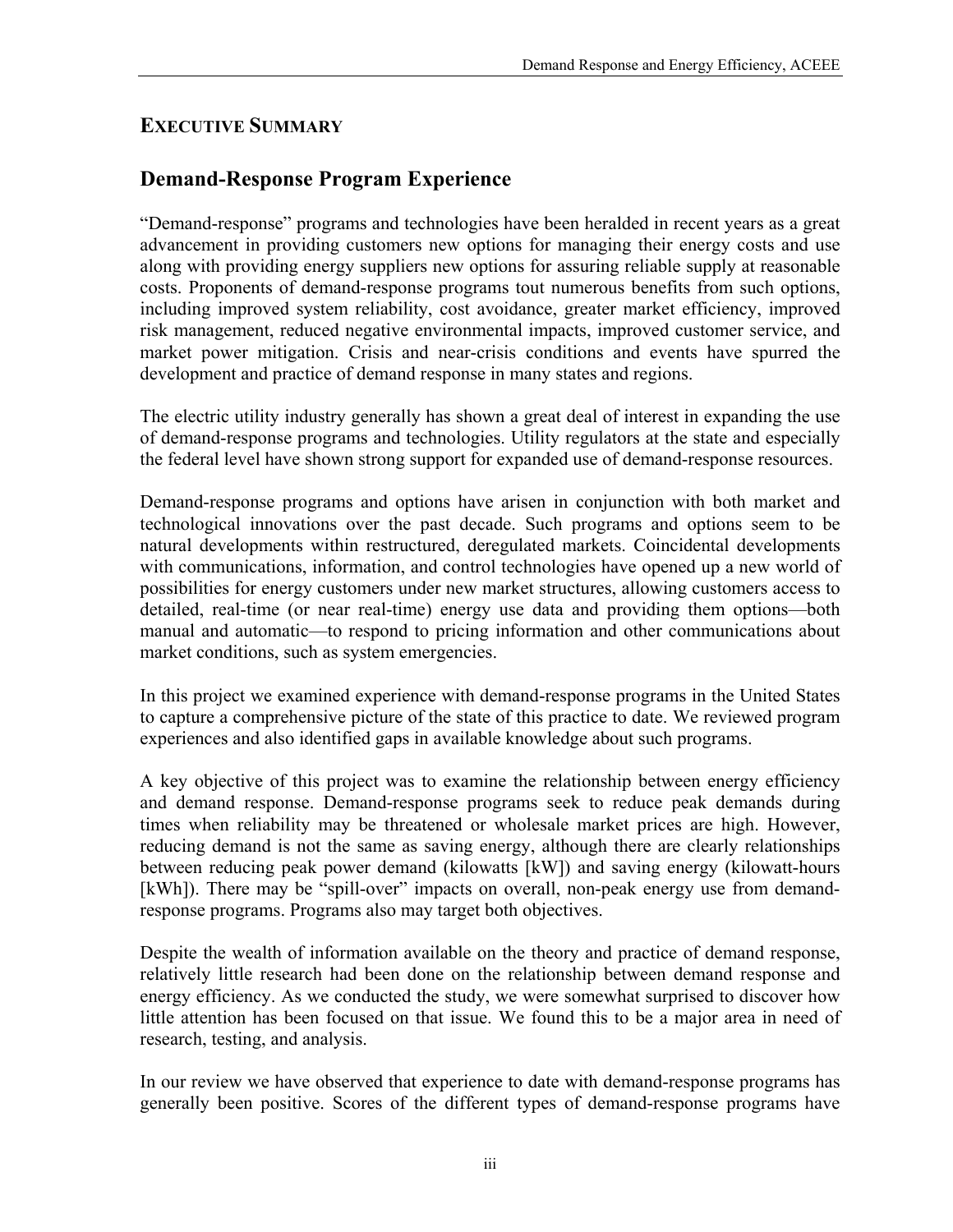been offered and are in place across the United States. Many have their origins in the practice of utility demand-side management from the 1980s and 1990s. Certain states and regions have been especially active in developing and offering demand-response programs, notably California, New England, the Northwest, and New York and other Middle Atlantic states, but programs can be found in most states.

Demand-response programs are generally divided into two broad categories, "load-response" programs and "price-response" programs (PLMA 2002), a convention we follow in this report although there are clearly overlaps. Most demand-response programs offered to date have been load-response programs, which focus on providing load relief to maintain system reliability. Load-response programs comprise the largest demand-response resource in terms of their contributions to peak-load reductions. This is not surprising as these types of programs are well established and have been successfully used for decades. Interruptible and curtailment programs are the primary examples of load-response programs.

"Price-response" programs have been the focus of many recent programs and initiatives, especially dynamic pricing such as critical peak pricing and real-time pricing. There is widespread conceptual support for exposing electricity customers to prices that reflect actual market conditions and associated prices.

Despite the growing interest in price-response programs, experience with such programs to date shows mixed results. Dynamic pricing—particularly real-time pricing—is the category of price-response programs that has garnered the greatest attention and focus in recent years, although there have been a handful of such programs with a much longer history. Experience with real-time pricing (RTP) programs is mixed, however. Participation in and impacts from these programs varies widely. With a few noteworthy exceptions, only a few have achieved significant absolute or relative impacts in terms of load reductions achieved. In a recently published comprehensive review of 43 RTP programs offered to commercial and industrial customers, a surprisingly high fraction of RTP customers appear to not be very price sensitive (Barbose, Goldman, and Neenan 2004).

Experience with dynamic pricing has been limited mostly to large commercial and industrial customers. There are, however, pioneering efforts with residential dynamic pricing in a few states, including California, Illinois, Florida, Washington and New York. Some of the initial results are promising, but it is still mostly too early to assess the full impacts of these programs. These programs should reveal a great deal about how residential customers respond to time-differentiated rates that reflect wholesale market prices and conditions.

The other major type of price response, or market-based, demand-response program is demand bidding. These types of programs have remained a relatively small share of overall demand-response portfolios. They are not nearly as widespread as load-response programs, but may be a potentially important resource in those states and regions that have them.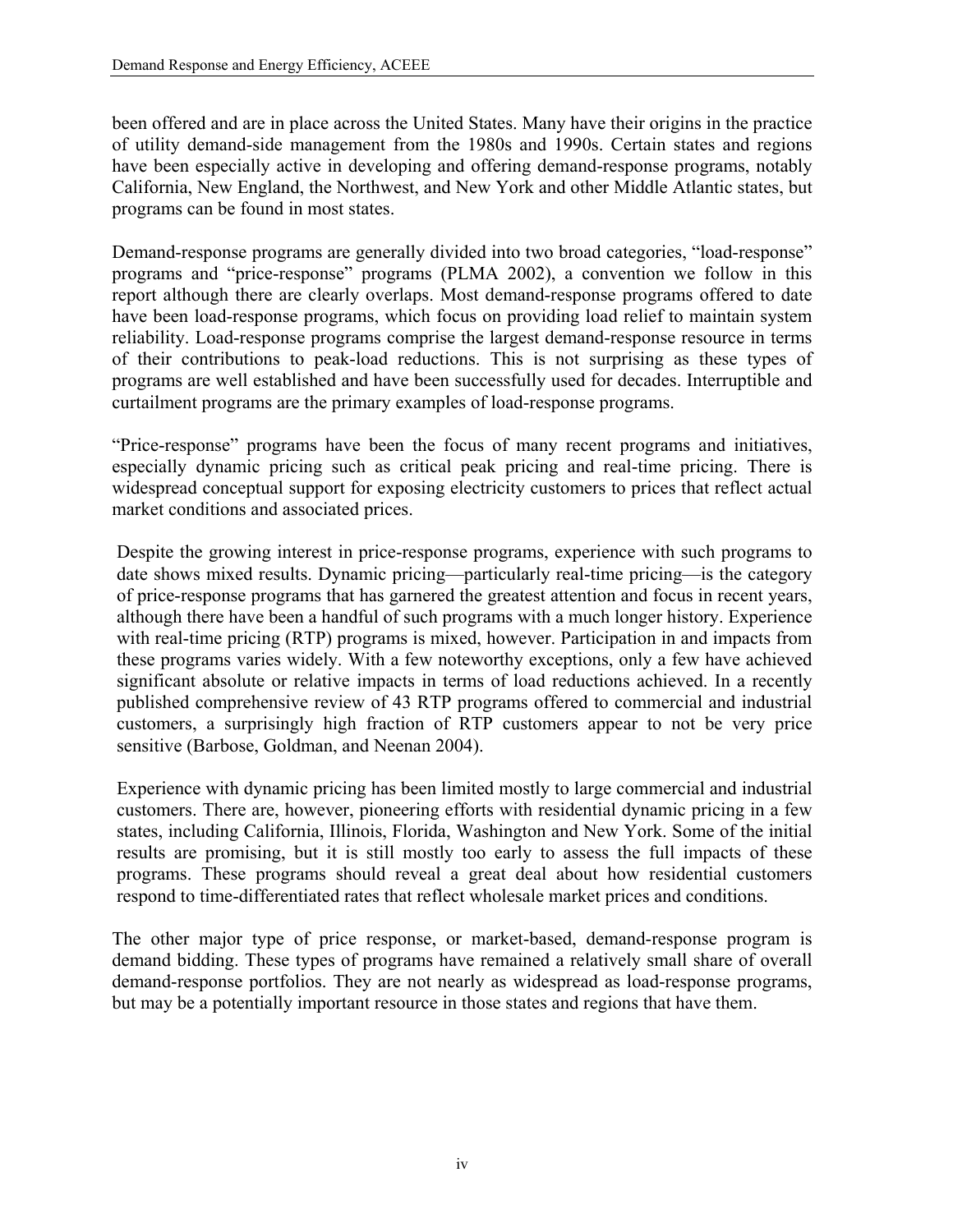## <span id="page-6-0"></span>**Demand Response and Energy Efficiency**

Demand response and energy efficiency both affect customer end-use of energy. How exactly these primary objectives relate to each other was a primary focus of our research and analysis.

Unfortunately, we found that there is almost no published research on the issue of how demand-response programs affect energy use during off-peak periods and overall building/facility energy use and energy efficiency. There is some mostly anecdotal evidence that suggests certain types of technologies capable of enabling demand response during peak demand periods can also realize energy and demand savings in off-peak periods. We were not able to determine the extent that customers are using these technologies actively as a means of achieving broader energy savings because this simply has not been a research focus within the industry.

We found little quantitative analysis of energy efficiency and conservation impacts from demand-response programs.<sup>[1](#page-6-1)</sup> These impacts would be improvements made to end-uses and operations that yielded greater energy efficiency, which could be targeted to reduce energy use during peak demand, but also yield off-peak energy savings.<sup>2</sup> We found limited anecdotal and qualitative information about such impacts, but we found almost no quantitative evaluation of demand-response program impacts that specifically focused upon estimating and understanding energy efficiency improvements made by customers participating in demand-response programs. This is a major gap in our understanding of the relationship between energy efficiency and demand response.

Yet understanding the relationship between energy efficiency and demand response is vitally important because there are many potential synergies, as well as potential conflicts, between these types of programs. Potential synergies include:

- Energy efficiency can reduce demand permanently, at peak as well as non-peak times;
- Focusing on peak-demand reductions can help identify inefficient and non-essential energy uses that could be reduced at other times, thus resulting in broader energy and demand savings;
- Technologies that can enable demand response also can be used effectively to manage energy use year-round;
- Experience from demand-response activities can lead to greater awareness of energy savings opportunities through improved energy efficiency;

 $\overline{a}$ 

<span id="page-6-1"></span><sup>&</sup>lt;sup>1</sup> Evaluations of demand response reports do quantify energy and demand reductions (for example, see Neenan et al. 2004). However, these estimates are for reductions due to program "events"—either calls for curtailments/interruptions or for high electricity prices due to high market demand and constrained supplies. This is expected since such reductions are the focus of the programs. 2

<span id="page-6-2"></span> $<sup>2</sup>$  For example, installing more energy-efficient lighting would yield energy savings (kWh) at all times the lights</sup> were on—both on and off-peak. Such systems also would reduce peak demand (kW). However, customers participating in demand-response programs typically reduce lighting levels by selectively turning off lights during peak demand periods as a primary means to achieve desired demand reductions.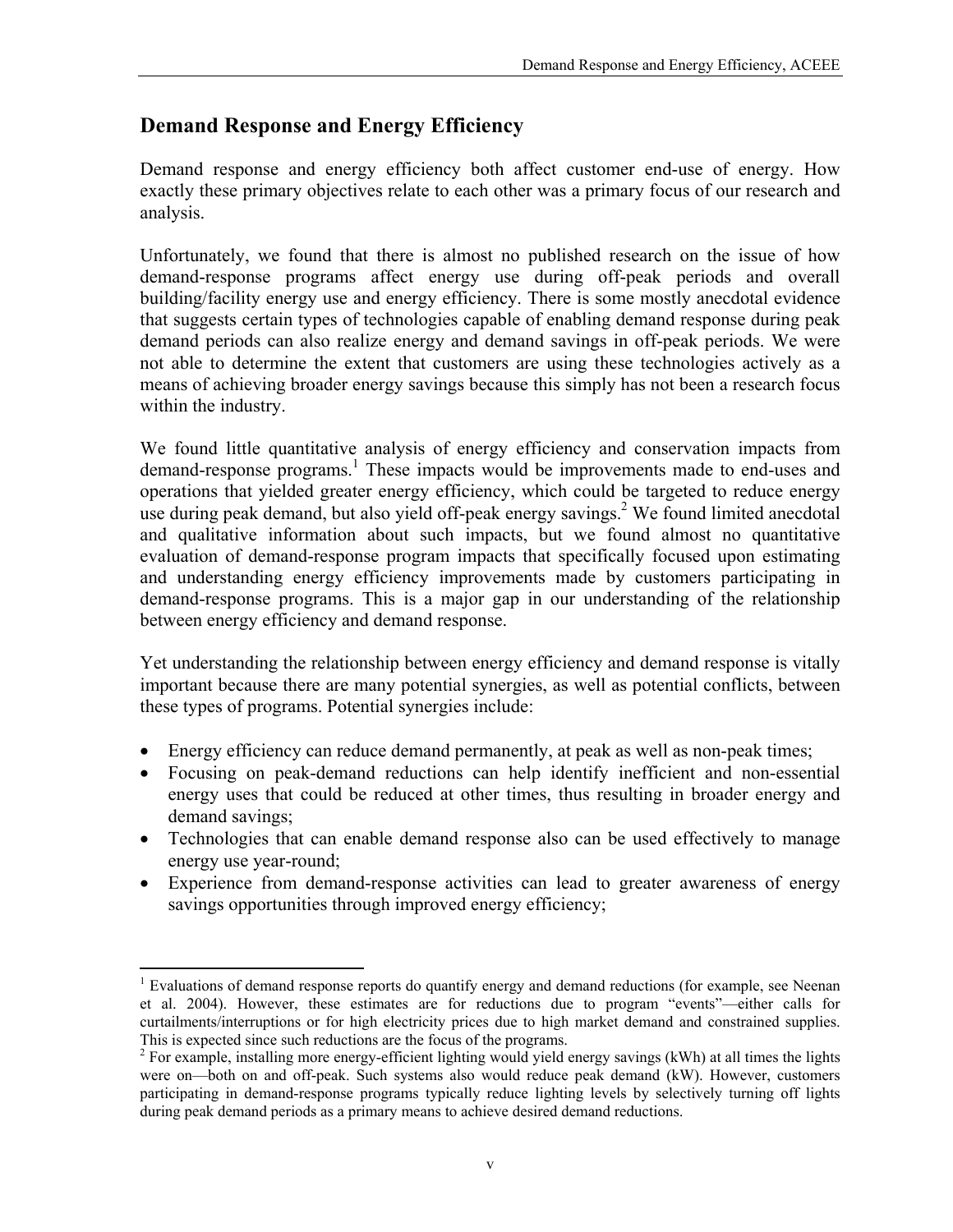- Customers who participate in demand-response programs may be prime candidates for participating in other types of DSM programs such as energy efficiency (and vice versa); and
- Program marketing could be more effective at communicating with customers about their energy use by addressing integrated approaches to energy management.

Perhaps the most important potential synergy is simply the fact that participating in a demand-response program, particularly one that features monitoring and control equipment, helps a customer to better understand their energy use and associated costs, and that process may help encourage additional actions to reduce facility energy use and costs.

Unfortunately, the nature of demand response can also create conflicts with energy efficiency objectives. For example, there is room for confusion in marketing messages and other communications to customers about programs and services. Demand response targets reducing loads during a few brief periods over the course of a year, when prices are high or reliability is threatened due to supply constraints. Energy efficiency targets energy savings at all times throughout the year, whenever the affected end-use equipment is being used. This distinction can create some confusion as different building systems, program equipment, and energy decision-making strategies are involved.

Depending on the particular program design, there also can be potential structural conflicts between demand response and energy efficiency for certain types of programs and services. For example, if customers are paid on the basis of the amount of load they can reduce when called upon, measured from a business-as-usual "baseline," there can be a disincentive to take permanent energy efficiency actions that might lower the baseline. For pricing-based demand-response programs, the nature of the conflict is different. Measurement of baselines is not an issue for dynamic pricing—customers pay for energy costs based on the rates at the time of use. However, if off-peak prices are sufficiently low in the rate design scheme, that can act as a disincentive to pursue non-peak energy efficiency measures. Demand-response programs that feature rate discounts as an incentive could have the same effect.

Institutional barriers may also create conflicts between demand response and energy efficiency. As electricity markets have been restructured and made more competitive, the respective responsibilities and incentives for certain types of actions have been fragmented among a new set of market actors. Independent system operators are most concerned with effective demand-response resources as they provide a valuable resource to ensure system reliability.<sup>[3](#page-7-0)</sup> State regulatory commissions and/or state legislatures generally are the primary drivers behind energy efficiency programs and services. Therefore, the funding and structure of programs can occur independently—making it difficult to coordinate and integrate multiple program objectives.

Despite potential conflicts, however, there are conceptual reasons to believe that programs can be designed to target both demand response and energy efficiency. This can be accomplished by promoting either integrated or independent technologies. Some

<span id="page-7-0"></span><sup>&</sup>lt;sup>3</sup> For example, the New York Independent System Operator (NYISO) has actively promoted and advocated for real-time pricing in its communications.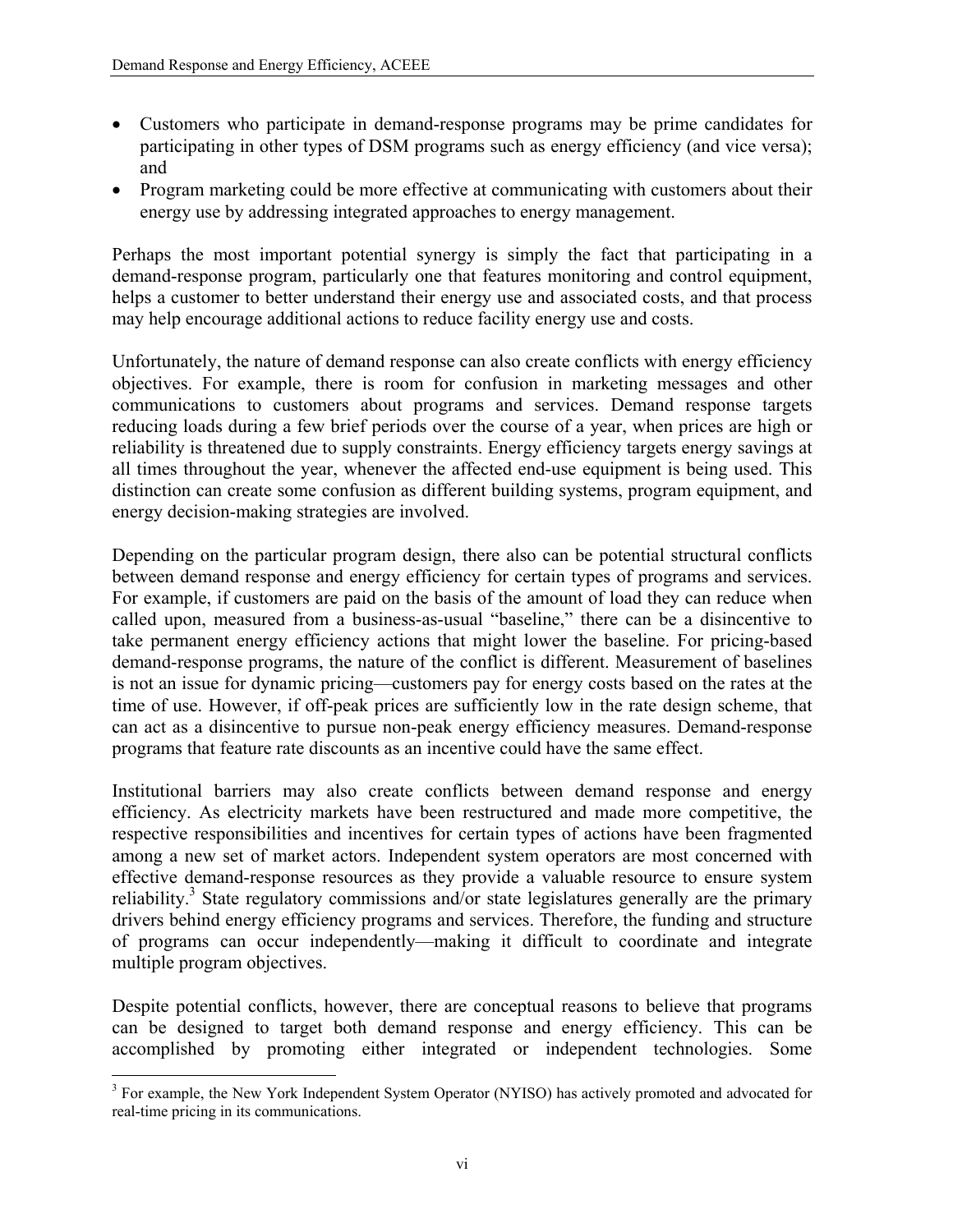<span id="page-8-0"></span>technologies promoted for their demand-response capabilities can also be used to achieve energy savings objectives (i.e., energy management and control systems). In most cases, however, promotion of specific energy efficiency technologies will be necessary in order to achieve true energy efficiency gains. Fortunately, most energy efficiency technologies also will yield at least some peak-demand reduction benefits. By coordinating demand response and energy efficiency elements in program design, customers could benefit from integrated solutions to their needs for energy cost reduction and related benefits, such as improved building management and control. Somewhat surprisingly, however, we were only able to find a handful of examples where this has been done to any degree. (These examples are discussed individually in the body of the report.)

Although we found that such integration of demand response and energy efficiency elements has rarely been attempted thus far, nearly all of the industry experts we interviewed felt that it was a concept worth testing.

## **Recommendations**

 $\overline{a}$ 

Based on our observations from conducting this research, we have two principle recommendations for policymakers, regulators, and researchers interested in furthering effective demand-side policies and programs. [4](#page-8-1)

• *Make it a research priority to study the effects of demand-response programs on overall energy usage.* 

To date, we found that almost no research has been done on this question and very little is known about this issue. We recommend research in this area that would encompass all types of demand-response programs, from load shedding to time-of-use rates, and which would both document the existence of, and make clear the reasons for, any apparent impacts on overall energy use and relative energy efficiency.

• *Make it a policy priority to design and test programs that explicitly combine demand response and energy efficiency objectives.* 

While there are some potential conflicts between demand response and energy efficiency, there are also a number of conceptual reasons why a well-designed integration of demand response and energy efficiency objectives could be a very effective strategy for capturing important demand-side resources.

Finally, it should be emphasized that while we see potential benefits from a more combined programmatic approach to achieving energy efficiency and demand response objectives, there will clearly be an ongoing role for specific program designs that target only one or the other of these objectives. While we focus on demand-response programs and their relationship to energy efficiency in this report, it is important not to overlook the fact that many utilities across the United States have offered and continue to offer effective,

<span id="page-8-1"></span><sup>&</sup>lt;sup>4</sup> While we recognize that there are a few organizations that are showing some leadership in these areas, we encourage the industry more broadly to recognize these concerns.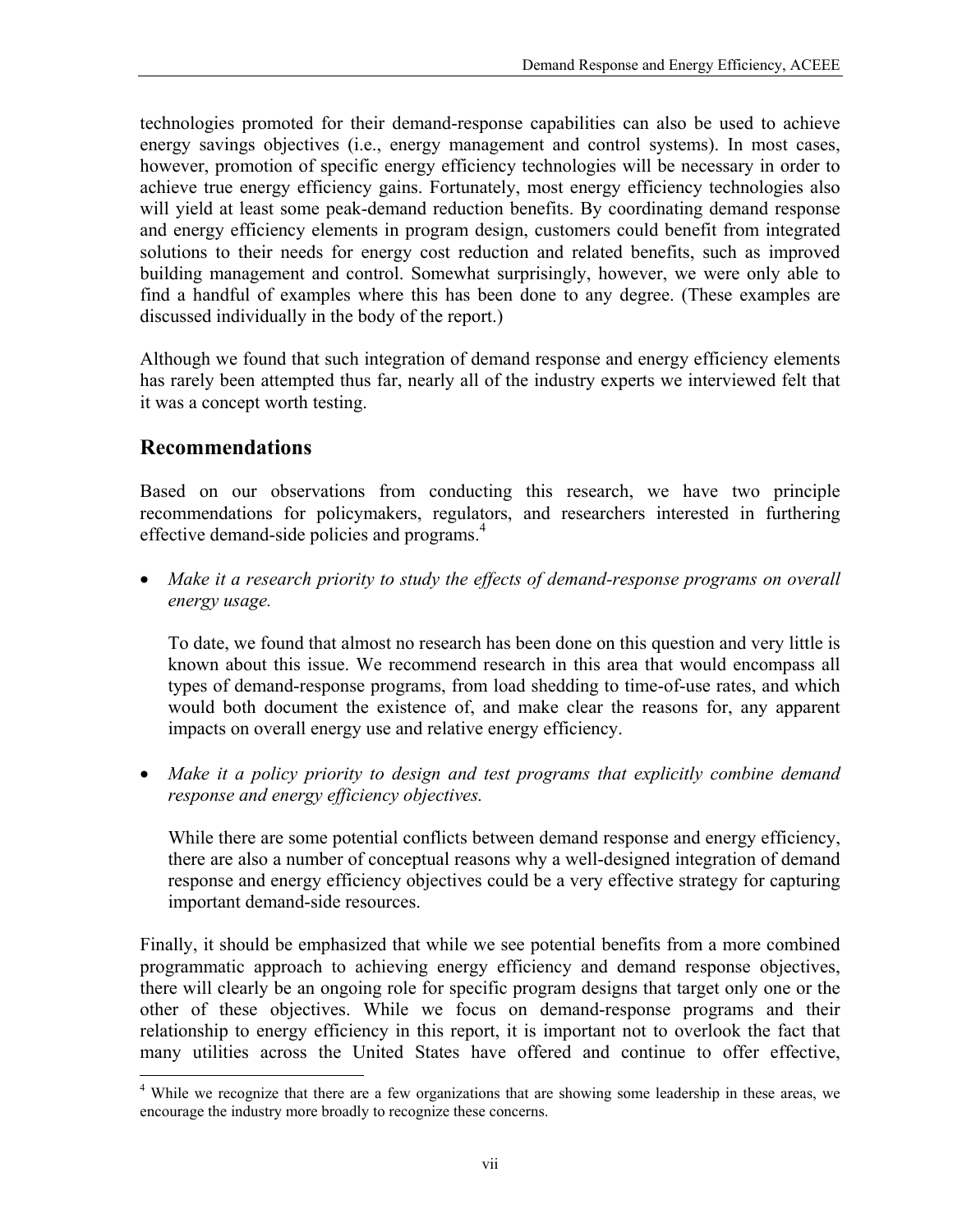successful demand-side management programs—typically distinct (non-integrated) load management and energy efficiency programs. Such programs are achieving significant levels of both peak-load reductions and energy savings—far greater than the estimated total national load reductions achieved by demand-response programs to date. The benefits and proven success of that type of dual-track DSM approach offers a very legitimate conceptual model for utilities to pursue, and we don't wish to discourage that approach. However, we still believe there are good reasons to consider some integration of energy efficiency and demand-response programs and services, and that integrated program designs warrant more research and testing.

In our research and review for this report, we prepared reference materials on demand response and energy efficiency. We provide these materials in the appendices of this report. In Appendix A, we present a catalog and summary information about demand response institutions, organizations, and initiatives. In Appendix B we provide an annotated bibliography of demand response references, with a focus on California and New York experiences as these two states have been at the forefront of research, development, implementation, and evaluation of demand response. Appendix C contains a comprehensive bibliography on demand response and energy efficiency. Appendix D contains a case study investigation that we performed of selected California Energy Commission demand-response programs.

Note: Appendix A is available for download for free along with the main body of this report, while Appendices B through D are available only in hard copy, along with the main body and Appendix A.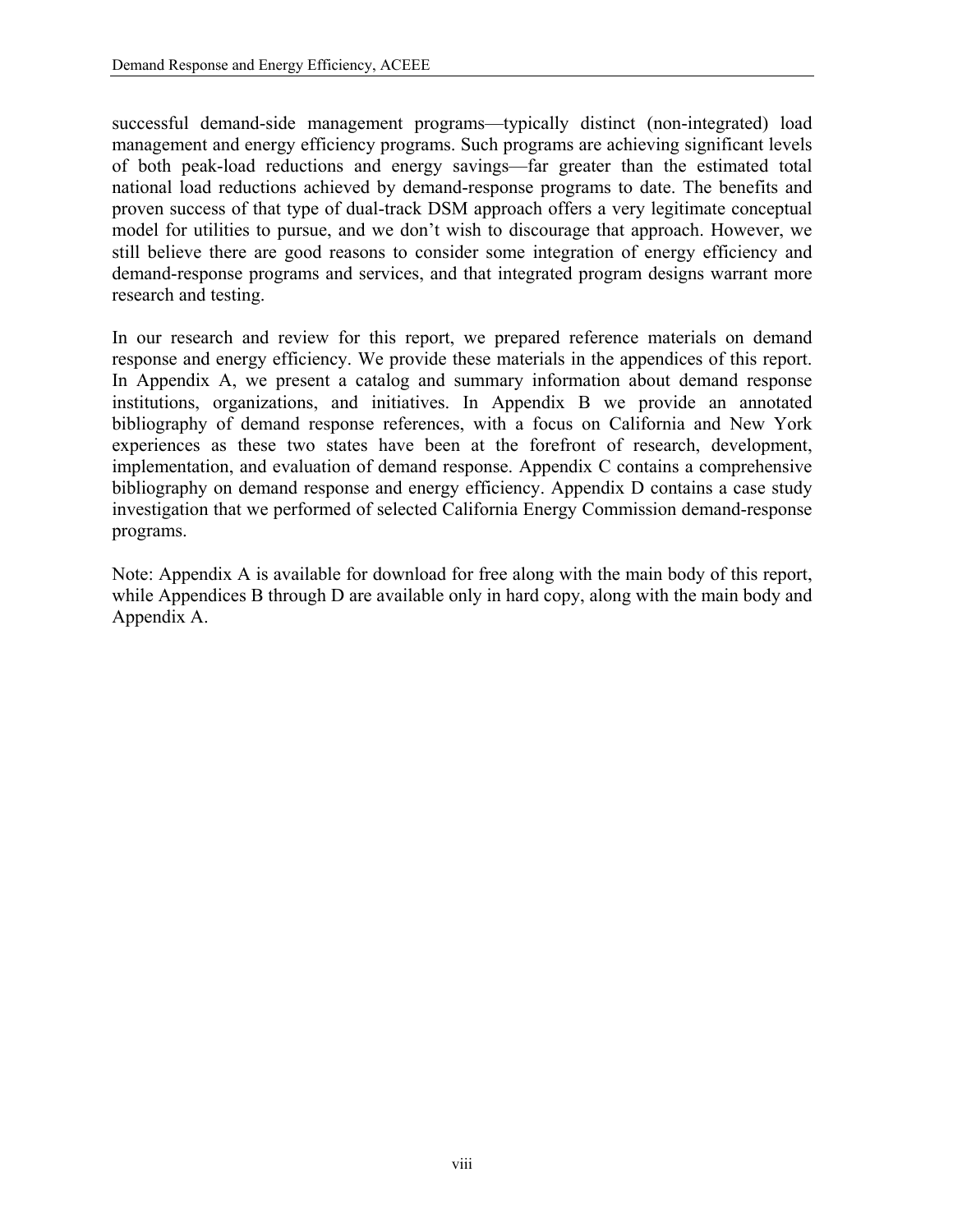## <span id="page-10-0"></span>**PART 1: DEMAND RESPONSE BACKGROUND AND EXPERIENCE**

## **Section 1. Introduction**

"Demand-response" programs and technologies have been heralded in recent years as a great advancement in providing customers new options for managing their energy costs and use along with providing energy suppliers new options for assuring reliable supply at reasonable costs. Proponents of demand-response programs tout numerous benefits from those programs, including such societal benefits as these cited by the Peak Load Management Alliance (PLMA 2002):

- Improved system reliability,
- Cost avoidance.
- Greater market efficiency,
- Improved risk management,
- Reduced negative environmental impacts,
- Improved customer service, and
- Market power mitigation

The electric utility industry generally shows strong support for expanding the use of demandresponse programs and technologies. According to Edison Electric Institute (EEI 2004), "Demand response—enabling load to be price-responsive—is essential to assure the efficient interaction of supply and demand. It can relieve generation and transmission constraints, reduce the severity of wholesale price spikes, and lead to lower overall energy prices for all consumers."

Utility regulators also show strong support for greatly expanded use of demand-response resources. The Federal Energy Regulatory Commission (FERC 2002) recently has initiated a rulemaking process to develop a "standard market design" (SMD) for wholesale electricity markets. Provisions for using demand response are central tenets within FERC proposals for SMD. State utility regulators similarly support an expanded role for demand-response resources. The National Association of Regulatory Utility Commissioners (NARUC 2000) passed a resolution that called for state regulatory commissions to accommodate demandside resources and to "remove any unnecessary barriers to customer responses to such wholesale market price signals."

Demand-response programs and options have arisen in conjunction with both market and technological innovations over the past decade. Such programs and options seem to be natural developments within restructured, deregulated markets. After all, the impetus and driving force for such market developments were to offer customers greater choices in meeting their energy needs and to introduce more competitive forces into markets to achieve greater innovation and reduced costs. Coincidental developments with communications, information, and control technologies have opened up a new world of possibilities for energy customers under new market structures. It is possible now to integrate automated control systems with energy information systems so that major customer end-use systems, like lighting or heating, ventilating, and air conditioning (HVAC), can respond and adjust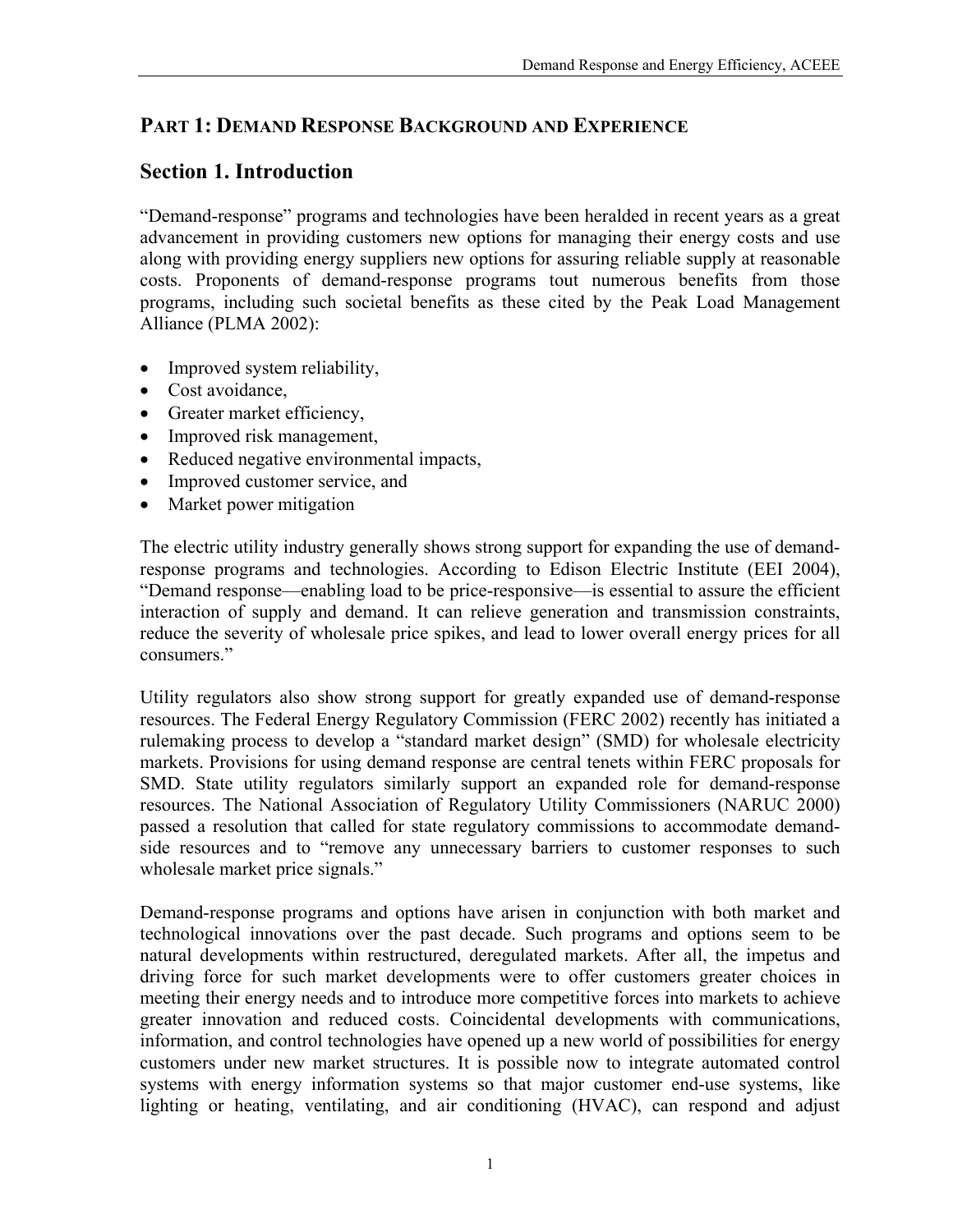automatically to market signals, such as prices (Shockman and Piette 2004). Customers can program such systems to reduce lighting levels or increase cooling temperature set-points to reduce peak demands and related energy use during periods of high system costs and associated prices.

In this report, we examine experience with demand-response programs in the United States. Our objective is to capture a comprehensive picture of the state of this practice to date. We review program experiences to identify lessons learned and also identify gaps in our knowledge about such programs. Part 1 of this report provides this comprehensive picture of demand response—definitions, types of programs, history, theory, and program experience.

Demand-response programs seek to reduce peak demands during times when reliability may be threatened or wholesale market prices are high. However, reducing demand is not the same as saving energy, although there are clearly relationships between reducing peak power demand (kW) and saving energy (kWh). The nature of these relationships, and the potential for integration of demand response and energy efficiency, is a key area of focus in this report. We address this issue in Part 2 of this report.

### **Definitions**

The practice of "demand-side management" (DSM) was developed during the 1980s to describe a set of technologies, programs, and planning strategies in the electricity industry that seek to modify electric use on the customer side of the meter. To help establish a consistent conceptual framework for demand response in the broader context of DSM, we begin with definitions for three key concepts: load management, energy efficiency, and conservation.

*Load management* programs seek to lower peak demand during specific, limited periods by temporarily curtailing electricity usage or shifting usage to other periods. These programs typically use communication and control technologies to temporarily reduce demand in specific energy-using devices or systems.

*Energy efficiency* involves technology measures that produce the same or better levels of energy services (e.g., light, space conditioning, motor drive power, etc.) using less energy. The technologies that comprise efficiency measures are generally long-lasting and save energy across all times when the end-use equipment is in operation. Depending on the timing of equipment use, energy efficiency measures can also produce significant reductions in peak demand.

*Conservation* involves saving energy and/or reducing demand by reducing the level of energy services (e.g., setting thermostats lower in winter and higher in summer, turning off lights, taking shorter showers, turning off air conditioners, etc.). It typically involves behavioral changes more than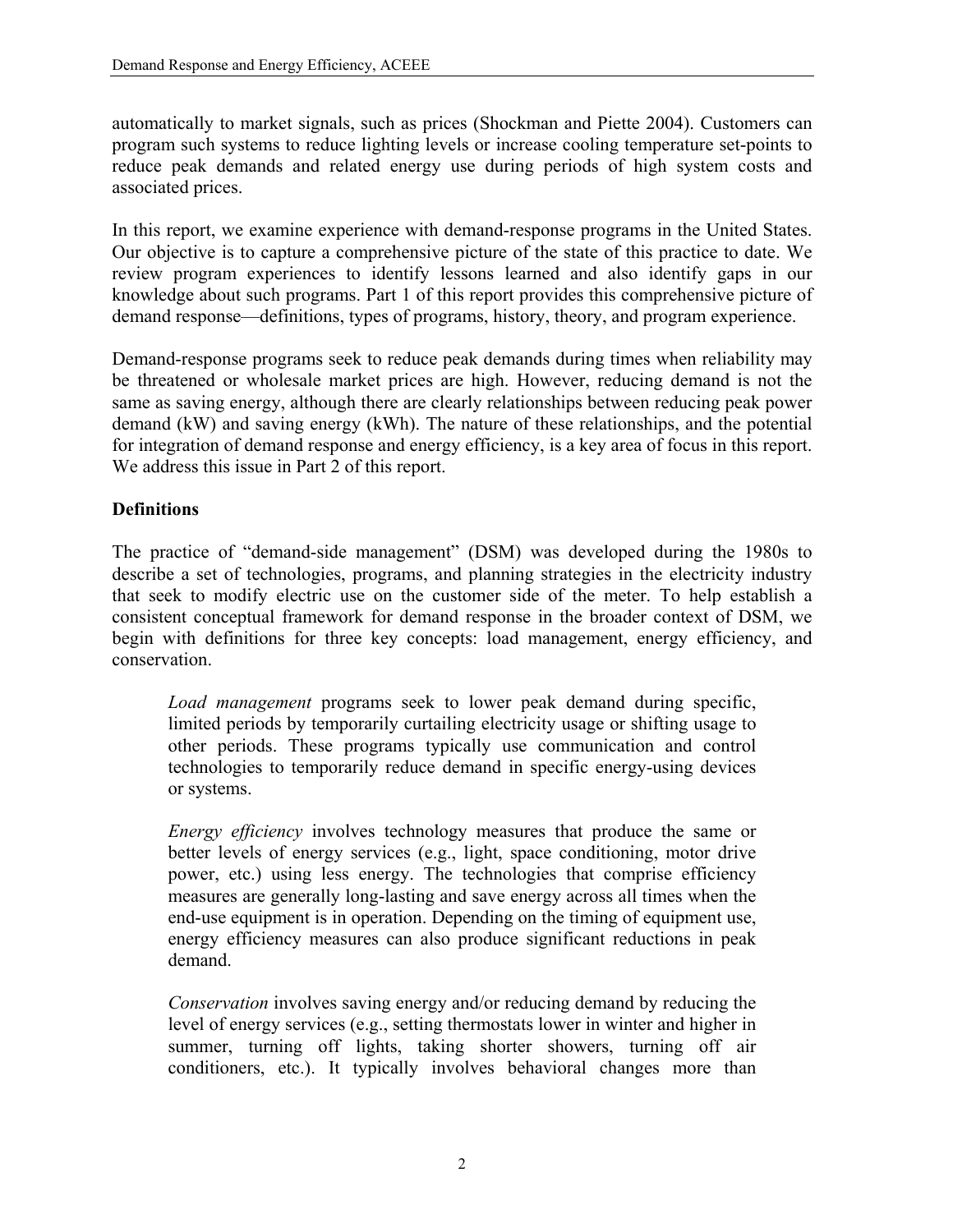technology improvements and typically is not as lasting or reliable as efficiency measures.

In addition to these more traditional components of demand-side management, the term "demand response" has arisen to describe a set of pricing structures, programs, and related customer technologies and services that provide options for customers to change their electrical demand in response to market information, such as prices or notifications of system supply problems. The New England Demand Response Initiative (NEDRI) defines "demand response" in very broad terms:

Demand response resources include all intentional modifications to the electric consumption patterns of end-use customers that are intended to modify the quantity  $\left[\begin{array}{c} 5 \end{array}\right]$  of customer demand on the power system in total or at specific time periods.

—Cowart et al. 2003

The California Energy Commission and California Public Utility Commission define demand response more narrowly, with the emphasis on a response during periods when reliability is threatened:

Demand response refers to the capacity of customers to reduce their electricity consumption as prices rise in wholesale markets or to reduce their consumption in response to emergency calls for load curtailment when reliability is threatened.

—Messenger 2002

Most definitions of demand response similarly focus on short-term alterations in demand, in response to specific electric system circumstances and/or price signals. For example, the Peak Load Management Alliance defined "demand response" as "load response called for by others and price response managed by end-use customers." PLMA (2002). It added:

Load response includes: direct load control, such as of residential air conditioners; partial or curtailable load reductions; and complete load interruptions. Those calling for load response include: independent system operators (ISOs), load serving entities (LSEs), and utility distribution companies (UDCs). Price response includes real-time pricing, dynamic pricing, coincident peak pricing, time-of-use rates and demand bidding or buyback programs.

Wholesale market and transmission system operators' two principal motivations are balancing market prices and maintaining reliability. Therefore, modern demand-response programs tend to be either reliability-based or market-based programs. The principal difference between these broad program types is that reliability-based programs are designed to reduce demand at times when system reliability is threatened, whereas market-based

<span id="page-12-0"></span><sup>&</sup>lt;sup>5</sup>This includes both the level of instantaneous demand (capacity in kW or MW) and total consumption in kWh or MWh.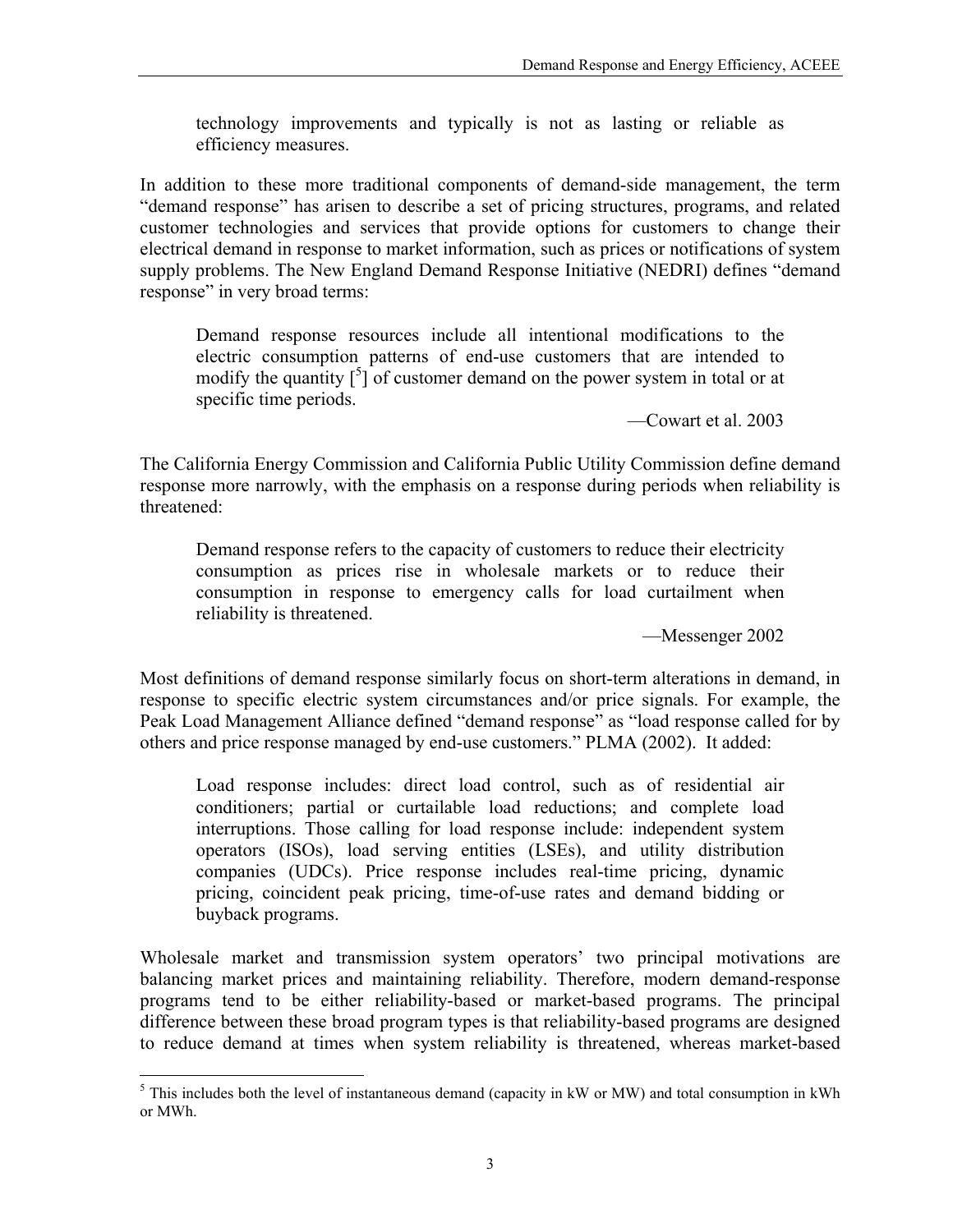programs are designed to respond to and help constrain high market prices. "Reliabilitybased" reductions can be achieved either through voluntary responses by customers or direct action by ISOs, LSEs, or UDCs to shed load through forced service interruptions (curtailments). Emergency supply programs also fall within this category of "reliabilitybased programs," such as having customers run their back-up generators to support system load. Market-based programs, on the other hand, may also help address reliability problems at times of system supply constraints, but they are primarily designed to increase the economic efficiency of wholesale markets during peak times. Reliability-based programs are also known as "load-response" programs. Similarly, the term "market-based" is often used to refer to "price response" programs.

Demand response is really a large umbrella concept embracing numerous types of programs, technologies, pricing structures, and related options. As NEDRI notes, "A principal lesson of NEDRI's investigations is the realization that 'demand response' is not a one-dimensional concept, but rather a multi-faceted set of resources that can provide value to electric systems and markets in a variety of ways." (Cowart et al. 2003).

### **Types of Programs**

Electricity suppliers and system operators<sup>[6](#page-13-0)</sup> offer a variety of demand-response programs, and new technologies and market mechanisms are creating new opportunities for variations on the basic types of programs. Below we present a brief typology of the major types of demand-response programs. These programs fall under the two broad categories discussed above: (1) "reliability-based"—also known as "load-response" programs; and (2) "market based"—also known as "price response" programs.<sup>[7](#page-13-1)</sup>

#### *Reliability-Based (or Load-Response) Programs*

Under reliability-based programs (or load-response programs), electricity suppliers or system operators establish service agreements with customers either to reduce load upon request or to accept control of selected end-use equipment. Generally customers receive some type of economic incentive for entering into such agreements, such as a lower rate for being enrolled in the program and/or specific bill credits should such a service interruption occur. To enable customers to reduce loads on selected end-use technologies, the suppliers or system operators

<span id="page-13-0"></span><sup>1</sup> <sup>6</sup> By "electricity suppliers" and "system operators," we mean to encompass any entity that provides electricity to customers, which in terms of electric utility industry language may be: (1) "utility-distribution companies" companies that provide local distribution services to customers; (2) "independent system operators" companies that manage and supply transmission services across a given region; and (3) "load serving entities"—companies that are responsible for supplying electricity to customers. Integrated utilities may perform all three functions, but in states with restructured industries, these functions may be served by separate entities.

<span id="page-13-1"></span><sup>&</sup>lt;sup>7</sup> While we use the industry convention of dividing demand-response programs into two broad categories (price response and load response), we also observe that these distinctions can be fuzzy. Programs may use pricing mechanisms to encourage load reduction to maintain reliability. And customers willing to curtail or interrupt load for reliability purposes receive an economic incentive to take such action. Perhaps it is most useful to distinguish between programs that rely on a time-varying price signal to which customers may choose to adjust consumption to varying degrees versus programs that rely on a dichotomous "switch" that reduces load in response to some non-price signal or command.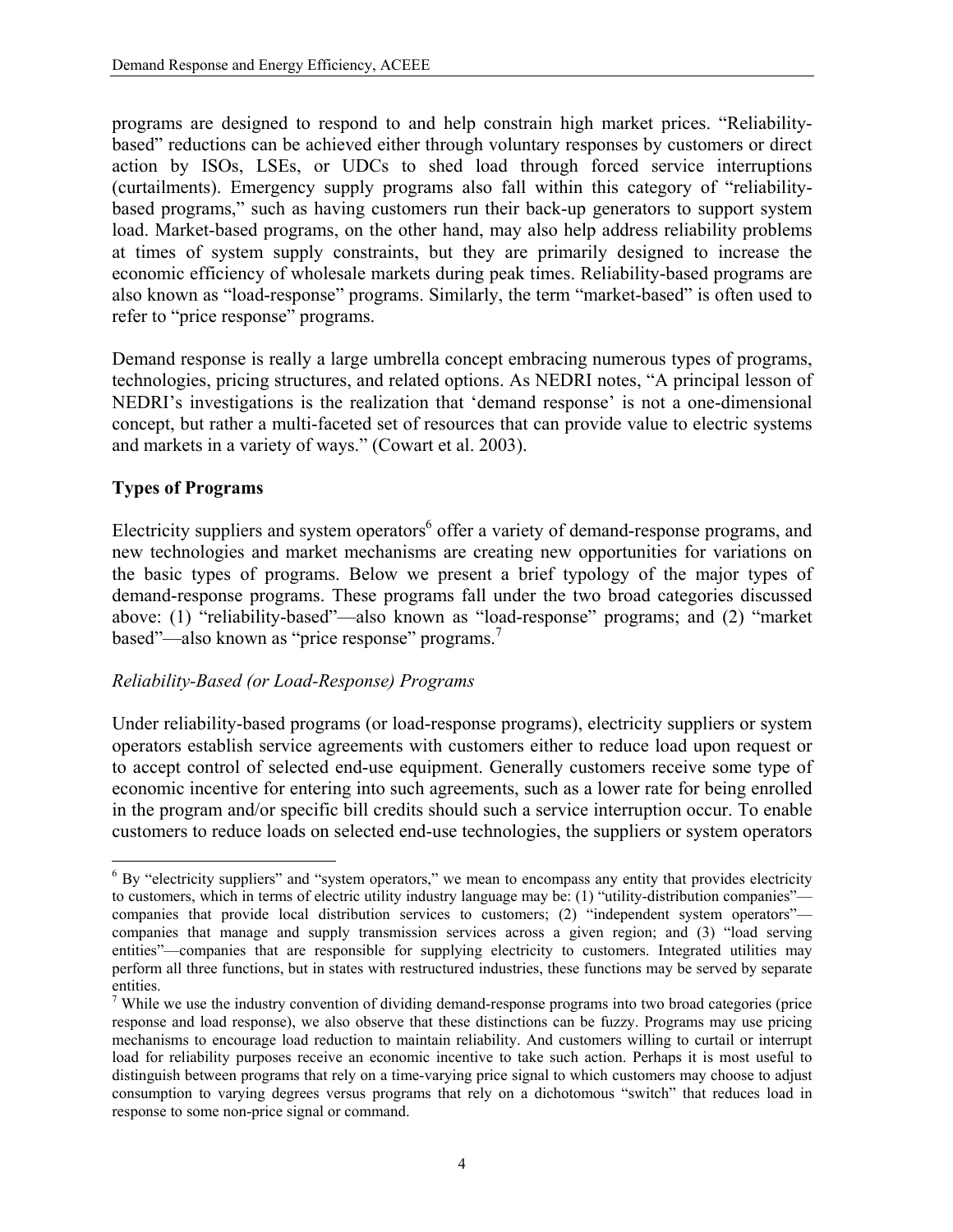may include installation of the control technologies, which may either be remotely controlled by the companies or controlled by customers. These types of programs have been widely implemented as part of utility demand-side management, specifically targeting peak-demand reduction—also known as "peak clipping" under the nomenclature for "load management" objectives. The load response sought by the utilities or system operators is achieved by these entities invoking the actions for customers either to curtail or interrupt loads.

Reliability-based programs operate in response to system contingencies or emergencies. They include both **contractual** programs (where customers are paid a guaranteed payment per month or per kW in exchange for curtailing their consumption during curtailments, and where customers can be penalized if they do not reduce their consumption within the time frame in their contract when directed) or **voluntary** programs (where participating customers are asked to reduce their consumption when directed, however, they are not obligated to perform the curtailment; participating customers are typically provided some type of incentive to participate (e.g., special reduced rates and/or direct payments of some type).

**Direct load control.** Direct load-control programs involve installation of communications and control technologies that allow electricity suppliers or system operators to initiate actions directly to reduce customer demand by turning off, modulating, or cycling selected appliances or equipment, such as air residential air conditioners, water heaters, swimming pool pumps, and electric space heaters with storage capabilities. Customers generally receive some type of incentive for signing up. (This might be an initial cash rebate or a free service such as an air conditioner check-up/tune-up, and/or a reduced electric rate in exchange for participating in the program.) Utilities or system operators install remote control switches (generally radio controlled, although there's growing interest and use of other types of communications systems, such as power line carriers and the use of public or private wireless communication systems) on customers' appliances or equipment, such as central air conditioners or electric water heaters.

In direct load-control programs, customers agree to allow their utilities to shut down or cycle selected appliances or equipment during peak demand periods. Most programs offer some type of credit, discount, or other incentive to customers for any times when such cycling occurs. Once enrolled, customers generally have no control over any cycling or load shedding actions taken by utilities over the customers' equipment. However, some programs employ technologies that do allow customer over-ride of utility actions. In such cases, customers generally would incur some type of penalty for over-riding the utility action, or some programs might allow a certain number of such over-rides before imposing a penalty. Expanded control options such as these have arisen with the availability of more advanced technologies, such as Southern California Edison's Energy\$mart Thermostat<sup>SM</sup> Program (Geltz and Martinez 2004).

**Interruptible programs.** Interruptible programs target large commercial and industrial customers who have the capability of shutting down their operations for short periods (a few hours or a work shift) or who can switch to their own back-up generation to meet their needs. Generally these programs required customers to have loads of 1 MW or higher. These customers include manufacturing plants, refineries, water treatment plants, mining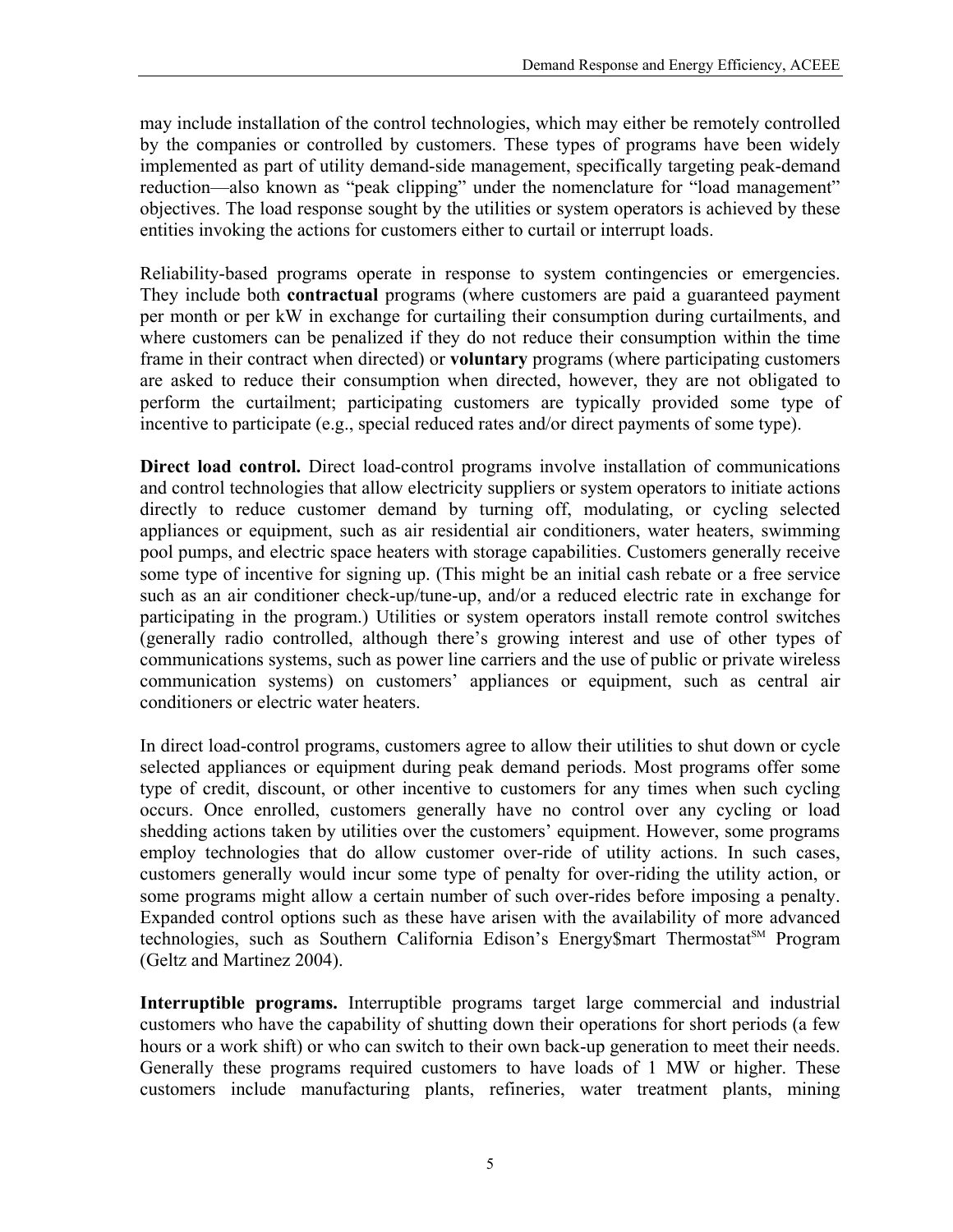operations, and food processing plants. Other types of typical participants include large facilities with emergency back-up generation onsite that is capable of taking over the entire or critical shares of loads, such as hospitals or data centers.

In exchange for agreeing to service interruption, customers typically receive "interruptible rates," which would be lower than standard commercial/industrial rates available. In other cases, customers might receive credits, discounts, or other direct or indirect payment for the interrupted service. These programs spell out detailed terms of the agreement, such as the length of time for advance notice and any penalties for not complying with requests to interrupt. Generally interruption is mandatory if requested and the penalties for failing to comply can be high.

Interruptible programs have been offered for decades, although any one program may only have a handful of participating customers. Such programs clearly offer a "relief valve" for utilities by providing an option to shed large amounts of load relatively quickly during emergency or supply-constrained conditions. However, experience has generally been that this option is rarely exercised. PLMA (2002) observed, "[M]any utilities rarely if ever interrupted these customers. So with the rate discount, such programs evolved more for purposes of economic development than for load management."

**Curtailable load program.** These programs target commercial and industrial customers capable and willing to reduce loads, not shed completely, upon notice from the utility or system operator. It offers customers a less "extreme" option to contribute to demand reduction. PLMA (2002) cited a number of differences between curtailable load and interruptible load programs. A primary difference is that such programs typically target customers with smaller loads, such as a 100 to 200 kW minimum, although some programs still have the relatively high minimum requirements of 500 or 1,000 kW. Other differences include smaller penalties for failures to comply with reduction requests, more limited times when curtailments can be requested, and credits granted according to the amount of load reductions achieved instead of receiving a lower rate.

With generally lower minimum load requirements for participation, more types of commercial and industrial customers may qualify to participate in curtailable load programs, such as commercial offices and retail stores. Another key factor in expanding the pool of eligible and likely participants is the nature of the response requested—some type of incremental (not complete) load reduction. This affords customers an option to reduce noncritical demands, such as lighting or air conditioning.

### *Market-Based (or Price Response) Programs*

Market-based—or price response—programs offer customers some type of pricing choice or other economic incentives to modify their loads. Market-based programs incorporate some mechanism to expose customers to some degree of actual electricity market prices. Through exposure to such prices and associated market conditions (constrained supplies), customers receive price signals or other economic incentives to adjust their demand accordingly.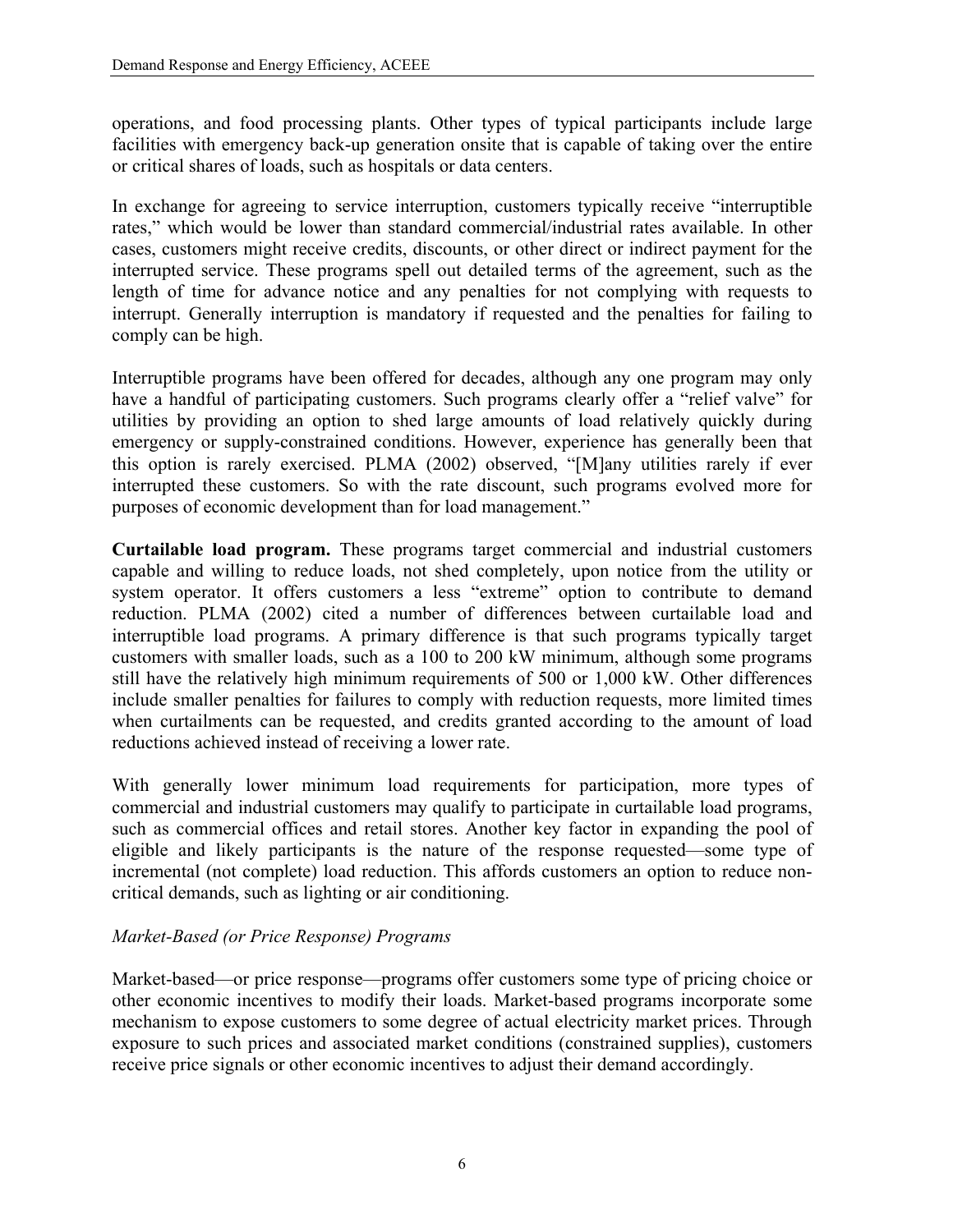**Demand-bidding (or "buyback" programs).** Demand-bidding programs offer customers payment for load reductions. These programs fall into two categories based on how the "bid" is structured. Under *customer bidding* programs, participants submit bids directly to the electric market administrator (utility or system operator), generally a day-ahead bid that specifies the amount of load that could be shed at a given price. The electric market administrator then considers bids in conjunction with system forecasts and supply bids and contracts to determine the most economical dispatch of supply and demand options.

Under *sponsor pricing,* the electric market administrator offers customers a price per kW or kWh of load reduction along with notification of a load reduction event (Goldberg, Michelman, and Rosenberg 2003). Customers can then respond by submitting pledges that specify the amount of load or energy reduction they will provide when requested. After any curtailment event, customers are paid according to the amount of load reduced based on the price per kW or kWh announced by the utility or system operator. Some type of measurement protocol has to be followed to determine the load reduction achieved.

**Time differentiated pricing.** Utility system costs vary significantly over daily, weekly, and seasonal periods. However, utility rates for most customer classes have long been based on average system costs and are not differentiated by the time of use. There have been some exceptions, mostly for large commercial and industrial customers, who may be eligible for some type of time differentiated pricing—usually some variation of a relatively simple "onand off-peak rate" structure. A small number of real-time pricing programs were introduced in the 1980s, but a large number of RTP programs were introduced in the 1990s, coincident with the push during that time for industry restructuring and increased competition. Despite a few recent relatively high profile RTP pricing efforts and pilots, such as California's Statewide Pricing Pilot, there actually have been relatively few new RTP programs launched since 2000 (Barbose, Goldman, and Neenan 2004). While relatively few in number nationally, some of the early RTP programs have been offered for many years.

As restructuring of wholesale and retail electric markets has occurred, there has been a corresponding push to create pricing structures that better reflect actual system costs at any given time in order to give customers more accurate information about such time varying costs. In turn, customers are expected to exhibit a "price response" and adjust use according to these market signals. If supplies are tight and system costs correspondingly high, customers would face higher prices and may choose to reduce demand. Conversely, customers may take advantage of low prices during off-peak times to schedule non-timecritical operations or otherwise shift loads.

There are numerous structures for time differentiated pricing. We describe the most common types below.

1. *Time-of-Use (TOU) Pricing.* As noted above, some utilities under traditional regulation have offered some type of time-of-use pricing for many years. Such structures typically have offered large commercial and industrial customers on-peak and off-peak rates. Given metering and other associated costs, such programs typically have had a relatively large minimum demand requirement to be eligible. There also are cases of seasonal time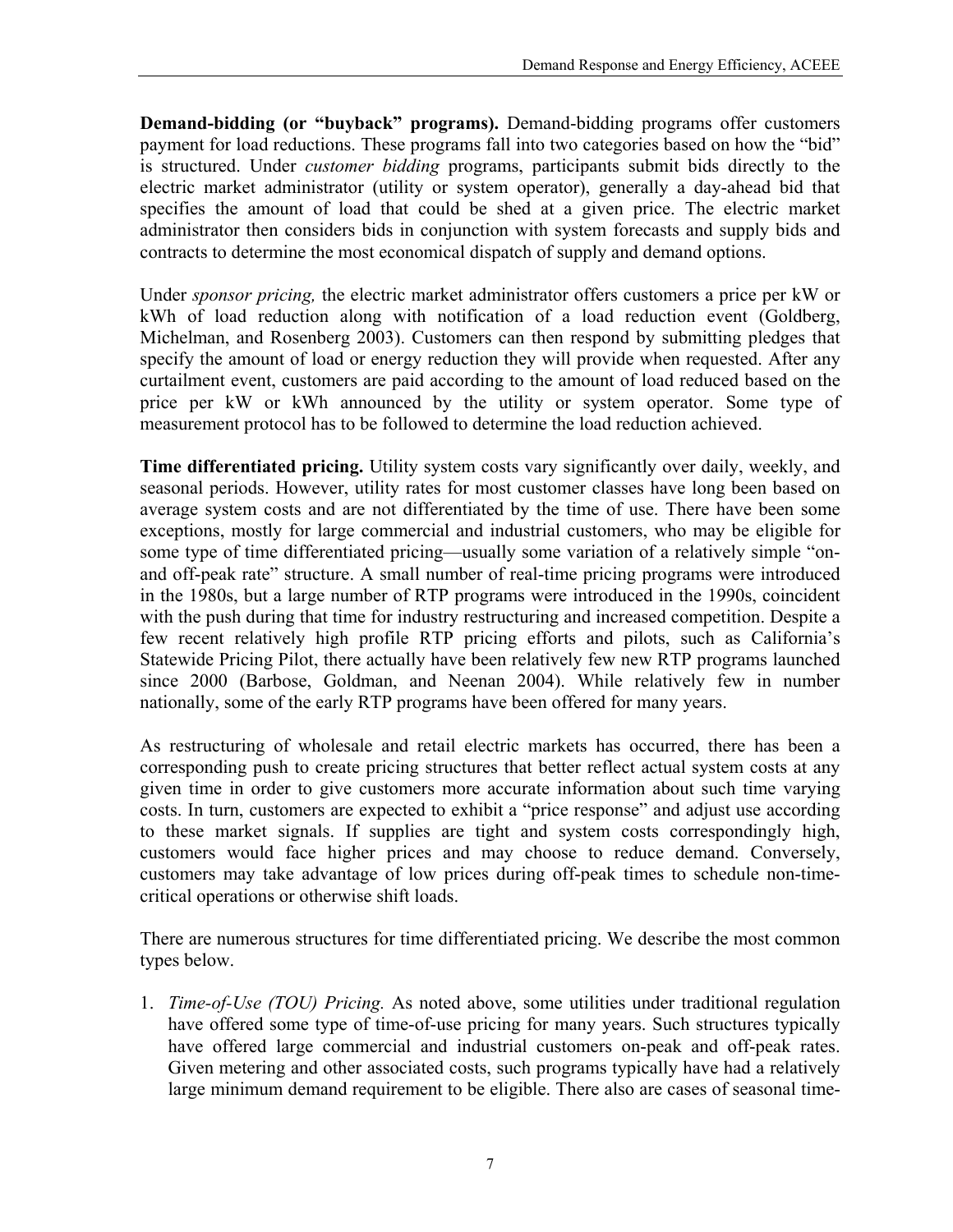<span id="page-17-0"></span>of-use rates to reflect seasonal cost variations. TOU pricing generally has been a voluntary option for eligible customers, although in some cases the TOU rates have been mandatory for a given customer class.

Time-of-use pricing, while better reflecting actual system costs at different times, is still based on some type of average historical costs for the various time increments used for setting different rates. The TOU rates are pre-determined; they are not a function of actual daily market rates for electricity.

- 2. *Dynamic Pricing.* "Dynamic pricing" mechanisms, by contrast to TOU rates, tie customer rates to actual market conditions—generally a day-ahead forecast of such conditions, but also possibly as closely correlated as an hour or two ahead. Advances in metering, communications, and control technologies are creating new options for dynamic rate structures. In practice to date there are two principal dynamic pricing mechanisms: realtime pricing and critical peak pricing. We describe these mechanisms below.
	- *Real-time pricing.* In real time pricing, customers pay rates that are a function of actual—or day-ahead projected—market rates. Rates therefore fluctuate according to the variations that occur daily and seasonally in electricity supply (wholesale) markets. Hirst and Kirby (2001) noted that RTP generally involves supplier provision of a set of 24 hourly prices, usually one day before real time, but as close as an hour or two ahead.
	- *Critical peak pricing (CPP).* Critical peak pricing can be viewed as a simplified means to offer customers more dynamic pricing that better reflects actual market costs. Rather than pricing able to vary at all times as with RTP (such as each hour over a 24-hour period), critical peak pricing offers utilities and system operators an option to address the most constrained, high cost, peak demand conditions that typically exist for only a few hours on a few days of any given year. CPP establishes some type of "tiered" rate structure, which might consist of 2 to 3 time-of-use rates such as a low cost hour, medium cost hour, and a high cost hour. Rates for these times would be predetermined and fixed. However, a "critical peak price" is also established for periods called by the supplier or system operator with advance notice to customers. Customers receive some kind of signal or alert of an impending critical peak period—usually a day ahead of the expected occurrence. Customers then could take actions to reduce demand during the critical peak and avoid paying the much higher rate charged during such periods. CPP then is a hybrid of fixed TOU rates with a dynamic pricing element—the critical peak price.

## **Section 2. History and Development of Demand Response**

Using strategies and incentives to modify customer electrical demand is not a new practice. "Demand-side management" (DSM) programs were used by many utilities in the 1980s and into the 1990s as a means to shape customer demand according to utility and system needs. DSM encompasses a broad array of strategies, technologies, and programs designed to achieve specific load shape objectives—including peak shaving, load shifting, and reduction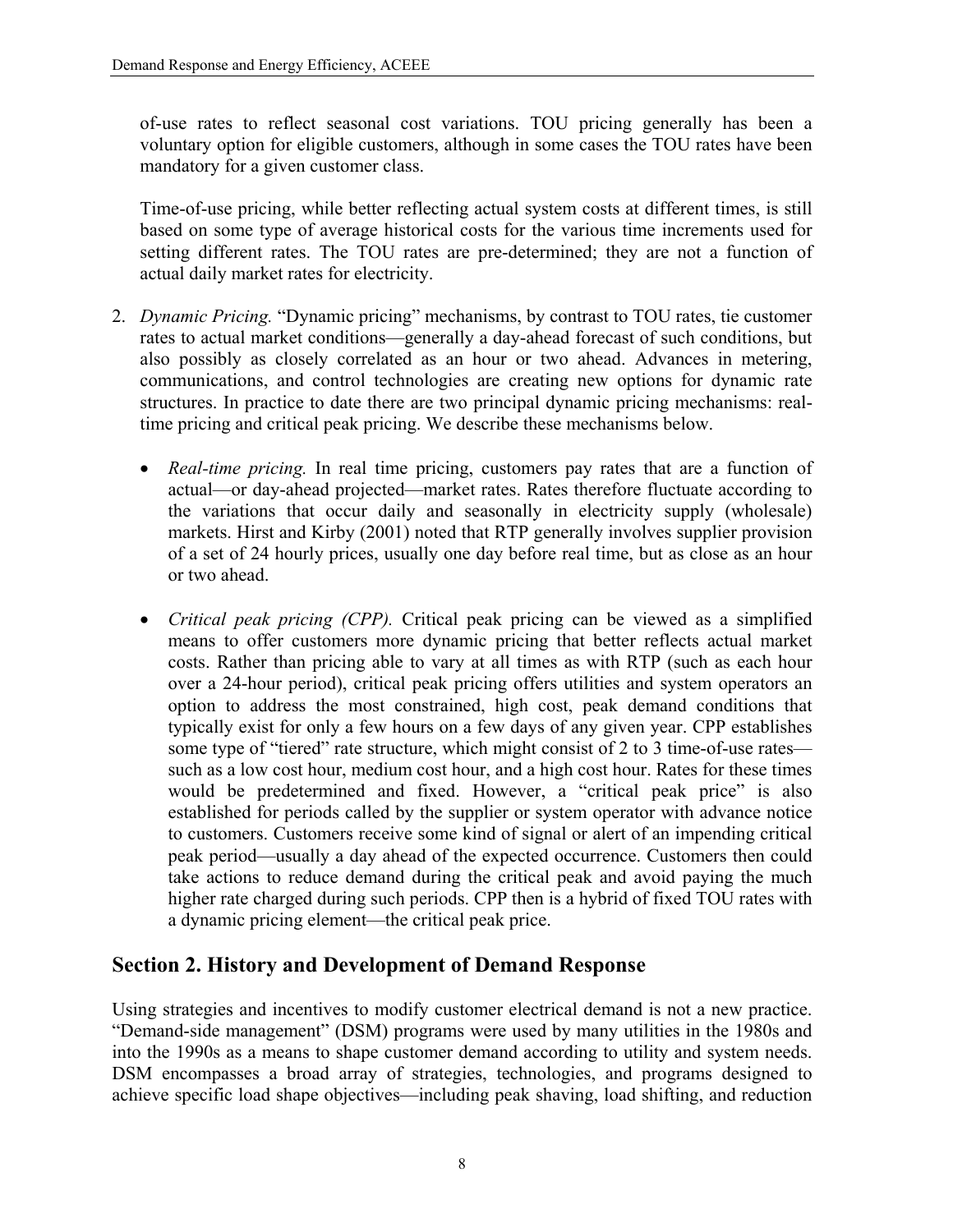in overall energy use through energy efficiency. Under this broad DSM umbrella, utilities initiated numerous programs from which they gained a wealth of experience in managing customer loads in accordance with their system needs and objectives.

DSM generally can be divided into two broad categories of program types—load management and energy efficiency. As suggested in the earlier definitions, load management programs seek to modify electric demand (kW in a fixed period) without necessarily modifying electricity consumption (kWh over an extended period). For example, a peak-load reduction program (load management) might result in shifting customer demand from a peak to non-peak period, such as using ice produced in non-peak periods to provide cooling during peak periods. By contrast, energy efficiency programs seek to reduce overall electricity use by customers through application of energy-efficient technologies, such as switching from incandescent to fluorescent lighting. Energy efficiency programs also will reduce demand (kW), but not necessarily at peak demand periods. For example, homeowners who install compact fluorescent lamps (CFLs) will reduce both their electricity use (kWh) and demand (kW). However, if a homeowner is away during the day and not using lighting in the house, such demand reductions would occur in the evening, which may not coincide with the time when system peak occurs (generally mid-afternoon). On the other hand, certain types of energy efficiency programs (e.g., those targeting air conditioning or commercial lighting) can be very effective at reducing demand during peak periods.

DSM is still practiced by many utilities today, especially in states where restructuring has not occurred. Most of the policy and program mechanisms were developed to fit the dominant utility model of this era—regulated, investor-owned, vertically integrated utilities. Other types of utilities—municipal, rural cooperatives, and federally owned—also put DSM into practice as it provided similar benefits to them. Numerous standard practices for aspects of DSM programs were developed, from program structure to evaluation techniques and tests of cost-effectiveness.

The regulatory and analytical framework under which most DSM has occurred is generally referred to as "integrated resource planning" (IRP), also known as "least-cost utility planning" (Moskovitz 1989). It has been practiced typically at the state level, under the purview of public utility commissions (Krause and Eto 1988; NARUC 1988). In the vertically integrated utility regulatory model, IRP provided a means to evaluate supply and demand options on a comparable basis, and regulatory guidance steered utilities to choose "least-cost options" for balancing supply and demand investments (Gellings, Chamberlin, and Clinton 1987).

Affecting demand through "load management" was an important objective for many utilities practicing DSM. Consequently, these utilities developed a variety of programs to decrease system demand at selected times. Residential air conditioning load-control programs became relatively common in areas where summer peak demands strained supply and resource capacity. While specific details vary, customers typically received an incentive to sign up for the program (a reduced electric rate or a seasonal bill credit) in exchange for allowing their air conditioner to be "cycled" off for certain periods. Utilities installed remote control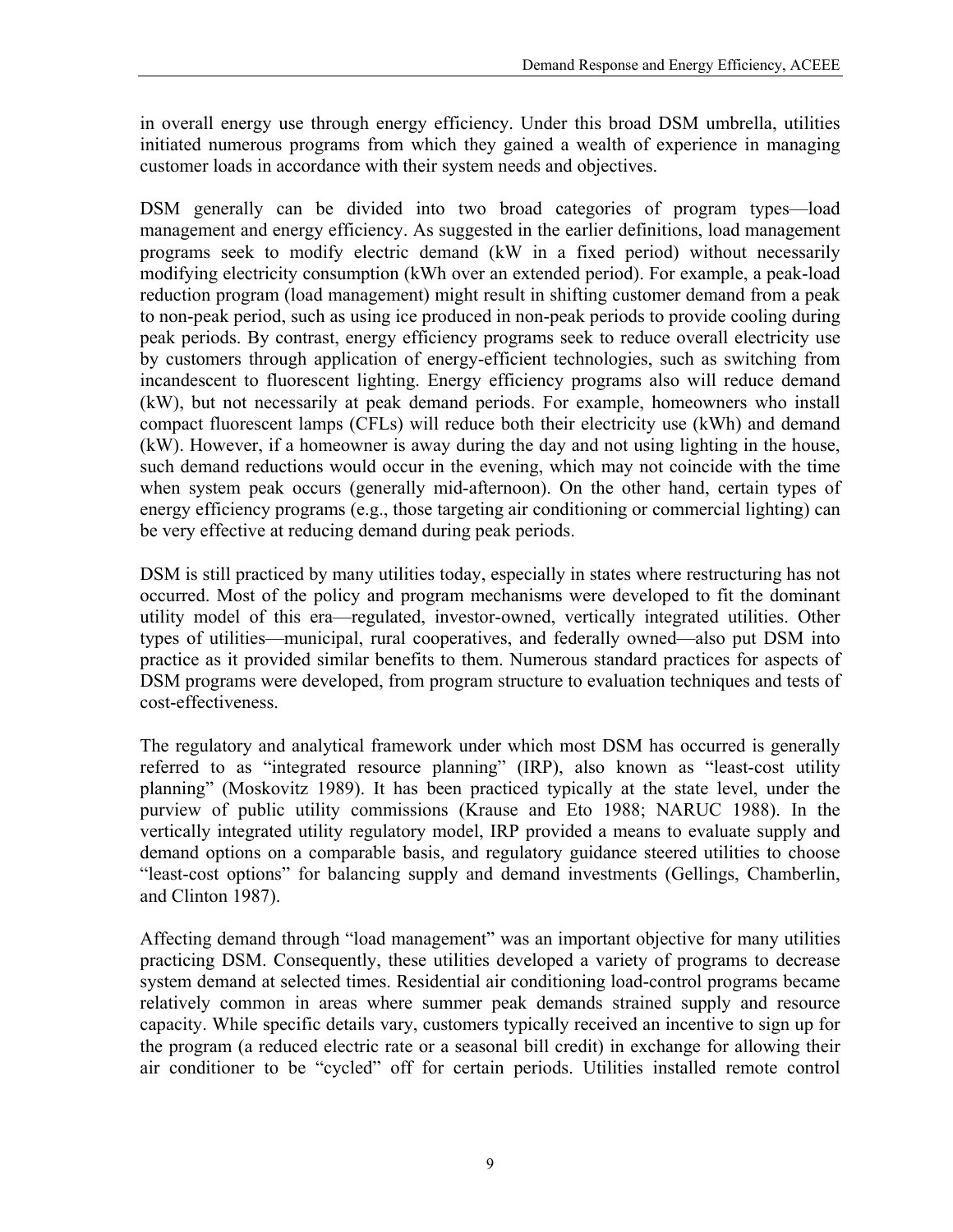devices on participating customers' air conditioning cooling systems that would cycle the units off and on under the central control of the utility dispatcher.

For larger customers (commercial and industrial), interruptible rate programs became common. Customers would agree to shed load as requested by utilities or else pay a premium for power use during the requested period. In exchange for this service interruption, customers would receive a lower rate than "firm" supply customers. In many cases, the utilities never or rarely interrupted service, but had the benefit of having this option available to them should supplies and/or transmission become constrained enough to threaten service.

The DSM era of the 1980s and 1990s saw extensive investments in DSM programs—both load management and energy efficiency programs. Such spending peaked in 1993 at about \$2.7 billion nationwide. Since that peak, utility DSM spending has declined significantly, largely due to industry restructuring—in 2003, this value had fallen by about half, to \$1.3 billion (EIA 2004). Of this total, about \$800 million was for direct costs of energy efficiency programs, about \$350 million was for direct costs of load management programs, and the balance of about \$140 million was for indirect costs associated with both kinds of programs. Impacts from these programs are significant. In 2003, the total actual peak-load reduction achieved from utility DSM programs was 22,904 MW; of this total, 13,581 MW is attributed to impacts from energy efficiency programs and 9,323 MW is attributed to impacts from load management programs. While utility DSM programs and spending have declined precipitously since the early 1990s, some of this decline in activity and spending has been picked up by the advent of state "public benefits programs" (see Kushler, York, and Witte 2004; York and Kushler 2002 for tracking and analysis of energy efficiency program policy and program trends, including spending and impacts). Funding for and savings achieved by non-utility public benefits programs would decrease some of the large differences noted above with the utility DSM data. However, utilities are still by far the largest providers of energy efficiency programs and related energy services.

The most significant factors driving the emphasis on demand response today revolve around the restructuring of the electricity industry and the emergence of wholesale power markets and independent transmission system operators. Until the 1990s, the U.S. electricity industry consisted primarily of vertically integrated utilities—with the principal exceptions being rural electric cooperatives and municipal utilities (and even some of these were vertically integrated). Each utility managed its own generation and distribution assets, with transmission systems coordinated through regional councils. Since restructuring, major parts of the United States have unbundled generation, transmission, and distribution functions, with traditional utilities becoming distribution companies. Transmission operations in several regions have evolved into Independent System Operators or Regional Transmission Organizations (RTOs) under the supervision of the Federal Energy Regulatory Commission. These transmission operators not only manage transmission systems, they also operate wholesale power markets.

With the evolution of these new transmission and market operators, a new focus arose regarding the potential for demand response to contribute to the efficiency and reliability of these regional power systems. In the vertically integrated utility model, individual utilities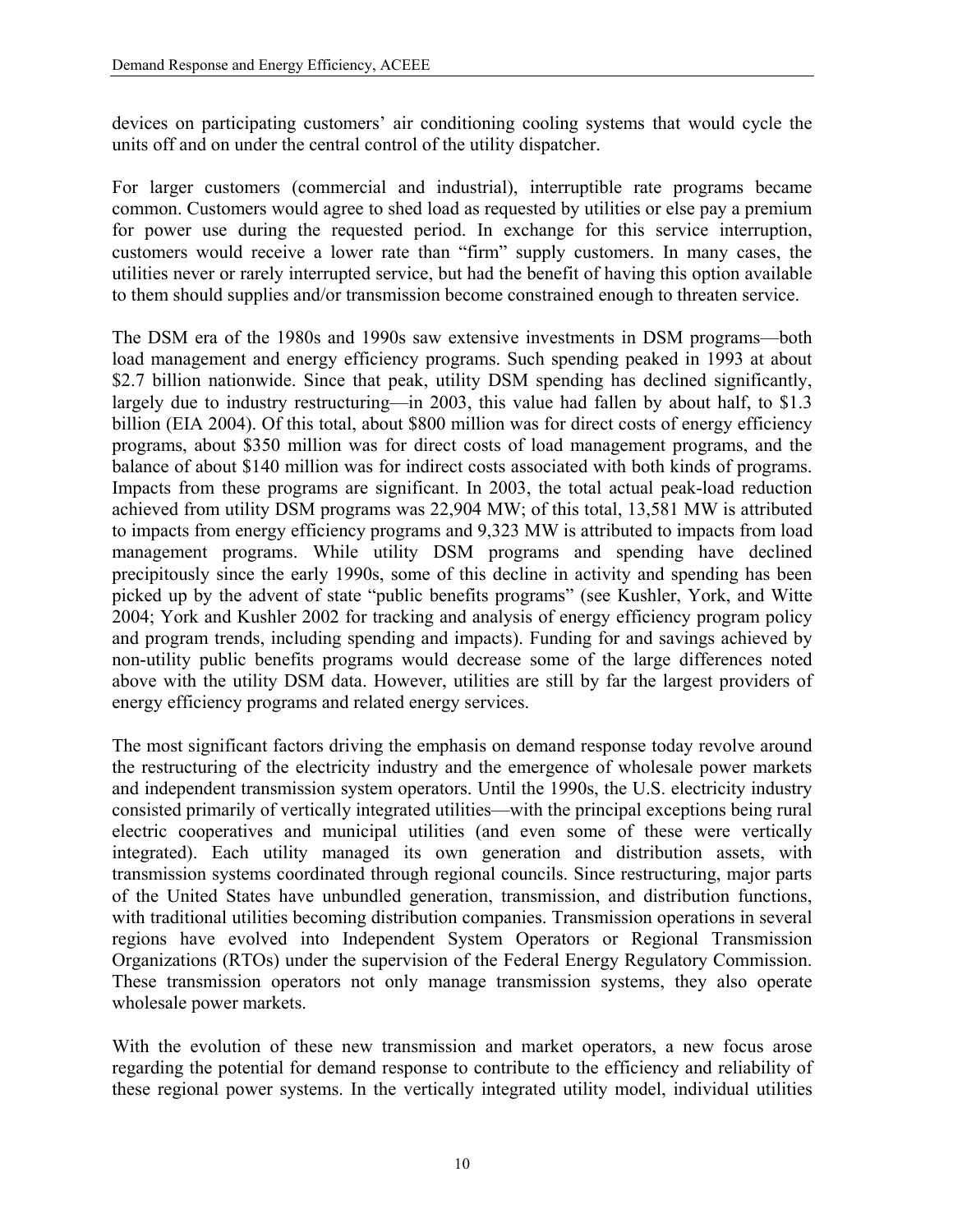<span id="page-20-0"></span>might operate load management programs to reduce demand during peak hours, with the goal of controlling costs or preventing brownouts or blackouts. These programs were essentially one-way operations: the utility typically offered a specific incentive for customers to take specific demand reductions. Customer devices were typically directly controlled through radio switches or other technologies.

In wholesale power markets, by contrast, unregulated pricing reigns. Peak-hour prices can fluctuate dramatically and can rise to high levels for short periods. Under these conditions, market operators have sought to allow customers to participate directly in these real-time markets, paying demand-response participants the same hourly prices for reducing load as they pay generators bidding into the system. Allowing customer load to participate directly in wholesale power markets can bring balance to the market, reducing price volatility by better matching supply and demand. At the same time, market operators are responsible for maintaining system reliability.

The larger size and the greater price volatility of regional power markets, combined with the opportunity for entrepreneurial activity in developing demand-response resources, has stimulated greater interest in demand response as a policy issue, a planning resource, and a business opportunity.

## **Section 3: The Promise and Potential of Demand Response**

The literature on the theory of demand response is rich. Numerous industry analysts have presented strong cases for a greatly expanded role for demand response in both wholesale and retail electricity markets (Braithwait 2003; Hirst and Kirby 2001; Kathan 2002; PLMA 2002). The common message among all these studies and analyses is that demand response is a critical element necessary for efficient and effective market operation. Demand response provides the mechanisms necessary to inform customers about present (or very near-term, typically day-ahead) market conditions—either through pricing or communications—in order that they may choose how much electricity to use given such information. Effective demand response is not just about customers receiving market information in order to determine appropriate responses. Effective demand response also provides a means for customers to inform markets of their willingness-to-pay for services and the associated value of services to them.

Restructuring of the electric utility industry to create more competitive wholesale and retail markets for electricity has been a driving force behind the call for greater use of demand response. As PLMA (2002, p. 1) noted:

Competitive markets are based on the interaction of supply and demand in response to appropriate price signals. Failure to harness the ability of customers to change their demand in response to prices reduces overall market efficiency, particularly given the volatility of electricity prices.

Traditional regulated cost-of-service-based rates effectively shield customers from wholesale market price volatility, particularly high price spikes that occur under constrained peak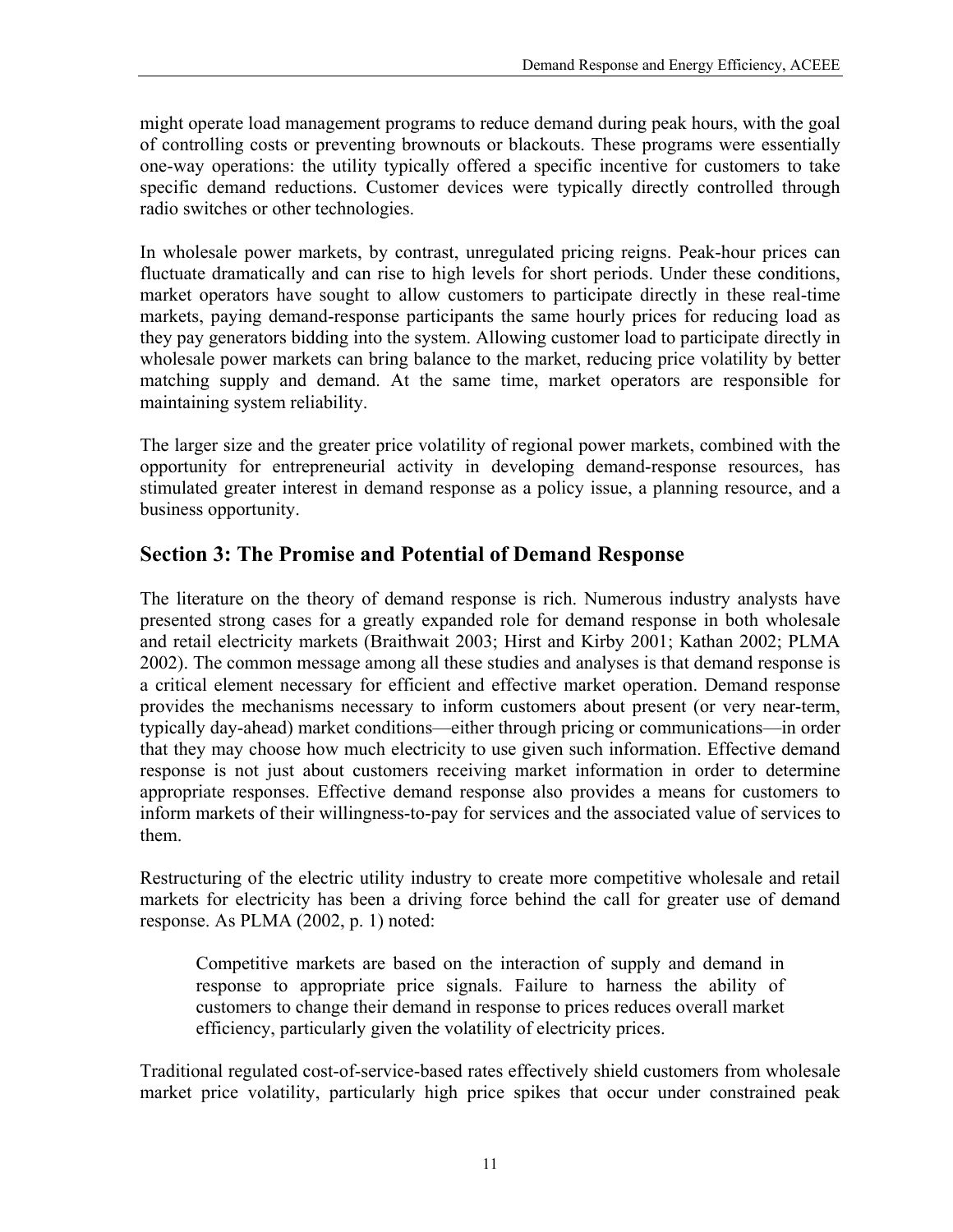demand periods. Under most regulated rate structures, customers pay rates based on average cost-of-service for a given period—a "test year." In some cases there are even mechanisms in place to "true up" utility revenues to actual costs if such costs were beyond utility control (such as fuel costs). The net effect is that customers have no incentive to reduce use during high price periods—or conversely to increase or shift use to low price periods. The result: "This lack of a price responsive load, or demand response, robs the wholesale market of a natural mechanism for relieving temporary pressures on prices, thus exacerbating the price spike problem" (Braithwait and Eakin 2002, p. 1).

Demand response, then, is the means to link customers involved in retail markets to wholesale markets. Customers receive more accurate signals of actual wholesale market costs and conditions, and can exercise greater choice in determining consumption levels based on this information. In doing so, customers reveal the value of their choices to the market.

#### **One Cautionary View: The Paradox of Demand Response**

In the midst of considerable laudatory assessments of demand response among advocates within the industry, there is room for some cautious reflection. One perspective that we have not seen published, but which seems worthy of some thought, is what might be termed the "paradox of demand response." The essence of that concern is as follows.

The movement toward electric deregulation ("restructuring") that swept much of the country during the mid- to late-1990s was promoted as a means to use market forces to match or do better than traditional cost-of-service-based electric rates. But thus far, deregulation has produced "market" prices that at times (especially during peak demand periods) are far in excess of the costs of production. Indeed, it is those dramatic price spikes that have fueled the great interest in demand response by policymakers, industry practitioners, and demandresponse program participants.

The irony is that while experience to date indicates that the presence of these price spikes is a necessary condition to sustain demand-response program participation, if deregulation ever actually works as intended (i.e., produces rates that closely track the costs of production), those excessive price spikes would diminish or disappear. $8$  To some extent, the presence of a robust demand response industry is dependent upon the failure of electric deregulation to fully deliver as promised. The paradox is that if demand response was ever to succeed in helping to correct the market failures of restructuring and drive down the price of electricity to near cost-of-service levels, it would be removing its own economic foundation.<sup>[9](#page-21-1)</sup>

<span id="page-21-0"></span><sup>1</sup> <sup>8</sup> The key word here is "excessive." One would always expect some price fluctuation based on elevated demand levels at certain peak time periods.

<span id="page-21-1"></span><sup>&</sup>lt;sup>9</sup> Taken to its logical extreme, one could assert that competitive electricity suppliers and demand response service providers have a somewhat symbiotic relationship and share a vested interest in having electric deregulation NOT deliver on its promise of beating traditional cost-of-service-based rates. But we will leave that discussion to other forums.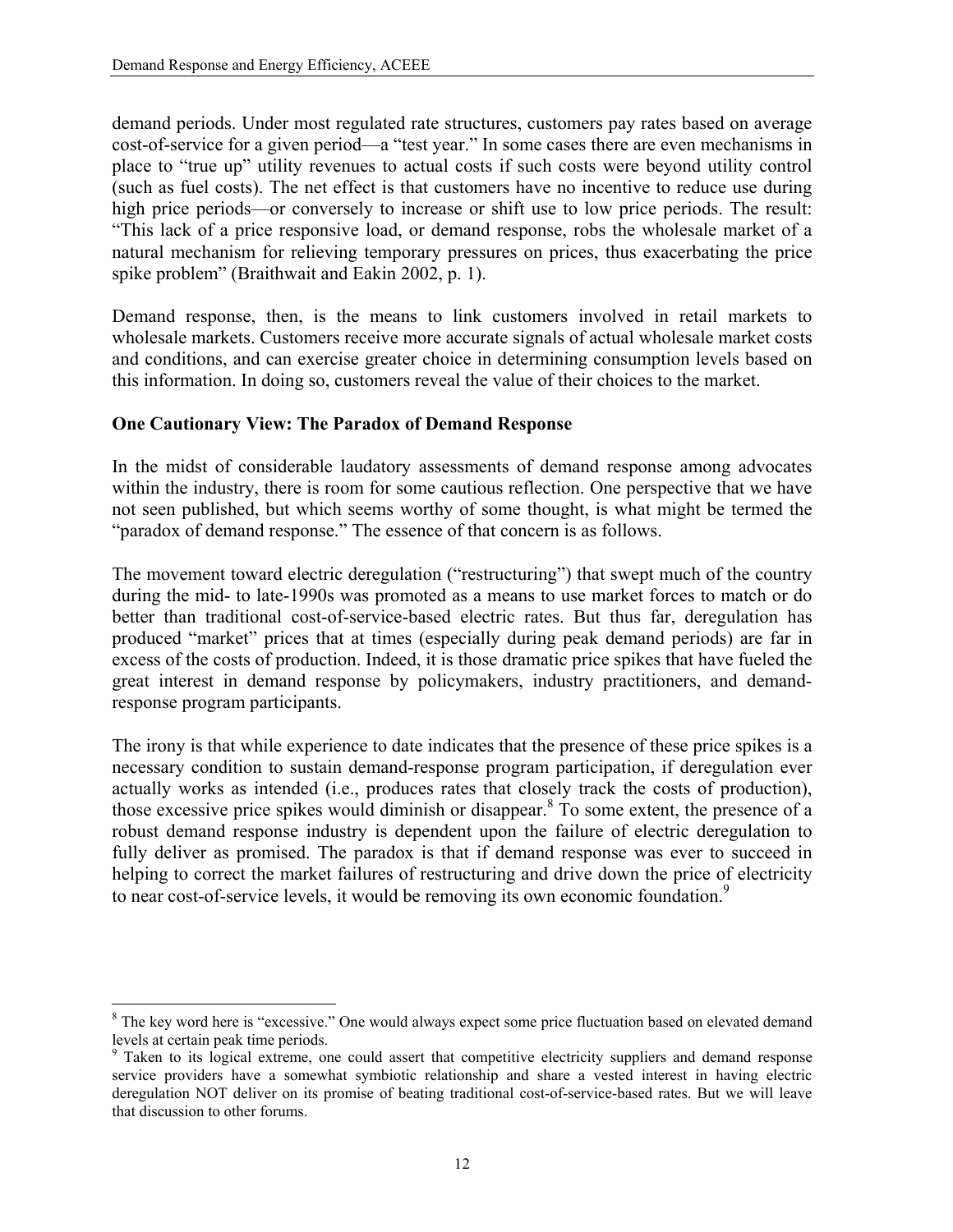Notwithstanding the above conceptual paradox, however, the practical realities of the U.S. electric system as it is operating today mean that demand-response programs can be an important and effective mechanism for helping to respond to high peak period electric prices.

### **Demand Response Enjoys Widespread Support**

Increasing demand response in electricity markets enjoys wide support as a policy objective—from local utility-distribution companies to regional independent system operators to the Federal Energy Regulatory Commission. The theory of demand response fits well within the movement towards greater competition in electricity markets and offering customers greater levels of choice. Despite demand response's appeal and the promise it offers to produce a number of benefits to society and consumers, some proponents have urged caution when considering how to enact policies and programs to realize these benefits. Ruff (2002) cautioned, "But overstating or mischaracterizing the benefits of DR [demand response] can lead to unrealistic expectations and poor policies that result in inefficient and unsustainable DR programs."

The widespread appeal of expanding the role of demand-response resources is due to the multiple benefits that proponents claim it can provide to electricity supply systems and markets. Providing customers greater choices and flexibility is itself a key benefit to many and doing so meshes well with the larger market and economic developments of our new wholesale power systems. Consumers today have a sometimes dizzying array of choices before them; creating such choices within electricity markets is a desirable objective for many within the industry.

The stakes in terms of potential impacts are huge. Several events over the past few years have demonstrated both the high value of our electricity supply systems and the high vulnerability of such systems to widespread problems. California, home to numerous high tech, modern industries, experienced thoroughly un-modern blackouts and threats of even more such events due to severely constrained electricity markets in 2000 and 2001. The widespread blackout that affected many Northeastern states and southeastern Canadian provinces in August 2003 demonstrated the vulnerability of electricity grids to seemingly small, localized problems. In this case, problems within one utility service territory quickly cascaded and escalated to affect millions of customers across major regions of the United States and Canada. This latter event is a poignant reminder of the interdependence of electricity grids and illustrates the many unique characteristics of electricity supply systems and markets.

Demand-response resources can play a key role in avoiding electric system reliability problems. While the exact contribution of demand response to alleviate emergency supply conditions will vary from case to case, clearly load reductions during such times can play significant roles in avoiding outages. A strong lesson from California's experience, in fact, is that a variety of high profile, integrated efforts to get all types of customers to reduce their electrical demand had a significant combined impact. During the California energy crisis of 2001, the state averaged a 10 percent cut in peak demand during the summer months (with a record reduction of 14 percent in June) and overall energy use declined by 6.7 percent after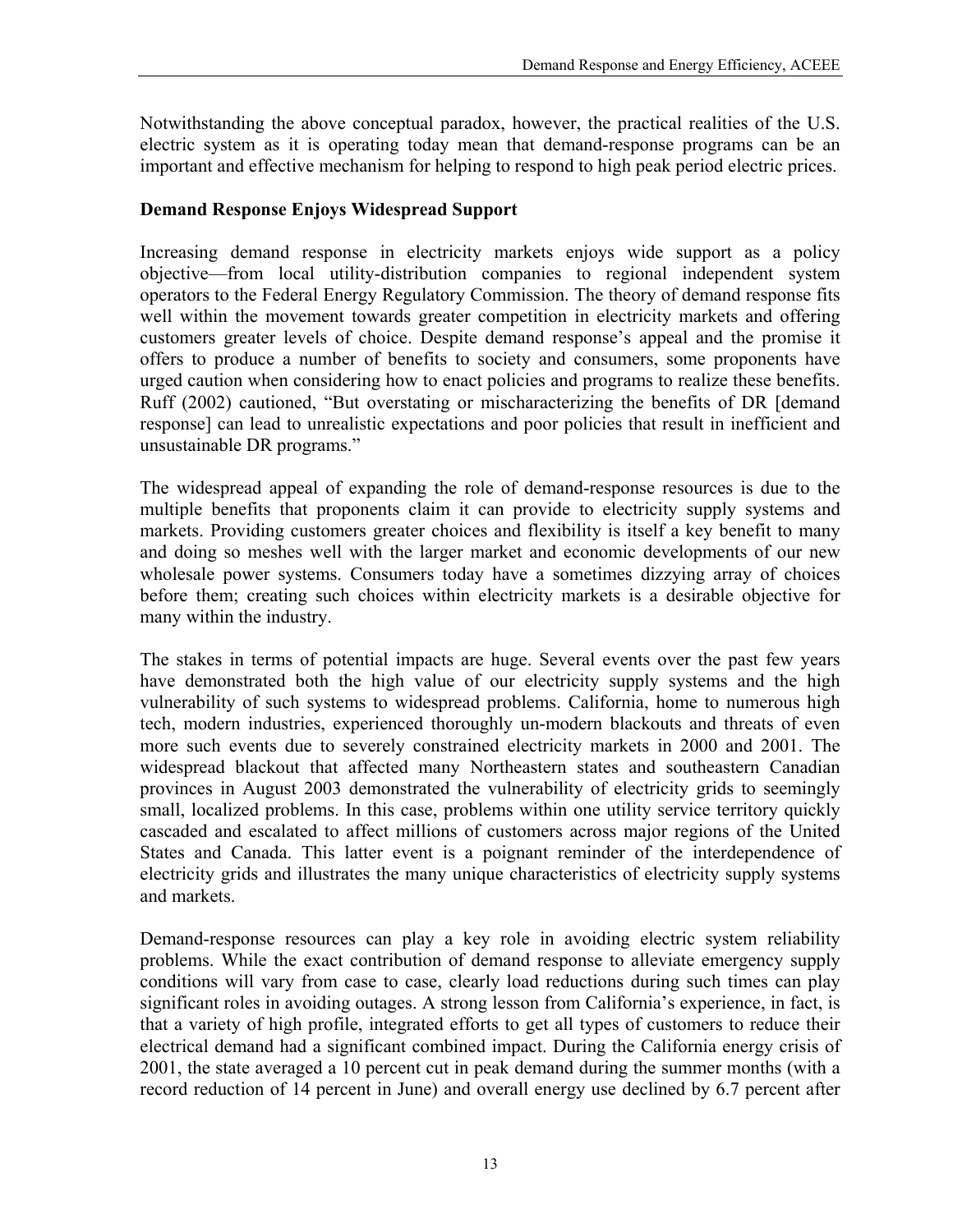$\overline{a}$ 

adjusting for economic growth and weather (Goldman, Barbose, and Eto 2002; Kushler, Vine, and York 2002). No rolling blackouts occurred in 2001, despite the rather dire forecasts that had been made prior to the onset of the spring and summer peak demand periods.

Other states and regions (such as New York, especially in the downstate, New York City area) have faced supply shortfalls and related system constraints. Such shortfalls and constraints—whether actual or forecast—appear to be major contributing factors in explaining why states like California and New York have in place the largest, most comprehensive and well-established sets of demand-response programs compared to other states and regions that have not experienced such similar circumstances. Need clearly has driven the development and implementation of programs in California and New York, and the heightened public awareness of the problems with electricity reliability has helped increase customer awareness of and participation in such programs. Demand-response programs have been slower to develop in other states and regions where these kinds of crisis or near-crisis conditions have not existed, such as New England and the Midwest, where many utilities have been still actively engaged in DSM.

The estimated cost savings that could accrue nationally from demand response are large. A recent study by the U.S. Government Accountability Office (GAO) estimated that electricity customers could realize as much as \$15 billion per year in savings from greater implementation of dynamic pricing (GAO 2004). A FERC-commissioned study (cited in GAO 2004) estimated that a moderate amount of demand response could save about \$7.5 billion annually by 2010.

To date nationally, demand-response programs have reduced demand by about 4,000 MW, according to an estimate by Energy Info Source, Inc. (2004). This may underestimate the total demand-response resource, as the combined amount of load registered for demandresponse programs by PJM Interconnection, NYISO, and ISO New England alone is about 4,100 MW. Goldberg, Michelman, and Rosenberg (2003) estimated that the total "potential resource" for a large set of four major ISOs (California, New England, New York, and PJM) from both load-response and price programs is about 5,200 MW. By contrast, in 2001 the amount of load reductions achieved by these same ISOs via their reliability programs—both contractual and voluntary—was 1,081 MW, while the load reduction achieved in priceresponse programs was only about 27 MW. We caution that there is great variability in the amount of load reduction achieved by programs compared to the resource "registered" (potential); some programs have achieved much better results than suggested by these averages[.10](#page-23-0) 

Looking at national data on utility demand-side management helps to put these estimates of demand-response impacts and resource potentials into perspective. As noted earlier, according to the Energy Information Administration (EIA 2004), utility DSM programs in

<span id="page-23-0"></span><sup>&</sup>lt;sup>10</sup> For example, NYSERDA's Emergency Demand-Response Program, which involves voluntary curtailment agreements, has yielded greater than 40 percent achievement levels (actual vs. registered loads) and its Installed Capacity Program/Special Case Resources Program (where performance is mandatory for those that register) has achieved about 95 percent (Neenan Associates 2003).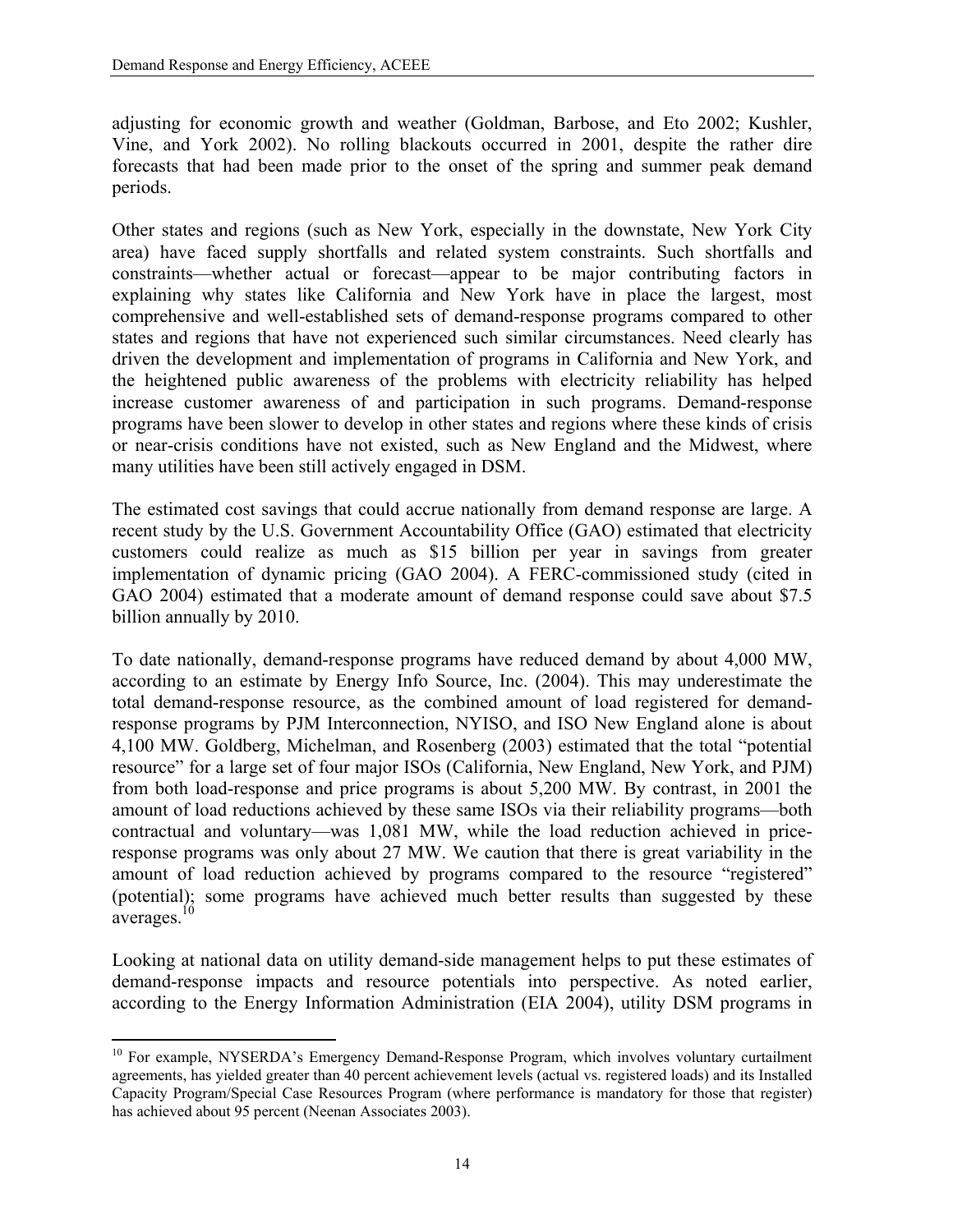2003 reduced peak demand by 22,904 MW. Energy efficiency programs achieved 13,581 MW of this total; load-management programs achieved 9,323 MW. We later discuss the importance of energy efficiency as a "baseline" resource to reduce peak demand. These EIA data clearly support this view. Further, "conventional" utility load management, which likely includes interruptible/curtailable and direct load-control programs, also provides a large and significant resource to reduce peak demand. Without such contributions by these ongoing DSM programs, the types of conditions experienced by constrained supply markets—high market prices and reduced reliability—would surely have been more widespread.

We were hindered in our research by the lack of any central data source on demand-response programs. A likely contributing factor to this lack of centralized reporting is that there are different types of entities that offer demand-response programs, including local distribution companies, vertically integrated utilities, other load-serving entities, and independent system operators; these different entities do not all report to a single body, such as the EIA, that collects operations and other data. It also is difficult to get an accurate assessment of any kind of national total because demand-response resources vary in their degree of reliability some resources are quite firm in their dependability for being available when needed, such as contractual interruptible and curtailable loads registered with ISOs or LSEs. Voluntary interruptible/curtailable loads and price responsive loads (including dynamic pricing) constitute a large potential resource in many cases, but the degree of response by definition is a function of varying pricing and market conditions. Experience to date with these types of programs has shown that there is a large potential for demand response through pricing and voluntary mechanisms, but quantifying the magnitude of this resource is difficult.

Despite the achievements to date with demand-response programs, there still is a wide gap between estimated potential contributions of such programs with actual results. The GAO (2004) cited the following three main barriers to more widespread use and expansion of demand-response programs:

- State regulations that shield consumers from price fluctuations,
- A lack of equipment at customers' locations, and
- Customers' limited awareness about the programs and their benefits.

Hirst (2002) similarly cited numerous customer, regulatory, cultural, and technological barriers towards greater demand response in wholesale electricity markets. Levy, Abbott, and Hadden (2002) noted "Seven Cardinal Errors" in demand-response design and challenged programs to focus on customer service and fulfilling market needs. Levy, Abbott, and Hadden (2002) proposed the following four "ideal demand response objectives:"

- Provide capability to support a range of load shape and customer cost management objectives;
- Automatically adapt and respond to changing market conditions;
- Allow customers to control how they respond; and
- Compensate customers for their individual contributions.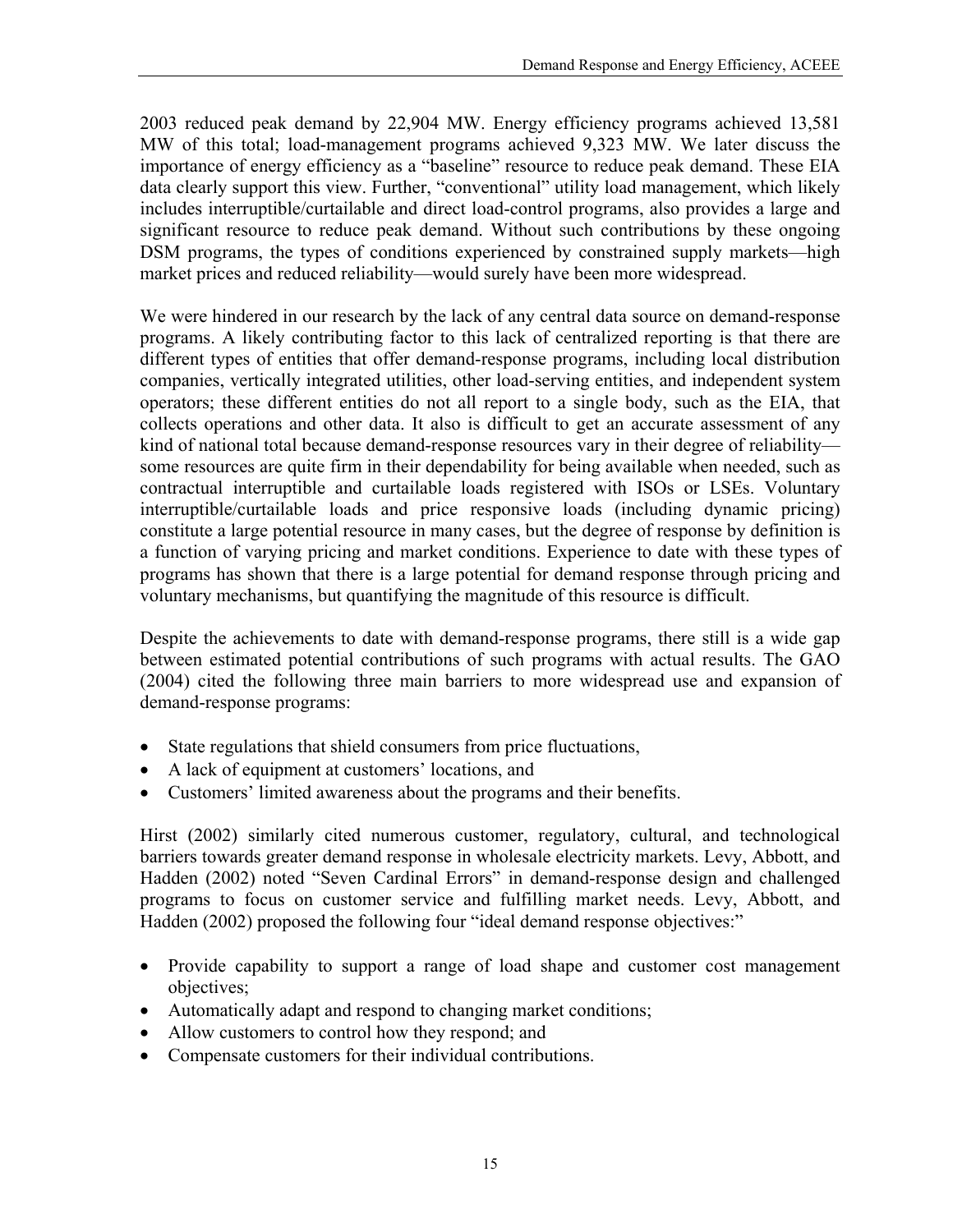With this background on the history, promise, and potential of demand response in mind, we next examine how demand response has been put into practice. Rather than attempt a direct review of the huge number of individual demand-response programs that have been implemented around the nation, we focused primarily<sup>11</sup> on identifying leading reviews and analyses that have been conducted by others in the field. In the next section, we provide some brief highlight information from these noteworthy research efforts.

## **Section 4: Program Experience**

### **Scope of Analysis**

1

As discussed earlier, programs designed to affect customer demand have been offered by many utilities and certain other parties for over 20 years. In fact, such programs were widespread during the 1980s and 1990s when the practice of integrated resource planning and demand-side management were at their peak. Today's "demand-response" programs build on that legacy, bringing new technologies, services, and options to customers.

With this relatively long history and greatly heightened interest in demand response in recent years, reviewing the large number of demand-response programs that have been offered or are presently in place would be an enormous task, which is beyond the scope of our study. Such an effort also would be duplicative of other existing efforts that have compiled, reviewed, and presented summary information on large selected sets of demand-response programs. Therefore, in this section we present summary information from a number of broad multi-program reviews that have been conducted by other experts in the field. Our purpose in this section is to examine key experiences from the body of knowledge that exists on demand response. There are many organizations and institutions involved with demand response research, program development, and program implementation—many of these state and regional initiatives and activities involve multiple stakeholders.

Additional information on demand-response organizations and programs is included in the appendices of this report. In Appendix A, we present a catalog and summary information about demand response institutions, organizations, and initiatives. In Appendix B, we provide an annotated bibliography of demand response references, with a focus on California and New York experiences as these two states have been at the forefront of research, development, implementation, and evaluation of demand response. Appendix C contains a comprehensive bibliography for demand response and energy efficiency. Appendix D contains a case study investigation that we performed of selected California Energy Commission demand-response programs.

Note: Appendix A is available for download for free along with the main body of this report, while Appendices B through D are available only in hard copy, along with the main body and Appendix A.

<span id="page-25-0"></span> $11$  We do provide some individual program-level information in Appendix D. In particular, we present a rather extensive listing and brief characterization of individual demand-response programs in two states (California and New York) that are arguably the leading states in the United States in terms of examining and initiating demand-response programs.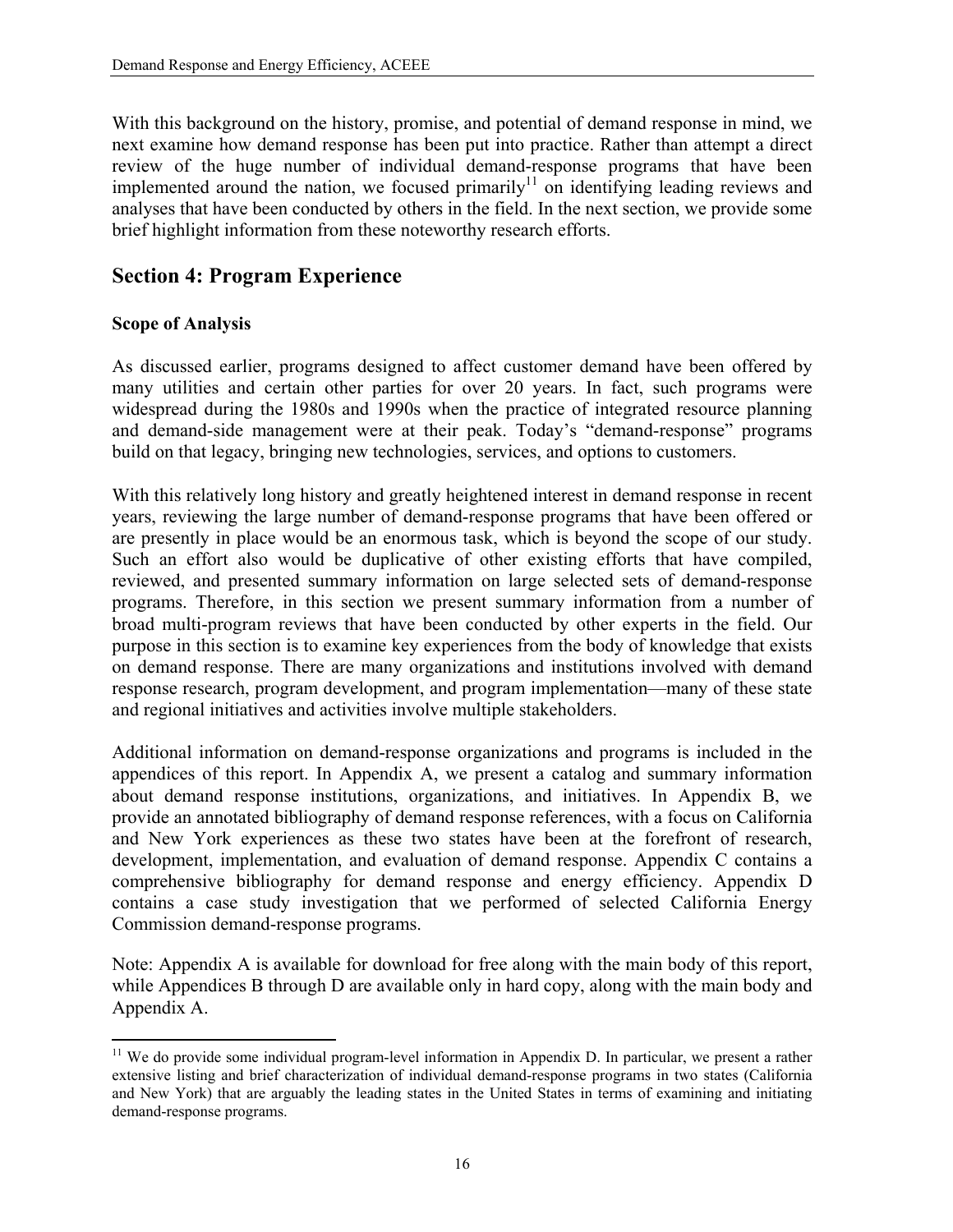### **Load-Response and Demand-Bidding Programs**

Goldberg, Michelman, and Rosenberg (2003) reviewed the experience of demand-response programs in the United States since 2000, a year they noted that "witnessed severe power shortages and wide wholesale price fluctuations in California and other electricity markets." Some of their key findings help to give the magnitude of the demand-response resource:

- The total "achieved" demand-response reduction in 2001 for the ISOs in California,<sup>12</sup> New England, New York, and the PJM system was 1,108 MW; and
- The "potential" for these same ISOs is estimated to be over 5,000 MW.

Achieved" demand reductions for the ISO programs mean the maximum load reductions achieved for a given event (time when customers participating in demand-response programs were asked to reduce load) during the summer of 2001.

The "potential" represents the total amount of customer demand enrolled in various programs—both "reliability (load-response) programs" and "market-oriented (price response programs)." This estimate does not include contributions of time-differentiated pricing programs (another type of price-response programs), such as real time pricing. It represents the maximum capability, which may not actually be realized in any given event due to customers choosing not to interrupt or curtail load when called.

In terms of the amount of "load registered" in 2001, Goldberg, Michelman, and Rosenberg (2003) found that the load registered in demand-response programs as a portion of total peak load ranged from 0.2 percent in ISO New England (63 MW) to 6.3 percent in NYISO (1,903 MW). The amount of peak reduction achieved from demand-response programs ranged from 0.2 to 2 percent of total peak demand, according to their estimates.

Kathan (2002) reviewed ISO demand-response programs—both load response and price response—in California, New York, New England, and PJM. The programs included in Kathan's review are:

- California
	- o Participating Load Program
	- o Demand Relief Program
	- o Discretionary Load-Control Program
- NYISO
	- o Emergency Demand-Response Program
	- o Day Ahead Demand-Response Program
	- o ICAP Special Case Resources
- ISO New England
	- o Demand-Response Program (Class 1)
	- o Price-Response Program (Class 2)

<span id="page-26-0"></span> $\overline{a}$ <sup>12</sup> All California ISO programs were suspended after 2001.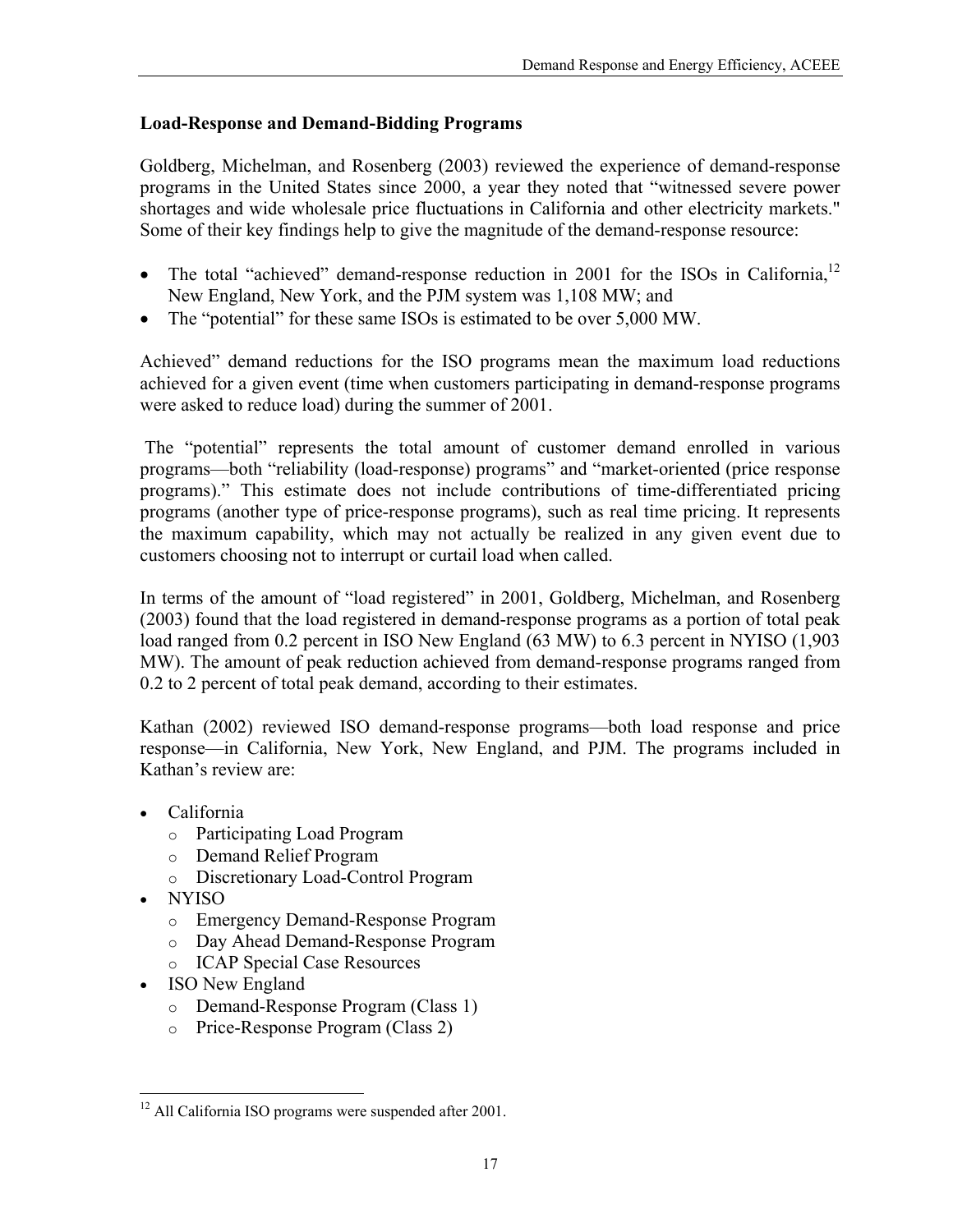- PJM
	- o Emergency Load-Response Program
	- o Economic Load-Response Program

Kathan concluded, "Experience with ISO demand-response programs over the last several years has been generally positive." He observed, however, that California's experience in 2001 was not as positive due to structural and organizational difficulties in coordinating demand-response initiatives among the California Energy Commission, the California Public Utilities Commission, the California Power Authority, and other participants and stakeholders in California's wholesale markets. Such problems were exacerbated by the crisis conditions. New York's experience, by contrast, was more positive because of better coordination and planning among the New York Public Service Commission, New York Power Authority, Long Island Power Authority, New York State Energy Research and Development Authority, NYISO, and the state's utilities (load-serving entities).

Kathan offered the following lessons learned and areas for improvement from the ISO's experiences with demand-response programs:

- Loss of complete cost recovery: The costs that utility-distribution companies incur to administer, collect, and process customer demand reductions necessary for customers to participate in ISO demand-response programs have not been addressed adequately in any of the jurisdictions examined. Only New York has directly addressed the cost recovery issue; UDCs in New York are able to retain 10 percent of the ISO incentive payments to program participants. However, in a cool summer with low prices and limited use of demand response, the UDCs may not fully cover their costs.
- ISO program complexity: Many of the ISO programs reviewed were complex and not "user-friendly." Payment and program participation agreements were complex, as well as other program elements, such as the requirements for customer baseline calculations. All these factors can lead to customer frustration, confusion, and ultimately limit program participation.
- Socialization of ISO program benefits is an unresolved question: The benefits of ISO programs accrue to the wholesale purchasers of electricity in the ISO, but individual customers and customer aggregators must base their investments on a more limited analysis of costs and benefits. This disparity can result in under-investment in demand response. The problem is to create mechanisms that properly value and allocate the benefits of demand response without creating subsidies and market distortions. This issue requires "further examination" as no examples or suggested approaches are offered.
- Third-party aggregation works: NYISO's experience to enable and allow "curtailment service providers" to participate in their demand-response programs as a third-party working with customers produced positive results.
- Need to fully coordinate ISO demand response with LSE demand response and load management programs: New York and PJM's experiences in 2001 benefited from coordinated LSE and ISO demand-response programs. Such coordination helped reduce customer confusion and frustration.
- Need for early program design and customer education: Programs that are designed, approved, and in-place well in advance of anticipated need can minimize customer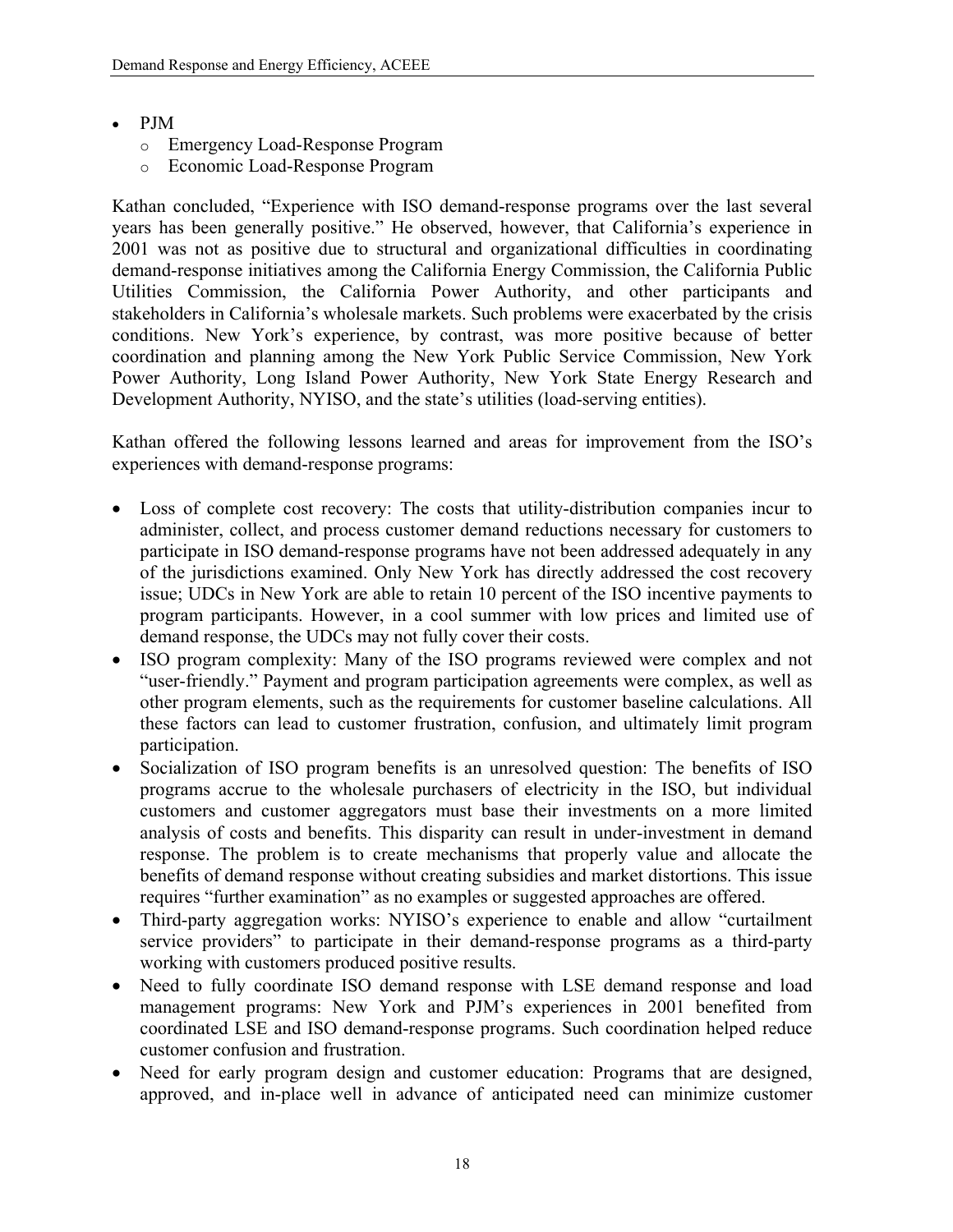confusion and greatly improve program participation and results. Customers need sufficient lead-time to enroll and invest in the requisite technologies or otherwise implement system changes.

- Reduce payment delay: Customers in some of the programs reviewed experienced delays in their incentive payments, which led to complaints
- Customer retention may be more difficult if few curtailments are called—unless customers are paid for the capability to reduce (paid some incentive even if curtailment isn't called by the ISO). Part of NYISO's success with its programs is the existence of the ICAP Special Case Resources program, which paid customers for the capability to reduce and still allowed them to participate in other programs.

The Edison Electric Institute has established an online system for its members that allows program managers to input demand-response program information on a dedicated Web site. This was first established in 2000 and used in 2001 (Rosenstock 2002) and 2002 to update the data. Rosenstock (2003a) reported on results of the 2002 survey, which was revised and streamlined according to feedback that EEI got on its initial two surveys in 2000 and 2001. Summary findings reported in EEI's *Benchmarking Survey* include:

- Data were submitted from 17 companies, which included investor-owned utilities, municipal utilities, cooperative utilities, energy service companies, and curtailment service providers (CSPs). The majority of the data were received from investor-owned utilities. No ISOs or RTOs submitted data.
- The 25 companies reported data for 26 demand-response programs: 5 residential sector programs and 21 non-residential programs.
- The number of program participants ranged from 1 (poor market conditions cited) to a high of 280,000.
- The most commonly reported reason for enrolling in demand-response programs was to receive bill credits or incentive payments.
- The second most commonly reported reason for enrolling in demand-response programs was to help the company or load-serving entity during peak load conditions when reliability is threatened.
- The most commonly reported reasons for dropping out of programs were: (1) incentives or bill credits were too small; and (2) too much interference with production processes.
- Program costs (total—administrative plus any incentives) ranged from  $\$0^{13}$  to \$40.4 million. Costs ranged from \$58.90 to \$321,049 per participant.
- Summer peak-demand reduction impacts ranged from zero to 500 MW. The average ratio of actual maximum load reduction results to estimated potential results was 0.54; the median of this ratio was 0.72. The ratio of average reductions achieved during program operations to potential results was 0.51; the median was 0.66.
- The top control strategy was utility warning with the customer controlling onsite equipment usage.
- The maximum number of demand-response events per year ranged from 1 to 365.

1

• The maximum number of hours per demand-response event ranged from 4 to 24 hours.

<span id="page-28-0"></span><sup>&</sup>lt;sup>13</sup> We had limited access to these data to determine the veracity or otherwise explain a reported "zero" cost program.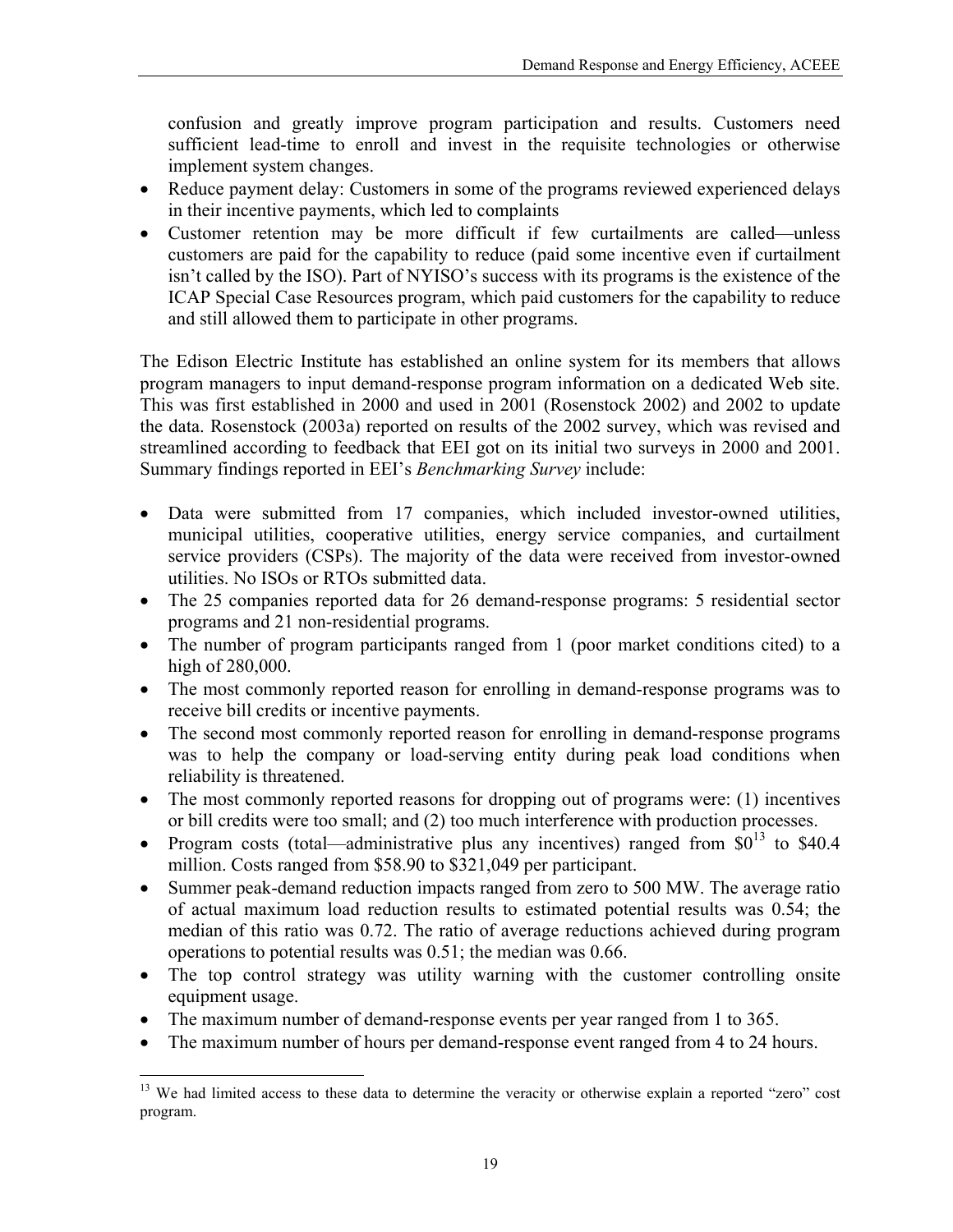The cost per potential kW load reduction ranged from \$0.06 to \$878; the average was \$85 and the median was \$29.

The above data are all self-reported via the online system established by EEI and PLMA. These data are indicative of programs offered only by load-serving entities or utilitydistribution companies since neither ISO nor RTO programs are included in the data set. As a snapshot of the utility industry, these data suggest that demand-response programs are small to moderate elements of most utility DSM portfolios. The data also reveal the great diversity in the size and scope of programs as indicated by the broad range of key program variables, such as total budgets, costs per participant, costs per kW load reduction, summer peakdemand reduction impact, and number of events and hours of demand response events.<sup>14</sup>

EEI also regularly gathers information from both members and non-members on their efficiency and demand-response programs offered to residential, commercial, and industrial customers. This survey (Rosenstock 2003b) collects the following information on efficiency and demand-response programs:

- Member or investor-owned utility name and states served
- Program(s) name(s)
- Program(s) summary statement(s) on services and program type
- Web site

 $\overline{a}$ 

This survey gives a good snapshot of the types and numbers of programs offered across the United States. It shows clearly that demand-response programs have become widespread. Of the 90 utilities included in this survey, 52 offer some type of demand-response program, broken down by the following categories:

- 30 utilities offer load control or other types of "traditional" load management, such as residential air conditioner cycling programs;
- 29 utilities offer curtailment programs for commercial and industrial customers;
- 10 utilities offer some type of time-differentiated pricing, generally real-time pricing;
- 5 utilities offer interruptible programs;
- 2 utilities offer demand-bidding programs; and
- 2 utilities offer emergency backup generation programs.

The trade publication *Demand-Response Programs, 3rd Edition* (Energy Info Source, Inc. 2004) provides program information for a selected set of 28 utilities that offer a variety of such programs. It also provides information on ISO programs—California, ERCOT, ISO New England, NYISO, and PJM. This publication gives brief descriptions of each utility and ISO along with the demand-response programs they offer. This information is largely qualitative, although there are some estimates for the numbers of customers participating in some programs along with estimates of the amount of capacity (kW) enrolled. The publication also surveys demand-response technology vendors—manufacturers and suppliers

<span id="page-29-0"></span><sup>&</sup>lt;sup>14</sup> The summary data reported here are publicly available. Detailed data reports, however, are only available to EEI members.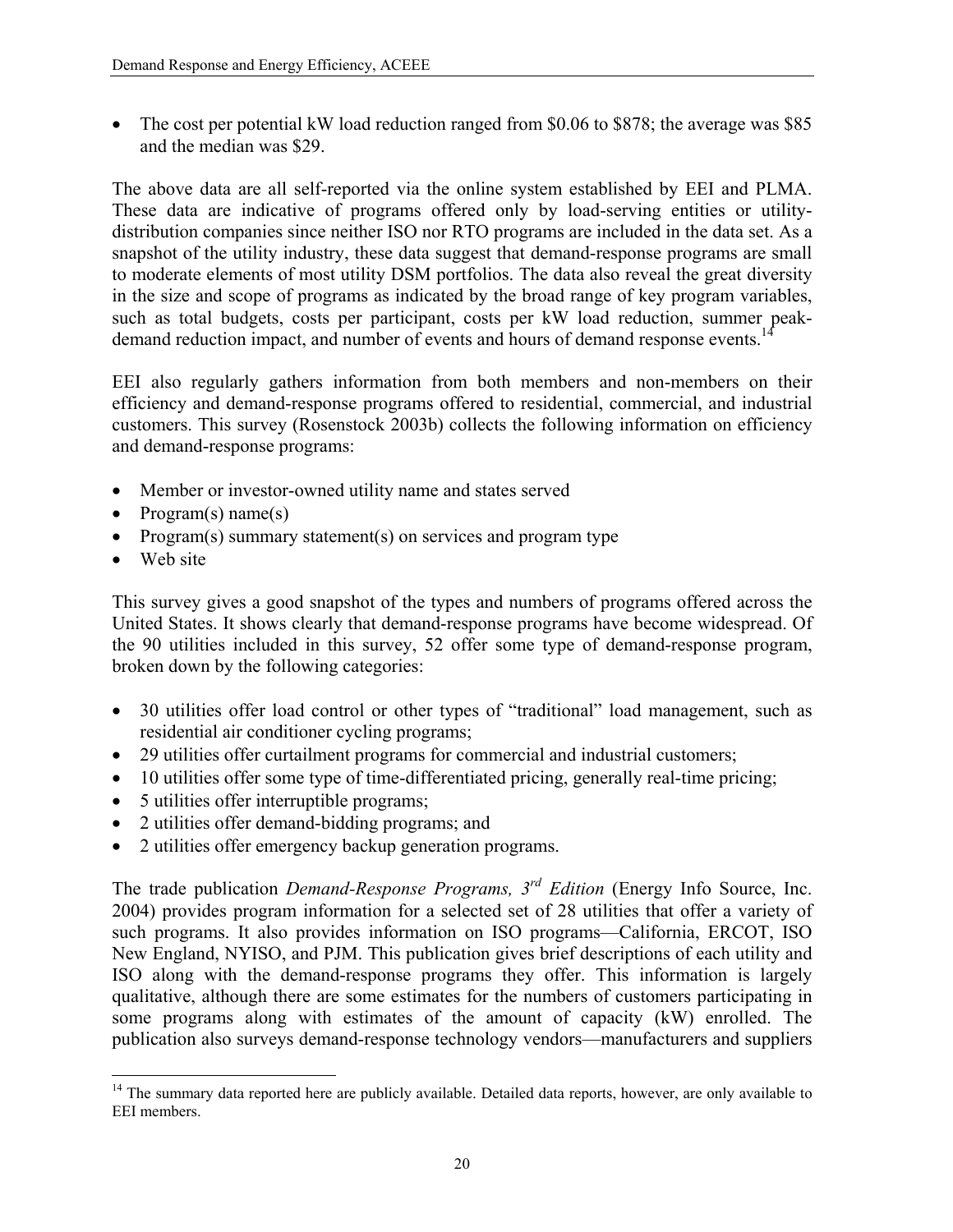of the wide variety of technologies necessary to provide metering, communications, controls, and data management for demand-response programs. The picture of the demand response "industry" portrayed is that of a small but growing industry. Many utilities across the United States offer some type of program.

Heffner (2002) reviewed U.S. and international experience with demand response. He concluded that demand-response programs played a vital role in stabilizing wholesale markets and providing a hedge against generation shortfalls throughout the United States in the summers of 1999 and 2001. Heffner found that price-responsive (interruptible and curtailable) load and other demand-side management programs reduced system peak demands throughout the East Coast by 3 to 6 percent and helped avert potential system emergencies. His review included 31 programs as case studies, offered by 23 different administrators, including IOUs, ISOs, a federal power marketing authority (BPA), a retail electricity service provider, and an electricity cooperative. For eight selected "contingency" (reliability-based) programs, the average potential curtailable load was 158 MW; the actual average curtailed load was 84 MW. For ten selected market-based programs, the average potential curtailable load was 204 MW; the actual average curtailed load was 21 MW. This much lower percentage of actual to potential curtailable load is indicative of market-based programs compared to reliability-based programs due to the differences in contractual obligations to curtail load when called and the corresponding rewards and/or penalties for failure to curtail.

Implementation models for demand-response programs vary widely, reflecting the diversity in the types of organizations offering and involved with demand response and the diversity in utility industry structure from state to state. In many cases, the implementation of demandresponse programs mirrors that of DSM programs—for example, a utility (load-serving entity) provider with the possible use of contractors for selected program services, such as marketing or evaluation. In other cases, different types of entities may be involved, such as in California where the California Energy Commission has funded and administered demandresponse programs, which were implemented by contractors.

A major difference from DSM programs arises from the involvement of independent system operators and their need to achieve load reductions at the bulk power transmission and wholesale market level. This may necessitate some new approaches. For example, NYSERDA (responsible for administering the state public benefits programs) offers a program (the Peak Load Reduction Program, or PLRP) designed to facilitate participation in the demand-response programs offered by the New York Independent System Operator. NYSERDA's program assists customers with acquiring technologies, such as interval meters, that enable customers to participate in the NYISO programs. NYSERDA's PLRP also has helped create a market for third-party "curtailment service providers" who enroll and aggregate customers for the NYISO programs.

Restructured retail energy service markets also may necessitate different approaches and implementation models as different entities may be involved in demand-response programs, such as distribution-only utilities. A number of different approaches and program models for demand response have been successfully utilized. Successful demand-response programs can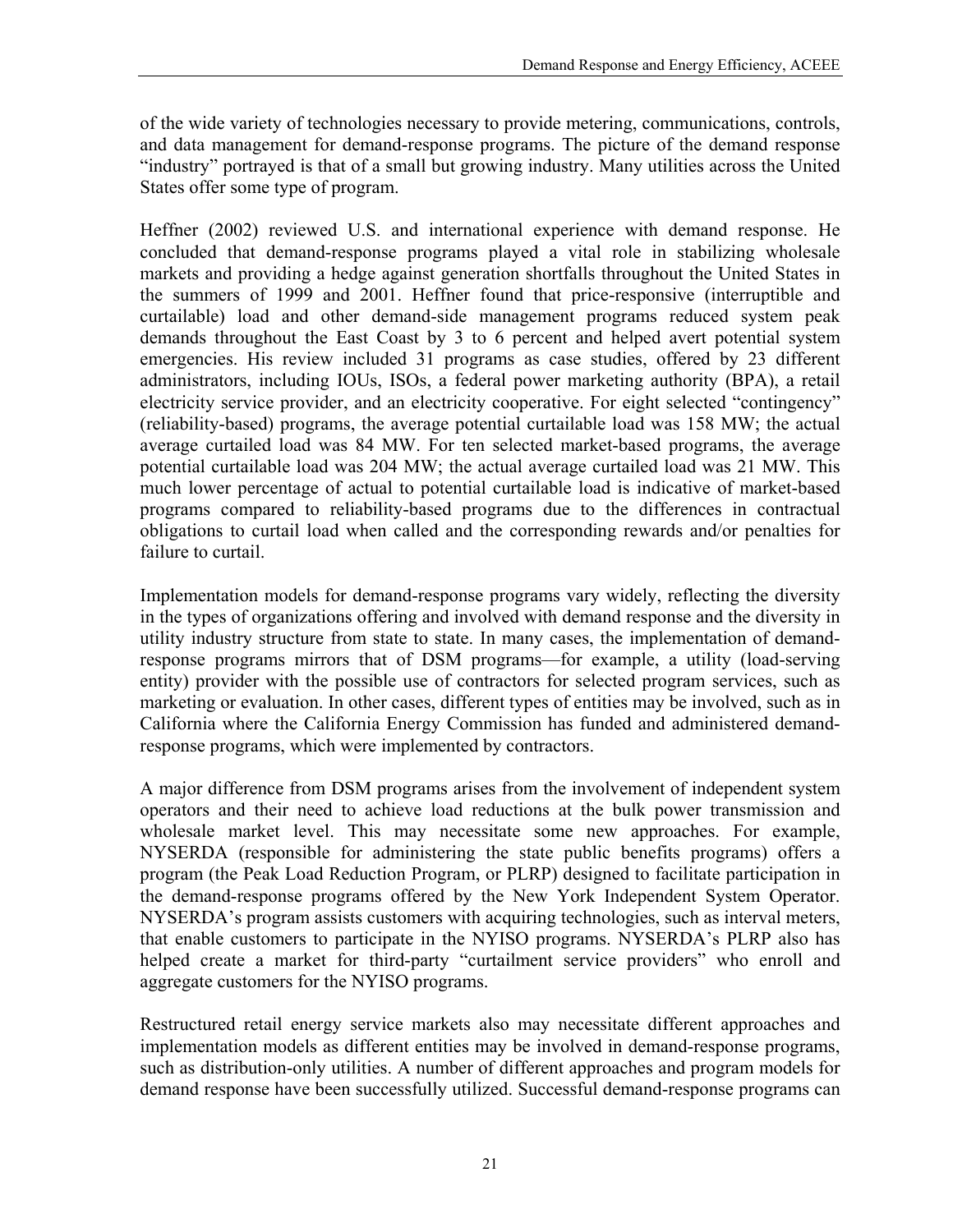be found, however they may be structured. A recent evaluation of demand-response programs in California included a comprehensive review of both California and non-California programs (QCI and SBC 2004). In terms of the key finding that best determines program success, the authors concluded that "staff commitment and continuity over the longterm" are critical in order "to cultivate customer relationships and the trust that goes with well-developed relationships." Other keys to successful demand-response programs cited in the evaluation include:

- Provide proactive customer service that conveys a significant long-term organization and staffing commitment;
- Customer choice is good, but too many options can be confusing to customers; strive for a simple, clearly delineated portfolio of options;
- Conduct regular, meaningful testing to assure customer awareness and overall program readiness;
- Seek to address both reliability and price factors in programs; and
- Continue to monitor market developments and conduct small-scale experiments to test conceptual and technological innovations (QCI and SBC 2004, p. 11–12).

Effective coordination among different entities involved in demand-response programs also seems to a key to success. This assures more effective delivery of program services and helps avoid customer confusion.

### **Real-Time Pricing**

Real-time pricing has long been viewed by many as a foundation of customer demand response. RTP programs clearly expose customers to actual market conditions and associated prices, which theoretically should guide customer choice on use of energy. While real-time pricing is a type of "price response" program, the program reviews cited in the previous section did not include such programs because they are not as readily comparable as reliability programs or demand-bidding programs, which target and track specific amounts of demand reduction. Since there is a great deal of interest in real-time pricing, we examine experience to date with these programs in this section.

Barbose, Goldman, and Neenan (2004) reviewed the experience of 43 voluntary RTP programs offered in 2003 by utilities across the United States. The survey was based on interviews with key program staff and reviews of available program documentation, including regulatory documents, program evaluations, and tariff sheets.

They found that the RTP programs in their survey have achieved mixed results at best. While a few RTP programs have been quite successful in enrolling significant numbers of participants and achieving substantial load responses at high price levels, it appears most RTP programs have not been highly successful. Their findings that support this overall assessment of the relative success of RTP programs to date include:

• About one-third of the programs are being phased out, and another third will continue to be offered but won't be actively promoted. Changing market conditions maybe explain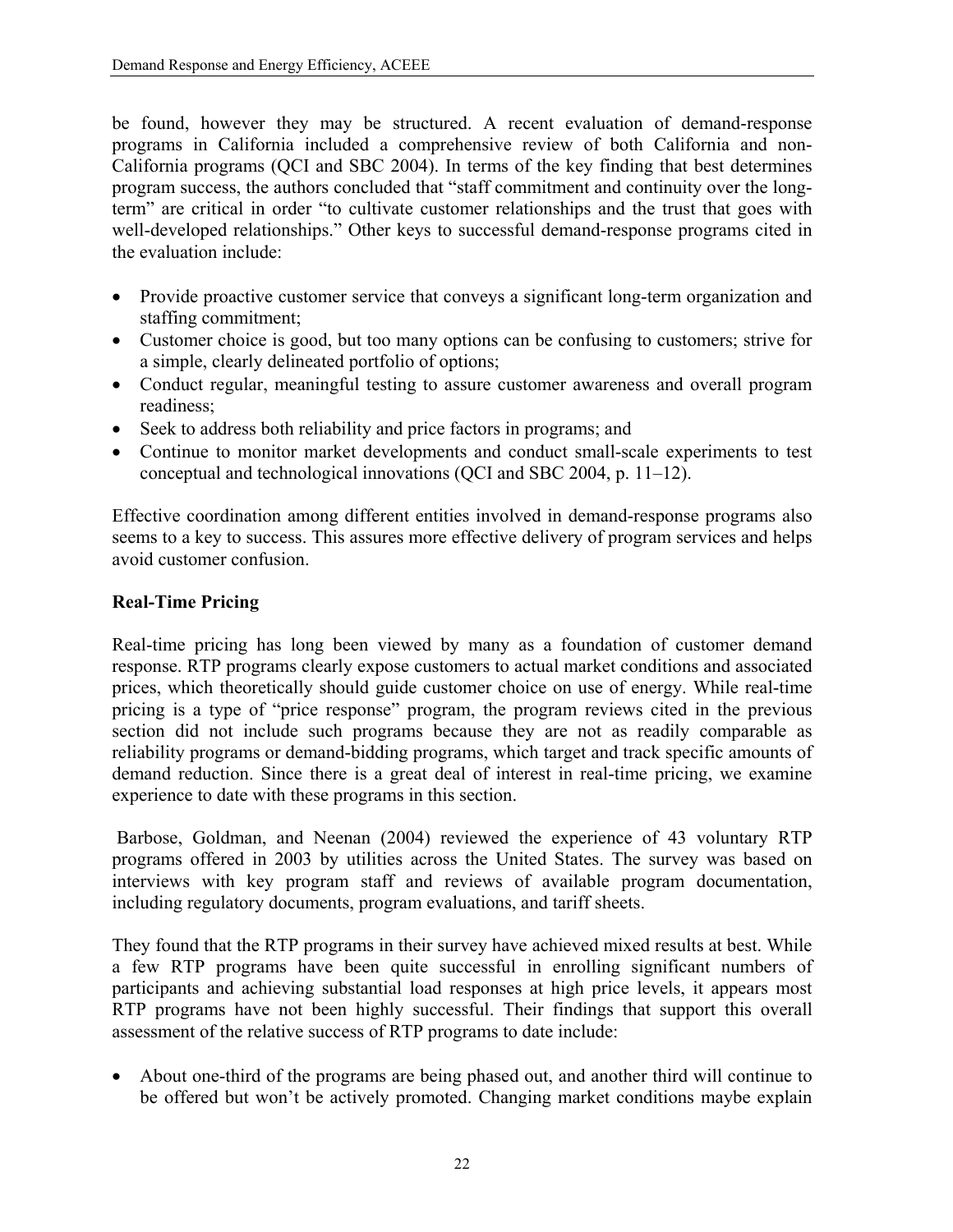some of this decline in program availability and promotion, but whatever the reason, it's clear that many programs have been judged not to have been successful and thus are being discontinued. Of the remaining third that are to be continued, they are roughly split into 3 categories: (1) 1990s-era programs that will continue to be actively promoted; (2) programs that will be replaced with new voluntary RTP programs; and (3) recently introduced programs that are awaiting future program development and/or evaluation.

- Participation in most RTP programs has been relatively low. Two-thirds of the programs included in the survey had fewer than 25 customers and less than 50 MW of aggregate peak demand enrolled.
- Participation in RTP programs is declining; many programs surveyed had experienced significant reductions in enrollment in recent years.

Advocates of RTP tout its potential benefits as a central element of a portfolio of demandresponse resources—that RTP is a foundation upon which to build customer price response to real-time market conditions and associated costs. Given this great interest expressed by many, it is somewhat surprising to learn that Barbose, Goldman, and Neenan (2004, p. ES-2) found, "Quantitative information on participants' price responsiveness is relatively sparse. A primary reason is that program managers reported that their RTP programs were established for reasons other than load management.<sup>15</sup> Consequently, there was little reason to measure and quantify customers' price response. Other reasons cited for this lack of quantitative data included programs with too few participants, too short in duration, or insufficient price variability to enable rigorous assessment of the demand response. Quantitative data available on price response mirrors the less-than-successful picture painted by participation data. Below are key findings in the RTP program review by Barbose, Goldman, and Neenan (2004, p. ES-2):

- Most RTP programs with more than 20 participants have generated maximum load reductions equal to 12 to 22 percent of participants' non-coincident peak demand. A few have generated a high demand response of about 33 percent. These responses alone do not necessarily indicate the relative level of success of a program, as getting these percentages of reductions for a high value of enrolled load could yield a significant total load reduction (MW).
- The load reductions achieved have occurred over a wide range of prices, from \$0.12/kWh to \$6.50/kWh.
- A substantial fraction of program participants do not appear to be price sensitive. Program managers of programs with more than 10 participants reported that a range of 40 to 80 percent of their program participants did not appear to provide any discernable price response.
- Most RTP programs have not yielded significant load reductions either in absolute or relative terms. Only two program managers reported load reductions greater than 100

1

<span id="page-32-0"></span><sup>&</sup>lt;sup>15</sup> The primary reason cited (just over 50 percent of respondents) was for customer satisfaction and retention to build customer loyalty and build satisfaction by providing cost savings opportunities, especially among large customers. Other reasons cited were to reduce peak demand, encourage load growth (during periods when generation resources are underutilized), comply with regulatory orders, gain experience with market-based pricing, and share price risk with customers.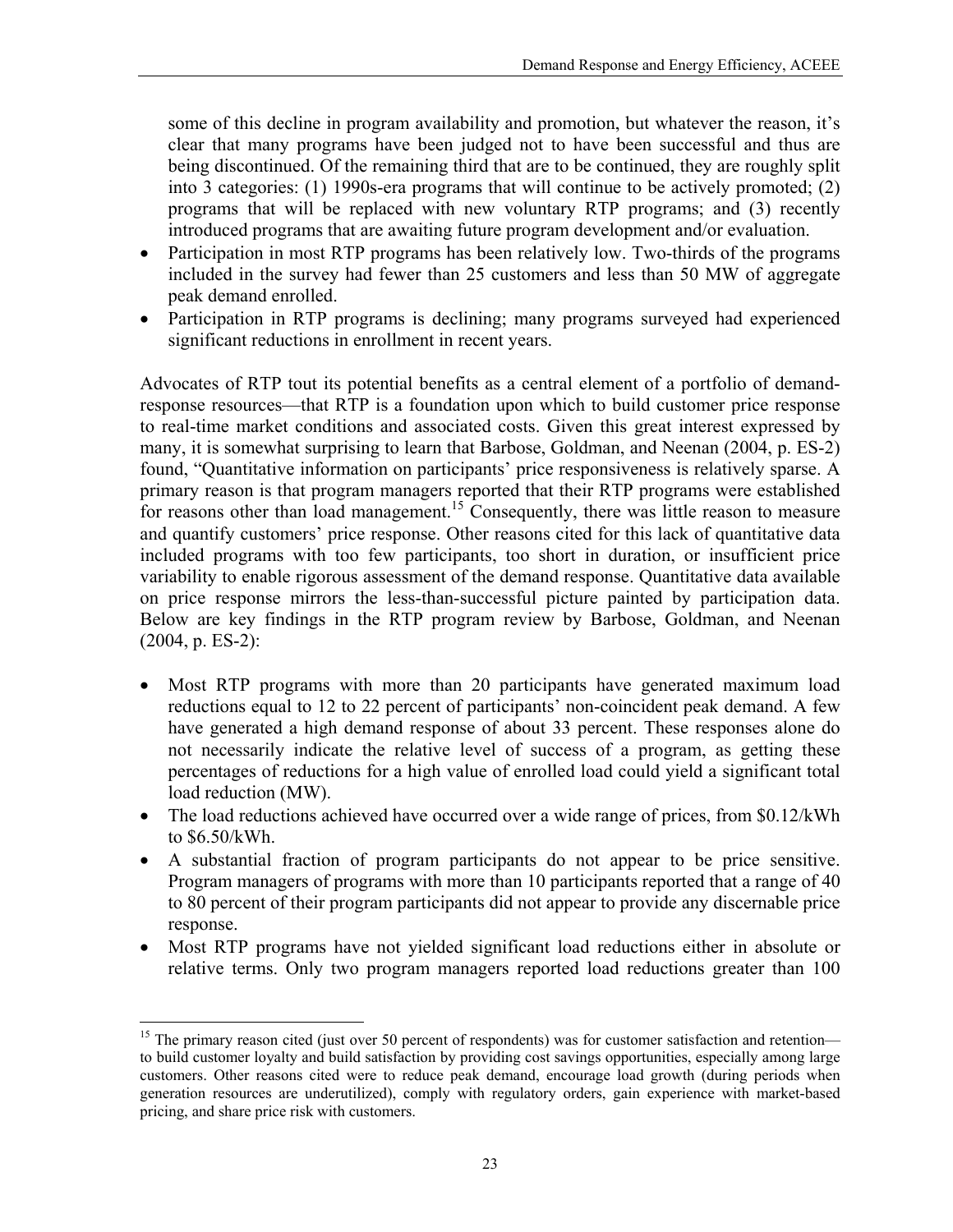MW and only one program achieved a load reduction greater than 1 percent of the utility's system peak demand.

Based on these findings, Barbose, Goldman, and Neenan (2004) made numerous recommendations to improve RTP program performance, including:

- RTP implementation should be coordinated with other demand-side activities,
- RTP pilots should include provision for rigorous analysis of customer acceptance and price response;
- Programs need to devote sufficient resources to develop and implement customer education programs; and
- The costs and benefits of implementing RTP programs and achieving desired demand response impacts must be weighed against other types of demand-response programs for achieving similar impacts.

Their review suggests that actual RTP experience in many cases has fallen short of expectations held for it by utilities and policymakers, which aren't always the same. Other analyses of RTP programs generally agree with this overall conclusion, although certainly some programs have achieved greater impacts and success than others. Braithwait and O'Sheasy (2001) evaluated the results of Georgia Power Company's (GPC) real-time pricing program, which was first offered in 1992. The program had about 1,600 participating industrial and commercial customers, with a total subscribed load of about 5,000 MW. They found that "RTP customers' load response to changing prices is significant and consistent; load response is consistently larger at higher prices." GPC has generally found high satisfaction among participating customers in this program (O'Sheasy 2002). Another pioneering real-time pricing program is offered by the Niagara Mohawk Power Company (NMPC). Goldman, Barbose, and Eto (2004) found that the tariff delivered a "modest demand response" and that customers are "relatively satisfied" with the tariff. Better dissemination of enabling technologies and better customer education about response strategies might increase customer response, according to this study. Experience with residential RTP and related dynamic pricing programs is much more limited. Early results with California's Statewide Pricing Pilot are promising, but full results and evaluation are still pending. Puget Sound Energy ran a pioneering residential TOU pricing program from 2001–02, but withdrew this program after disappointing results and questions regarding the program's cost-effectiveness.

Despite somewhat mixed results with RTP to date, conceptual support for expanding RTP remains present among many regulators, utilities, ISOs, and other electricity market participants and stakeholders. RTP still is largely in its early stages of development as a way to price electricity. Advocates point out a variety of barriers towards greater implementation of RTP. Costello (2004) argued that the primary barrier is the "entrenchment of average-cost pricing in the regulatory arena." Regulatory authorities tend to be risk-averse—many regulators view RTP as too risky for most customers. Many utilities themselves view RTP as risky for their operation—it may create greater uncertainty about cost recovery as well as possibly incurring greater numbers of customer complaints. Finally, Costello suggested that customers themselves "may act as barriers to RTP," largely due to it seeming too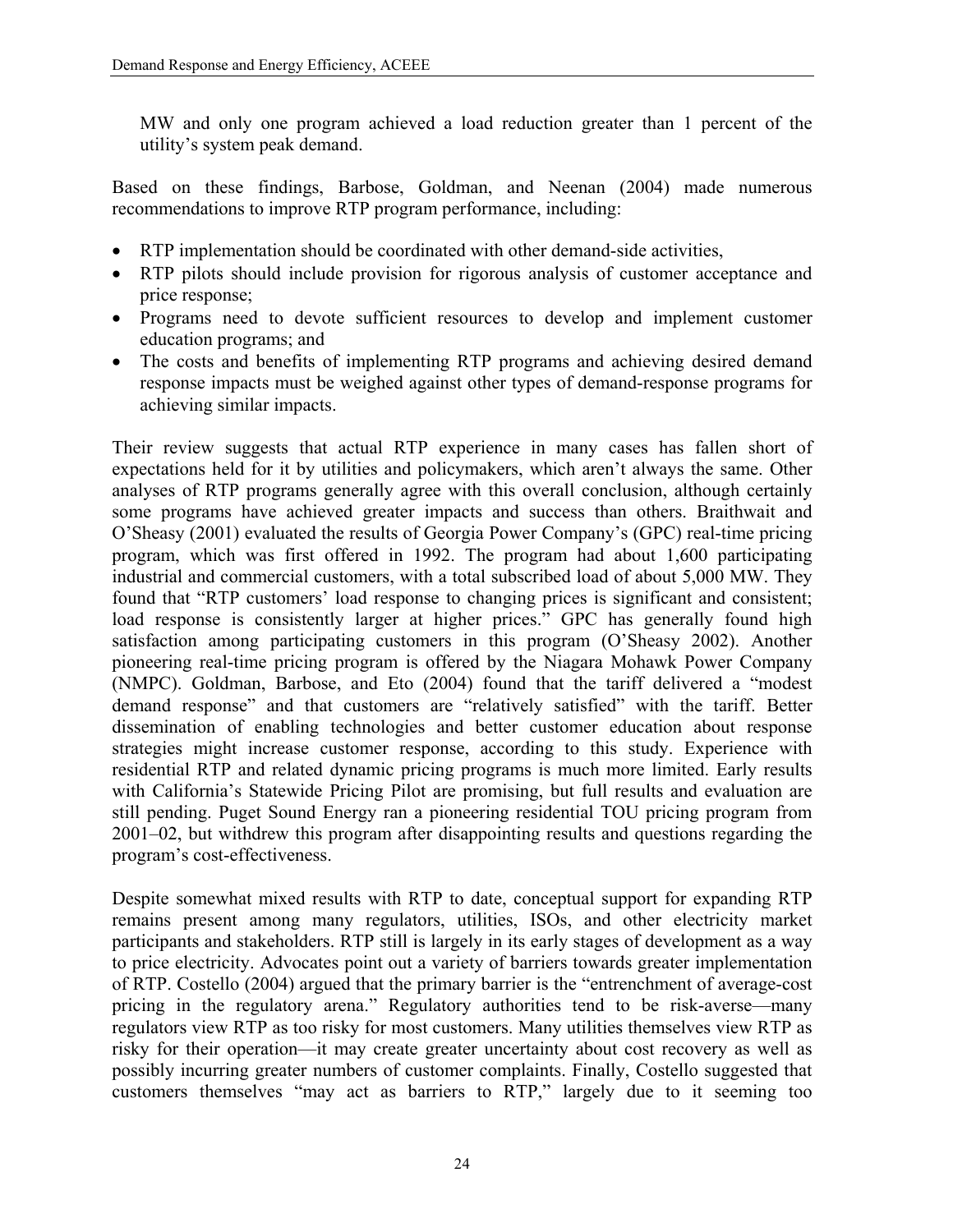complicated and forcing them to keep track of something most do not already do. O'Sheasy (2002) similarly cited numerous barriers to greater implementation of RTP. Principal among his reasons are "flawed" RTP designs, absence of price protection products (ways to reduce customer risk), and the differences that exist between embedded costs and marginal costs (embedded costs are used to determine utility revenue requirements; marginal costs are those actual costs of production at any given time).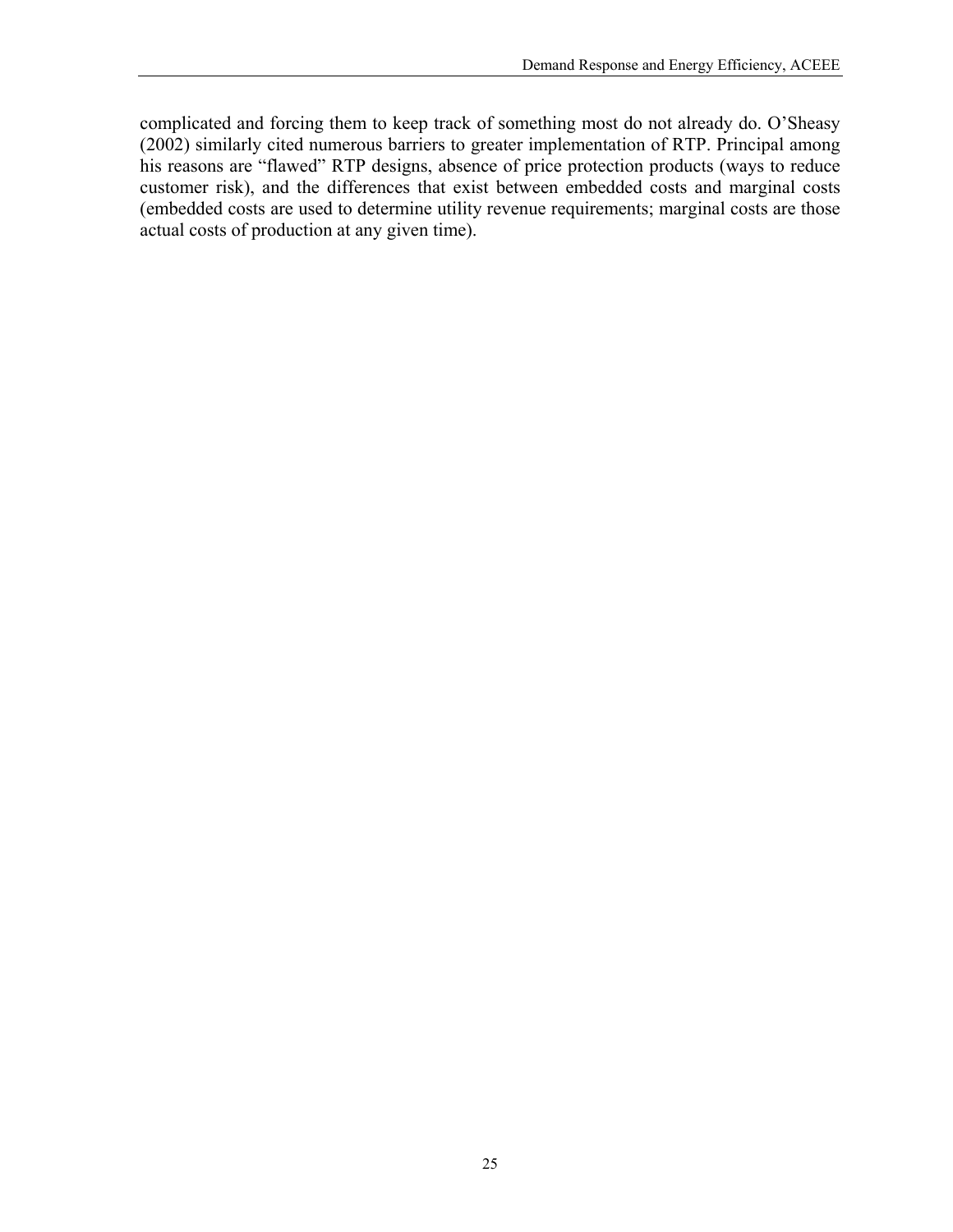### <span id="page-35-0"></span>**PART 2: ENERGY EFFICIENCY AND DEMAND RESPONSE**

Demand-response programs generally target reducing electricity demand during a few relatively short periods in the year—generally a few hours on a few days when wholesale prices are high due to constrained supply and/or transmission. By shifting, curtailing, or even interrupting load, customers reduce their demand during periods of peak system demand and thereby provide relief to the system overall, helping assure reliability and mitigating high wholesale prices. But how do programs and strategies that focus on such curtailments and interruptions relate to overall customer energy efficiency? This is an area that we found has not been investigated to any large degree. A few studies have suggested some positive relationship—that is, participation in demand-response programs also helped yield broader energy (kWh) savings. However, such claims are limited and have not been subjected to rigorous quantitative evaluation. They have largely been observations by staff involved with the programs, and in a few cases, there have been some measured impacts that suggest customers have reduced energy use.

In this part of the report, we examine the relationship between demand response and energy efficiency. We identify and discuss possible synergies and conflicts between these types of programs. We then examine selected examples of demand-response programs that also may have had some energy efficiency impacts to explore such possible synergies and conflicts. To supplement available published information on selected programs and the broader topic, we interviewed selected program staff and contractors, as well as national experts on demand response and energy efficiency.

### **Section 1. Key Questions, Issues and Hypotheses**

The rapid growth of interest, development, and implementation of demand-response programs has occurred in parallel with a resurgence in utility sector energy efficiency programs. ACEEE research (York and Kushler 2002) has shown that funding of utility sector energy efficiency programs has rebounded modestly from its low point in 1997, largely due to recommitments by states to these programs after funding for such programs had fallen precipitously in apparent anticipation of restructuring and resulting competitive markets. The growth of "public benefits" programs has been one reason for this resurgence. Such programs are playing an increasing role in utility sector energy efficiency and related public purpose energy programs (Kushler, York, and Witte 2004).

These parallel developments raise important questions for future policy and program direction:

- *What effects, if any, do demand-response programs have on overall customer energy use and energy efficiency?*
- *Are demand response and energy efficiency objectives necessarily complementary? Or can these programs have conflicting elements? If the latter, then what aspects of program design might help maximize complementary effects and minimize potential conflicts?*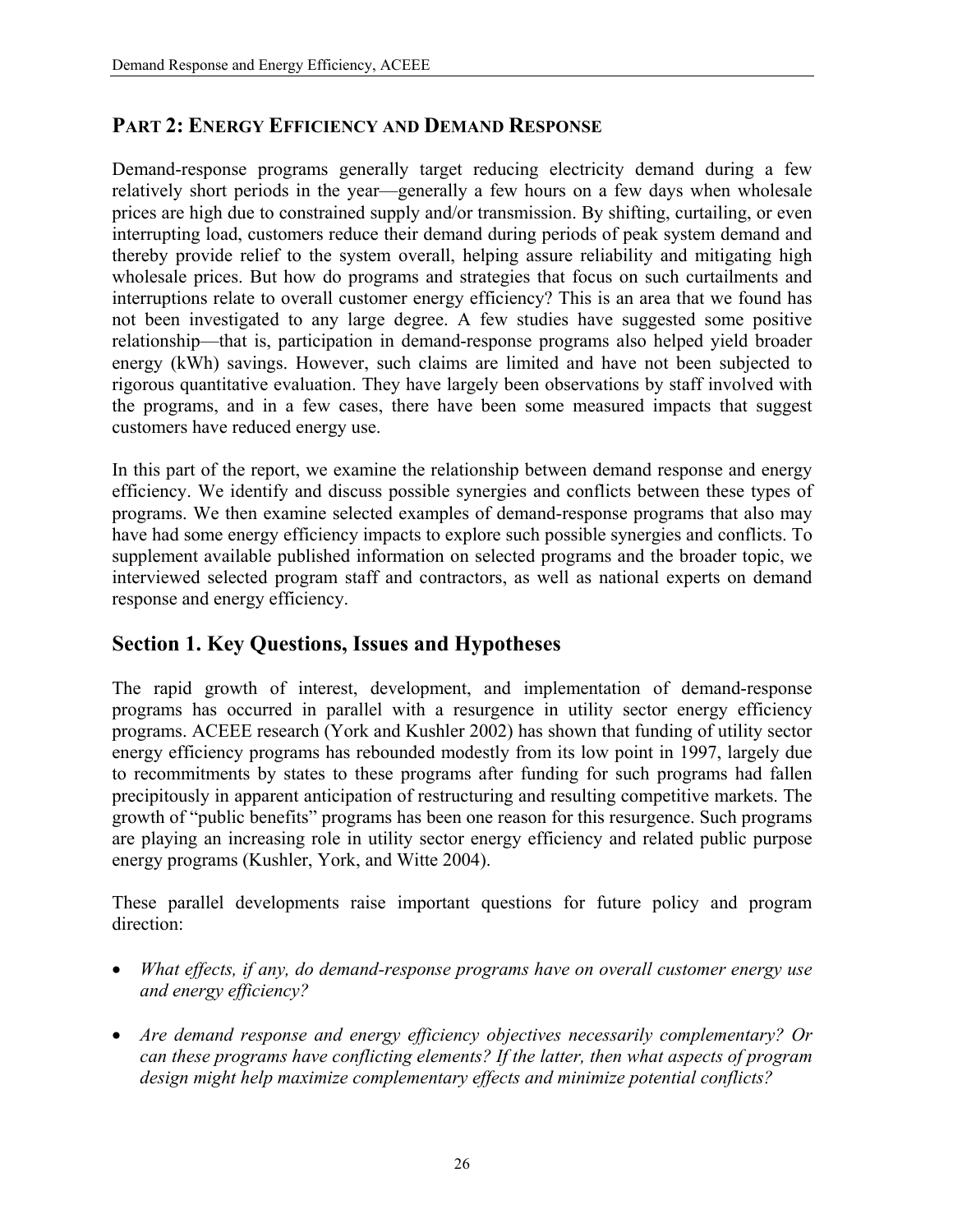- *Are there programs that have deliberately targeted both demand response and energy efficiency? If yes, what has their experience shown?*
- *Do demand-response programs merely reduce inefficient peak demands? (For example, turning off equipment that is not actually needed?) If customers "discover" such inefficient uses, will they change operation of such equipment at non-peak times, yielding improved efficiency? If they do reduce such inefficient uses, does this "eliminate" the demand-response resource (maybe it moves from being a "peak" resource to a "baseload")?*
- *Does demand response participation lead to broader energy savings? If yes, does it lead to actual energy efficiency measures? Or just energy savings from the use of the controls to curtail/reduce use in more than just peak times?*
- *If high on-peak prices encourage peak-load reduction, do the corresponding low off-peak prices result in less motivation to save energy during off-peak periods (i.e., lessen the motivation to pursue broader energy efficiency)?*
- *Does providing greater information to customers on their energy use and market conditions result in more energy-efficient behavior? Does demand response provide an inroad for customers to better manage energy use all the time?*
- *Can demand response and energy efficiency programs sometimes work in opposition to their respective objectives? For example, does providing an incentive based on the amount of peak-load reduction delivered from a facility's energy demand "baseline" create an indirect incentive to not take energy efficiency actions that would reduce that baseline (thereby reducing the amount of demand response incentive that could be earned)?*
- *Should demand response and energy efficiency programs be considered independent? What is the potential for coordination? Or for "spill-over" of desired impacts?*

The answers to these questions are keys to understanding the relationship between energy efficiency and demand-response programs. In turn, such understanding is important in guiding policy and funding decisions, especially in an era with tight overall energy program budgets.

Some proponents cite improved customer energy efficiency as one of the benefits of demand response. For example, Kathan (2002) argued:

Demand response…can also serve as the stimulus and platform for participating customers to undertake expanded and enhanced energy efficiency programs. By gaining access to information about their usage that was previously unavailable to them, and by gaining the means to act upon it, users can undertake energy management and efficiency practices that can provide embedded, more permanent benefits to the system as a whole.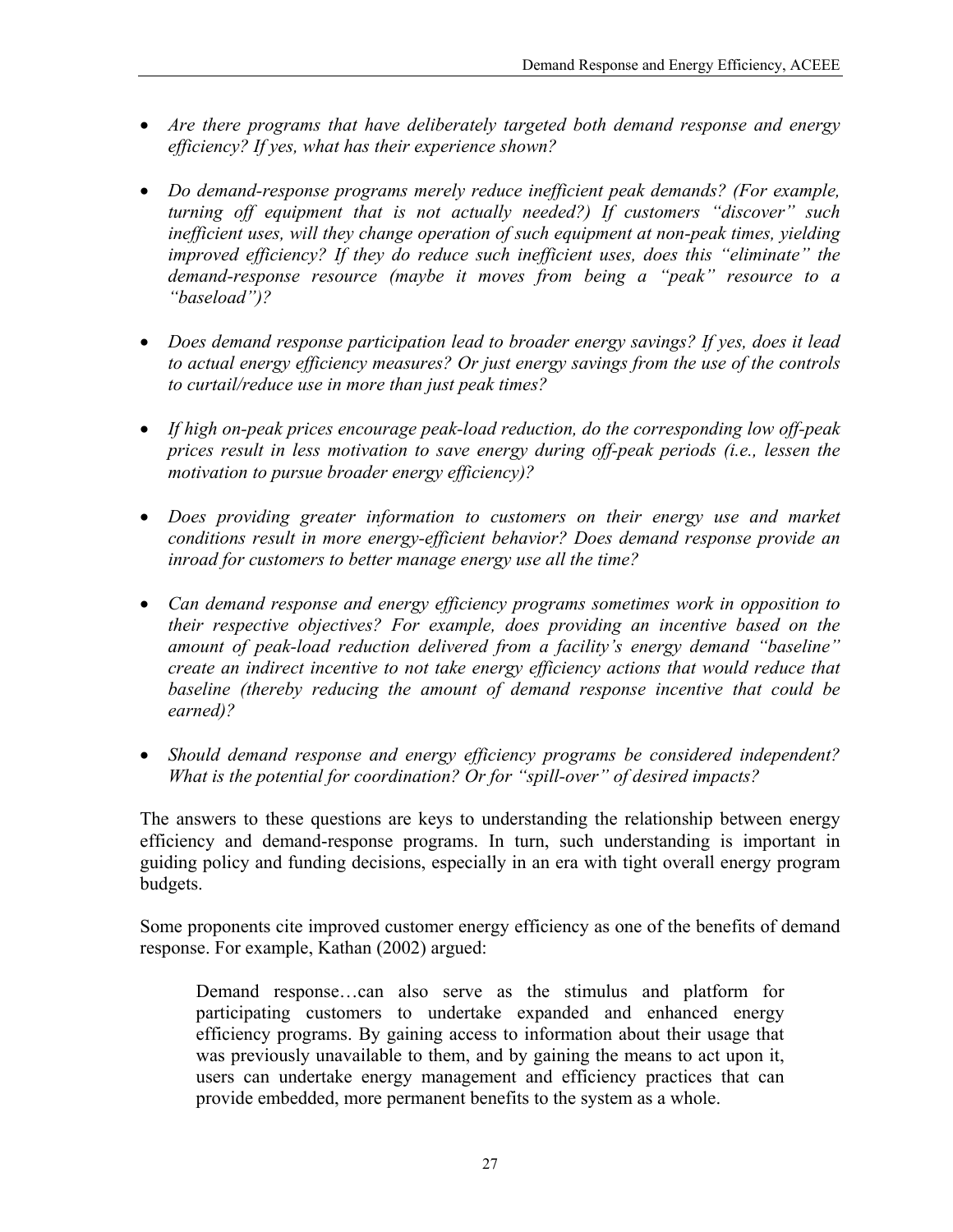On the other hand, conflicts may arise between demand response and energy efficiency programs in terms of their funding, especially in an era when budgets for publicly supported energy programs in some states have experienced cut-backs and come under increased scrutiny in general. There clearly could be cases in which demand-response programs compete against energy efficiency programs for funding. In other cases, there may be difficulties in trying to blend funds from different sources together for the sake of seeking combined energy efficiency and demand response objectives.

There are numerous possible synergies between demand response and energy efficiency programs and measures. These include:

- Energy efficiency can reduce demand permanently, at peak as well as non-peak times. As mentioned earlier, energy efficiency can be viewed as "baseload" demand-response resources.
- Conversely, focusing on reducing peak demand can help identify inefficient and nonessential energy uses that could be reduced at other times, thus resulting in broader energy and demand savings. One national expert we interviewed termed this the "wow!" factor—customers might discover some large anomaly in their energy use because of energy information systems, which then leads them to investigate the cause and possibly take action to address such use if it is found to be wasteful or unnecessary.
- Technologies that can enable demand response also can be used effectively to manage energy use year-round. Advanced energy information and control systems are keys to better building operation. The California Energy Commission's "Enhanced Automation Campaign" profiled in the next section is an example of a program that supports such technologies. Another program example is NYSERDA's "Enabling Technologies for Price Sensitive Load Management," which provided financial incentives to support acquisition and installation of communications, metering, and control technologies that would allow customers to participate effectively in NYISO demand-response programs.
- Experience from demand-response activities can lead to greater awareness of energy savings opportunities through improved energy efficiency.
- Customers who participate in demand-response programs may be prime candidates for participating in other types of demand-side management programs such as energy efficiency (and vice versa).

While there may be clear synergies between demand-response and energy efficiency programs and measures, there are also potential conflicts and sources of tension between them. These include:

• Demand-response programs target measures that can reduce customer demand during a few, relatively brief periods in the year when supplies and associated markets are constrained in delivering electricity as needed. Energy efficiency programs seek to reduce customer demand and resulting energy use during all hours of operation. This distinction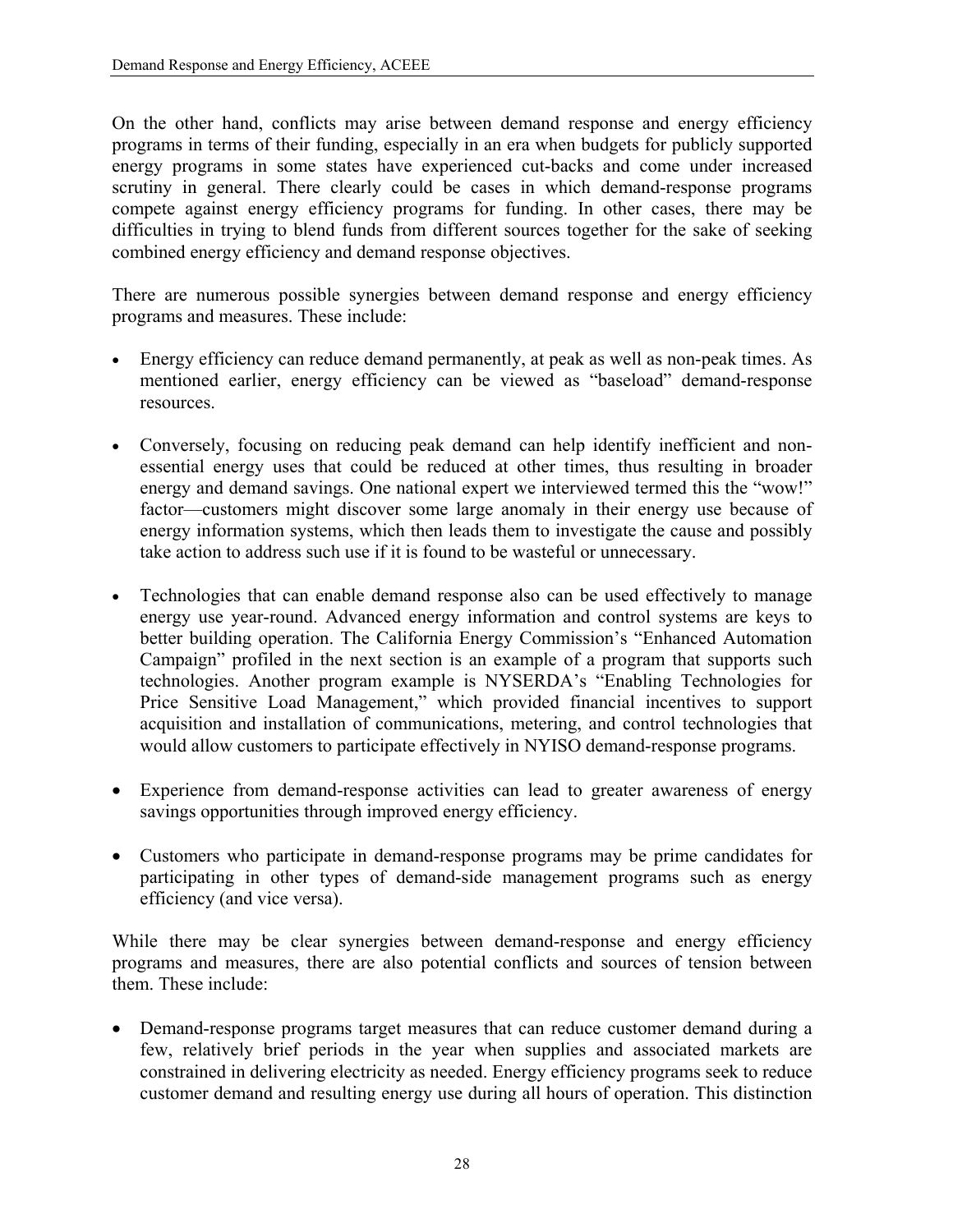can lead to differing areas of focus, different technologies, and different priorities for action.

- Incentives for dispatchable demand response can result in conflicts with reducing demand through energy efficiency because energy efficiency measures can reduce the "baseline" against which reduction is calculated, thereby reducing the financial incentive accordingly. At a minimum, participating in a demand-response program could tend to lessen customer interest in pursuing broader energy efficiency, and at worst, could create a perverse incentive to keep the baseline "high" and not do further energy efficiency[.16](#page-38-0) This inherent conflict may be even more pronounced for equipment vendors and contractors delivering demand-response programs in the field, if their business success is tied solely or primarily to the amount of dispatchable load shed they can deliver.
- Demand-response programs can ask customers to take measures that reduce comfort, amenity levels, or other energy services. While such decrements may be minimal maybe even unnoticeable—there is a measure of "sacrifice" involved. Customers are asked to do with "less" of something (cooling, lighting, etc.). Energy efficiency programs, by contrast, generally promote changes that reduce customer demand and energy use *without* any loss of comfort, amenity level, or energy service (and often with increases to those amenities). Consequently, some of the associated messages and objectives of demand-response versus energy efficiency programs can be quite different.

Experience with DSM programs—in which load management and energy efficiency programs typically are not integrated—offers some evidence to suggest that separate approaches to these distinct objectives (dispatchable peak kW reductions vs. permanent kWh and kW savings) have been very successful. This experience also suggests that some of the potential conflicts and sources of tension we discuss above may be part of the rationale for some utilities pursuing separate, non-integrated demand-response and energy efficiency programs. That is one legitimate conceptual model, and we don't seek to discourage utilities that are successfully using that approach to achieve demand-side resource objectives.

# **Section 2. Experience to Date**

 $\overline{a}$ 

# **Energy Efficiency Effects on Peak-Demand Reduction**

Energy efficiency programs that yield energy savings for customers clearly also have an impact on electricity demand. If customers save kilowatt-hours (energy), they also are reducing their kilowatt (power) demand. Over 20 years of experience with improving the end-use efficiency of various customer uses demonstrates that such benefits are, in fact, realized (Kushler, Vine, and York 2002; Nadel 2000). In a national review of demand response experience, Goldberg, Michelman, and Rosenberg (2003) observed, "It is interesting to note that DSM programs contributed large amounts of peak reduction where they were offered—in some cases much more than demand-response programs…." However,

<span id="page-38-0"></span><sup>&</sup>lt;sup>16</sup> This may be an issue of timing of installation of energy efficiency improvements. In some cases, it may be that once baselines are set, customers install more energy-efficient equipment, thereby lowering the amount they have to reduce demand when called—the "predetermined demand level."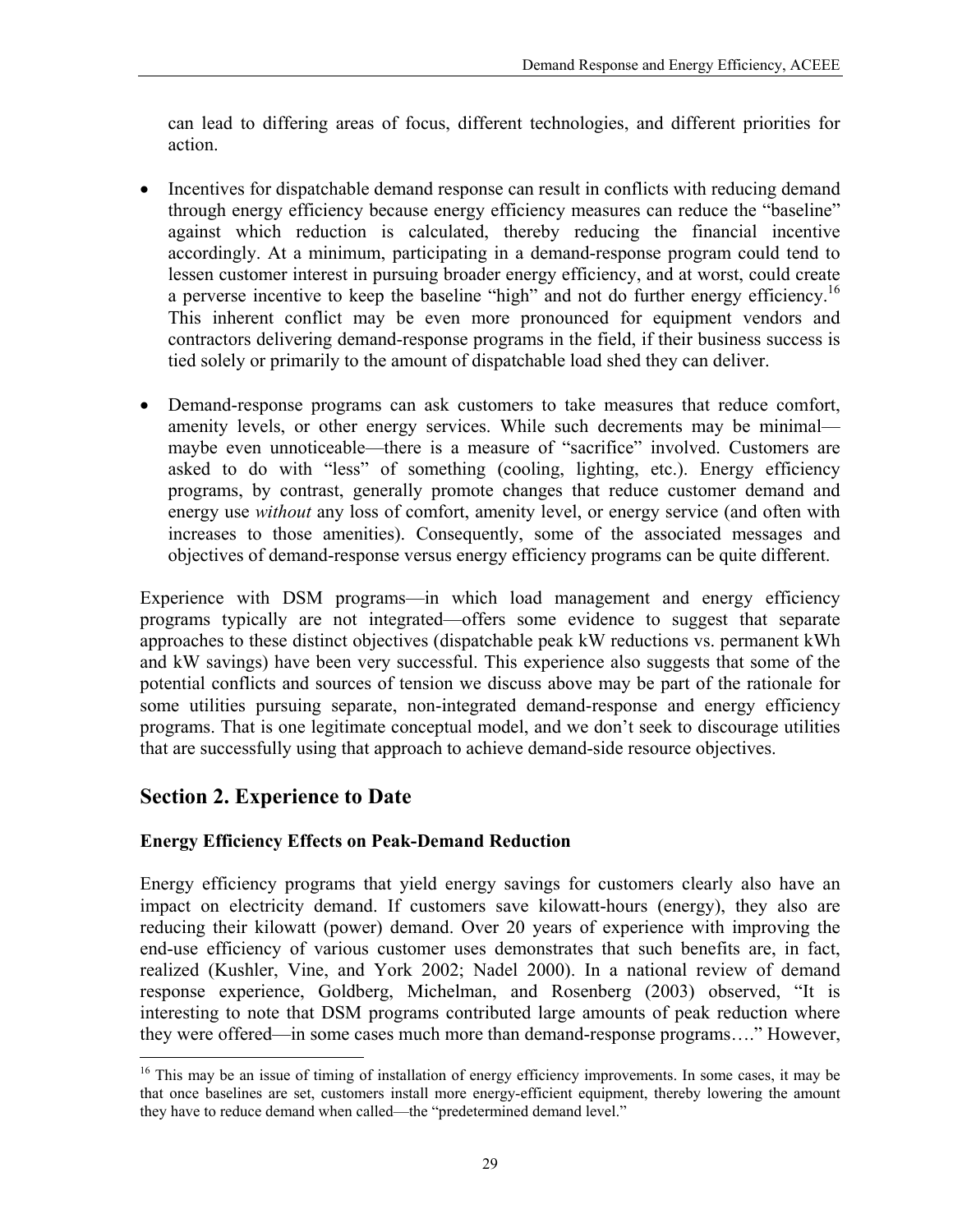they went on to observe that these programs are typically much more expensive than demand-response programs when viewed solely in terms of the cost per MW of peak reduction. That is why energy efficiency is typically pursued for its total energy savings benefits, just one component of which is peak demand savings.

One way to think about energy efficiency improvements, such as lighting, HVAC or process upgrades, is that they provide "baseline" levels of peak-demand reduction, in effect, a "permanent demand response." Once a measure is implemented that reduces demand (kW) and electricity consumption (kWh), it does so for its life for all hours of its operation. For a great majority of appliances and technologies, such demand savings will occur during peak demand times, since these tend to occur during summer daytime hours when such appliances and technologies would be operating. This is especially true for commercial and industrial customers. Efficient air conditioning and commercial lighting are two technologies in particular that have clear peak-demand reduction impacts.

Schlegel (2002, p. 1) noted other key attributes of energy efficiency in the context of demand response and load management:

Energy efficiency reduces the energy used by specific end-use devices and systems, typically without affecting the level of service and without loss of amenity. ….In contrast, load management programs lower peak demand during specific, limited time periods by either (1) influencing the timing of energy use by shifting load to another time period, or (2) reducing the level of energy use by curtailing or interrupting the load, typically with some loss of service or amenity.

In examining the role of energy efficiency in the New England region, Schlegel (2002, p. 2) concluded:

The central conclusion of this framing paper is: cost-effective energy efficiency programs make electricity markets more competitive and more efficient, significantly improve the reliability of the electric system in New England, and reduce the costs and environmental impacts of electric service

Cowart (2001, p. 62) echoed this conclusion, "Broad-based energy efficiency measures provide multiple reliability benefits to electric systems, even when they are not dispatchable at the discretion of operations managers." The multiple benefits include: (1) reduced load, wear, and maintenance needs on electrical generation, transmission, and distribution systems; (2) reduced demand for generation fuels across both peak and non-peak periods, improving overall fuel availability at all times; (3) reduced environmental emissions from generators; (4) relieving load in strategic locations where there are transmission and distribution constraints; and (5) constant availability since they are always "on" and are automatically dispatched by customers coincident with the use of the underlying equipment or load; energy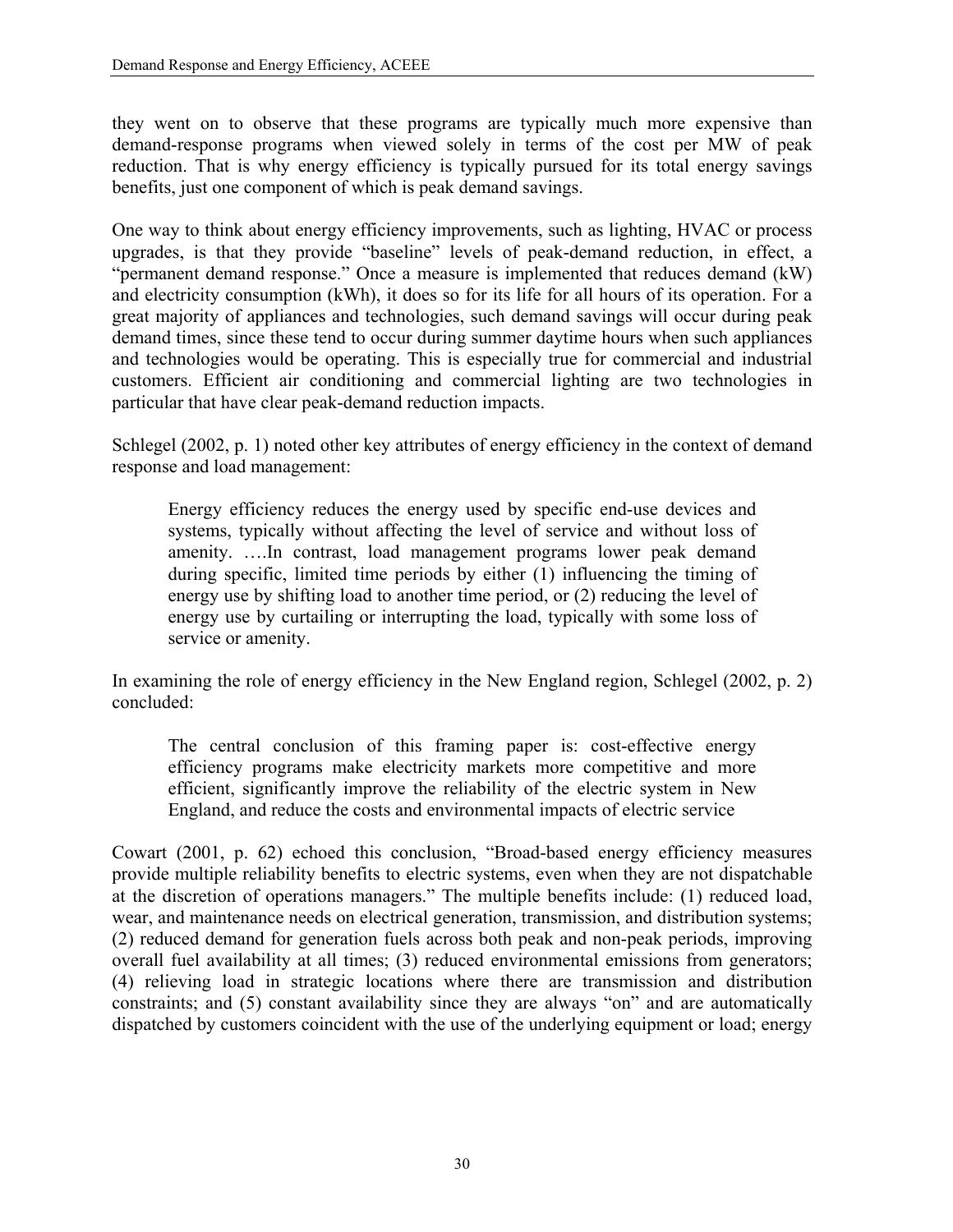efficiency doesn't require intervention or action by system operators to schedule, purchase, or dispatch the resource.<sup>17</sup>

The role and benefits of energy efficiency to both customers and service providers seem clear. Over two decades of utility demand-side management and other energy efficiency programs have demonstrated their value. What is not clear, however, is how an emerging emphasis on demand response within electricity markets relates to such efforts to improve customer energy efficiency.

Another complication is that restructuring of the electric utility industry has led to the breakup of vertically integrated utilities in many states and regions into a number of separate entities, each serving a single primary function—such as generation, distribution, transmission, and retail services. Consequently, the incentives and interest in demand response and energy efficiency varies among these separate entities—generally the benefits are diffused, creating some potential difficulties in accurately capturing these benefits, structuring programs, and assessing respective costs among these disparate entities. For example, independent system operators are most interested in demand-response programs for the grid reliability and market benefits they can provide to a state or multi-state region. Any resource within that area is generally valued equally. Wires-only distribution companies, in comparison, may be most interested in demand response to provide localized load relief to distribution system constraints. A few utilities have run pilot demand-response programs that targeted localized load relief, such as Massachusetts Electric's Load Curtailment Pilot in Brockton, Massachusetts (Massachusetts Electric 2002).

# **Demand Response Effects on Energy Efficiency**

1

Depending on the particular measures and program design, energy efficiency may or may not be a preferred option (or even a cost-effective option) for reducing peak demand. But at least the direction of the relationship is clear. Any effects of energy efficiency on demand will tend to be in a downward direction.

The converse is not necessarily true. A demand-response program that results in load shifting from peak to off-peak times might result in no change, or even a slight increase, in overall energy consumption. As described previously, there are a number of other ways that demandresponse programs might have counterproductive effects on overall energy efficiency. On the other hand, as also described previously, there are a number of ways that demand-response programs could have beneficial effects on energy efficiency. Unfortunately, there have thus far been very few attempts to carefully research the effects of demand-response programs on energy efficiency and overall energy consumption.

<span id="page-40-0"></span><sup>&</sup>lt;sup>17</sup> As Cowart noted, energy efficiency resources technically are not "dispatchable" resources—system operators cannot call on a discrete load reduction at a given time from energy efficiency. However, system planners in utilities and areas with energy efficiency programs must include energy efficiency impacts in their load forecasts to be accurate. Load forecasts built on historic loads implicitly reflect the presence of energy efficiency and other DSM program impacts—hence the reason energy efficiency can be considered a base-load resource.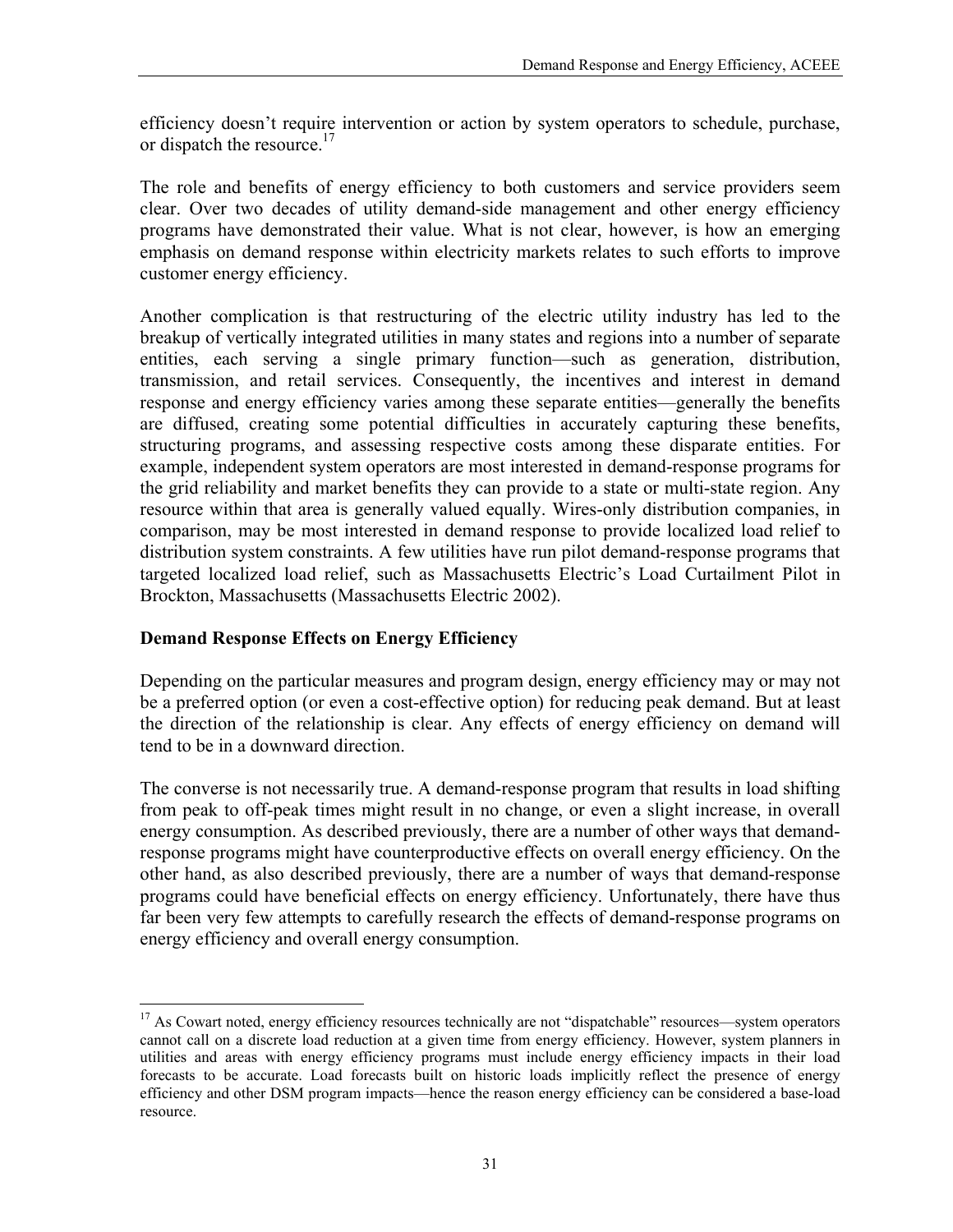Similarly, there have been extremely few attempts to specifically integrate demand-response and energy efficiency objectives and measures into a single program. The following section presents a few examples that we located in our national search.

### **Integration of Demand Response and Energy Efficiency: Program Examples**

To explore the relationship between demand response and energy efficiency, we conducted an extensive search to identify programs that were designed deliberately to incorporate both energy efficiency and demand response. We searched through available literature (both printed and Web-based) and talked with many national experts. It proved to be very difficult to identify programs that specifically targeted both demand response and energy efficiency. We did identify a few such programs, and we profile these examples in this section. The fact that we found so few examples suggests that there may be some significant conflicts and barriers toward more integrated approaches to energy efficiency and demand response.

In the following material, we first examine programs that specifically seek to achieve both energy efficiency and demand-response impacts. We then examine selected programs that appear to have had some spillover impacts from demand-response objectives to energy efficiency improvements or that otherwise exhibit a logical connection between these two objectives. In the latter case, such programs could potentially be modified to explicitly integrate both objectives.

### *Commercial Industrial Programs*

**NYSERDA Peak Load Reduction Program (PLRP)***.* This seeks to improve electric system reliability, improve system load factor, and reduce electric costs by reducing system coincident electric summer peak demand in New York State (Smith, Epstein, and D'Antonio 2004). PLRP takes an integrated approach to offer customers a range of strategies for reducing peak electric requirements, including information, technical support, and incentives to invest in advanced technologies through either curtailment opportunities or through permanent electric efficiency improvements and associated demand reductions. PLRP provides incentives to customers to acquire and install demand-response-enabling technologies that then allow customers to participate in NYISO demand-response programs:

- Emergency Demand-Response Program
- Day-Ahead Demand-Response Program
- Installed Capacity—Special Case Resources

PLRP is a model of how a state public benefits programs can support ISO demand-response programs. NYSERDA's PLRP was initially focused on establishing a load-management program designed to reduce summertime peak demands through load curtailments, load shifting, and dispatchable back-up generation in support of the NYISO's Emergency Demand-Response Program (EDRP). To implement long-term base-load reductions, NYSERDA also included in the scope of this program a component that seeks permanent demand reduction through efficiency improvements.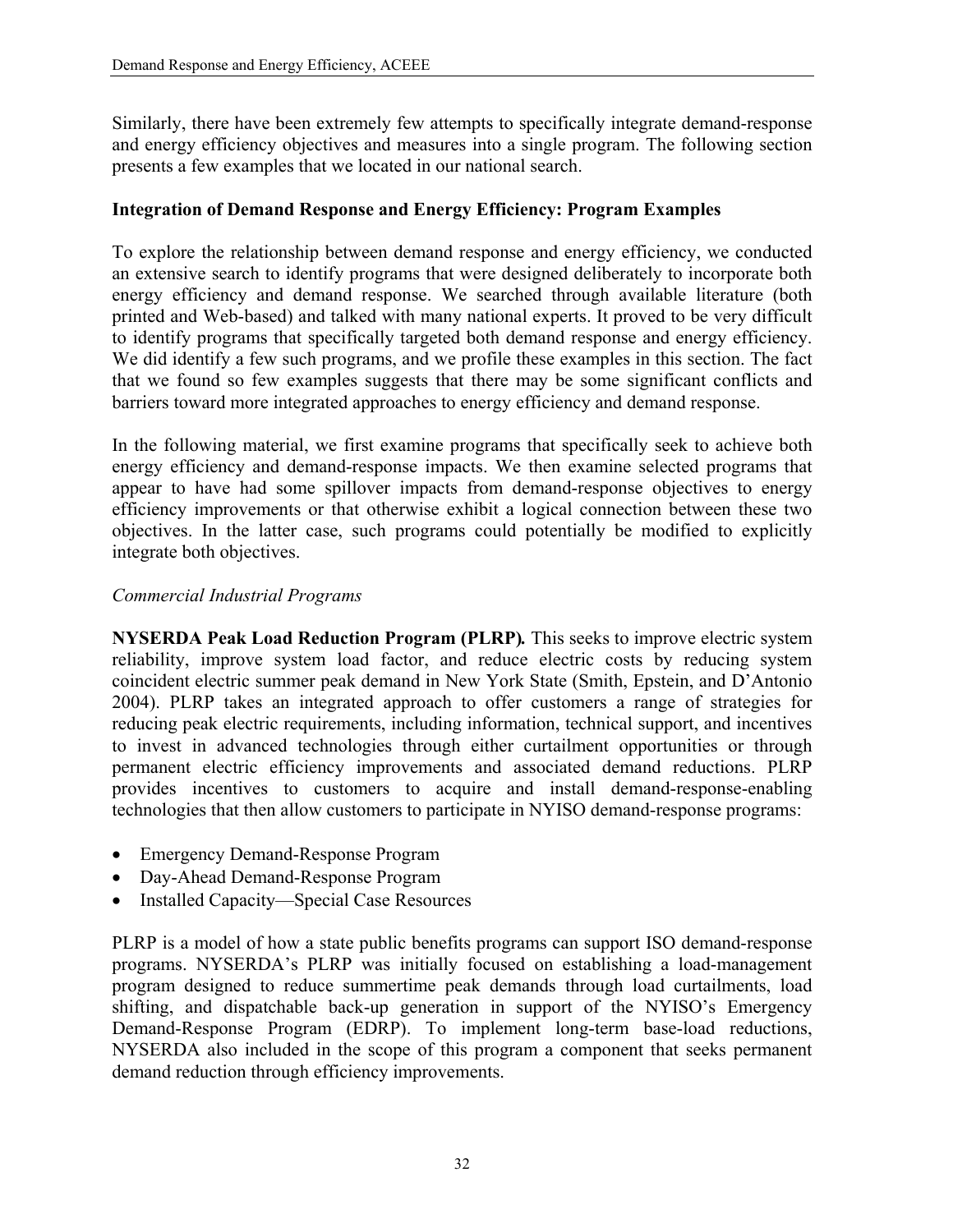PLRP was first offered in 2001 and has been offered annually since then. The program offers incentives to participants that cover up to 75 percent (with caps) of the expenses incurred to implement measures.

The program has four main components or "paths":

- *Permanent Demand Reduction Efforts (PDRE):* Measures that result in base-load reductions and long-term (expected to be in place and operational for at least 5 years) coincident system peak-demand reduction. Program incentives under this program element are not intended to apply to any measures that take longer than 8 months to plan and install; NYSERDA has a number of other programs that address such energy efficiency opportunities that require lengthier planning and installation times.
- *Load Curtailment/Shifting (LC/S):* Measures that enable facilities to curtail loads to reduce system demand in response to either an electric system capacity shortfall or defined market signal. To be eligible to participate in this program element, customers must also register in a NYISO demand-response program, an "acceptable" load-serving entity load-management program, or a time-of-use or real-time pricing program for at least one entire summer peak-demand reduction period.
- *Dispatchable Emergency Generator Initiatives (DEGI):* (Con Edison service territory only<sup>18</sup>): Measures that enable owners of existing emergency generators to offload all or a portion of their electrical load to these generators to reduce system demand at times of a statewide capacity shortfall. Generator operation only occurs in response to an emergency call from the NYISO or a transmission owner.
- *Interval Meters (IM)*: The program provides incentives for the purchase and installation of interval meters required by customers participating in load-reduction programs such as the NYISO demand-response programs.

The incentives offered for these different components of PLRP are given below in Table 1. The difference in the incentive amounts paid for "ConEd" versus "Non-ConEd" is due to supply and transmission system constraints that exist in the ConEd service territory (New York City area).

| PDRE     |           | -<br>LC/S |           | DEGI     | IМ                      |                           |
|----------|-----------|-----------|-----------|----------|-------------------------|---------------------------|
| ConEd    | Non-ConEd | ConEd     | Non-ConEd | ConEd    | Statewide<br><b>PSC</b> | Statewide<br><b>NYISO</b> |
|          |           |           |           |          | approved                | Compliant                 |
| \$475/kW | \$225/kW  | \$175/kW  | \$45/kW   | \$125/kW | \$2,500/meter           | \$1.200/meter             |

| <b>Table 1. NYSERDA Peak Load Reduction Program Incentives</b> |  |  |
|----------------------------------------------------------------|--|--|
|                                                                |  |  |

PLRP offers three different types of incentives: (1) a reimbursement incentive, (2) an aggregation incentive, and (3) a controllable appliance aggregation incentive. The program caps the amount of the total program budget that can be awarded to any single contractor (20

 $\overline{a}$ 

<span id="page-42-0"></span><sup>&</sup>lt;sup>18</sup> The Con Edison service territory encompasses New York City and other downstate areas.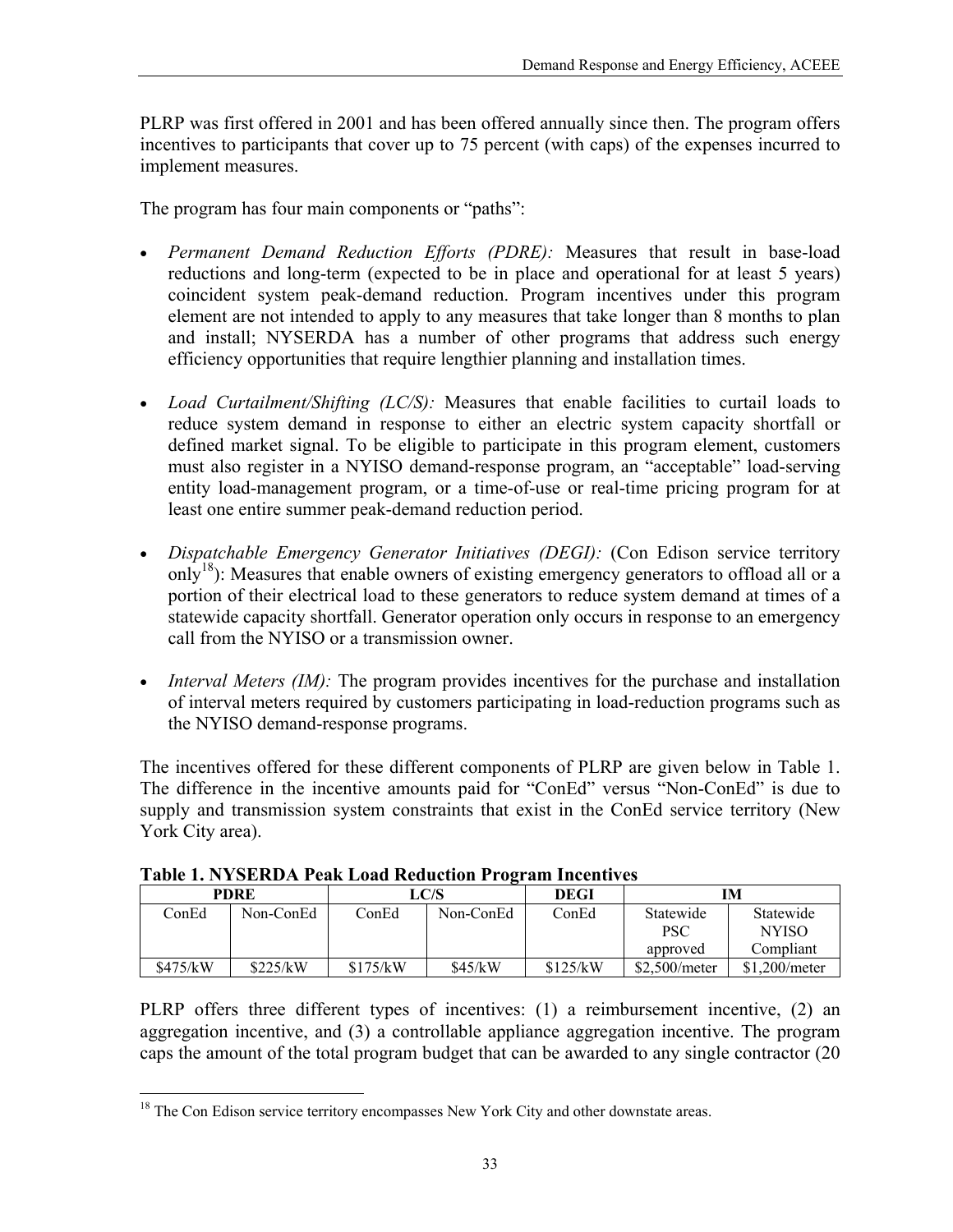percent) and any single facility (7 percent). The program also has a 30 percent funding cap on the amount to be allocated to DEGI. The incentive amount for any given project is the lesser of 70 percent of eligible project costs or the incentive caps shown in the Table 1. Facility owners/operators must contribute no less than 30 percent of project costs; this requirement is intended to ensure that owner/operators are vested in the project and, therefore, will deliver the demand reductions sought in the program.

The program directly places a high value on permanent demand reductions—from almost three to five times higher incentive amounts than offered for load curtailments/shifts (see Table 1). However, customers who install enabling technologies for load curtailments and shifting via PLRP can receive incentive payments from NYISO for actual load reductions when called.

Eligible measures for the permanent demand reduction path include, but are not limited to, operation and maintenance services, HVAC, lighting systems, motors, motor drives, energy management system upgrades, advanced metering controls, and scheduling improvements. Renewable energy technologies, such as building integrated photovoltaic systems, are eligible and encouraged as measures to implement under the program. Permanent demand reduction and PV measures must be activated in an automatic mode or as an integrated function of the operation of the building systems or equipment. Eligible project costs include engineering services, procurement and installation of capital equipment, metering equipment, and other services and equipment necessary to achieve the permanent demand reductions.

Evaluation results (Gowans et al. 2004) show that the PLRP has been very successful in achieving program goals for demand reduction. Table 2 shows the total demand reductions achieved by each program element for 2001–2003 along with the "realization rates" (ratio of M&V-adjusted savings to NYSERDA's initial estimates of project savings):

| Program Path | M&V Evaluation-Adjusted<br>Demand Reduction (kW) | <b>Realization Rate</b> |
|--------------|--------------------------------------------------|-------------------------|
| <b>PDRE</b>  | 14,993                                           | 102%                    |
| LC/S         | 95,912                                           | 104%                    |
| <b>DEGI</b>  | 69,729                                           | 100%                    |
| <b>IM</b>    | 174,668                                          | 88%                     |
| PLRP TOTAL   | 355,302                                          |                         |

**Table 2. NYSERDA PLRP Demand Reductions and Realization Rates 2001–2003** 

As shown by these results, the permanent demand reduction contributes a small fraction of the total demand response resource "enabled" by PLRP—about 4 percent of the total 355 MW resource. About 96 MW or 27 percent of the total PLRP demand reductions are due to load curtailment/shifting—technologies that allow customers to curtail or shift loads off peak when called. About 175 MW or 49 percent of the total are from customers that just received interval meters from PLRP,<sup>19</sup> which are required to be able to participate in NYISO or other

<span id="page-43-0"></span> $\overline{a}$  $19$  The savings attributed to "interval meters" are for those customers who only installed interval meters as part of PLRP and then took actions as necessary to be able to reduce load without receiving additional PLRP funding or other services for these actions (although they may well have received NYISO incentives). Savings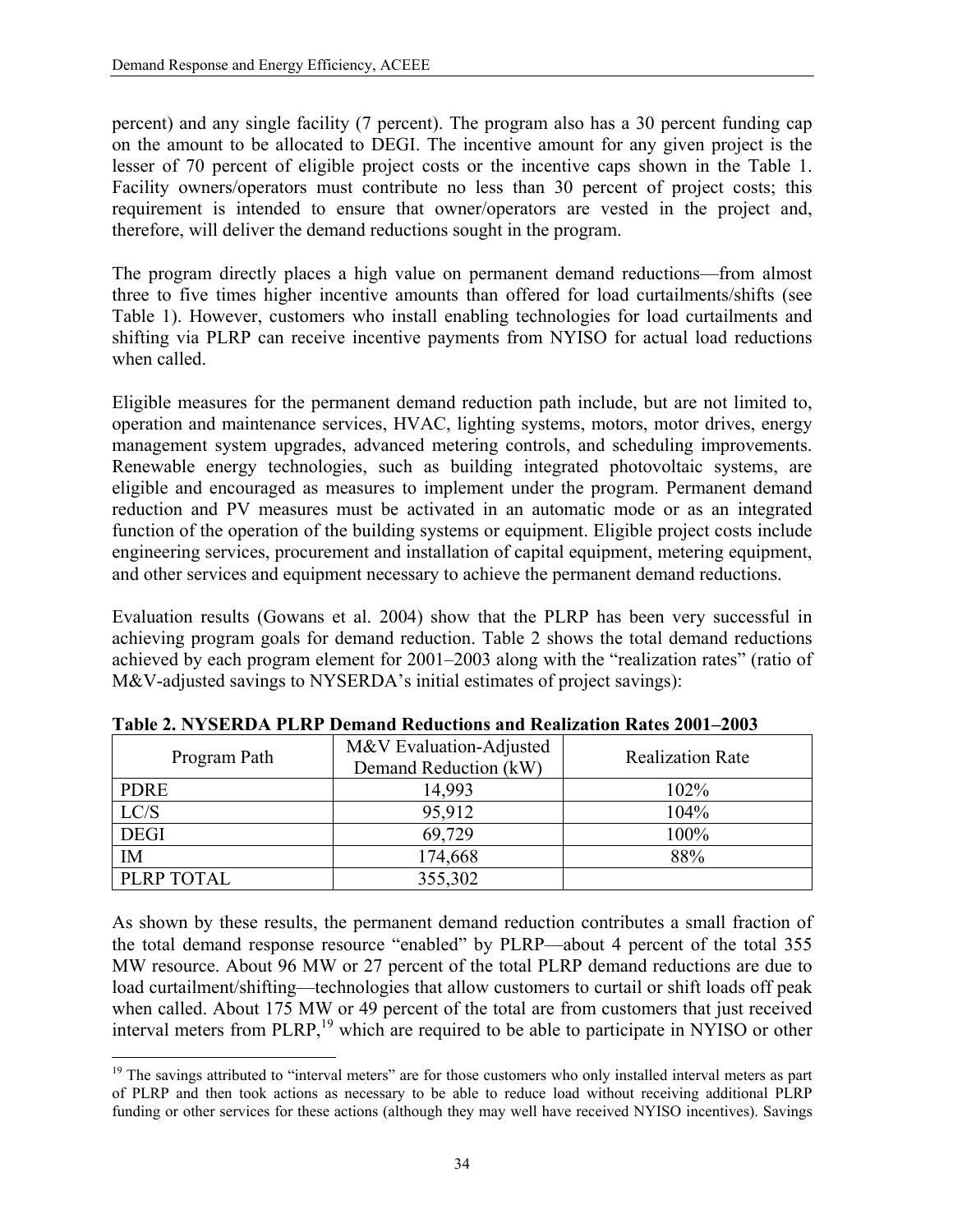demand-response or load-management programs. Customers participating in these other programs can receive incentive payments for curtailed loads. For example, participants in NYISO's Emergency Demand-Response Program may receive payments of \$500/MWh or the wholesale electricity price in the participants' area, whichever is higher. Payments for other NYISO programs vary—in the Day-Ahead Demand-Response Program customers offer bids on their load-reduction capability into the day-ahead electricity markets, where these bids compete with generators' offers. In the Installed Capacity-Special Case Resources Program, customers register their commitments to load reductions (either through onsite generation or curtailments) and face penalties for non-performance if called. Payment rates in this program vary according to the participant's location in the state and the contract period.

Because of the high incentives paid (\$475/kW) for permanent demand reductions in the ConEd service territory (New York City area), many customers reportedly find this program more attractive than NYSERDA's programs that provide lesser incentives based on energy savings (kWh). Customers base their decisions to participate in one program or another based on a variety of factors, but clearly the amount of incentives paid is a primary driver. According to Lee Smith, Program Manager for PLRP (Smith 2004), customers are interested in which program—PLRP or one of NYSERDA's efficiency programs—will pay them the most. Smith added that different types of projects are best suited to demand response and others are best suited to energy efficiency. To help identify where a given project fits in, program staff and contractors try to distinguish between projects that have a large potential kWh savings spread out over many hours of use and those that have a few measures that could get large demand reductions over a few short periods. The former types of projects are best suited to energy efficiency and the latter to demand response. Energy efficiency projects that can be planned and implemented in 8 months or less can receive incentives through PLRP; those with longer implementation times may be eligible to receive incentives through other NYSERDA programs. While different contractors and program staff are involved with these different programs, NYSERDA works to coordinate available services through its program communications and among various contractors and staff so that customers receive services best suited to their circumstances and needs.

NYSERDA's experience with this program demonstrates clearly that energy efficiency and demand-response objectives can be combined into a single program package. This combined package of program services benefits customers by providing them a broader range of options for addressing their needs and reducing their energy costs. It also simplifies program participation and administration.

While permanent demand reduction through energy efficiency improvements is integral to PLRP, these projects comprise a small fraction of the total demand resources acquired through the program (about 4 percent). The main factor that likely explains this outcome is simply that the overall focus of PLRP is demand response—callable resources—since these

1

attributed to the other elements of PLRP—load curtailment/shifting, permanent demand reduction efforts, and dispatchable emergency generator initiatives—are for customers who received funding and/or other services under these specific PLRP elements to enable customers to take such actions to reduce load when requested. NYSERDA is assessing the "interval meter" market and this portion of PLRP specifically as part of its 2005 program evaluation.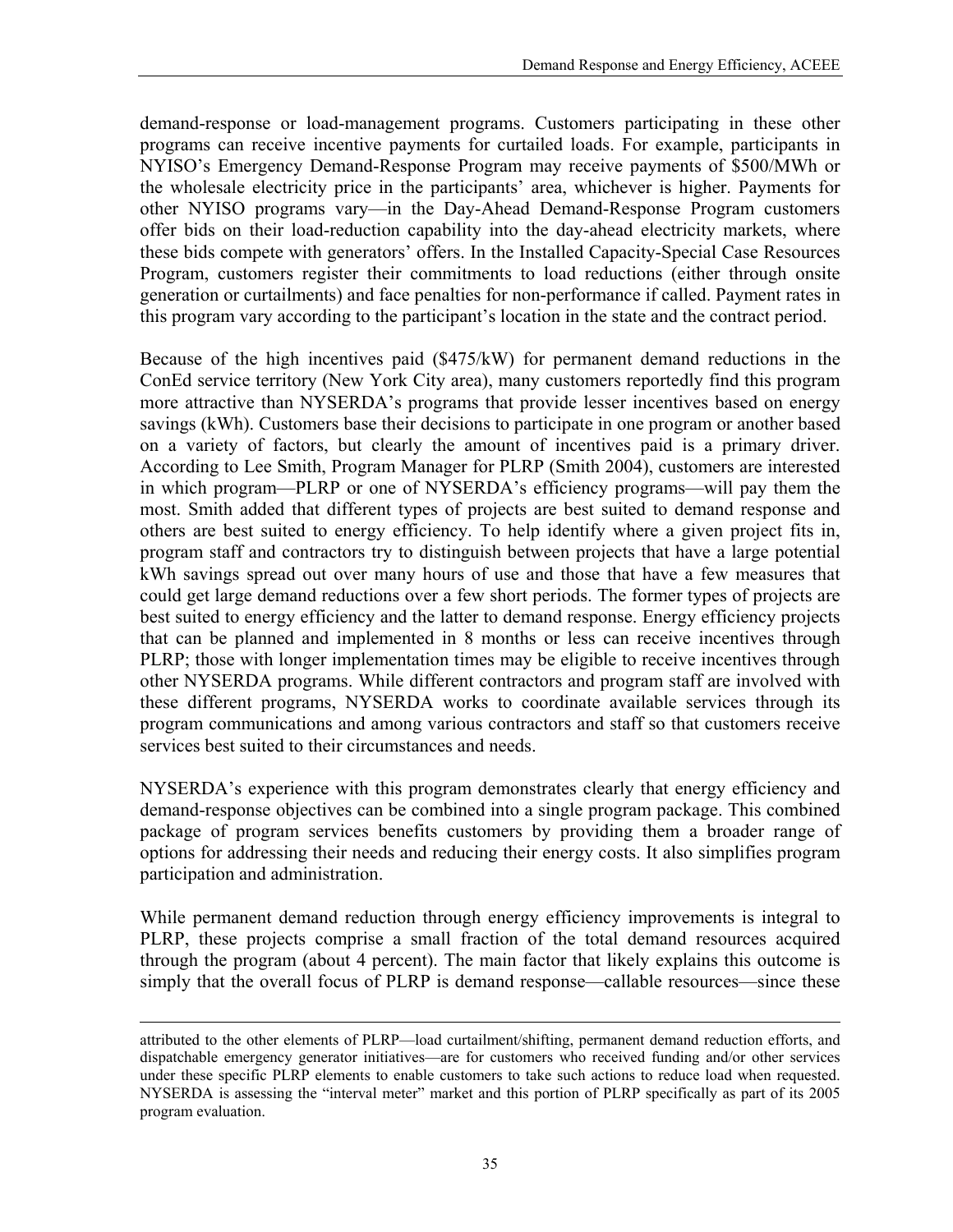resources are most important to NYISO. Therefore, that is the aspect that is most prominently marketed and focused upon by vendors and customers. Another factor that helps explain this result is that other types of energy efficiency projects—those that require 8 months or longer to plan and implement—are supported by other NYSERDA programs. Smith (2004) observed that most of the energy efficiency projects covered under the permanent demandreduction path of PLRP have been lighting projects—many of them in "leftover spaces" areas that haven't already undergone some type of lighting retrofit and upgrade from other utility or NYSERDA programs. NYSERDA has indicated that it would like to explore ways to make permanent load reductions a greater component of the PLRP in the future.

As to possible spillover energy efficiency impacts from installation of demand-response technologies, Smith reported that anecdotally one chain of big box stores that participated in the program "did start watching monthly demand and energy use much more closely after getting the better information/control systems installed." As one example, facility operators started doing selective curtailments themselves if demand rose too high during high price periods to save the stores money. While such actions reduce energy use, these types of "cutbacks" are not "energy efficiency" as we define it. Smith added, "I can't point to any specific case where having the greater diagnostic and control capability led to greater energy efficiency."

NYSERDA will be examining the spillover effects regarding installation of interval meters as part of its next evaluation of PLRP. Evaluators will be looking at spillover in terms of changes to operational procedures due to having interval metering capability.

Market developments also are affecting program participation and choices for demand response technologies. Over five annual cycles of funding for PLRP, the market has evolved so that there are now a large number of "demand-response providers" within the vendor community—businesses that are based on selling callable demand response technologies to customers. The incentives paid by NYISO for participants in its voluntary programs are relatively low. By contrast, the incentives paid by NYISO for participants in its "installed capacity" program are much higher, as the risk is much higher for non-compliance with a call to curtail (customers must pay a penalty; there are no such penalties for the voluntary program). The demand-response providers have built a business model of selling demandresponse technologies—selling a turn-key service to customers who install callable technologies. The vendors get paid a fraction of the fee paid to customers for participating in the ISO program.

Another aspect of the potential demand-response technology market is vendors who provide end-use technologies and equipment—HVAC, system controls, and lighting suppliers. These vendors could readily include demand-response capabilities in their packages of technologies and services (e.g., lighting systems with control panels that readily allowing dimming). However, according to Smith (2004), "This part of the market isn't nearly as well developed yet [as the callable demand-response technologies market]."

**Enhanced Automation Campaign, California Energy Commission.** The California energy crisis of 2000–2001 was the impetus for a rapid expansion of both demand-response and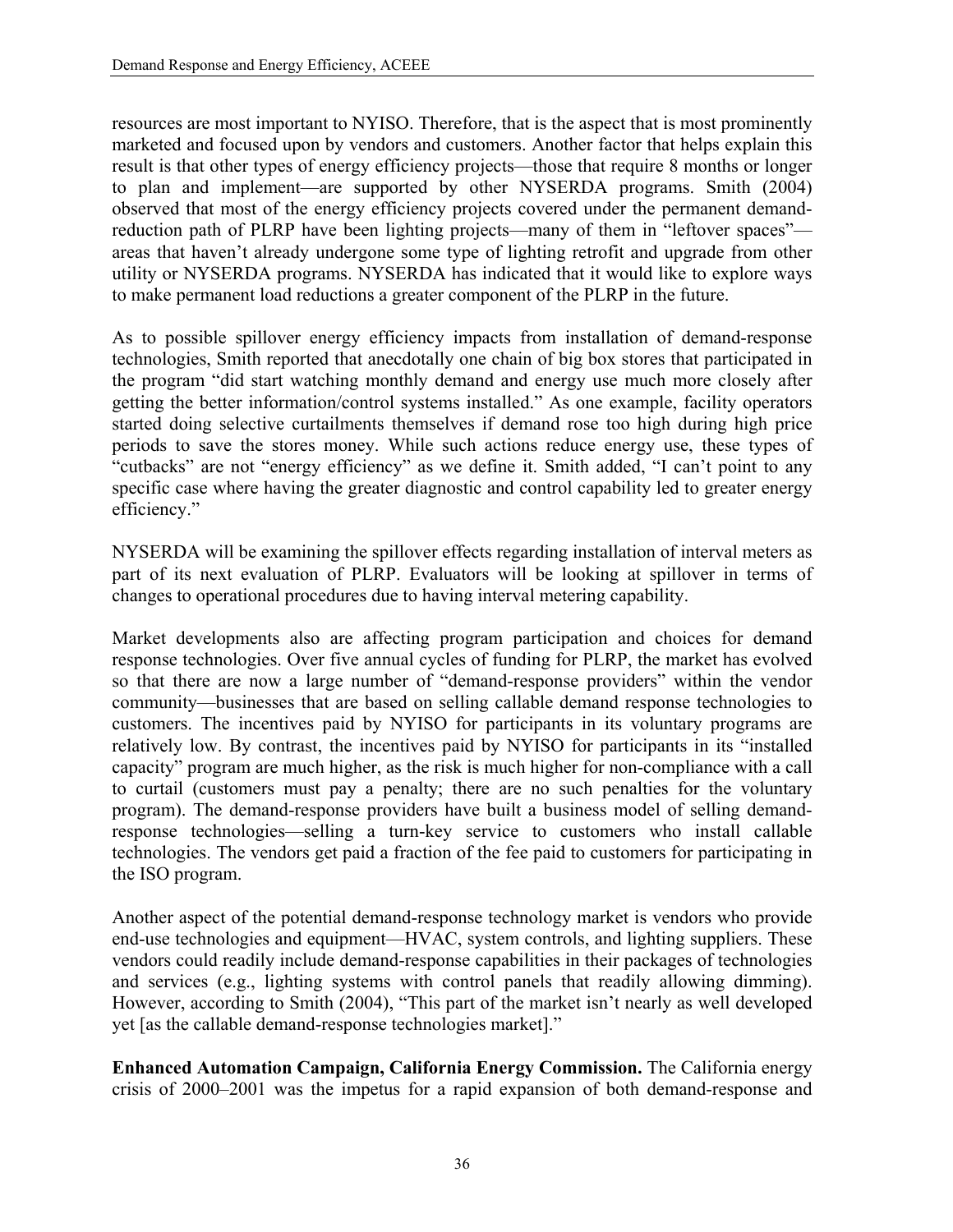energy efficiency programs. The California Legislature passed two bills that provided \$859 million in additional funding for a wide variety of programs to be administered by utilities, third parties, public agencies, and other organizations. The California Energy Commission received funding to administer several programs. One of these, the Enhanced Automation Campaign, was a demand-response program designed to promote increasing the capability of existing building "energy management systems" (EMS) and/or "energy information systems" (EIS) to help customers better manage both energy use and the comfort of building occupants. The rationale behind the program was that most buildings have control and data systems already installed that are capable of sophisticated monitoring and control of building electrical and mechanical systems. "Enhanced automation," then, "is defined as any improvement in technology that increases the capability of an existing energy or building management system. The more automated a building's lighting and HVAC systems, the better building management can respond to demand-response opportunities and manage overall energy usage," according to Larkin et al. (2004). Through enhanced automation, building owners and operators can take full advantage of building monitoring and control systems to reduce energy use while still maintaining desired indoor lighting and climatic conditions. The systems can be programmed to respond to price signals and communications from utilities and system operators to curtail loads.

The California Energy Commission contracted with XENERGY and Nexant to implement the Enhanced Automation Campaign (XENERGY and Nexant 2002a, 2000b). A principle service offered by the program was customized technical assistance to large commercial and industrial customers who wanted to learn what options they had with their current systems for both manual and automatic demand response, as well as what enhancements to their systems they could make to expand their capabilities to yield additional savings. In Phase 1 of the campaign, there were six very large customers (including a university housing system, a large retail chain, and two large office complexes) that received technical assistance. In Phase II, the campaign targeted customers considering participation in newly initiated critical peak pricing pilot tariffs. Phase II provided technical assistance to 47 customers, mostly in the size range of 200 to 1,000 kW demand.

As part of the campaign, the contractors produced six case studies of customers who had invested in substantial upgrades as part of the demand-response program. Larkin et al. (2004) noted that these projects focused primarily on demand-response capability since that was the program's focus. However, follow-ups have shown that half of these case studies (three) "[H]ave now altered their daily practices to save energy and demand every day, while also maintaining additional curtailable load." This suggests that there have been "spillover" effects of the demand-response programs and measures in terms of energy conservation and efficiency. As part of this information and education campaign, the contractors also developed the *Technical Options Guide* (XENERGY and Nexant 2002a). This guide is designed to help customers estimate average costs and potential savings for controls upgrades. It contains estimated savings ranges for a large menu of measures; some example HVAC control system measures are given below: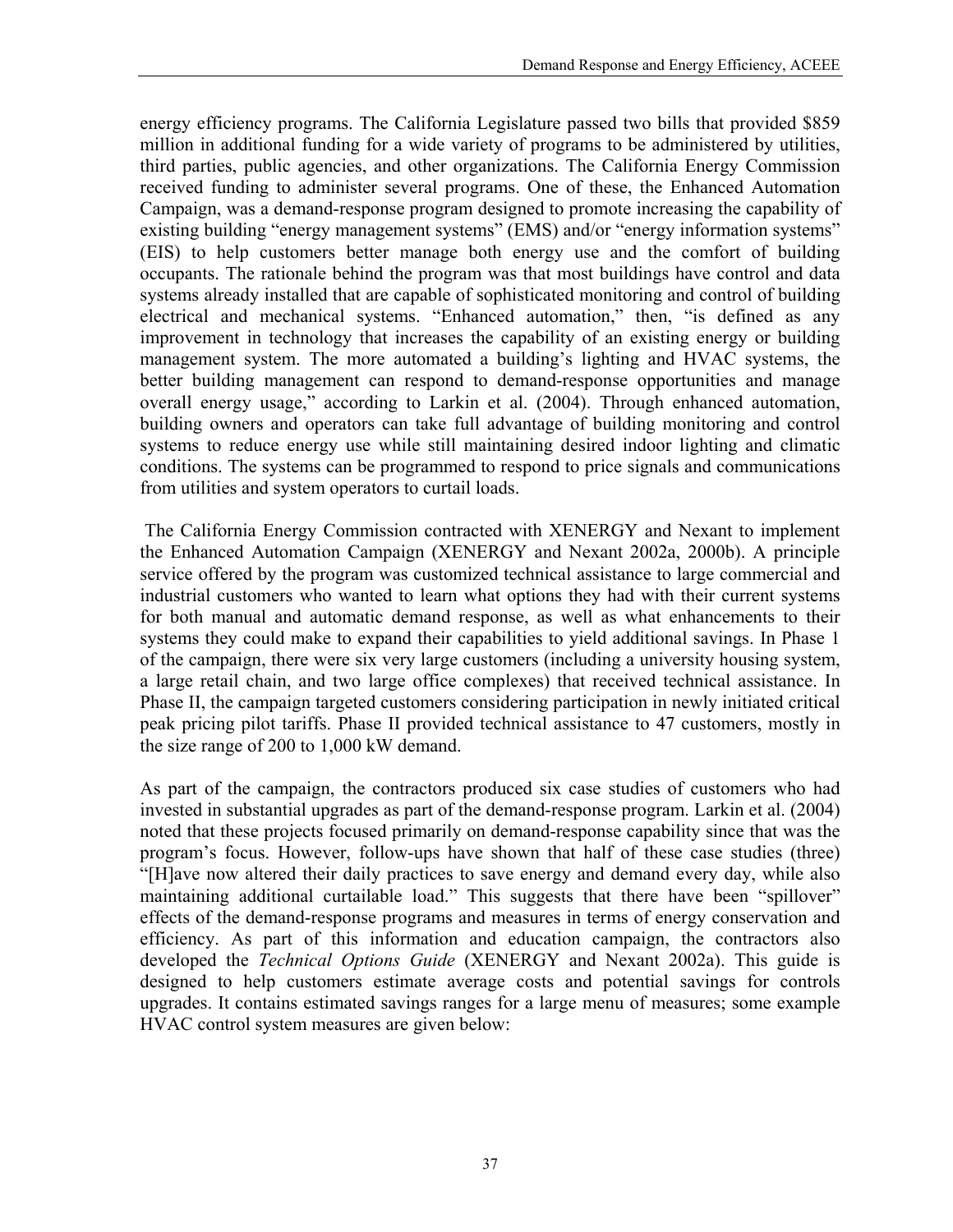| Measure                       | <b>Energy Savings</b>                          |
|-------------------------------|------------------------------------------------|
| Night ventilation             | $0.1-2\%$ of cooling energy use                |
| Optimal start                 | $5-10\%$ of fan and heating/cooling costs      |
| Variable capacity control     | $10-30\%$ of fan or pump energy use            |
| Demand responsive ventilation | $20-70\%$ of ventilation use; $2-7\%$ of total |
|                               | building energy use                            |

The above measures demonstrate the nexus between demand response and energy efficiency—measures that can be taken to achieve both objectives. The extent to which customers participating in demand-response programs, such as the Enhanced Automation campaign, take such measures is still largely unknown. An interesting aspect of this program as it has evolved (originally a "campaign" that focused on education and technical assistance, it is now offered as the "Enhanced Automation Initiative") is that financial incentives are now available to install building automation controls and upgrades *and* these incentives are paid on the basis of electricity savings (kWh). For software upgrades, the incentives are \$0.07/kWh; for hardware upgrades the incentives are \$0.09/kWh. In all cases, the total amount of the financial incentives paid to customers is not to exceed 50 percent of the total project costs. Vendors can receive \$500 as a stipend for proposals.

Since incentives are based on kWh savings, the program tracks these data along with peak demand (kW) reductions achieved. Through March 31, 2004, the campaign had achieved 11.9 MW of demand-reduction capability and 14.5 million annual kWh of permanent energy savings. The program expects to add another 7.7 MW of demand-reduction capability and another 29 million annual kWh of permanent energy savings by December 31, 2006. Clearly the program is yielding both demand and energy savings.

The electricity savings achieved by this program are largely achieved by reducing load over peak demand periods through such measures as dimming lighting levels or raising cooling set-points—thus these savings are largely attributable to what we would call "energy conservation" versus "energy efficiency." Such savings are equally important in terms of their cost savings to customers and the benefits they provide to help alleviate supply and related reliability problems.

The Enhanced Automation Campaign published six case studies to illustrate how different types of customers have benefited from enhanced automation and related upgrades (XENERGY and Nexant 2002b). Examination of these cases studies also helps illustrate how demand-response technologies can yield energy savings directly as well as influencing facility decisions that can lead to further energy savings.

The County of Alameda Courthouse is one of the case studies. The County installed upgrades to its chiller control systems that allowed operators to "power down" incrementally and to allow near real-time monitoring and verification of such actions on facility-wide demand. The upgraded system gives operators much more precise control of chiller loads. It also centralized control of multiple decentralized HVAC systems. Comments by Matt Muniz, Energy Program Manager of the County of Alameda, reveal customer motivations and benefits. According to Muniz (XENERGY and Nexant 2002b), "More precise control over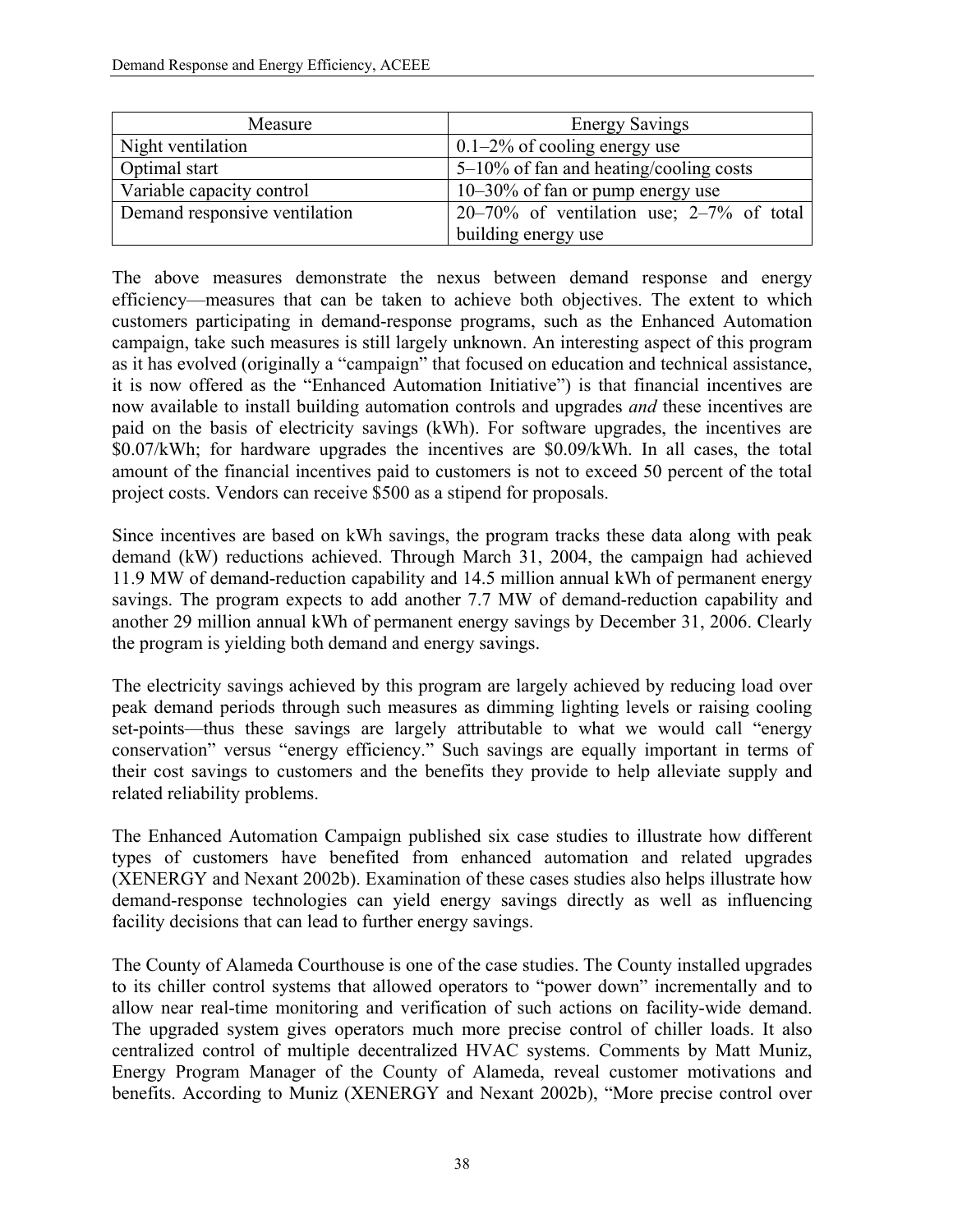our chiller settings has allowed us to save energy, while increasing comfort." He added, "Our enhanced system has given us access to real-time electrical use data, which has been tremendously useful for monitoring and optimizing the running of our facilities." The county reduced its peak demand by 500 kW—from a baseline demand of about 1,500 kW to 1,000 kW.

A Hewlett-Packard (HP) office complex (10 buildings, 1.4 million square-feet) in Roseville, California, is another case study. Again, the enhanced automation upgrades have given facility operators much more precise control over its HVAC systems. According to the case study (XENERGY and Nexant 2002b), "Originally intending to operate their new loadshedding strategies under emergency situations only, HP found that they could actually benefit from using them on a day-to-day basis." Combined with other energy conservation efforts over the past 8 years, HP Roseville is saving \$1.5 million in energy costs annually.

A third case study is that of the Comerica Building. In this case, the building owners undertook upgrades that qualified for incentives through the Enhanced Automation Campaign (for controls upgrades) and for utility rebates (for energy-efficient lighting upgrades). In combination, these measures resulted in a 34 percent reduction in energy use (kWh) during the peak demand period (June–September) in 2001 compared to 2000. This is a good example of how both energy efficiency and demand-response programs can be coordinated for a single customer to leverage resources and achieve a greater combined impact than if only a single program had been pursued.

By enrolling in the Enhanced Automation Campaign, Foothill-De Anza Community College was able to purchase and install Web-enabled, integrated metering and control technology that allows for more centralized, remote curtailment of loads. It also allows immediate access to incremental meter data. With this system the college has saved about \$30,000 per year in energy costs. John Schulze, Director of Facility Operations and Construction Management at the college, credited the automation systems for this success (XENERGY and Nexant 2002b). "Access to energy usage profiles allows us to verify emergency load curtailments and monitor the performance of longer-term efficiency improvements." He added that the system "[H]as proven to be an incredibly useful tool for troubleshooting our systems."

A large hotel and conference center in Sacramento, the Doubletree®, has used enhanced automation to manage and control energy use and associated costs. Through an aggressive energy management strategy utilizing enhanced automation technologies, the hotel was able to reduce its annual energy use by more than 800 MWh in 2001 compared to 2000—a decrease of 11 percent. This helped the hotel hold their energy cost increase to 2.5 percent despite a rate increase over the same period of 15 percent. The hotel uses enhanced automation to enact a number of curtailment strategies for demand response, but also uses the system for identifying, diagnosing, and analyzing problems with its HVAC and lighting systems—including discovering wasteful or unnecessary uses of equipment and systems.

These case studies illustrate clearly how advanced metering, communication, and control technologies can be used to deliver demand response and to decrease energy use, both through more optimal management of building systems, as well as using the systems as a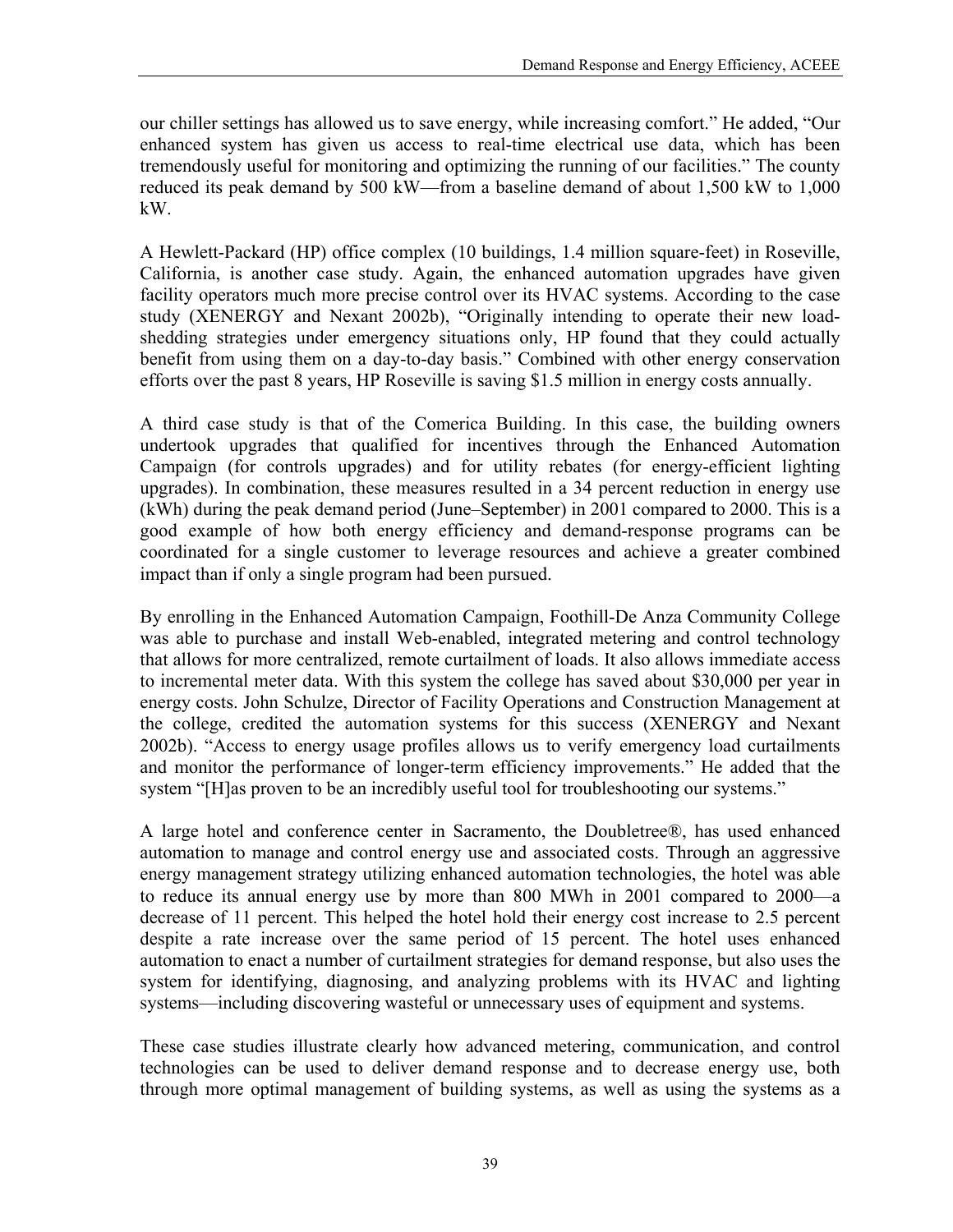diagnostic and analytical tool for energy efficiency improvements. However, such spillover and integration are not automatic. The facility managers in these cases clearly were motivated to take actions to manage energy costs and help maintain overall system reliability during emergency conditions. In some cases, these facilities upgraded equipment to be more energy efficient, such as lighting.

Customers really don't distinguish between "demand response" and "energy efficiency" or "energy conservation," according to Julia Larkin (2004), a project manager with the program contractor KEMA-XENERGY. She observed, "Customers just see different ways to manage energy costs." Her experience with this and similar programs is that demand-response programs "can definitely produce energy efficiency effects, especially for commercial customers." She added that to do so requires integration of programs because they are looking for ways to manage costs, however that can be achieved, whether "demand response" or "energy efficiency" improvements. Larkin's experience is that programs in California are working toward this type of integration of demand response and energy efficiency.

**Small Commercial and Industrial Demand Responsiveness Program and Demand Response Grants Program (AB 970 and SB 5X), California Energy Commission.** To explore the relationship between demand response and energy efficiency, we selected two other program administered by the California Energy Commission (CEC) to examine in detail. These programs are the Sub-Element 2, Demand Response Grants Program and the Small Commercial and Industrial Demand Responsive Program. They both were funded and arose from the same legislation that created the Enhanced Automation Campaign and Initiative—AB 970 and SB 5X. The Sub-Element 2 grants targeted demand response among medium and large commercial customers with multiple sites. Sub-Element 2 grants supported installation of communications and control technologies capable of reducing demand through programmed control sequences, such as to reduce lighting levels or to raise air-conditioning set-points in building spaces. Customers installed these systems in the summer of 2001 and into 2002 (Nexant 2003a, 2003b).

The small commercial and industrial sector has been largely ignored in most demandresponse programs to date. To include these customers and test their ability to achieve demand reductions in response to system emergencies and other situations when reliability is threatened, the CEC created the "Small Commercial and Industrial Demand Responsiveness Program." This targeted small business customers—those with peak loads less than 200 kW. The program was implemented in 2002 and 2003 (ICF Consulting 2004). Like the grant funding under AB 970 and SB 5X, customers received cash incentives and technical assistance to acquire and install communications and control technologies that would enable them to curtail load by initiating a programmed set of control actions, generally for lighting and/or HVAC systems. Such actions would be taken in response to either system emergencies (Stage 2 or 3) or when sharp rises occur in wholesale electricity markets. The program targeted chain stores and other types of customers with multiple facilities in order to be able to achieve significant aggregate impacts.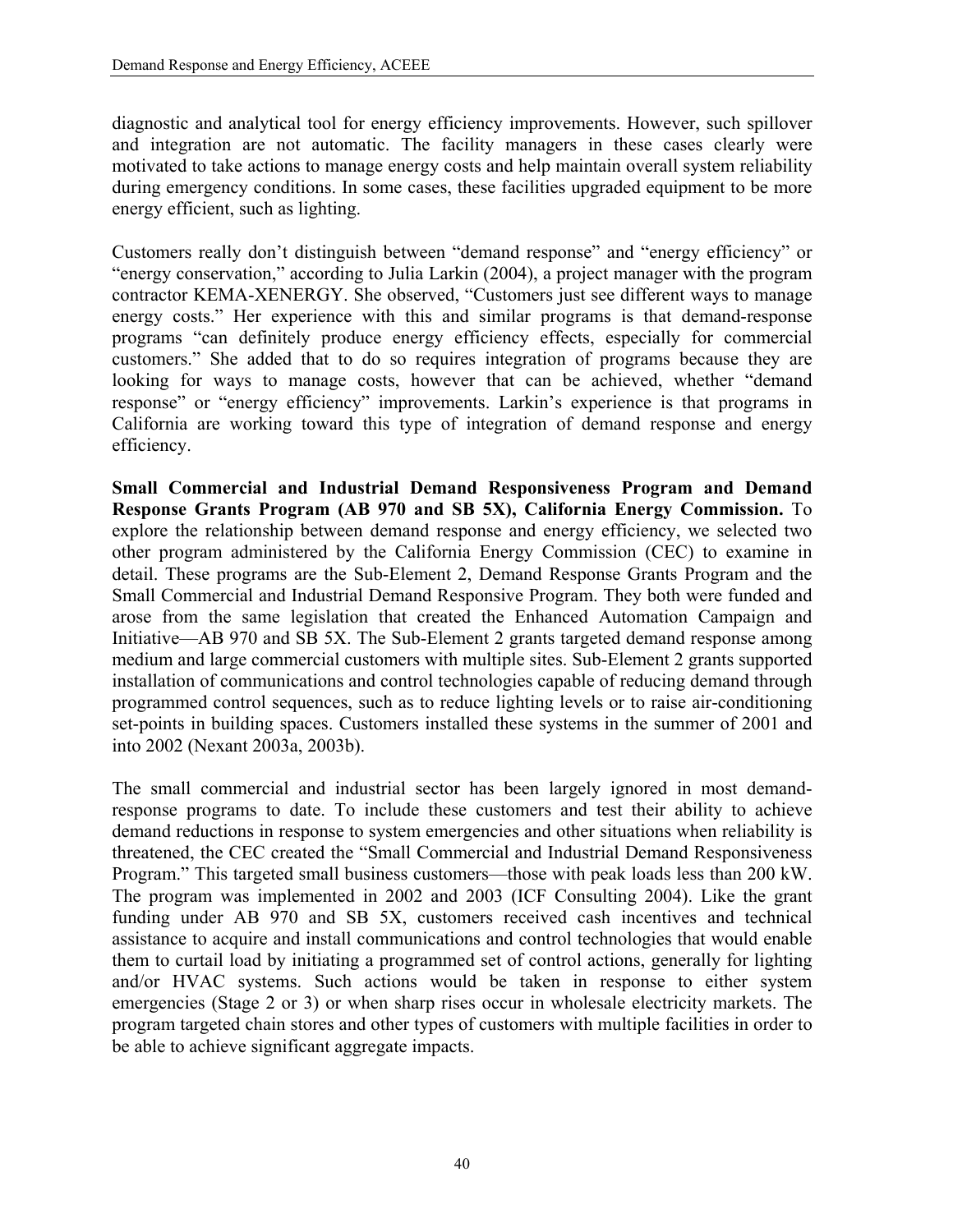In addition to reviewing available published information about these two programs, we also conducted interviews with selected program participants and program contractors (for implementation and evaluation). We selected these two programs for more in-depth and primary research because of reported energy efficiency spillover impacts from the programs' principal objectives of achieving demand response. Below we present key findings from this study. Appendix D contains a full write-up of this study.

Our study of these two programs was qualitative. We were looking for insights on some of the possible synergies and conflicts that we discussed earlier. Did customer behavior and actions demonstrate the theorized potential synergies between demand-response programs and greater energy efficiency? Conversely, do customer actions reveal potential conflicts between these different types of energy use objectives? A final objective of ours was to seek to identify areas of opportunity for improving the coordination and synergy of demandresponse and energy efficiency program efforts.

We found that there clearly does seem to be some synergies between demand response and energy efficiency in these particular programs. Customers who participated in these two programs generally seemed to already be reasonably savvy in terms of their interests and capabilities for effectively managing their building systems in order to control energy use and associated costs. Most of the customers we spoke with had previously participated in other energy efficiency programs in California. The types of communications, metering, and control technologies supported through the financial incentives provided by these two demand-response programs gave customers opportunities to increase their abilities to control their building systems, whether strictly for demand-response actions or for broader yearround and seasonal energy management.

As was noted in the "Enhanced Automation" program example, we also found that customers generally don't really distinguish between "demand response" and "energy efficiency" or "energy management/conservation." They see programs as providing opportunities for them to acquire equipment and take actions that will help them reduce energy costs. To the extent customers distinguish "demand response" from the other types of energy programs, it mostly seems to be that demand-response measures are actions they are asked to take during system emergencies or other severe conditions.

The data we gathered in our interviews suggests that demand-response programs may yield some "spillover" energy efficiency benefits, at least for some participants. In answering this relationship, however, it is important to distinguish between two related but distinct types of actions that customers may take to reduce energy use and associated costs. The first type of actions are measures that result in better control of building systems—turning equipment on and off to closely match occupancy needs, for example. The second type of actions are upgrades to install more energy-efficient equipment, such as high efficiency lighting or HVAC. Such measures yield energy savings during times such equipment is operating because of the higher efficiency compared to the equipment it replaced. Both types of savings are important for their demand (kW) and energy (kWh) impacts.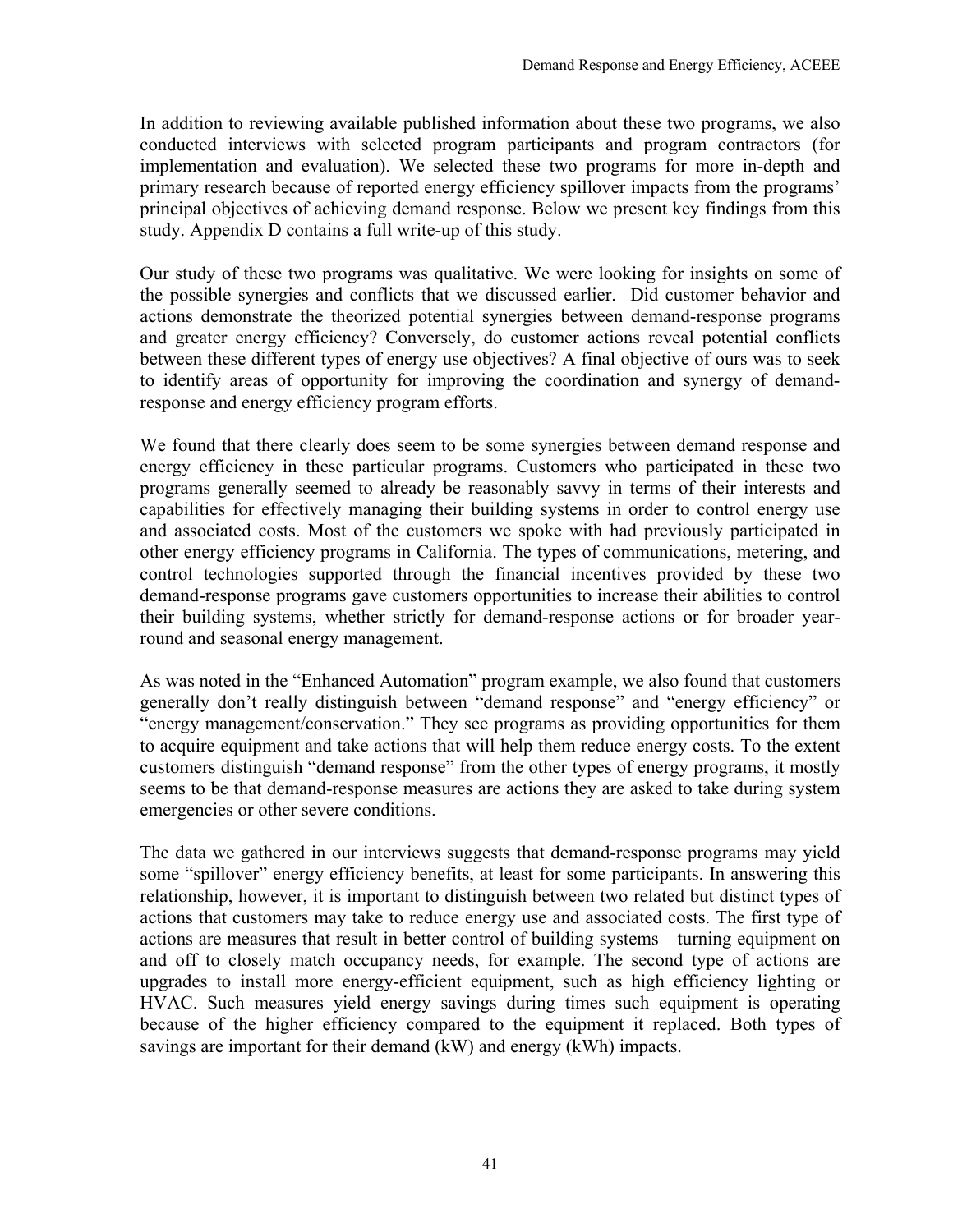We found that most (about two-thirds) of the interviewees reported using the equipment installed for its demand-response capabilities to manage and control energy use throughout the year, not just for curtailing load during peak demand periods. This type of use could produce energy savings beyond simple peak-load reduction. We also found that about half of the interviewees reported taking actions of the second type—replacing inefficient equipment with energy-efficient equipment. These findings likely reflect to some extent the types of customers that chose to participate in these demand-response programs—roughly 80 percent of the customers interviewed for this study indicated that they had participated in other California energy efficiency programs prior to their participation in the demand-response programs. This suggests that many of these customers already were favorably disposed to participating in energy programs that could result in lower energy costs through investments made in energy-efficient technologies. The fact that California had such a high saturation of energy efficiency programs for many years with such an extensive history of prior participation makes it difficult to determine the extent to which participation in these two demand-response programs actually increased subsequent energy efficiency actions (beyond what would have happened in the absence of these demand-response programs).

On the other hand, there is strong anecdotal evidence that for at least some customers, the information from the energy management control systems obtained in the demand-response program helped them to identify and take further energy efficiency actions. Once these customers had the information on how much energy is used from the management control systems and how much it costs them (monthly and daily), they took action to reduce energy use and purchase more efficient lighting and HVAC systems. One specific example cited in the program evaluation (ICF Consulting 2004) is Petco, which achieved energy savings of 5– 7 percent for the energy management systems installed. Customers who participated in the demand-response programs for this study generally seemed to be active in their pursuit of greater energy efficiency and optimal control of building systems as a means to keep energy costs low. (See Appendix D for a more complete write-up of our examination of these two California programs.)

### *Residential Programs*

**New York Energy \$mart, Westchester \$mart Homes Pilot.** NYSERDA, as the primary administrator of New York's public benefits programs, initiated a two-year pilot time-of-use pricing program in the summer of 2003 in conjunction with ECONnergy and Westchester County. ECONnergy supplies electricity to customers participating in the pilot, which is open to 150 customers in Westchester County. The program is fully subscribed and all equipment was to have been installed by December 1, 2004.

A primary goal of the program is to provide customers with the ability to document their energy use patterns through the use of an advanced meter. However, a key distinguishing characteristic of this approach is the explicit incorporation of energy efficiency information and measures into this demand-response program.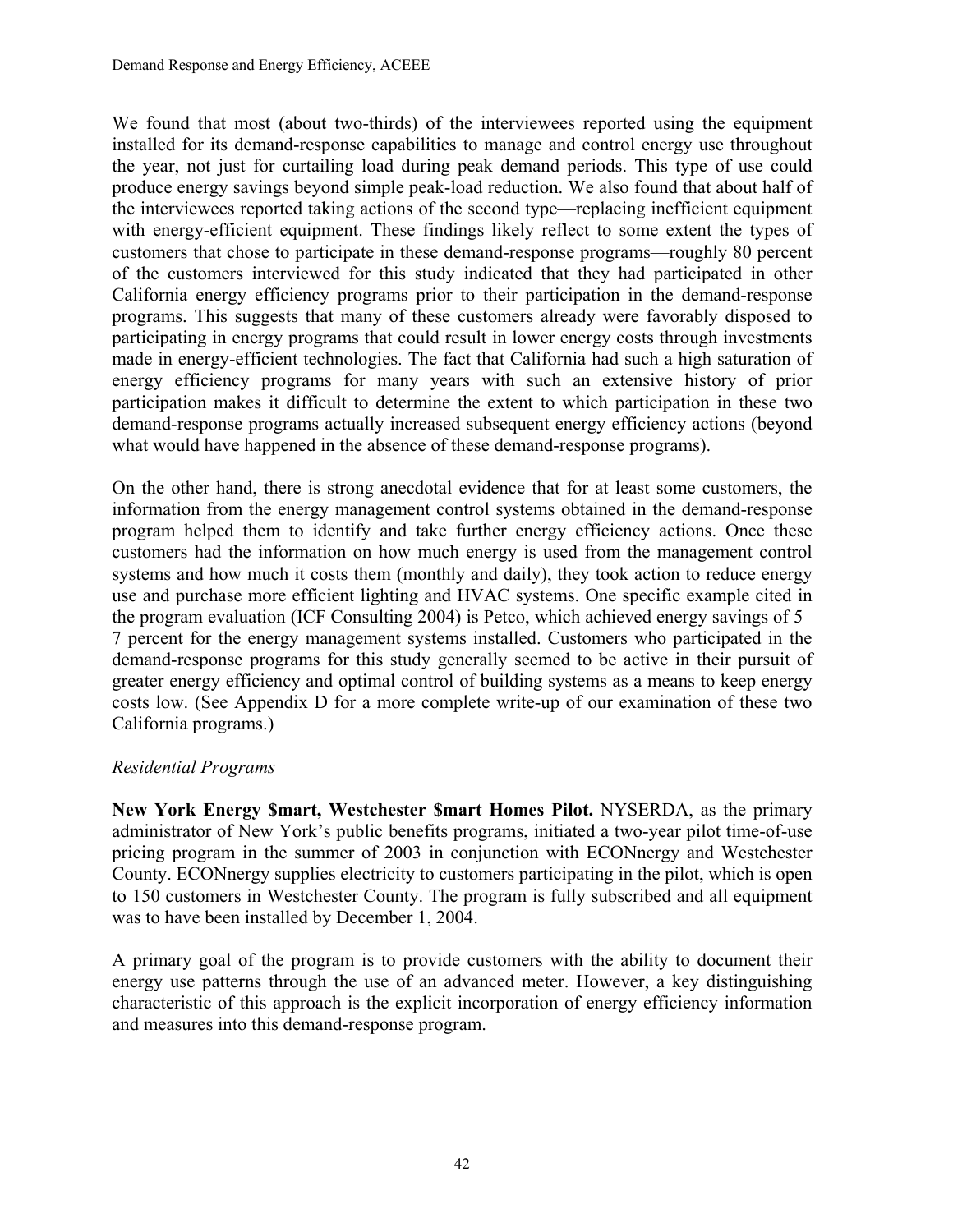Participants in the pilot program receive the following benefits:

- An advanced interval electric meter that records electricity use in 15-minute increments and is remotely read each night. Customers are billed for usage based on four blocks of time: (1) morning (6 am to 11 am); (2) afternoon (11 am to 4 pm); (3) evening (4 pm to 10 pm); and (4) overnight (10 pm to 6 am). This meter is valued at \$900.
- Customers can access the next day's electricity prices (which will vary) in late afternoon.
- Customers receive a "whole house" energy assessment performed by a participating certified "Building Performance Institute/Home Performance with ENERGY STAR®" contractor.
- As part of the energy assessment, customers receive CFLs to replace incandescent lightbulbs where appropriate.

Customers interested in participating in the pilot had to complete a Web-based survey regarding their electricity-consuming equipment and their willingness to shift load to lowerpriced periods. The home energy assessment provides customers information on how they might reduce energy consumption and also shift loads in response to the pricing signals, but there is no installation of control equipment associated with the program. ECONnergy "expects to add many features to this program including appliance control and home monitoring via the Internet," according to the program Web site (http://www.getenergysmart.com).

The homes included in this pilot program are not your "average" family home. Westchester County is one of the wealthiest counties in New York and the homes there are generally very large with many luxury features. For example, many of them have multiple central cooling systems. Not surprisingly then, these households have above average energy costs and likely have a much higher amount of discretionary energy use than "average" households.

NYSERDA expects that each participant in the pilot program will realize \$650 per year in lower energy costs. While this may be a surprisingly high value, it is relative to the much higher than average energy costs. Of this total, \$500 will result from energy efficiency measures implemented as a result of the Home Performance assessment. Customers may be eligible for financial incentives and other support services from other New York Energy \$mart Programs to take actions to implement recommendations from this assessment. The remainder of the estimated savings, \$150, will result from behavioral changes associated with energy use in response to the price structure.<sup>20</sup> Expected changes are likely to include loadshifting from discretionary end-uses of energy, such as clothes washing/drying or dishwashing, as well as adjusting heating and cooling set-points and system operation to decrease demand during peak, high price periods.

Collection of detailed energy use data using interval metering will benefit the program administrator. NYSERDA plans to use the data to evaluate the effectiveness of its residential energy efficiency programs: "[P]erhaps modifying them to maximize energy efficiency and

<span id="page-52-0"></span> $\overline{a}$ <sup>20</sup> The estimated savings attributable to behavioral and operational changes responses to variable pricing are based on a home in Westchester County that has central air conditioning, electric cooking, an electric clothes dryer, a refrigerator, and a swimming pool.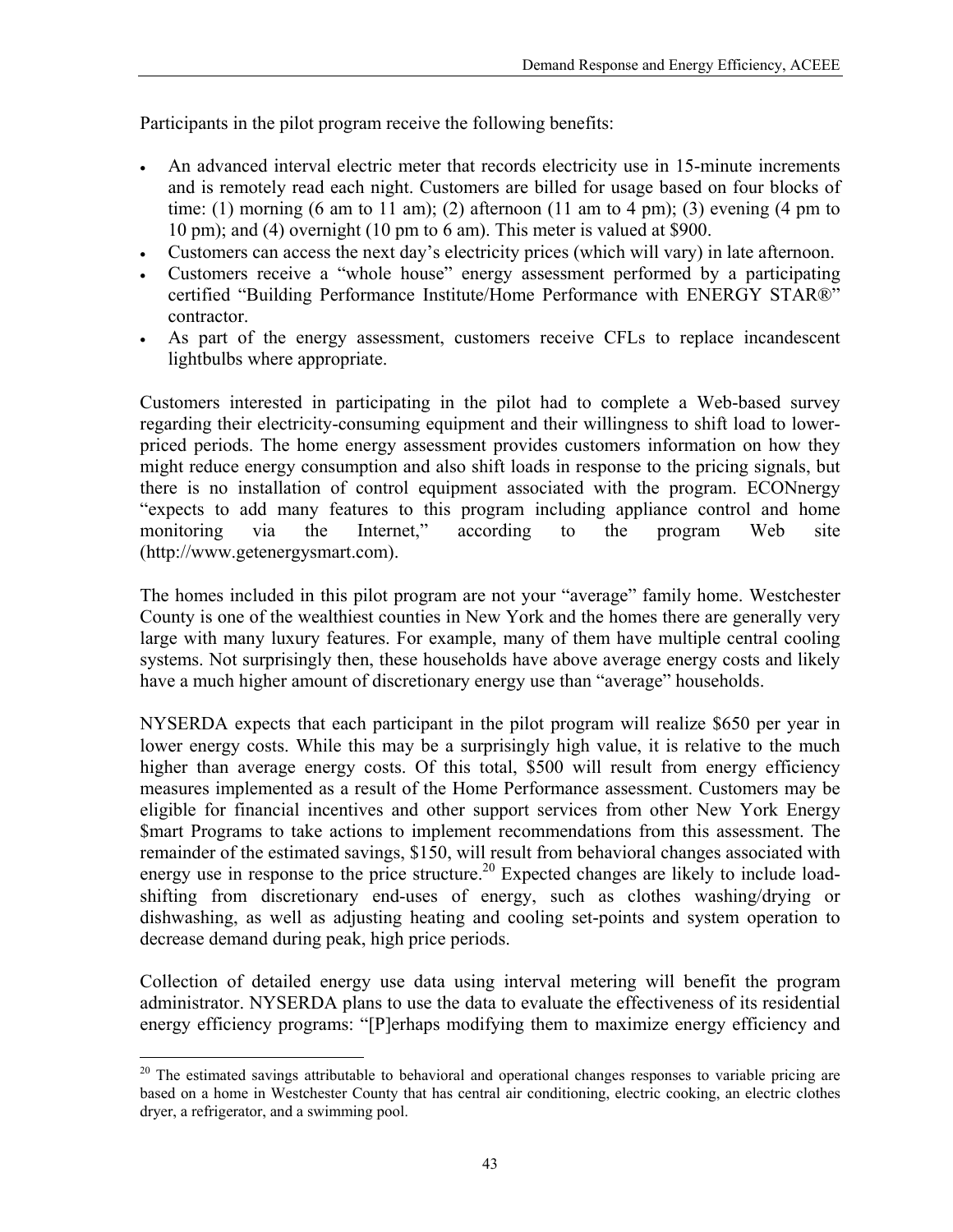demand shifting (Stanton-Hoyle et al. 2004). NYSERDA also views this pilot as an opportunity for it to test out "smart homes" technologies, which provide detailed data that can be used to fine-tune and optimize building energy systems, such as heating and cooling systems.

Providing information about energy efficiency opportunities in conjunction with the advanced metering is an integral part of the Westchester \$mart Homes Pilot. The requirement for homes to receive a home performance assessment to even enroll in the program sends a strong signal to customers as to the importance of energy efficiency upgrades. Messages promoting energy efficiency continue throughout the pilot program. Beginning in January 2005, program staff began holding a series of town meetings where they will talk to pilot program participants to get feedback on the program and to provide information on how to save energy and money in the program. NYSERDA conducted door-to-door outreach efforts to each program participant soon after they enrolled in the program. Electrical engineering interns went house to house to provide participants a list of tips for saving energy, such as changing out incandescent lightbulbs to CFLs. The interns also gave out timers to participants to allow them to schedule certain appliances for off-peak, lower price periods.

Jim Reis, NYSERDA Program Manager, observed that customers seemed attracted to this program for one of two primary reasons (Reis 2004). About half the people enrolled in the program because of the energy efficiency benefits. They saw opportunities to save money through energy efficiency and were interested in receiving the Home Performance assessment as part of the package of services offered. The other half of the people seemed most attracted to the new, high technology it offered. They were interested in the advanced metering and communications capabilities of the systems, such as access to energy and home equipment data via the Internet. Reis reports that one customer is even tracking daily energy use.

The Westchester \$mart Homes Pilot should reveal a great deal about how homeowners respond to programs that offer a package of both energy efficiency and price response services. The program will be evaluated by a third party in the summer of 2005.

**Energy-Smart Pricing Plan, Community Energy Cooperative, Commonwealth Edison.** The Community Energy Cooperative, a Chicago-based nonprofit membership organization, launched a pilot program called the "Energy-Smart Pricing Plan" (ESPP) in November 2002. It is the first program to offer residential customers access to hourly, market-based pricing. Commonwealth Edison offers this experimental rate (the "residential hourly energy pricing or RHEP rate") through the program to participating Cooperative members (Tholin et al. 2004). The program is running as 3-year pilot. In 2003, over 750 Community Energy Cooperative members enrolled in ESPP. About 1,100 customers participated in the program in 2004. Service available under the variable rate was first available in January 2003. In addition to the hourly electricity price, customers also receive a distribution charge per kWh. The pricing structure and levels are such that ESPP participants could save about 10 percent of their present electric costs even if they do nothing to change their energy use.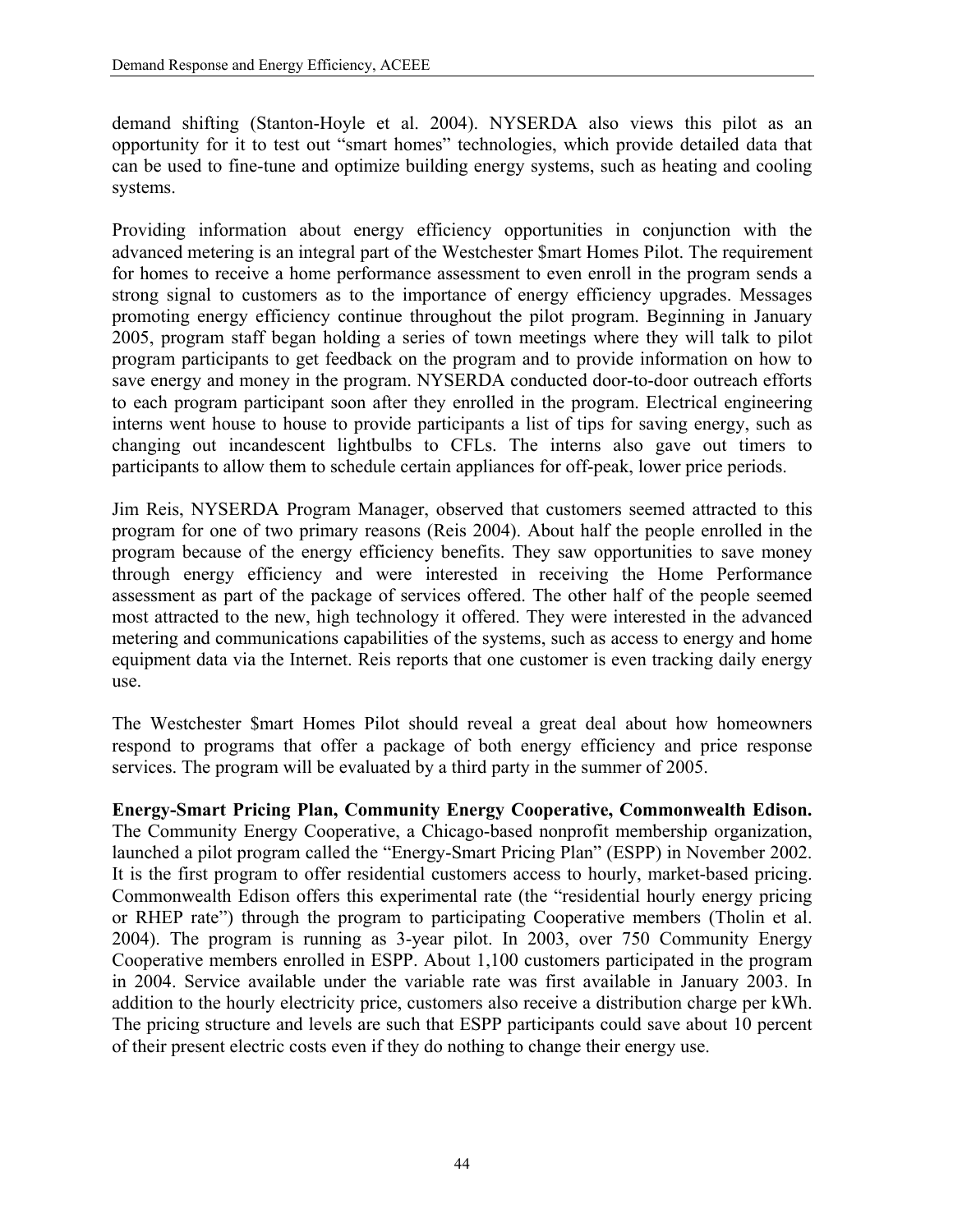The program provides customers with tools and information to be able to understand their energy use patterns and adjust them according to the price signals given by the market. Customers receive day-ahead price information, projected price patterns, and special alerts when energy prices are high. The Illinois Department of Commerce and Community Affairs is assisting the pilot program by funding installation of new equipment for participants, including electric meters and thermostats (total cost of about \$140 per participant). Program participants are being tested against a control group of about 100 households that pay ComEd's flat residential rate (8.28 cents/kWh) during the summer.

ESPP is a pioneering effort to examine a real-time pricing program for residential customers. Other RTP programs have targeted commercial and industrial customers (Barbose. Goldman, and Neenan 2004), principally because of the relatively high costs of metering and the larger demand reductions possible by these customers. ESPP is seeking answers to a number of questions about residential customers and RTP. These include:

- Do participants respond to hourly prices?
- Do participants respond differently during high price periods?
- Are there common factors among those individuals who consistently have a large response to high prices?
- How do participants in ESPP differ from Community Energy Cooperative members who have chosen not to participate?

–Tholin et al. 2004

An evaluation of the first-year program impacts (Summit Blue Consulting and SERA 2004; Tholin et al. 2004) revealed that participants do respond to information about high energy prices, at least in this case where explicit, targeted information is received from a familiar and highly credible source (i.e., the well-established Chicago "Community Energy Cooperative"). Over half of the participants showed significant responses to high price notifications and the remainder showed some response.

One interesting result of the evaluation was that participants who live in multifamily dwellings exhibited the largest responses to high hourly energy prices—with those owning central air conditioners reducing their use about 30 percent during such periods and those with room air conditioners or no air conditioners reducing their overall electric use by about 16–19 percent. Participants living in single-family homes with central air-conditioning tended to reduce their consumption significantly during the first 2 hours of a high-price period; by the  $3<sup>rd</sup>$  hour there was no reduction and in later hours consumption started to increase, indicating a "snap-back"—likely due to the cooling system "catching" up once the occupant returned to the set-point to the "normal" setting.

The actions taken by participants to reduce their energy use fall clearly in the category of "energy conservation"—measures that reduce levels of energy services or amenities. The most common actions reported by customers were turning down (or even off) their air conditioners (raising set-points) (over 80 percent of participants modified their air conditioner use in some way), turning off lights, and using clothes washers at night (over 70 percent of participants modified their clothes washing patterns). Thirty-eight percent of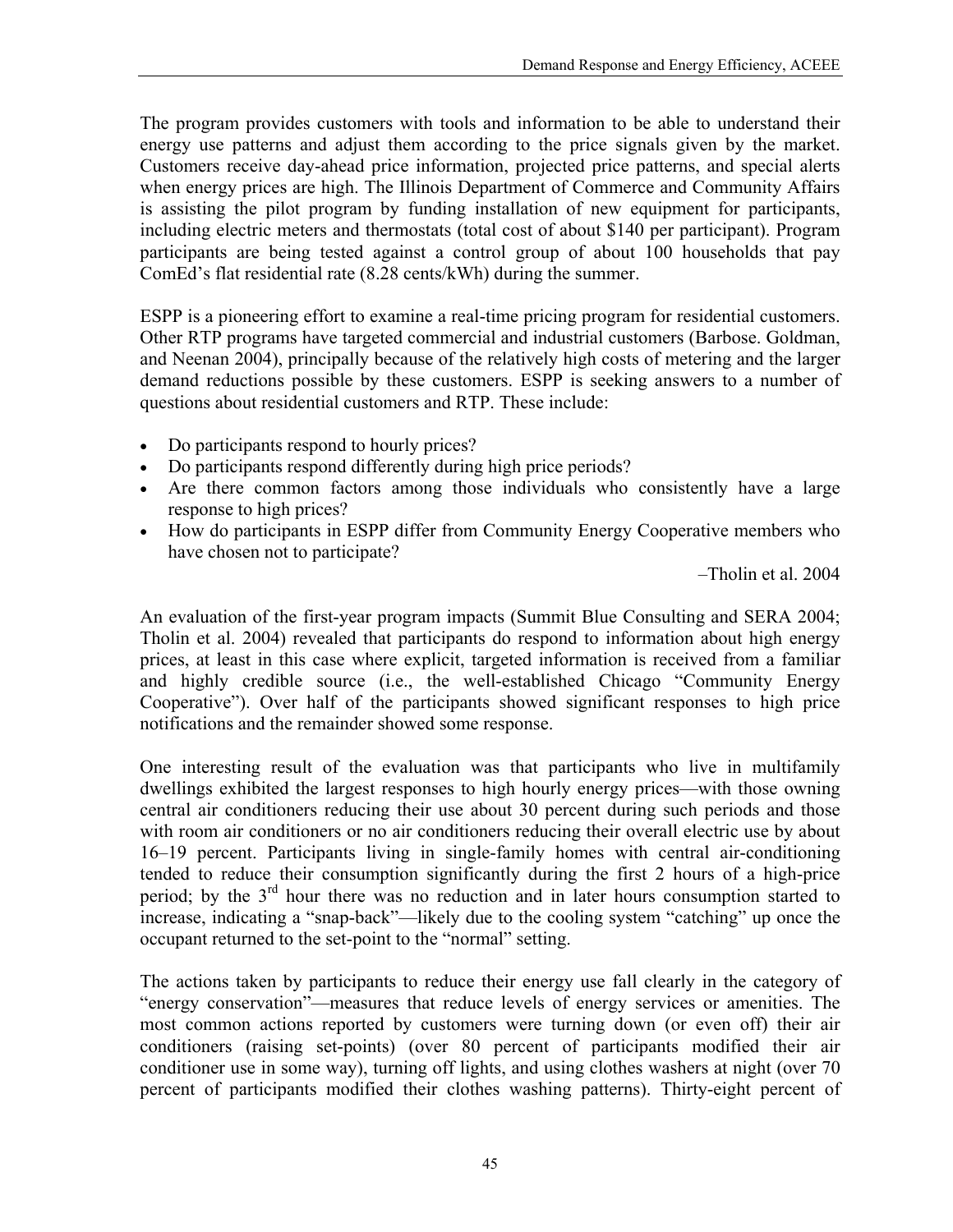participants reported using air conditioning less whenever they can—not just during high price periods. Program evaluators found some level of reported activity with all the following areas (percentages given are for program participants reporting each action):

- Turn off lights more (76 percent),
- Turn up air conditioner setting (28 percent),
- Use fans more (49 percent),
- Close blinds/shades during the day (63 percent),
- Spend more time in the coolest rooms (21 percent),
- Do laundry at night (>50 percent), and
- Install insulation or weatherstripping (13 percent).

—Summit Blue Consulting and SERA 2004)

Comments from the survey respondents indicated other actions, including installing CFLs and modifying times when other household tasks are performed that use electric appliances, such as washing dishes and vacuuming.

The primary motivation for participants to enroll in ESPP was to save money, although they also were interested in achieving environmental benefits and helping to reduce the likelihood of electric outages. Average savings per participant were more than \$12/month or a relative savings of about 20 percent. According to Margorie Isaacson (2004), Assistant Manager with the Community Energy Cooperative, there isn't much quantitative evidence to show decreased overall energy use; customers mostly have shifted use from off-peak to realize program cost savings. She added that they've observed that people have become much more aware of their energy use; according to the program evaluation, 78 percent of respondents felt a positive impact on their understanding of energy use as a result of the program.

As structured, the ESPP seeks demand response to electricity market prices. Using energy efficiency to achieve permanent demand reductions and cost savings is not a primary message or objective of the program. However, integrating energy efficiency objectives and services into ESPP could be done readily. In fact, a survey of participants done for the evaluation revealed a thread of comments that indicated that these customers were interested in "some sort of assistance in making longer-term 'capital' improvements such as appliance replacement and insulation services" (Tholin et al. 2004). Such energy efficiency services and objectives would complement other ESPP services, which all are directed to help customers save money and gain control over their energy costs (such control was cited as a key "non-energy benefit" by customers surveyed). Isaacson (2004) noted that program staff have observed that most participants have become much more aware of their energy use. Such awareness could establish an important foundation for promoting energy efficiency in conjunction with the pricing options.

**Power Choice, Sacramento Municipal Utility District and California Energy Commission.** Sacramento Municipal Utility District (SMUD) and the California Energy Commission partnered to offer, administer, and evaluate a pilot customer-controlled critical peak time-of-use program, "Power Choice," that was designed to test the feasibility of dynamic pricing in the residential sector (Wood et al. 2004). The program provided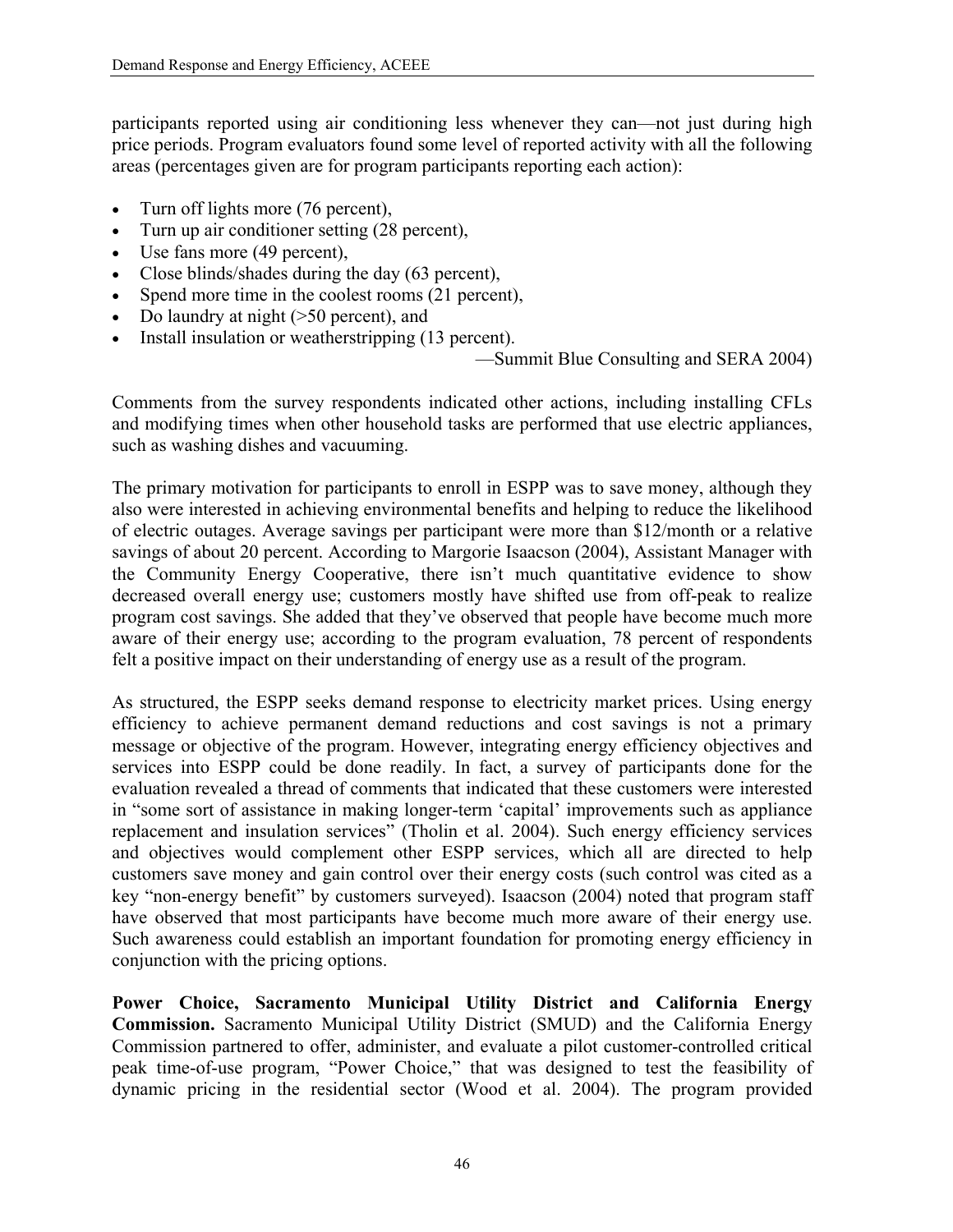customers new load-management technology and time-of-use rates with a critical peak period. The technology allowed customers to control various end-uses in response to prescribed and called hourly prices. It also provided near real-time information about energy use to customers. The program evaluation included in-depth surveys of customer behaviors and energy use habits during on- and off-peak hours. There were 4 pricing periods—low, medium, high, and critical. See Table 3 below.

| Charge                                                           | Rate               |  |
|------------------------------------------------------------------|--------------------|--|
| Customer charge                                                  | $$10/m$ onth       |  |
| Energy surcharge                                                 | $0.263$ cents/kWh  |  |
| Energy charge                                                    |                    |  |
| • Low $(10 \text{ pm}-\text{noon} \text{ and} \text{ weekends})$ | 7.032 cents/kWh    |  |
| Medium (noon-2 pm, $8-10$ pm weekdays)                           | 12.948 cents/kWh   |  |
| High $(2-8$ pm weekdays)                                         | 20.070 cents/kWh   |  |
| Critical (when called)                                           | $27.000$ cents/kWh |  |

### **Table 3. Power Choice Summer Rate Structure**

While this program clearly targeted peak-demand reductions via critical peak pricing, the program also appears to have influenced customers to take a number of measures to improve the energy efficiency of household end-uses, such as lighting, air conditioning, and heating— 71 percent of participants reported that they invested in energy efficiency measures after joining the pilot program. Examples include:

- 59 percent replaced incandescent lamps with CFLs,
- 11 percent replaced singe-pane with double-pane windows,
- 9 percent replaced an old refrigerator with a new high-efficiency unit,
- 5 percent upgraded inefficient air conditioners to high-efficiency units, and
- 5 percent installed ceiling or wall insulation.

Participants also took expected actions to reduce peak demands during high price periods, such as raising room temperature settings for air conditioned spaces and shifting discretionary loads, such as laundry and dishwashing, to off-peak periods. Almost all participants (95 percent) reported that shifting usage to off-peak periods became a habit in their households during summer months.

The pilot shows a clear relationship between behavior to reduce and shift energy use and overall energy use among participants. Wood et al. (2004) reported, "Customers who say they changed their routines and made a habit of shifting actually did use less energy overall (-1,010 kWh), while those who characterize themselves as not changing actually used more energy (+1,745 kWh)." Two-thirds of all participants saved energy overall, and 86 percent saved energy during the high or critical periods. These results are promising, but the study still cannot distinguish precisely the source of such savings—whether due to behavioral change (both programmed with the energy management systems installed or simply by conscious customer actions) or investments in energy efficiency. Still there does appear to be a positive synergy between integrating demand response and energy efficiency through program education. "Most participants made investments in energy efficiency after joining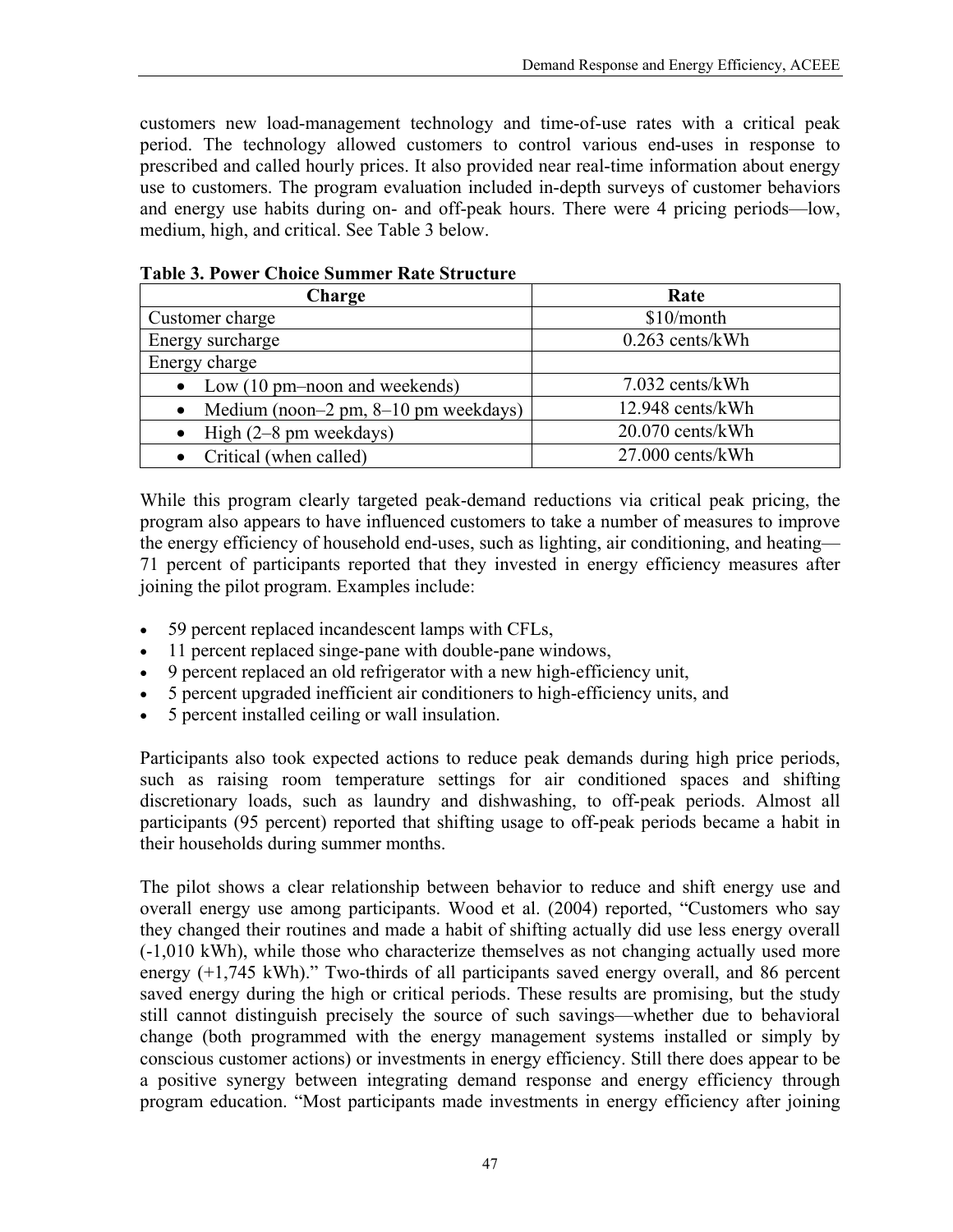the program, and those who invested saved, while those who did not invest, did not save," concluded Wood et al (2004).

### **Integration of Demand Response and Energy Efficiency: Other Programs and Promising Developments**

We selected the programs profiled in the previous section because they were among the few programs we found in our research that either integrated energy efficiency and demandresponse objectives or otherwise showed some possible positive relationships between the two, whether realized to date or not. We did find two other programs in California that also appear to fit these criteria. These are:

- *The Goodwatts™ Energy Program, California Public Utility Commission and California's investor-owned utilities (PG&E, SDGE, and SCE):* The GoodWatts<sup>TM</sup> Energy Program is an energy-saving research pilot designed by the major California electric utilities under the auspices of the California Public Utilities Commission. It began in the summer of 2004 and is offered to a limited number of residential customers. The purpose of this program is to determine if each household can successfully manage energy use, as well as conserve, under a dynamic pricing scenario and using an energy management system from Invensys Climate Controls, called GoodWatts<sup>TM</sup>. This is an advanced EMS that uses high speed Internet connection to provide control and monitoring. Wireless devices are installed to control and monitor air conditioning, space heating, water heater, pool pumps, and other significant energy-consuming appliances in the home. The Goodwatts<sup>TM</sup> Energy Program also includes a new electric tariff rate, which charges a slightly higher than average price for electricity used during peak periods (weekday afternoons between 2 and 7 pm) and offers a price discount during the non-peak periods.
- *Statewide Pricing Pilot (SPP), California Public Utility Commission and California's investor-owned utilities (PG&E, SDGE, and SCE):* SPP is a pilot program designed to evaluate the demand-response capability among California's residents. The SPP involves approximately 2,000 residential and small commercial and industrial customers located in the service territories of the above utilities.

SPP has three primary objectives: (1) Estimate average demand impacts and demand curves for electricity consumption by time-of-use period for dynamic tariffs and derive the associated price elasticities of demand; (2) Determine customer preferences for tariff attributes and market shares for specific TOU and dynamic tariffs, control technologies, and information treatments under alternative deployment strategies; and (3) Evaluate the effectiveness of customer perceptions of specific pilot features and materials, including enrollment and education material, bill formats, web information, and tariff features.

The pilot began in the summer of 2003 and customers will be enrolled from 12–18 months. Full evaluation and impact results are not yet completed and available. Analysis of data from the first 4 months of the pilot is promising in terms of showing a relationship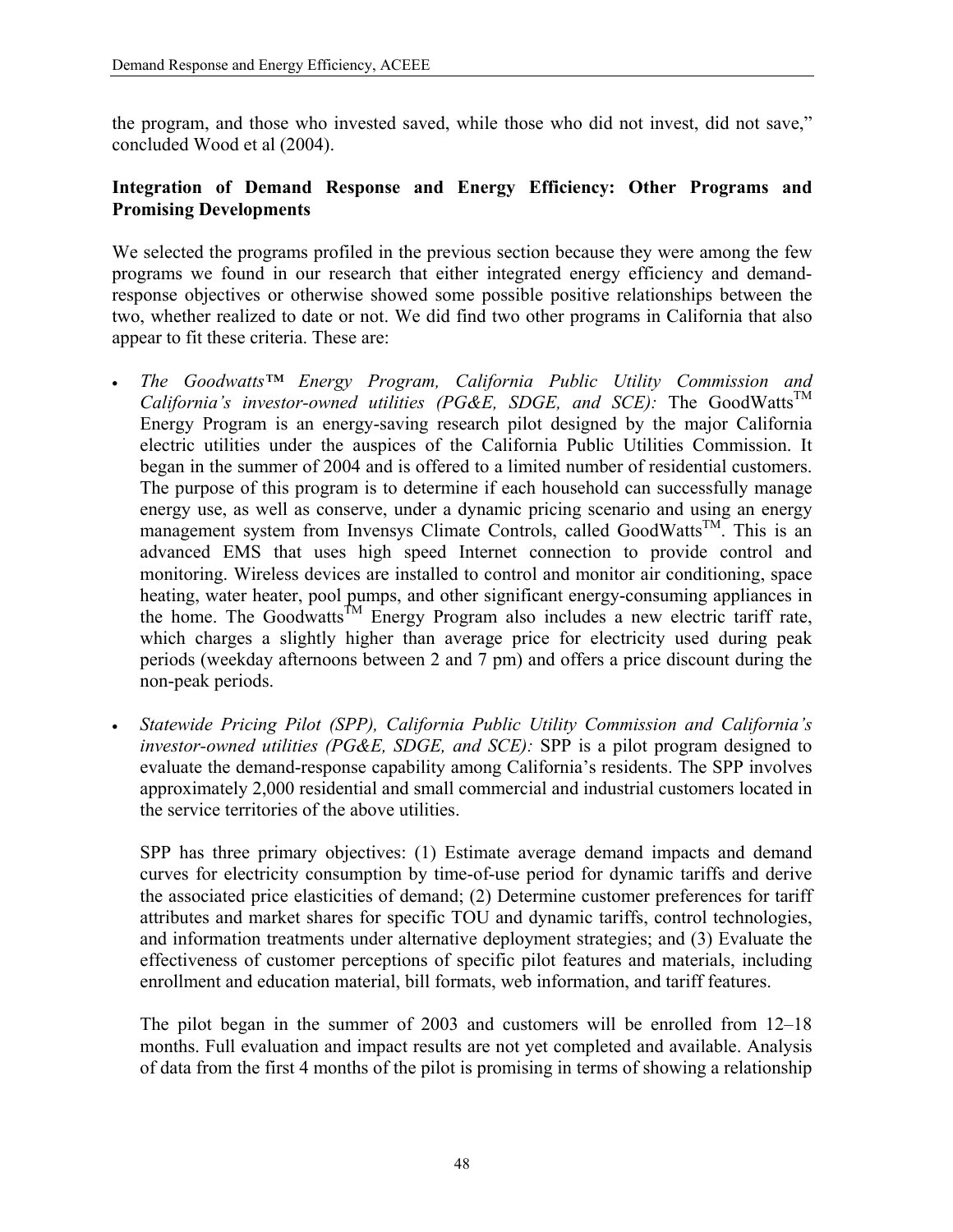between the variable pricing options and energy savings. This initial analysis found modest energy conservation behavior among all pricing treatment groups in the pilot.

The above programs are promising in terms of their potential to help understand and perhaps quantify some of the relationships between energy efficiency and demand response. These pilot programs are clearly exploring these relationships, and as they are completed and evaluated, their results should be very useful toward this end.

We did not include case studies of more "traditional" DSM programs that may target peakdemand reduction, such as direct load-control programs, which as noted earlier have been mainstays of utility DSM since the 1980s. Some of these programs may include energy conservation and efficiency provisions. For example, the Long Island Power Authority offers a residential air-conditioner load-control program called LIPA*edge* that includes an energy conservation message and some information and analytical tools (a Web-based audit). Our interest and focus in this report have been more directed toward the newer generation of "demand-response" programs.

### **Program Experience Discussion and Conclusions**

Our main conclusion from our review of program experience is that it would be beneficial to thoroughly test program design concepts that incorporate both demand response and energy efficiency objectives as an alternative to only offering distinct "demand-response" and "energy efficiency" programs. As noted above, there are efforts underway in California and New York to achieve this type of integration. For example, a demand-response program that targets lighting curtailments by reducing lighting levels might also include provisions for customers to implement lighting upgrades (more energy-efficient lighting) as part of a comprehensive package of program services. Or similarly, HVAC curtailment programs designed to shed cooling loads during peak periods might also promote energy efficiency upgrades to equipment and systems. If enhanced communication and control technologies are promoted, as was the case with the California demand-response programs we studied, programs also could emphasize permanent load reduction through energy efficiency measures as a complementary way to further reduce peak loads, as well as capture additional economic benefits from broader energy savings. In this same vein of thinking about combined approaches, programs that have been offered as energy efficiency programs could incorporate elements that also promote demand-response capabilities.

Through such combined approaches, programs might be more appealing to customers, and achieve greater cost-effectiveness and a greater collective combined impact than if separate programs were pursued. Other analysts have reached a similar conclusion on the potential benefits of integrated approaches. An evaluation of California's demand-response programs concluded, "Integrating DR [demand response] and other programs, especially energy efficiency and basic customer services, provides opportunities for cross-marketing, makes good use of common marketing and sales resources, and helps rationalize and simplify product/service portfolios." (QCI and SBC 2004).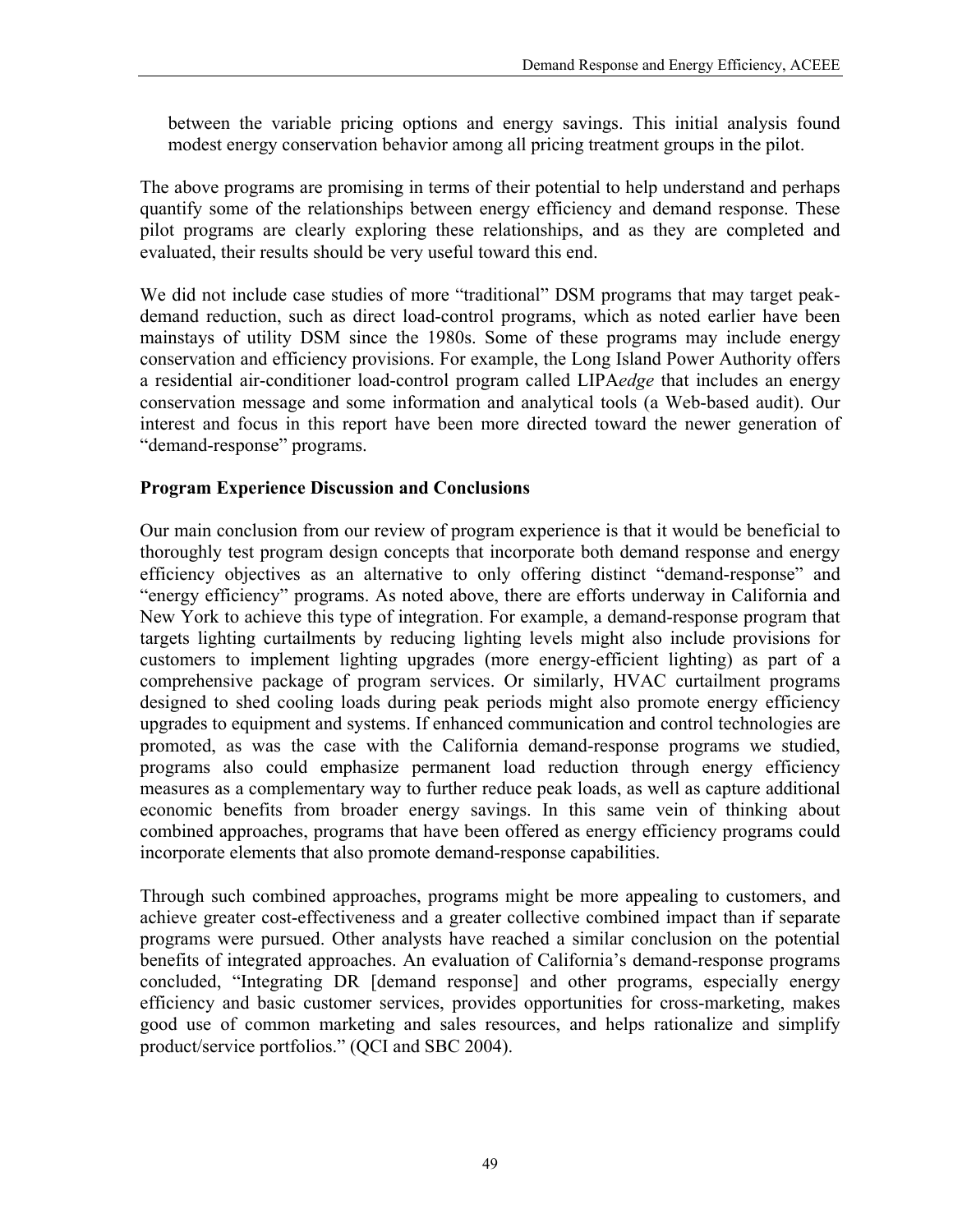One important caveat to such a combined approach, however, would be that it would be imperative to place the first priority on addressing cost-effective energy efficiency improvements. We make this recommendation for several reasons. First, "permanent" energy efficiency improvements (e.g., end-use equipment upgrades) are certain and lasting in nature, which provides key advantages over intermittent demand-response resources that require repeated behavioral compliance. Second, there are important broader system and societal benefits that arise from energy efficiency improvements (e.g., enhanced environmental and resource preservation benefits). Third, energy efficiency improvements emphasize maintaining or even improving customer amenities, which is often not the case for demandresponse measures. Lastly, by addressing cost-effective energy efficiency improvements first, this would avoid the perverse incentives that could be created if financial incentives are paid for short-term demand reductions from inefficient baseline demand.

One practical way to ensure that customers have proper incentives to achieve a more efficient baseline would be to allow credit for the permanent demand reductions achieved through improved energy efficiency to be part of combined programs. This was already enacted as part of the Small C&I Demand Responsiveness Program in California. According to the program contractor, customers participating in the program were credited for permanent demand reductions achieved in parallel with the installation of the control and communication systems that enabled demand-responsive capabilities. In this way these reductions wouldn't adversely affect the baseline from which incentive credits were based. It would also be important to structure the incentives to program delivery contractors and staff in such a way that the priority emphasis on energy efficiency is reinforced.

We think it might be helpful for program administrators and implementers to identify measures that can be taken to reduce demand permanently through energy efficiency and those measures that are done as strictly limited-term demand-response measures. Programs should clearly distinguish between the two different types of measures and structure incentives accordingly.

This type of integration is beginning to occur. As an example, Pacific Gas & Electric Company has begun to integrate demand response and energy efficiency at the portfolio level (Alexander 2004; Kinnert 2004; McCarty 2004). PG&E believes strongly in DSM and DSM program integration. It also believes that optimizing market penetration of all DSM elements requires taking an integrated approach. Recently, PG&E formed the Gas & Electric Procurement, Policy and Planning Department, and the DSM planning process is now organizationally integrated into PG&E's Supply Procurement process. PG&E has a 3-year DSM Integration Plan underway through which it hopes to integrate the DSM effort in terms of both program design and marketing. Marketing integration will precede program integration, since regulatory and legislative approvals are needed for successfully integrating DSM program design.

PG&E's framework for looking at customers' perspectives on the full array of energy efficiency, demand-response, and other end-use technologies is very useful to the discussion of the relationship of demand response and energy efficiency. On the marketing side, PG&E is developing a comprehensive understanding of the customer's energy situation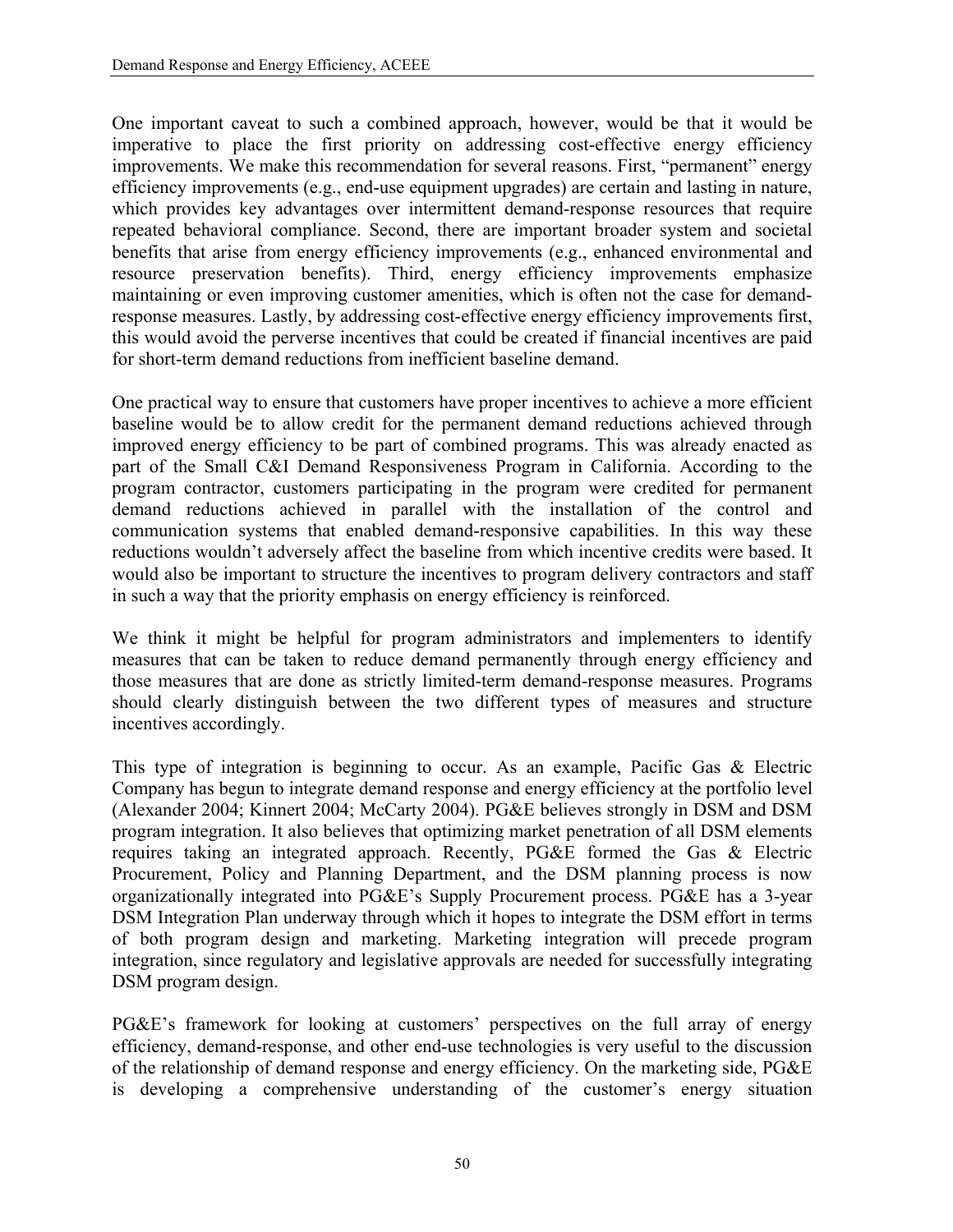(accomplishments, needs, sensitivities, decision process, etc.) within the context of their business operations and their sensitivity to price and reliability, and PG&E is offering an optimal mix of programs and services best suited for the specific customer. PG&E believes that there are opportunities to leverage common technologies (especially advanced control systems) that will allow building operators to manage energy consumption. Integration will facilitate customer acceptance of demand-response and self-generation programs as customers have embraced traditional energy efficiency programs. This perspective is graphically shown below in Figure 1.



In brief, Figure 1 analyzes the needs of a business customer by looking at the relative importance to the customer of its business operations, price of energy, and reliability of energy. PG&E looks at these "requirements" and works with the customer to see where the customer wants to go with its energy system in the future. The utility first looks at how the customer can eliminate energy waste through energy conservation (e.g., turning off lights or air conditioning when not needed) and then through energy efficiency (e.g., investing in insulation, new energy-efficient equipment, etc.). After exploring these alternatives, PG&E discusses time-of-use management options: timing of the customer's energy use relative to price during normal business operations for all weekdays. The next step after this is to see whether the customer wants to go beyond TOU, to meet occasional, critical needs: what demand-response options can be implemented that may change normal business operations to meet an environment of high prices or low reliability. For example, by employing building controls, customers can save energy by managing their loads every day and on those few critical days where extraordinary measures are required. Finally, after all of these options have been considered, the utility then sees what kinds of self-generation options are possible. PG&E realizes that fully integrated programs will take time, and they are taking steps in that direction by acknowledging the need and beginning the planning process.

Program cost-effectiveness is always an important criterion against which to judge program performance. If more combined approaches are taken, it will be important to evaluate the program cost-effectiveness considering both the benefits and costs of energy efficiency and demand-response measures. For measures that achieve both objectives, credit must be given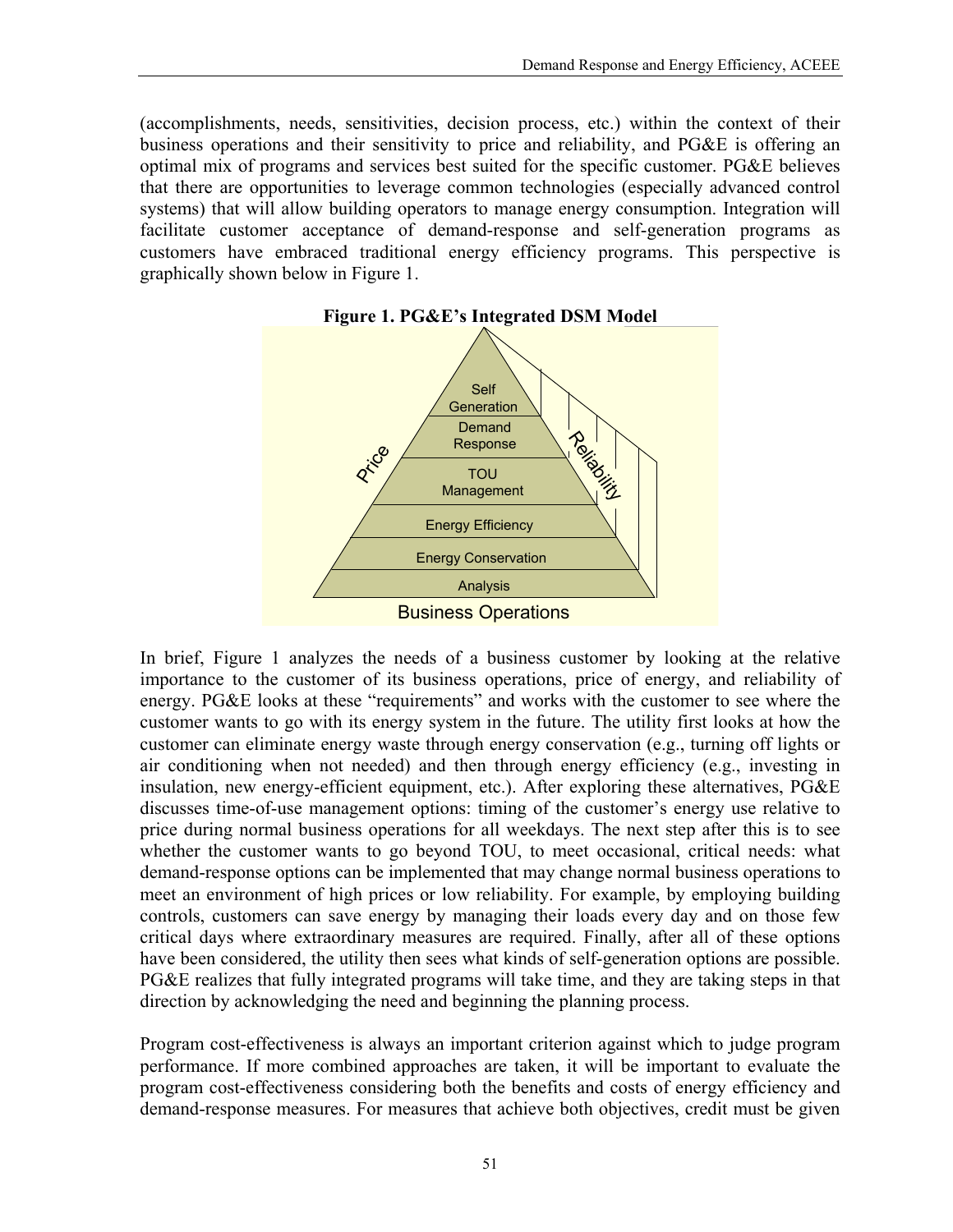to the value of these multiple objectives, especially accounting for the permanent reductions achieved through energy efficiency first before estimating the demand-response benefits.

Integrated approaches also may help attract customers to participate in programs. Evaluators of California's critical peak pricing and demand-bidding programs (DBP) observed that most eligible customers stood only to save modest amounts (e.g., 1 to 2 percent for the CPP program) from their annual energy bills. The evaluators recommended, "One strategy for capturing a greater share of the value proposition is by integrating programs and services to address different aspects of that proposition" (QCI and SBC 2004). Such other services would include energy efficiency. As a program manager interviewed in this evaluation said, 'Integrating EE [energy efficiency] and demand response together makes customers more likely to participate.' Another put it simply, '[the] DR [demand response] proposition may be tough to make on its own.'

Integration of demand response and energy efficiency may require coordination and integration of funding mechanisms as different entities may be involved in programs as demonstrated in some of our case studies. For example, NYSERDA is a state authority responsible for administering the public benefits program in New York. Its Peak Load Reduction Program provided services and incentives to customers in order that they might participate in the demand-response programs offered by NYISO, which offered its own incentives to participating customers. Similarly, the California Energy Commission provided services and incentives to customers to enable participation in demand-response programs offered by utilities or system operators. In such cases, assessing relative costs and benefits among the different entities and structuring the incentives accordingly may pose some analytic and administrative challenges. However, such challenges should be readily overcome with greater experience with integrated programs as different funding mechanisms and incentive structures are tried. California's and New York's experiences with some initial efforts at integrated approaches suggest that workable solutions are possible.

Taking a combined, integrated approach to energy efficiency and demand response also would simplify program participation from the customer perspective. The sheer number of programs available in California was cited as a source of confusion by some interviewees in our research on selected California Energy Commission programs. Similarly, ease of program participation was cited as a very positive attribute by a couple of the Small C&I Demand Responsiveness Program participants we interviewed in our California study because that program took special care to simplify the process for participants. Those people specifically mentioned how much they appreciated the program contractor's management of their grant.

In New York, the Peak Load Reduction Program offers support to both energy efficiency and demand-response measures. This helps customers match their needs with program services without having to shop around from program to program. Also in New York, the Westchester \$mart Homes Pilot for residential customers promotes energy efficiency and demand response in a single program package of services. Customers receive both a comprehensive energy audit to identify energy efficiency opportunities and interval meters that will allow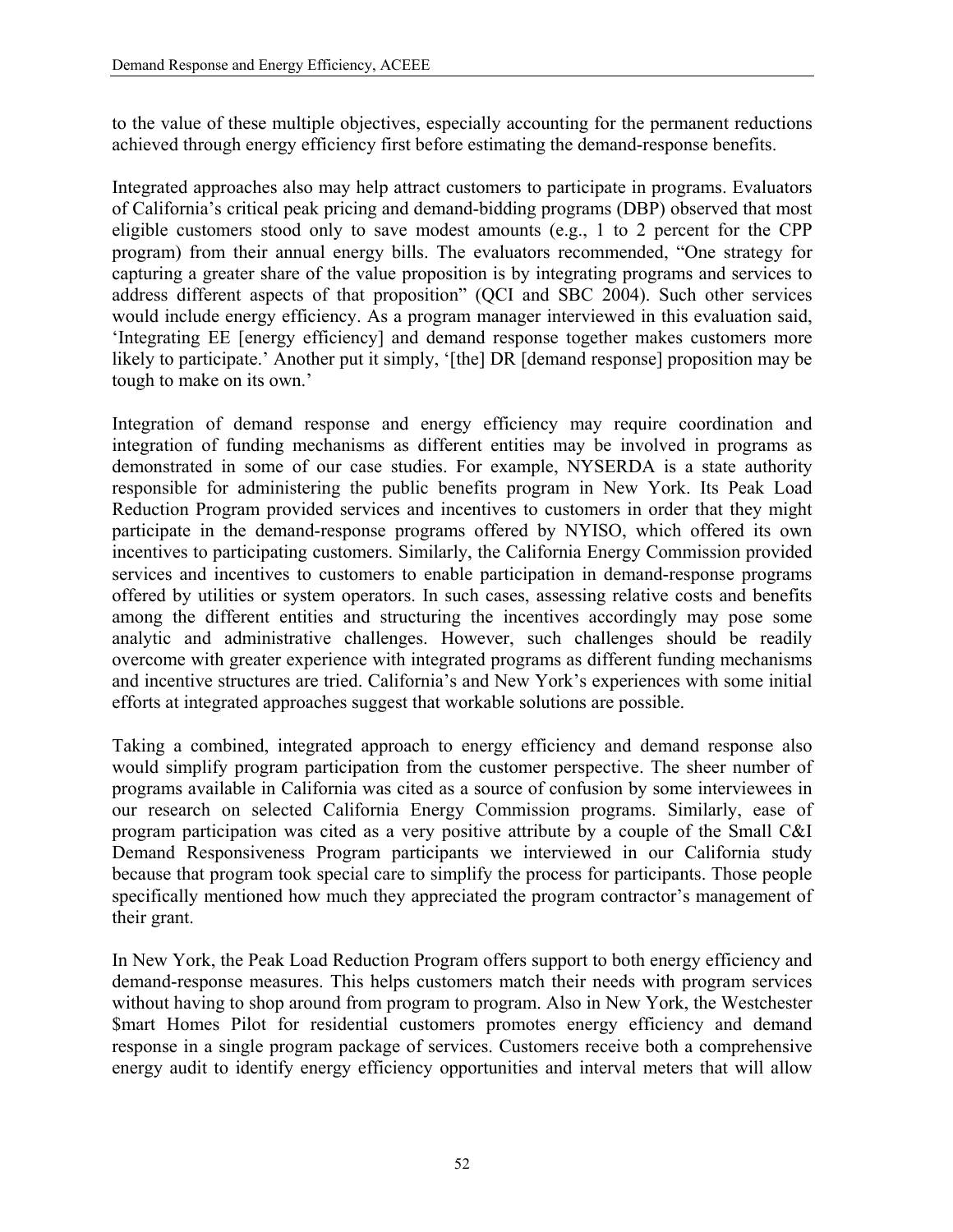them to monitor and track their energy use in order to take advantage of the timedifferentiated pricing options.

If programs do target multiple objectives, there may be a clear rationale for joint funding of such programs. For example, entities like the independent system operators that seek demand-response capabilities might partner with utilities they serve seeking to achieve energy efficiency goals to fund a common program. This also would make it easier from the customer's perspective to search for opportunities and participate in programs

Demand response and energy efficiency should be viewed as complementary resources that are valuable to an overall portfolio of demand resources. Cowart (2001, p. 62) captured this viewpoint in the following:

A central conclusion of this report is that efficiency, load management and price-responsive load are complementary and essential components of reliable power systems and efficiency electricity markets.

Our review of experience with demand response and energy efficiency supports this "balanced portfolio" perspective. PG&E provides an example of one utility that is very deliberately taking this "balanced portfolio" approach to the full array of customer energy end-use options. Another example we found is ISO New England, which is promoting "Integrated Energy Management" in association with its marketing materials for its demandresponse programs. ISO New England (2004) recommended that customers plan and implement three integrated components: (1) reducing how much electricity is used by improving energy efficiency; (2) changing when electricity is used by participating in demand-response programs; and (3) purchasing electricity from a competitive supplier who can offer a lower price for having an attractive load shape.<sup>21</sup>

We see clear benefits that can be realized through pursuit of both demand response and energy efficiency, although clearly much more analysis is needed of how each can contribute to both peak-demand reduction and reduced overall electricity consumption. There also is more research and analysis needed to assess impacts that can be achieved through "price response," which as a subset of demand response has not been as thoroughly tested.

# **Section 3. Expert Opinion on Demand Response and Energy Efficiency**

We interviewed a small set of experts on both demand response and energy efficiency to explore the relationship between these two demand-side strategies. These experts included program contractors, evaluators, researchers, and analysts.

Our discussions with these industry experts were very helpful, and we appreciate their insights and experience. Below we briefly summarize their observations on two of the key issue areas we identified earlier in this report.

 $\overline{a}$ 

<span id="page-62-0"></span> $21$  One reviewer familiar with ISO New England commented that while this integrated approach is a desirable design concept, the ability of the ISO to implement this vision is hindered by having a limited marketing staff.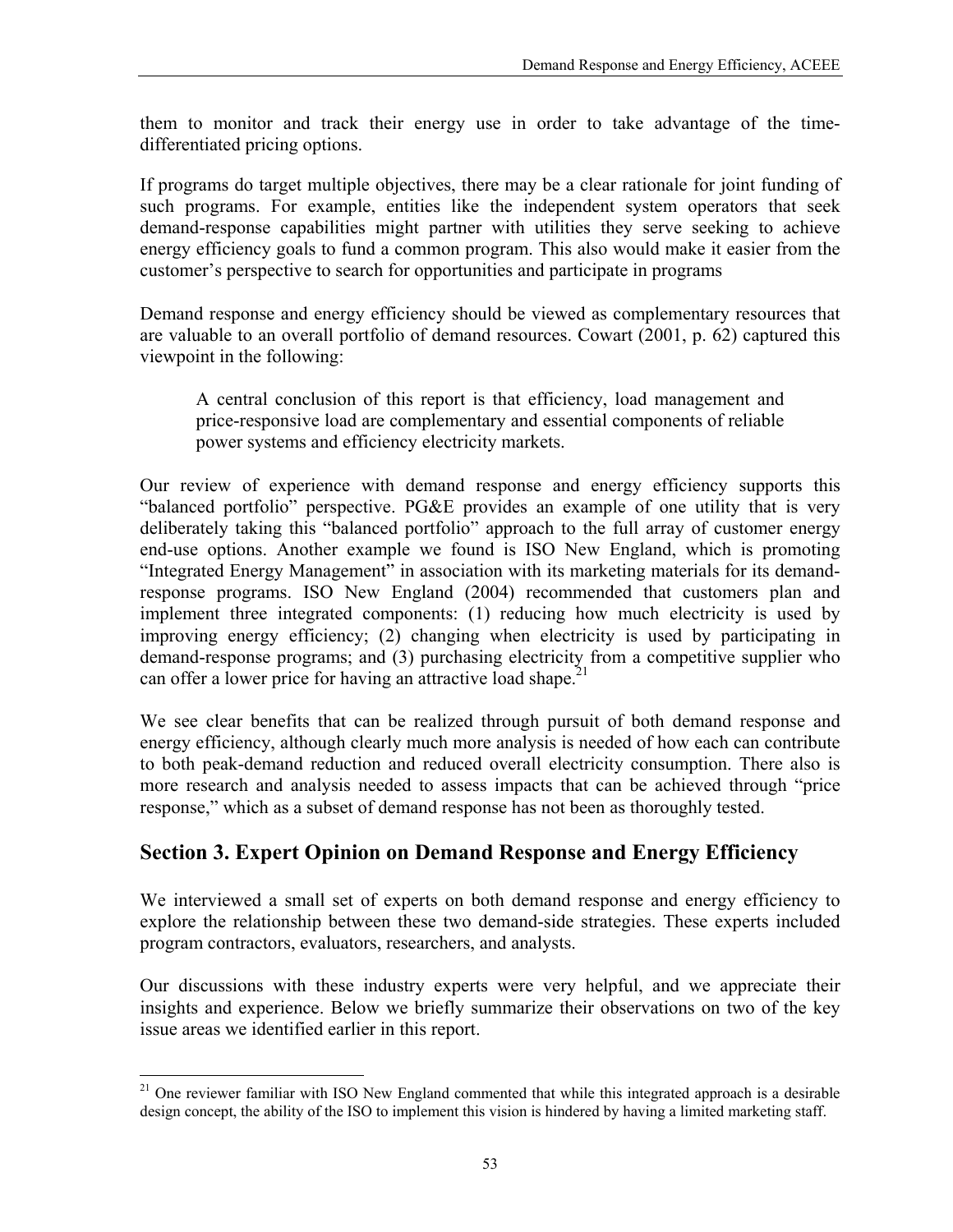- A key factor is that energy efficiency savings can help sell the overall project [including demand response technologies] to the customer because the demand response savings alone aren't enough to motivate the typical commercial customer.
- There is some anecdotal evidence for some spillover from demand response to energy efficiency at the customer level. I've seen some examples where customers have learned about their load and then done some energy efficiency as a result. You certainly could design programs to entice customers to do both, but I don't know of any good examples where demand response and energy efficiency have been coordinated and integrated within a single program.
- Customers are most interested in saving money; providing integrated demand-response and energy efficiency services would be fine for them as long as the combined package meets their cost-saving objectives.
- Demand-response programs should be able to produce energy efficiency effects, but only if the economic signal is carefully designed to do that.
- Demand-response programs can produce energy efficiency effects, but only if there is an explicit focus on energy efficiency. Just informing customers about their energy use and costs is not enough for most customers.
- In theory. good efficient systems and good feedback systems go together—both are critical to well-run buildings. Feedback systems are critical for building operators, who don't generally have good feedback on building performance. Information systems and control systems enable both energy efficiency and demand response….In practice, building operators still largely have "stove-pipe" technology [completely separate, nonintegrated systems]. There isn't much of a driver—an economic incentive—for doing more with demand response and energy efficiency.

On the issue of potential conflicts or simply the lack of a relationship between demand response and energy efficiency, the following comments were obtained in our interviews.

- Providers of demand-response "enabling technologies" are primarily motivated to sell their equipment and services, not necessarily ensuring that customers buy and use the capabilities of such systems to achieve energy savings during non-peak demand periods.
- Demand-response service providers benefit from having high market peak prices because this makes their services more valuable to customers, which leads to greater sales and resulting profits.
- Utilities involved with demand-response programs generally signal to demand-response service providers to "just get the MW drop or you'll pay for it." This could send an antienergy efficiency message.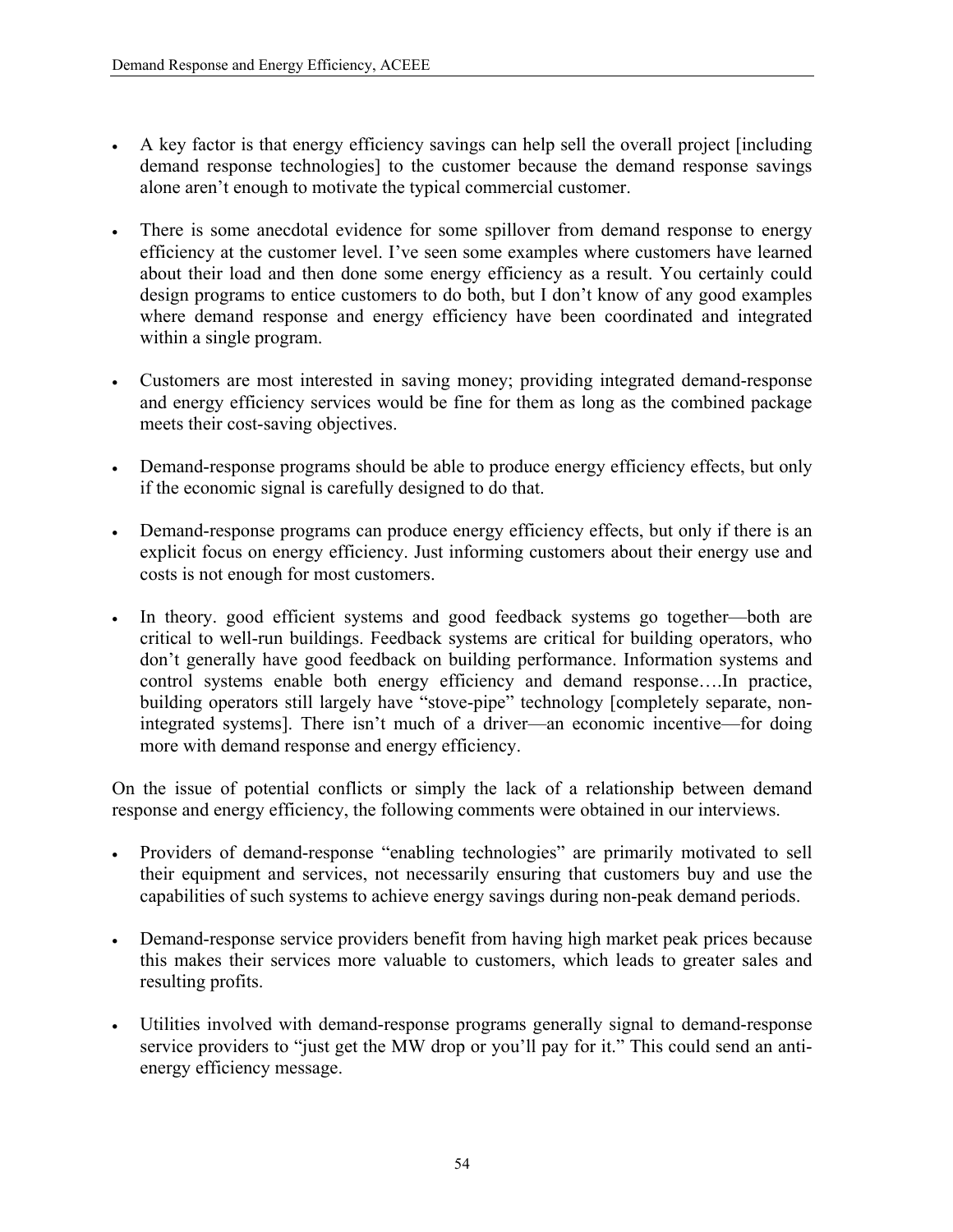- Reducing the baseline through energy efficiency can in turn reduce the demand-response savings, which is a structural conflict, at least at the level of the service provider.
- A structural barrier in California and possibly elsewhere is that energy efficiency and demand-response programs are paid for out of separate funding sources, so there is a disincentive to combine them—there are restrictions on co-mingling funds.
- Time-of-use pricing definitely can induce off-peak discounts that are disincentives to energy efficiency. In addition, there may possibly be some off-peak make-up (increased energy use) from processes coming back on that are shut down during peak periods, but this is probably a minor issue.
- Demand response can send customers a mixed signal, "It's OK to use a lot of energy, just not during peak periods."
- I haven't seen cases myself [where demand-response programs have produced energy efficiency effects]. I'm aware of some reports of some overall energy-reduction effects that have resulted from DR [demand response] programs.
- They [energy efficiency and demand response] are fairly independent. Energy efficiency targets annual or seasonal energy savings—very broad, overall load reductions. Demand response targets very specific hours—often dispatchable so that it can be called on when needed. This is only for a few hours over an entire year.
- There is some difficulty getting energy efficiency integrated into demand response. ISOs focus on the active part of capacity resources. When there's a need or emergency, ISOs want to have a resource that can be called into play to address the need or emergency. The issue with integration of energy efficiency into demand response is that the energy efficiency may not be available as an increment of actionable load reduction when needed. The energy efficiency becomes part of the baseline demand and is a different type of resource.
- The different alignment of interests creates some problems for integrating energy efficiency into demand response. ISOs are mostly interested in demand response as a capacity resource—not really interested in energy efficiency. Integration of demand response and energy efficiency falls back more to the states for determining resource adequacy.

Overall, the experts we interviewed were virtually unanimous in responding that they knew of few or no examples of programs that had explicitly attempted to integrate energy efficiency and demand response objectives and measures into a single program. At the same time, most of our interviewees felt that such an integrated approach had some conceptual merit and was worth testing.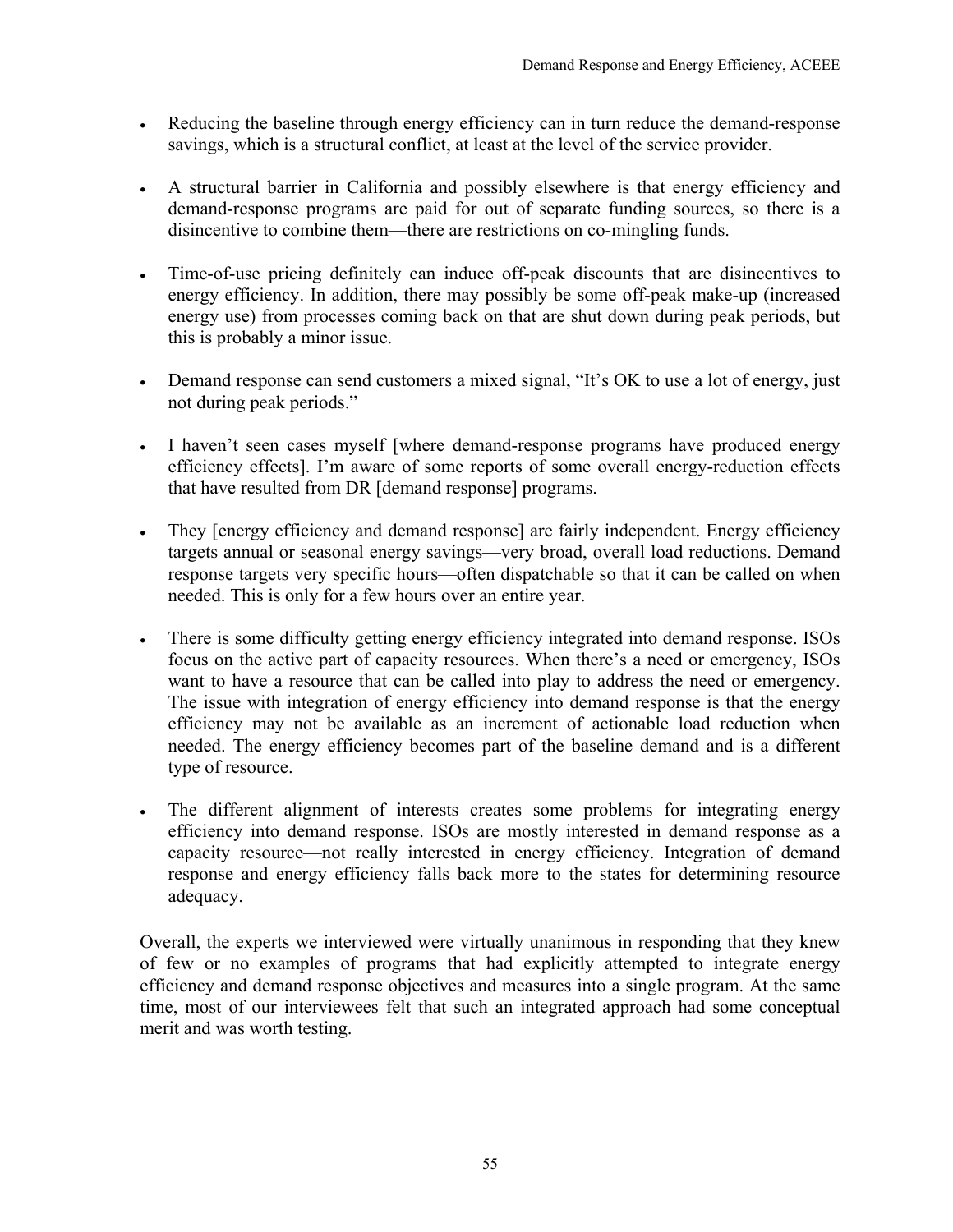# **PART 3. CONCLUSIONS AND RECOMMENDATIONS**

One of the core objectives of this overall study was to broadly examine and characterize experience with demand-response programs in the United States. Over the past 5 years, interest in demand-response programs has increased dramatically. Numerous programs and initiatives have been launched by utilities, states, independent system operators, regional collaboratives, national research institutions, regulators (both state and federal), and industry trade groups. We sought to identify, categorize, and summarize these efforts to provide an overall description of demand-response activities in the United States and help point readers to other sources of more detailed information.

Our other primary objective in this study was to explore the relationship between demand response and energy efficiency. One of the reasons we launched this project was because we knew that, despite the wealth of information available on the theory and practice of demand response, relatively little research had been done on the relationship between demand response and energy efficiency. As we conducted the study, we were somewhat surprised to discover how little attention has been focused on that issue. We found this to be a major area in need of research, testing, and analysis.

We present our specific conclusions below according to major areas of our review, research, and analysis.

# **Section 1. Demand-Response Program Experience**

Demand response has arisen in parallel with the movement towards greater competition in wholesale and retail electricity markets. Demand response is viewed by many as a critical element of competitive markets, providing a mechanism to assure efficient interaction of electricity supply and demand. Its benefits include the ability to relieve generation and transmission constraints, moderate wholesale price "spikes," and reduce long-term energy prices across all customer sectors. Crisis and near-crisis conditions and events have spurred the development and practice of demand response.

Experience to date with demand-response programs has generally been positive. Scores of demand-response programs of different types have been offered and are in place across the United States. Many have their origins in the practice of utility DSM of the 1980s and 1990s. Certain states and regions have been especially active in developing and offering demandresponse programs, notably California, New England, and New York, but programs can be found in most states. To date nationally, demand-response programs have reduced demand by about 4,000 MW according one estimate (Energy Info Source, Inc. 2004). The potential resource is clearly much larger, but defining and quantifying this resource potential is difficult because some of it is a function of varying pricing and market conditions. Goldberg, Michelman, and Rosenberg (2003) estimated the total potential demand-response resource for four large ISOs (California, New England, New York, and PJM) to be 5,200 MW.

Most demand-response programs offered to date have focused on reliability, largely interruptible and curtailment programs. Goldberg, Michelman, and Rosenberg (2003) in their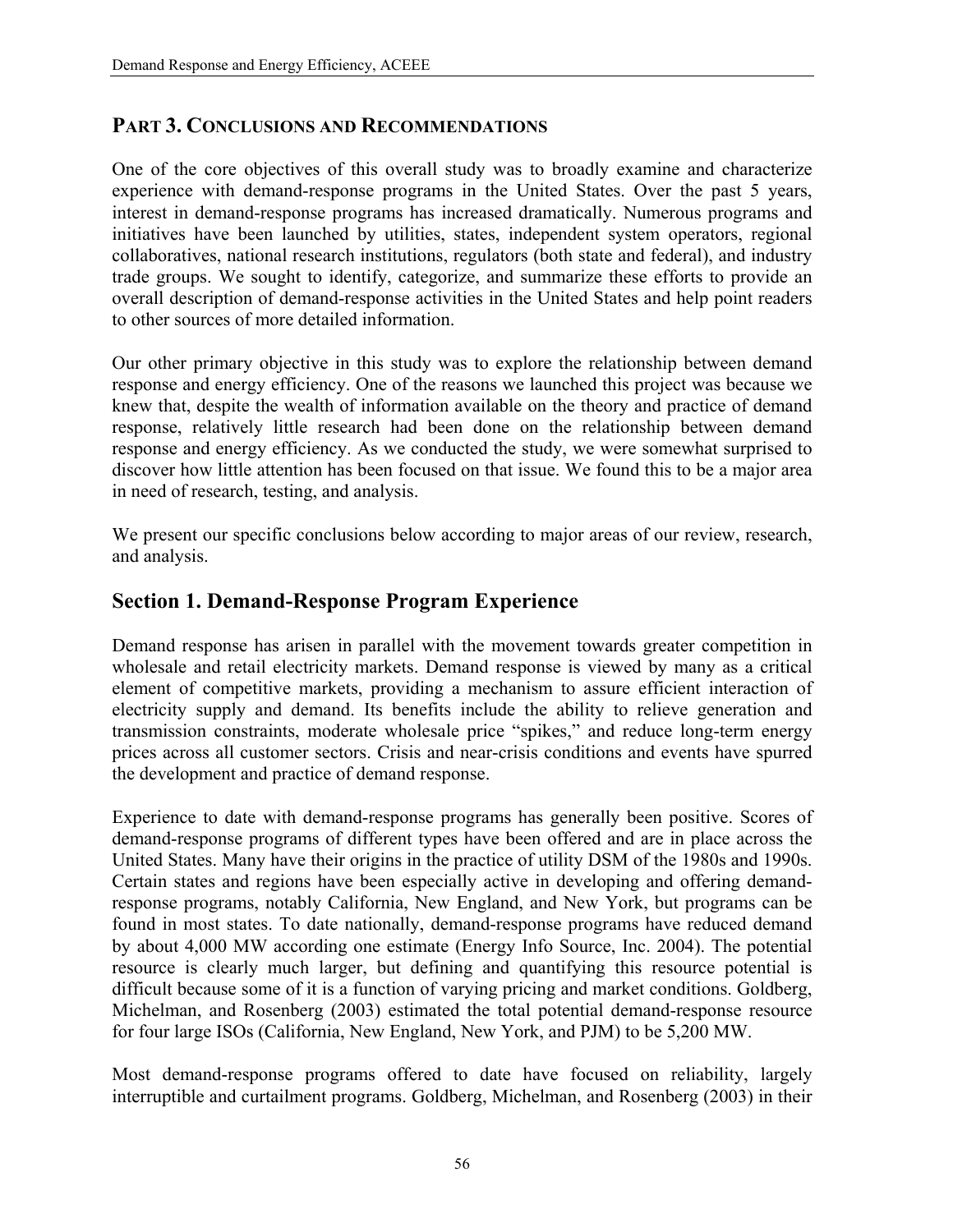study of the four major ISOs found that reliability programs—both contractual and voluntary—"achieved" a load-reduction impact of 1,081 MW, while the load reduction achieved in price-response programs was only about 27 MW. Load-response (reliability) programs comprise the largest demand-response resource in terms of their contributions to peak-load reductions. This is not surprising as these types of programs are well established and have been successfully used for decades. These load-response programs provide system planners and operators a relatively well defined (in terms of its magnitude) and reliable resource to call into play under emergency conditions or other times of significant system constraints or high prices.

Price-response programs have been the focus of many recent programs and initiatives, especially dynamic pricing such as critical peak pricing and real-time pricing. There is strong support among certain groups and in certain states and regions for exposing electricity customers to prices that reflect actual market conditions and associated prices—especially for commercial/industrial customers although some would extend this to residential customers, too. This support comes from federal regulators (FERC), state regulators (NARUC and individual regulatory commissions), industry organizations (e.g., EEI, PLMA, and EPRI), independent system operators, utilities (load serving entities), and at least some customers.

Despite the growing interest in price-response programs, experience with such programs to date shows mixed results. Dynamic pricing is the category of price-response programs that has garnered the greatest attention and focus in recent years, although there have been a handful of such programs with a much longer history. Experience with real-time pricing programs is mixed, however. Barbose, Goldman, and Neenan (2004) found in their review of 43 real-time pricing programs that most of them have not achieved significant absolute or relative demand reductions—with only one program achieving greater than a 100 MW reduction and only one program achieving a load reduction greater than 1 percent of peak demand. They also found that a relatively large number of customers enrolled in RTP programs are not very price sensitive. Another finding was that most RTP programs with more than 20 participants have generated maximum load reductions equal to 12 to 22 percent of participants' non-coincident peak demand. A few have generated a high demand response of about 33 percent. RTP programs do work well for some customers, however, and some programs have been largely successful in achieving significant load reductions and meeting other program goals, such as those programs offered by Niagara Mohawk Power Corporation and Georgia Power Company. RTP programs have achieved load reductions over a wide range of range of prices, from \$0.12/kWh to \$6.50/kWh.

Experience with dynamic pricing has been limited mostly to large commercial and industrial customers. There are, however, pioneering efforts with residential dynamic pricing occurring in California, Illinois, Florida, and New York. Some of the initial results are promising, but it is still too early to assess the full impacts of these programs. These programs should reveal a great deal about how residential customers respond to time-differentiated rates that reflect wholesale market prices and conditions.

The other major type of price response—or market-based—demand-response program is demand bidding. These types of programs have remained a relatively small share of overall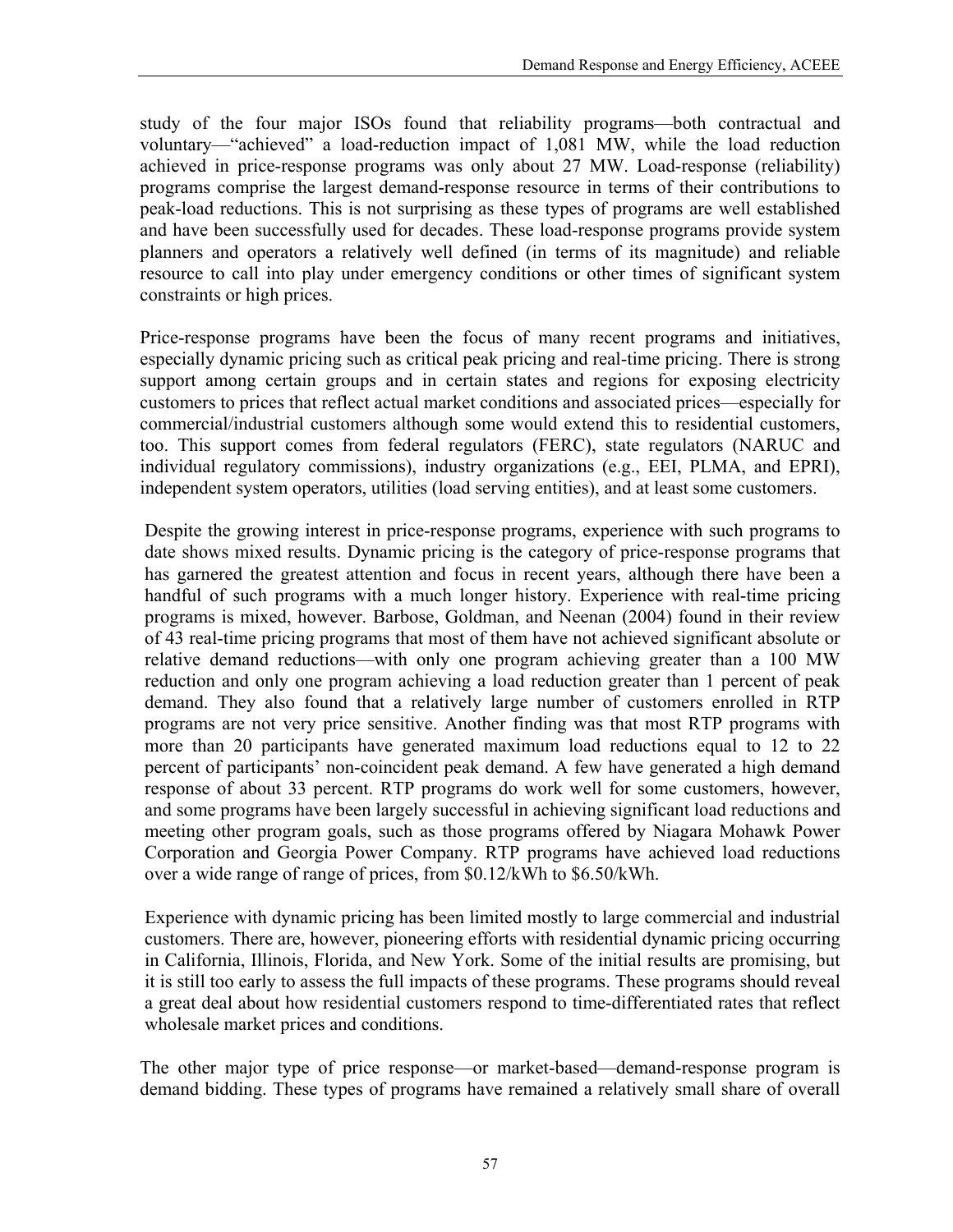demand-response portfolios. They are not nearly as widespread as load-response programs, but seem to have the potential to be an important and effective resource in those states and regions that have them.

# **Section 2. Demand Response and Energy Efficiency**

Demand response and energy efficiency both affect customer end-use of energy. How exactly these primary objectives relate to each other was a primary focus of our research and analysis. This section is segmented according to key issues that we identified on the relationship between demand response and energy efficiency—issues that would help to define this relationship.

### *Impacts of Demand-Response Programs on Overall Customer Energy Use and Energy Efficiency*

Unfortunately, we found that there is almost no published research on the issue of how demand response affects energy use during off-peak periods and overall building/facility energy use and energy efficiency. There is some mostly anecdotal evidence that suggests certain types of technologies capable of enabling demand response during peak demand periods can also realize energy and demand savings in off-peak periods (Larkin et al. 2004; XENERGY and Nexant 2002a, 2002b). This is especially true for building energy information and control systems, which can adjust lighting levels and HVAC settings in response (manually or automatically) to price signals or other communications calling for load reductions. These advanced information, communications, and control systems can also be used to better manage and control systems at all times—not just during peak demand periods. Building owners or operators can use these systems to "fine-tune" building operation—eliminating or reducing unnecessary energy use and closely matching building loads such as lighting and cooling to occupant needs. We found this to be true of a few of the customers we interviewed who had participated in CEC demand-response programs that targeted enhanced automation and building energy information systems, but others had not yet used the capabilities of the systems in this way.

While these types of advanced building systems are available and are being installed and used by an increasing number of building owners, their use as an active energy management tool is by no means automatic. Like any tool, it is up to the operator to make the best use of the tool's capabilities. For some customers, getting such technologies through participation in demand-response programs was a springboard to establishing an active and targeted campaign to monitor and manage their energy use more effectively year-round. However, other customers did not seem to take that step. Some customers still lacked resources (human and other) to devote to such a step. Others simply did not find sufficient economic incentive to do so. These observations are based on a few anecdotes and selected case studies. We were not able to determine the extent that customers are using these technologies actively as energy management tools because we found virtually no demand-response program evaluations that have systematically evaluated this kind of impact or spillover effect on a program-wide basis.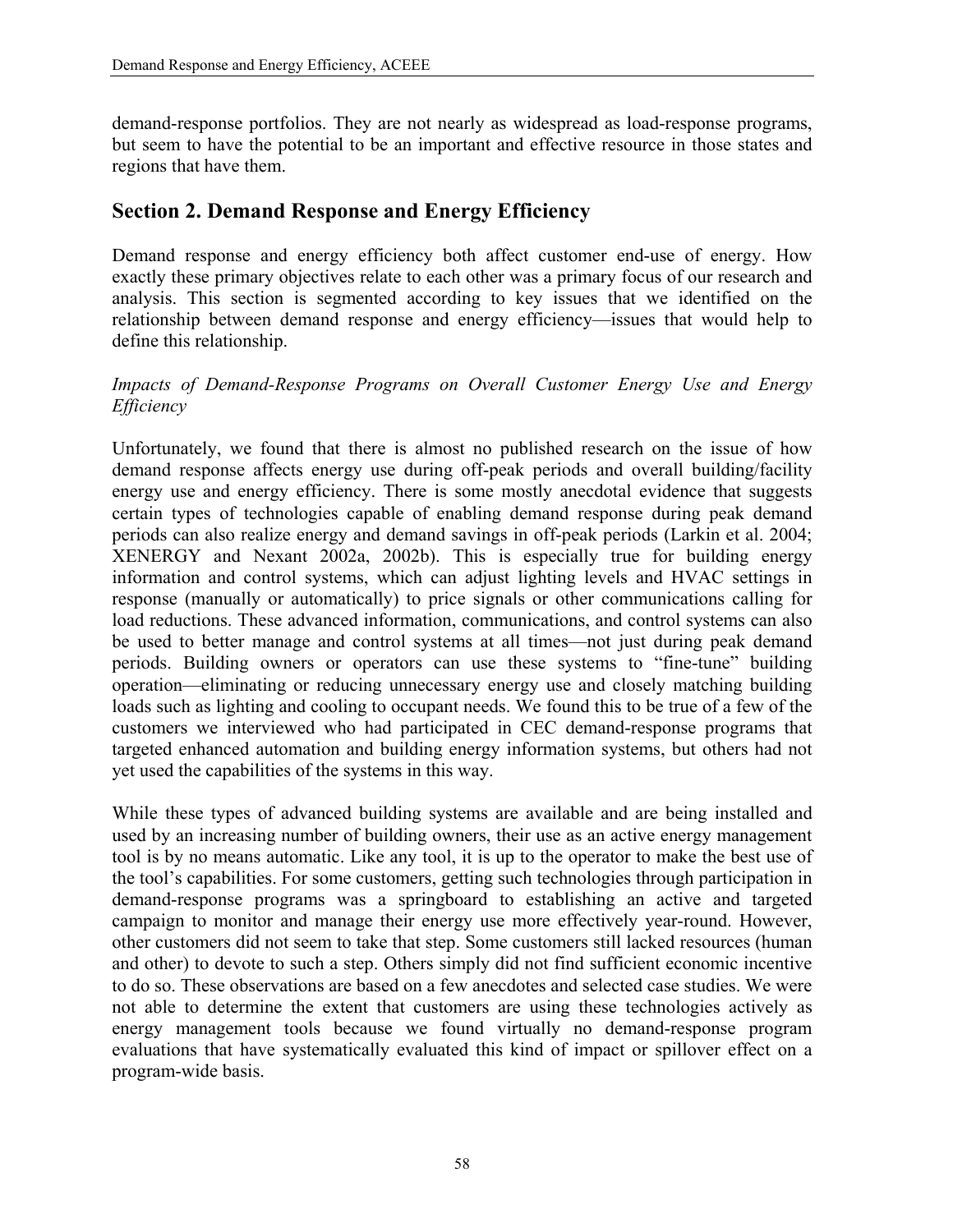Overall we found little quantitative analysis of energy efficiency and conservation impacts from demand-response programs. We found limited anecdotal and qualitative information about such impacts, but we found no quantitative evaluation of demand-response program impacts that specifically included or targeted estimation of such impacts. This is a major gap in our understanding of the relationship between energy efficiency and demand response.

### *Synergies between Demand Response and Energy Efficiency*

Demand response inherently requires customers to develop some understanding of how they use energy in their homes, businesses, institutions, or factories. In order to reduce demand upon price signals or other communications, they need to know exactly how they can reduce their loads—what energy-using equipment they can turn off or adjust to lower their power demand. As customers gain such awareness and understanding of their energy use, they can use this information to manage their energy use at all times if they see how such changes can benefit them—typically the primary motivation would be to reduce energy costs. However, information alone is generally not sufficient to produce significant change. Customers have to have both the motivation and ability to enact change. Demand-response technologies can provide the means to enact certain changes, such as controls to reduce lighting levels or adjust HVAC settings, but without sufficient motivation such changes won't occur. And some kinds of changes to reduce energy use, such as through improved end-use equipment efficiency, may take additional investment and actions to implement. Customers may become aware of opportunities to improve energy efficiency of key end-use equipment and technologies, but may lack technical information, financial and other resources, and/or sufficient incentives to capitalize on such opportunities.

As a number of the experts we interviewed commented: "Customers don't really distinguish between 'demand response' and 'energy efficiency' or 'energy conservation.' Customers simply view various technologies and services in terms of how they can reduce energy costs and yield other possible benefits." Some program examples we found in California and New York are taking a more integrated approach to energy efficiency and demand response helping customers identify and implement changes of either type that best meet their needs of helping control energy costs. In some cases, separate technologies and actions may be required. In others, the technologies and changes made may be able to achieve both demand response and improved energy efficiency of the operation.

# *Conflicts between Demand Response and Energy Efficiency*

The nature of demand response compared to energy efficiency can create conflicts in marketing messages and other communications to customers about programs and services. Demand response targets reducing loads during a few periods over the course of an entire year when prices are high or reliability is threatened due to supply constraints. Energy efficiency targets energy savings at all times throughout the year when equipment is being used. As shown by the programs we profiled as case studies, demand response often involves reducing demand by reducing energy service or amenities—such as the amount of lighting in a space or allowing internal temperatures to rise during cooling periods. Whether noticed by occupants or not, there clearly is a measure of "sacrifice" or "doing with less" involved.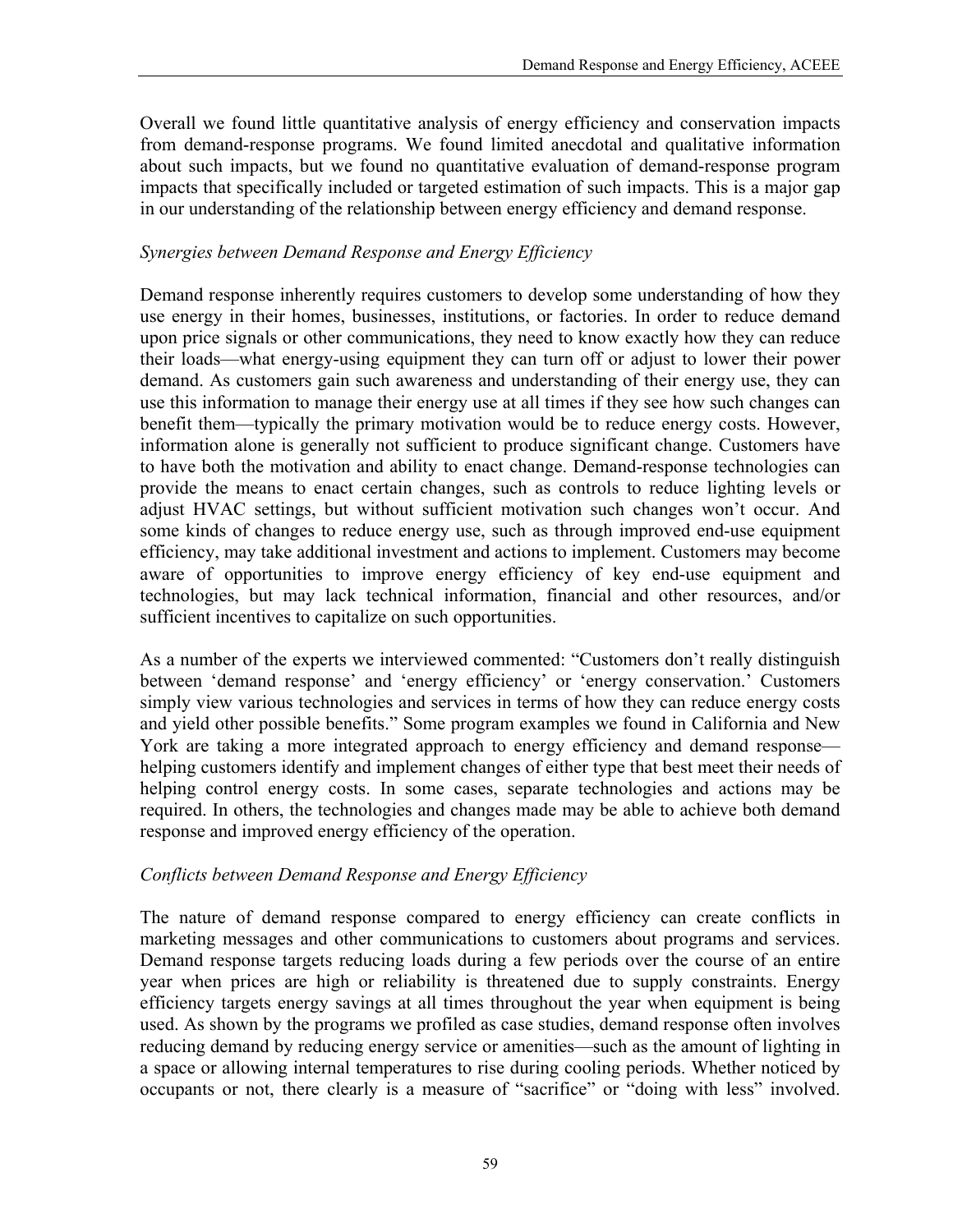Energy efficiency, by contrast, seeks to reduce energy use through application of more efficient technologies that provide the same or better levels of energy service or amenities. These differences can lead to conflicts and confusion for customers as to what actions they should take. Customers may get the message that reducing peak demand is most important; that their energy use at off-peak times doesn't matter so much, an impression that can especially be supported if customers receive time-differentiated rates whereby off-peak energy use is very inexpensive compared to on-peak use.

A number of the program experts we interviewed agreed that there can be potential structural conflicts between demand response and energy efficiency for certain types of programs and services. For example, if customers are paid for load decrements below an established energy use "baseline" achieved when called by system operators, there can be a disincentive to do anything that might lower the baseline. The nature of energy efficiency improvements is that they would lower baseline energy use of a building or facility.

Institutional barriers may also create conflicts between demand response and energy efficiency. The simple fact that we found so few examples of programs that integrated demand response and energy efficiency suggests that such barriers exist. As electricity markets have been restructured and made more competitive, the respective responsibilities and incentives for certain types of actions have been fragmented among a new set of market actors. Independent system operators are most concerned with effective demand-response resources as they provide a valuable resource to ensure system reliability. State regulatory authorities generally are the primary drivers behind energy efficiency programs and services. Therefore, the funding and structure of programs can occur independently—making it difficult to coordinate and integrate multiple program objectives.

### *Integration of Demand Response and Energy Efficiency*

Programs can be designed to target both demand response and energy efficiency. We found a handful of examples where this has been done to some degree. This can be accomplished by promoting either integrated or independent technologies. Some technologies promoted for their demand-response capabilities can also be used to achieve energy savings objectives. In most cases, however, promotion of specific energy efficiency technologies will be necessary in order to achieve true energy efficiency gains. Fortunately, most energy efficiency technologies also will yield at least some peak-demand reduction benefits. By coordinating demand-response and energy efficiency elements in program design, customers could benefit from integrated solutions to their needs for energy cost reduction and related benefits, such as improved building management and control.

Although we found that such integration of demand response and energy efficiency elements has rarely been attempted thus far, nearly all of the industry experts we interviewed felt that it was a concept worth testing.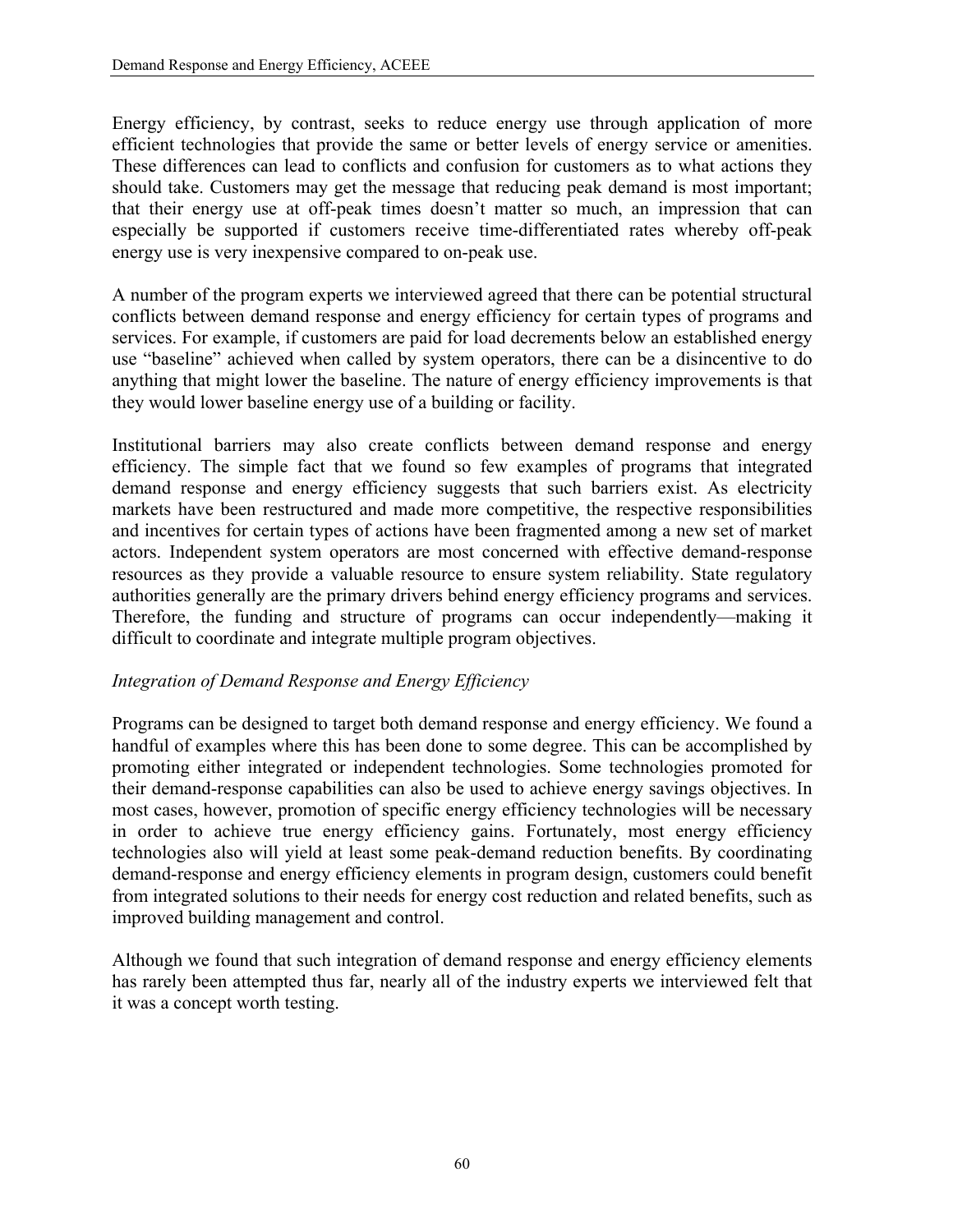# **Section 3. Recommendations**

 $\overline{a}$ 

Based on our observations from conducting this research, we have two principal recommendations for policymakers, regulators, and researchers interested in furthering effective demand-side policies and programs.<sup>[22](#page-70-0)</sup>

• *Make it a research priority to study the effects of demand-response programs on overall energy usage.* 

To date, almost no research has been done and very little is known about this issue. We recommend research in this area that would encompass all types of demand-response programs, from load shedding to time of use rates, and which would both document the existence of, and understand the reasons for, any apparent impacts on overall energy use and relative energy efficiency.

There are a number of economic and societal reasons why it is undesirable to promote programs that lead to unnecessary increases in the consumption of energy resources. If certain types of demand-response programs are having that effect (even unintentionally), steps should be taken to seek to correct that problem. Conversely, if certain types of demandresponse programs are producing additional positive effects on reducing overall energy consumption, they should receive credit for achieving those effects.

• *Make it a policy priority to design and test programs that explicitly combine demand response and energy efficiency objectives.* 

While there are some potential conflicts between demand response and energy efficiency, there are also a number of conceptual reasons why a well-designed integration of demandresponse and energy efficiency objectives could be a very effective strategy for capturing important demand-side resources. As many of the experts we talked with noted, the concept certainly is worthy of experimentation and careful field testing. We heartily endorse such experimentation and testing.

Programs featuring such combined approaches have the potential to be more appealing to customers, achieve greater cost-effectiveness, and achieve a greater collective combined impact than if separate programs were pursued. One important caveat to such a combined approach, however, would be that it would be imperative to place the first priority on addressing cost-effective energy efficiency improvements.

We make that corollary recommendation for several reasons. First, "permanent" energy efficiency improvements (e.g., end-use equipment upgrades) are certain and lasting in nature, which provides key advantages over intermittent demand-response resources that require repeated behavioral compliance. Second, there are important broader system and societal benefits that arise from energy efficiency improvements (e.g., enhanced environmental and resource preservation benefits). Third, energy efficiency improvements emphasize

<span id="page-70-0"></span> $22$  While we recognize that there are a few organizations that are showing some leadership in these areas, we encourage the industry more broadly to recognize these concerns.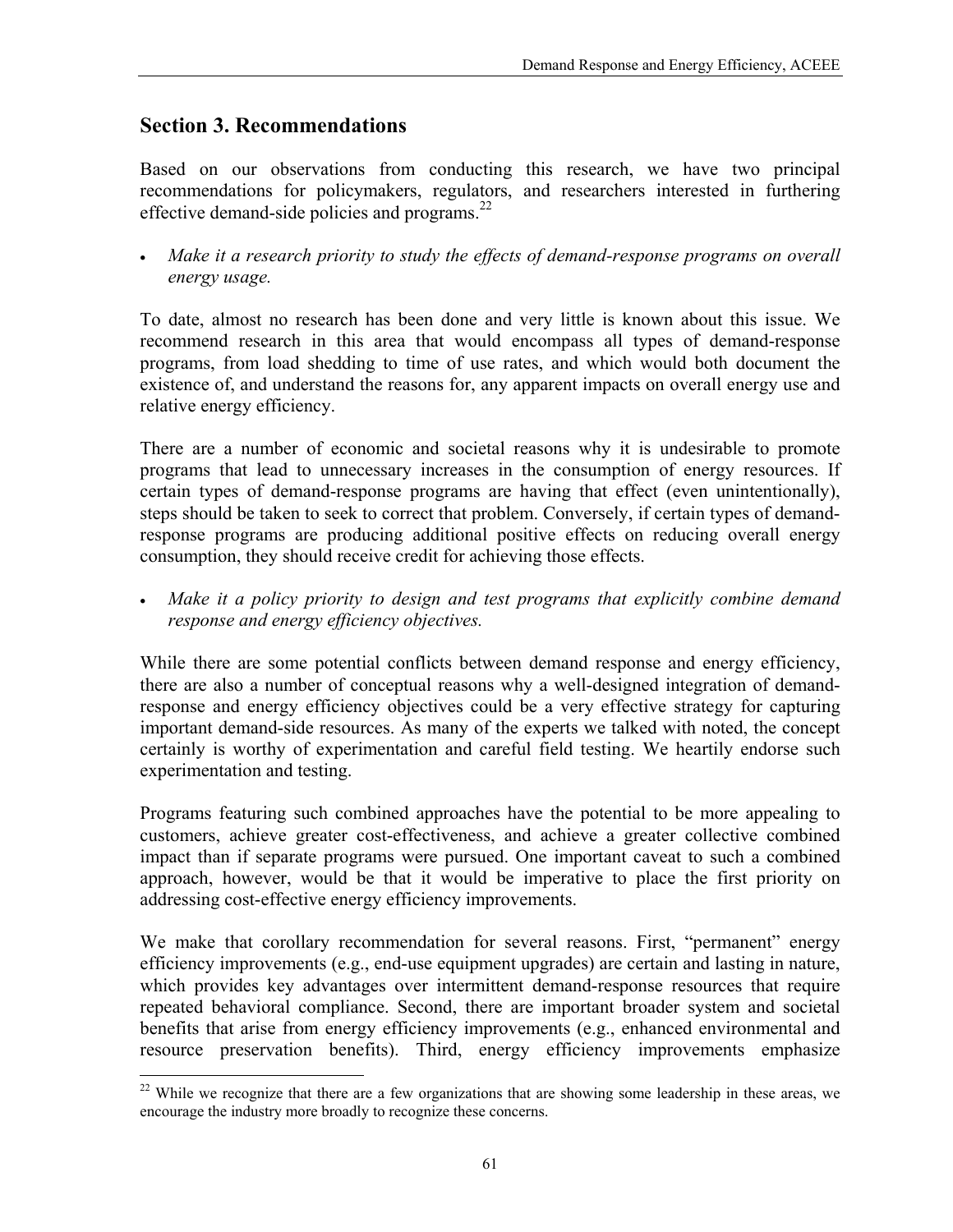maintaining or even improving customer amenities, which is often not the case for demand response measures. Fourth, by addressing cost-effective energy efficiency improvements first, this would avoid the perverse incentives that could be created if financial incentives are paid for short-term demand reductions from inefficient baseline demand.

Finally, it should be emphasized that while we see potential benefits from a more combined programmatic approach to achieve energy efficiency and demand-response objectives, there will clearly be an ongoing role for specific program designs that target only one or the other of these objectives. We cannot overlook the fact that many utilities across the United States have offered and continue to offer effective, successful demand-side management programs—typically distinct (non-integrated) load management and energy efficiency programs. Such programs are achieving significant levels of both peak-load reductions and energy savings—far greater than the estimated total national load reductions achieved by demand-response programs to date. Indeed, until "integrated" demand response/energy efficiency programs are thoroughly tested and proven, separately targeted programs will continue to be the norm. Even then, however, many types of specific programs will still make sense as single-purpose programs (e.g., large industrial load-shed programs, residential lighting programs, etc.). Consistent with principles that have been acknowledged since the integrated-resource planning era first began, we encourage the use of a diverse portfolio of demand-side resource programs.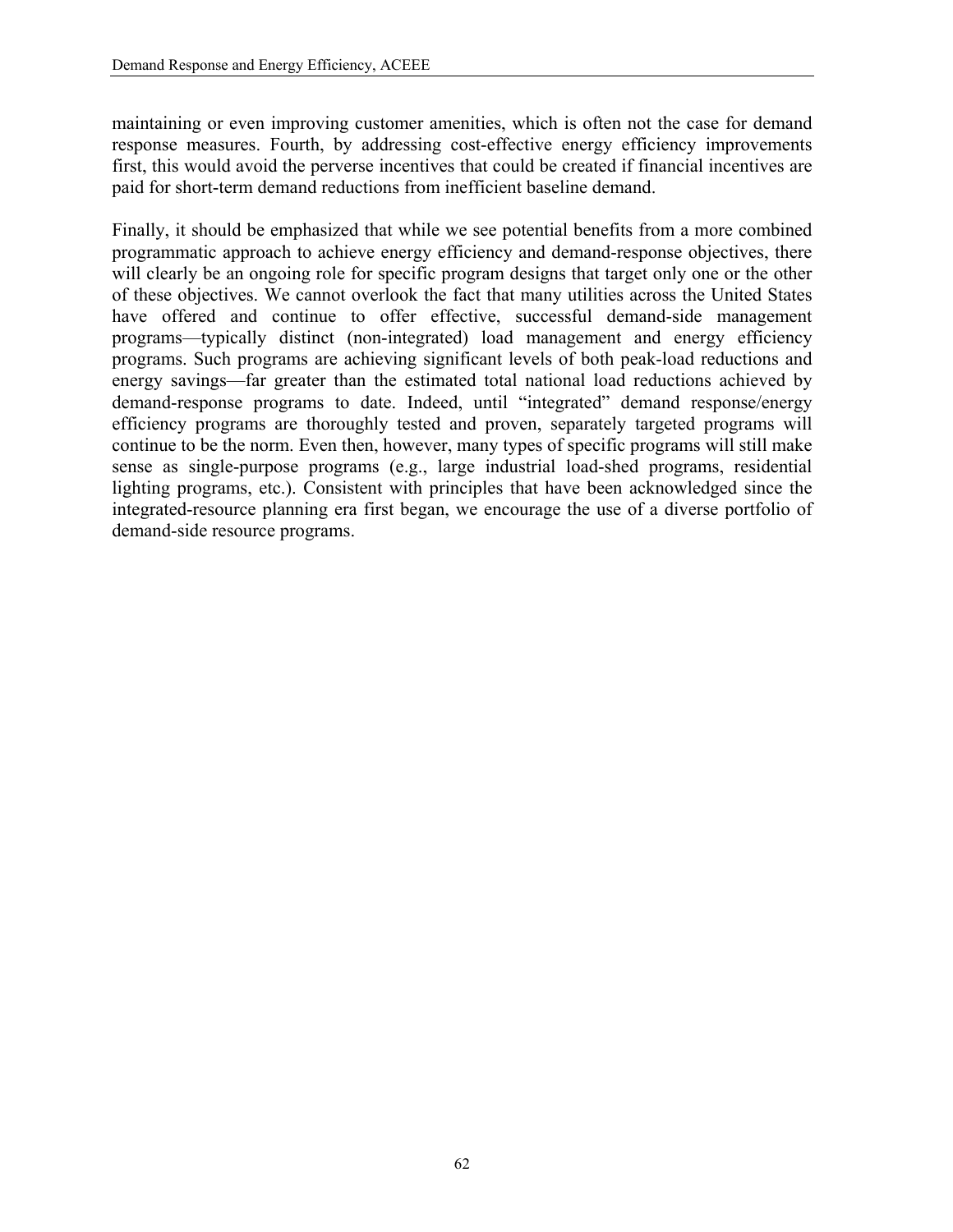#### **REFERENCES CITED IN THE REPORT**

- Alexander, Michael (Pacific Gas & Electric Company). 2004. Personal communication. May 11.
- Barbose, G., C. Goldman and B. Neenan. 2004. *Real Time Pricing Tariffs: A Survey of Utility Program Experience.* LBNL-54238. Berkeley, Calif.: Lawrence Berkeley National Laboratory.
- Braithwait, S. 2003. "Demand Response Is Important—But Let's Not Oversell (or Over-Price) It." *The Electricity Journal June*, 52–64.
- Braithwait, S. and K. Eakin. 2002. *The Role of Demand Response in Electric Market Design.* Washington, D.C.: Edison Electric Institute.
- Braithwait, S. and M. O'Sheasy. 2001. "RTP Customer Demand Response—Empirical Evidence on How Much Can You Expect." In *Electricity Pricing in the Transition*, A. Faruqui and K. Eakin, eds. Dordrecht, the Netherlands: Kluwer Academic Publishers.
- Costello, K. 2004. "An Observation on Real-Time Pricing: Why Practice Lags Theory." *The Electricity Journal* January-February, 21–25.
- Cowart, R. 2001. *Efficient Reliability: The Critical Role of Demand-Side Resources in Power Systems and Markets. Regulatory Assistance Project.* Montpelier, Vt.: The Regulatory Assistance Project..
- Cowart, R., J. Raab, C. Goldman, R. Weston, J. Schlegel, R. Sedano, J. Lazar, B. Kirby, and E. Hirst. 2003. *Dimensions of Demand Response: Capturing Customer Based Resources in New England's Power Systems and Markets. Report and Recommendations of the New England Demand Response Initiative.* Montpelier, Vt.: The Regulatory Assistance Project..
- [EEI] Edison Electric Institute. 2004. "Demand Response." Web page under "Retail Services and Delivery, Wise Energy Use, Demand Response. [http://www.eei.org/industry\\_issues/retail\\_services\\_and\\_delivery/wise\\_energy\\_use/de](http://www.eei.org/industry_issues/retail_services_and_delivery/wise_energy_use/demand_response/index.htm) mand response/index.htm. Washington, D.C.: Edison Electric Institute.
- [EIA] Energy Information Administration. 2004. *Electric Power Annual 2003.*  [http://www.eia.doe.gov/cneaf/electricity/epa/epa\\_sum.html](http://www.eia.doe.gov/cneaf/electricity/epa/epa_sum.html). Washington, D.C.: Energy Information Administration.
- Energy Info Source, Inc. 2004. *Demand-Response Programs, 3rd Edition.* Evergreen, Colo.: Research Reports International, Inc.
- [FERC] Federal Energy Regulatory Commission. 2002. *Notice of Proposed Rulemaking on Standard Market Design (SMD) and Structure: RMO1-12-000.* Washington, D.C.: Federal Energy Regulatory Commission.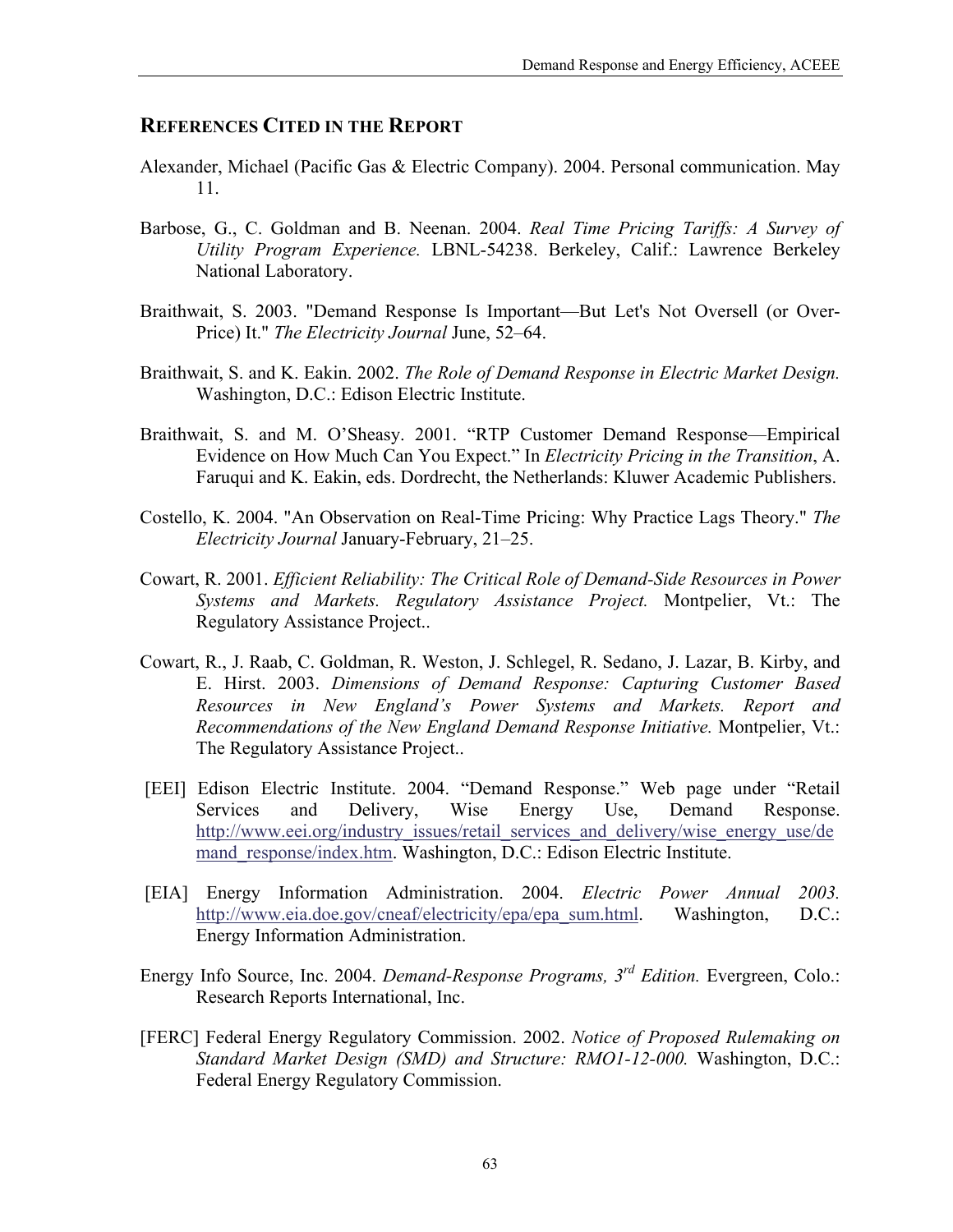- GAO [U.S. Government Accountability Office]. 2004. *Electricity Markets: Consumers Could Benefit from Demand Programs, but Challenges Remain.* Report to the Chairman, Committee on Governmental Affairs, U.S. Senate. GAO-04-844. Washington, D.C.: U.S. Government Accountability Office.
- Gellings, C.W., J.H. Chamberlin and J.M. Clinton. 1987. *Moving Toward Integrated Resource Planning: Understanding the Theory and Practice of Least-Cost Planning and Demand-Side Management.* EM-5065. Palo Alto, Calif.: Electric Power Research Institute.
- Geltz, C. and M.S. Martinez. 2004. "Diffusion in the Desert: Adoption of Demand Response Technology by Rural Small Business." In *Proceedings of the 2004 ACEEE Summer Study on Energy Efficiency in Buildings*, 7.62–73. Washington, D.C.: American Council for an Energy-Efficient Economy.
- Gibbs, M. and M. Messenger. 2004. "Realizing Demand Response Capabilities and Energy Savings in Small Commercial Retail Chain Customers." In *Proceedings of the 2004 ACEEE Summer Study on Energy Efficiency in Buildings*, 4.105–14. Washington, D.C.: American Council for an Energy-Efficient Economy.
- Goldberg, M., T. Michelman and M. Rosenberg. 2003. "Price Responsive Load Programs: U.S. Experience in Creating Markets for Peak-Demand Reductions." In *Proceedings of the 2003 ECEEE Summer Study on Energy Efficiency in Buildings*, 953–64. Paris, France: European Council for an Energy-Efficient Economy.
- Goldman, C., G. Barbose and J. Eto. 2002. "California Customer Load Reductions during the Electricity Crisis: Did They Help to Keep the Lights On?" *Journal of Industry, Competition and Trade* 2(1/2):113–142.
- Gowans, D., D. Osei-Antwi, J. Bradford and L. Smith. 2004. "Measurement and Verification Evaluation of Demand Response Impact for the New York Energy \$mart Peak Load Reduction Program." In *Proceedings of the 2004 ACEEE Summer Study on Energy Efficiency in Buildings*, 4.115–22. Washington, D.C.: American Council for an Energy-Efficient Economy.
- Heffner, G.C. 2002. "Configuring Load as a Resource for Competitive Electricity Markets— Review of Demand-Response programs in the U.S. and Around the World." In *Proceedings of the 14<sup>th</sup> Annual Conference of the Electric Power Supply Industry.* [http://eetd.lbl.gov/EA/EMP.](http://eetd.lbl.gov/EA/EMP) Berkeley, Calif.: Lawrence Berkeley National Laboratory.
- Hirst, E. 2002. *Barriers to Price-Responsive Demand in Wholesale Electricity Markets.* Washington, D.C.: Edison Electric Institute.
- Hirst, E. and B. Kirby. 2001. "Retail-Load Participation in Competitive Wholesale Electricity Markets." Washington, D.C.: Edison Electric Institute.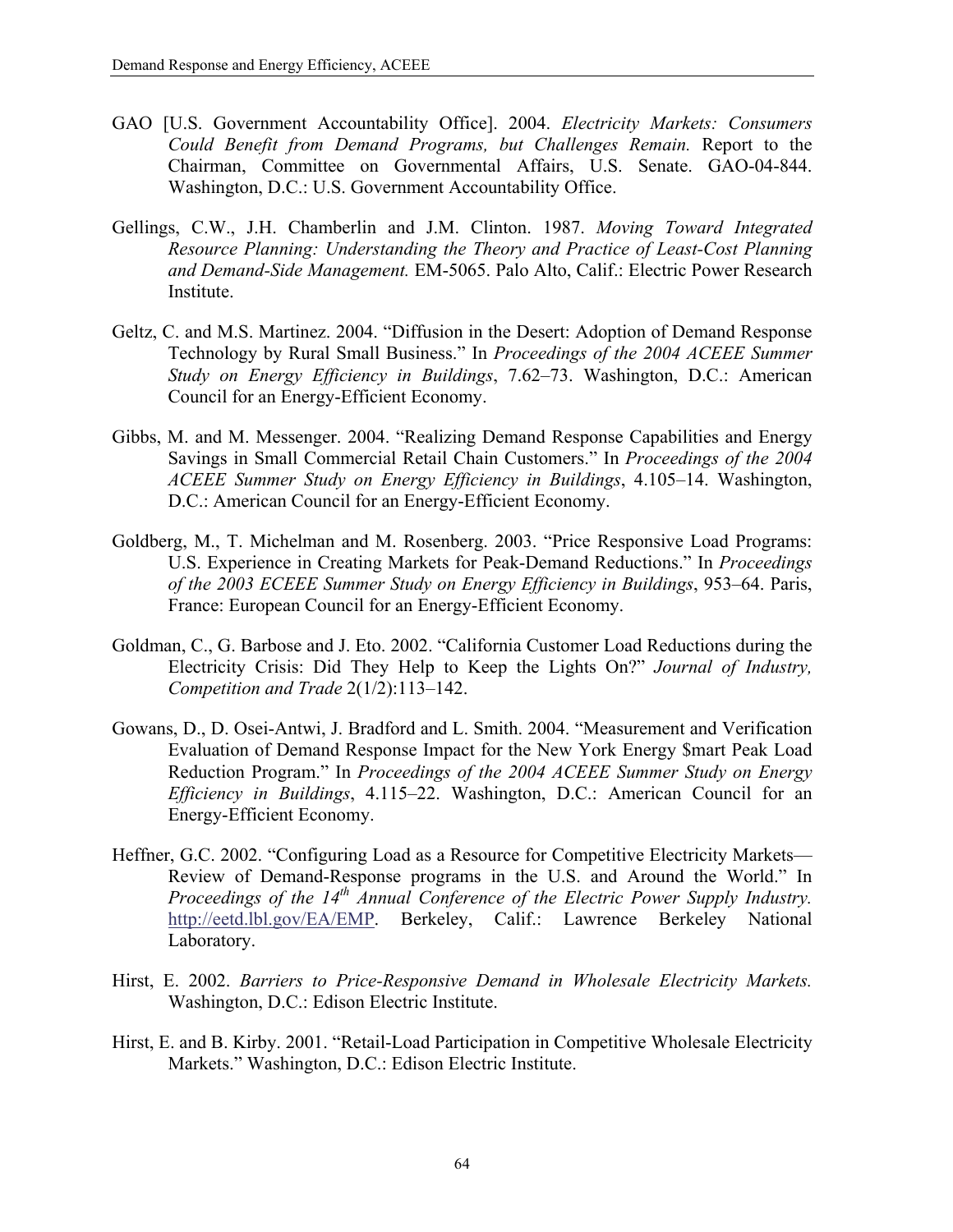- ICF Consulting. 2004. *Small Commercial and Industrial HVAC and Lighting Demand-Response Program, Final Report.* Sherman Oaks, Calif.: ICF Consulting.
- Isaacson, Margorie (Community Energy Cooperative). 2004. Personal communication. September 27.
- ISO New England. 2004. "Demand-Response Program Brochure and Customer Tools." http://www.iso-ne.com/Load\_Response/Demand\_Response\_Program\_Brochure\_and [Customer\\_Tools](http://www.iso-ne.com/Load_Response/Demand_Response_Program_Brochure_and_Customer_Tools/). Holyhoke, Mass.: ISO New England.
- Kathan, D. 2002. *Policy and Technical Issues Associated with ISO Demand-Response Programs.* Prepared by ICF Consulting. Washington, D.C.: National Association of Regulatory Utility Commissioners.
- Kinnert, Robert (Pacific Gas & Electric Company). 2004. Personal communication. May 7.
- Krause, F. and J. Eto. 1988. *Least-Cost Utility Planning Handbook for Public Utility Commissioners, Volume 2: The Demand Side: Conceptual and Methodological Issues.* Washington, D.C.: National Association of Regulatory Utility Commissioners.
- Kushler, M., E. Vine and D. York. 2002. *Energy Efficiency and Electric System Reliability: A Look at Reliability-Focused Energy Efficiency Programs Used to Help Address the Electricity Crisis of 2001.* Washington, D.C.: American Council for an Energy-Efficient Economy.
- Kushler, M., D. York and P. Witte. 2004. *Five Years In: An Examination of the First Half-Decade of Public Benefits Energy Efficiency Policies.* Washington, D.C.: American Council for an Energy-Efficient Economy.
- Larkin, Julia (KEMA-XENERGY). 2004. Personal communication. September 27.
- Larkin, J.K., D. Thomas, E. Jerome and M. Rufo. 2004. "Notes from the Field: Identifying Demand-Response Measures Customers Will Actually Do." In *Proceedings of the 2004 ACEEE Summer Study on Energy Efficiency in Buildings*, 3.153–164. Washington, D.C.: American Council for an Energy-Efficient Economy.
- Levy, R., R. Abbott and S. Hadden. 2002. *New Principles for Demand Response Planning, Final Report.* EP-P6035/C3047. Palo Alto, Calif.: Electric Power Research Institute.
- Massachusetts Electric. 2002. *Report on the Load Curtailment Pilot in Brockton.* Submitted to the Massachusetts Department of Telecommunications and Energy. Boston, Mass.: Massachusetts Electric.
- McCarty, Steve. 2004. "Demand Side Portfolio Management." Presentation at the Annual Conference of the Midwest Energy Efficiency Alliance, Chicago, Ill., September 27.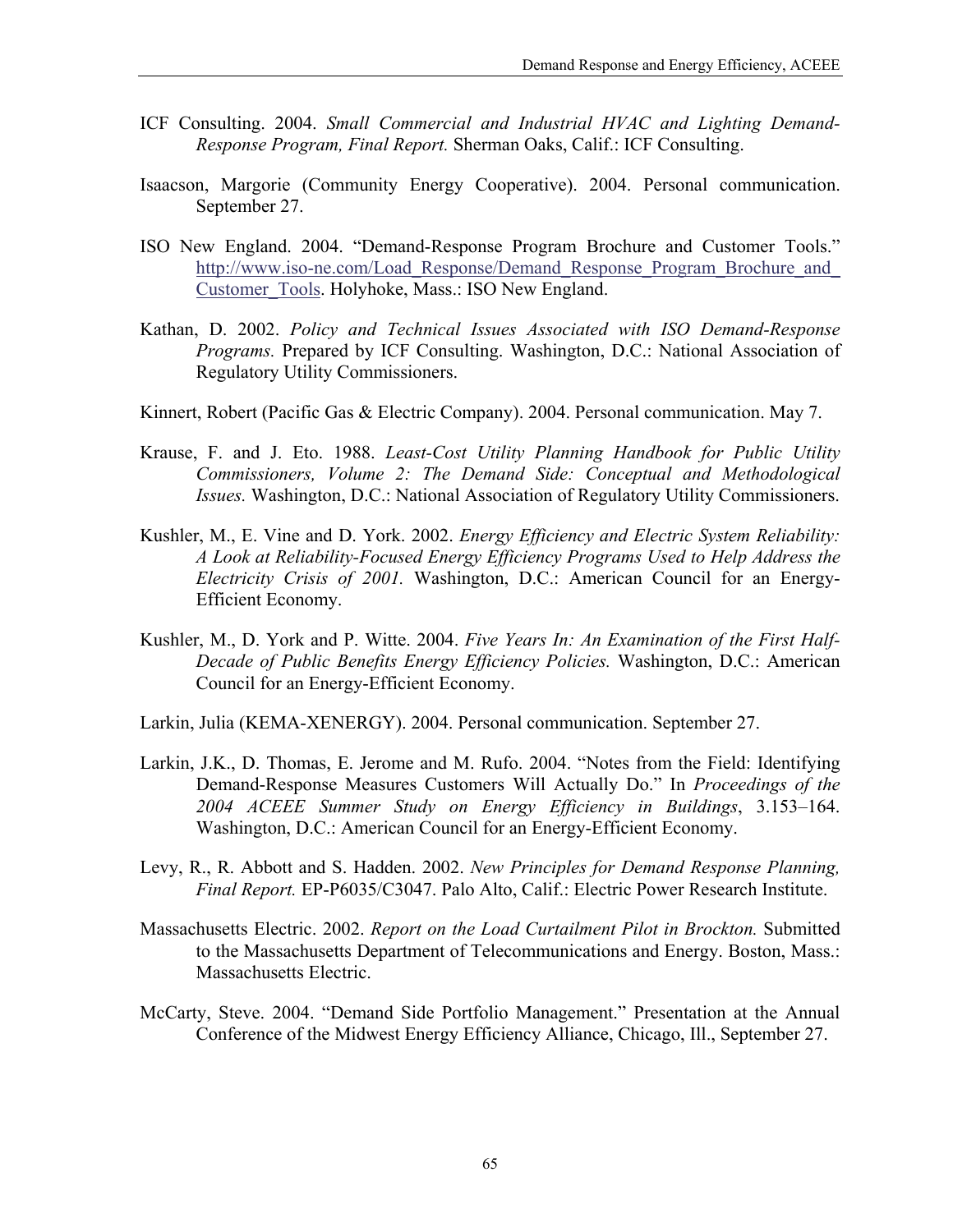- Messenger, M. 2002. *An Action Plan to Develop More Demand Response in California's Electricity Markets.* P400-02-016f. Sacramento, Calif.: California Energy Commission.
- Moskovitz, D. 1989. "Profits & Progress Through Least-Cost Planning." White Paper. Washington, D.C.: National Association of Regulatory Utility Commissioners.
- Nadel, S. 2000. *Utility Energy Efficiency Programs: A Brief Synopsis of Past and Present Efforts.* Washington, D.C.: American Council for an Energy-Efficient Economy.
- [NARUC] National Association of Regulatory Utility Commissioners. 1988. *Least-Cost Utility Planning Handbook for Public Utility Commissioners. Volume 1.* Washington, D.C.: National Association of Regulatory Utility Commissioners.
- ———. 2000. *Resolution Adopting Positions on Issues in Federal Legislation to Restructure the Electric Industry.* [http://www.naruc.org/displaycommon.cfm?an=1&subarticlenbr](http://www.naruc.org/displaycommon.cfm?an=1&subarticlenbr=207) [=207.](http://www.naruc.org/displaycommon.cfm?an=1&subarticlenbr=207) Washington, D.C.: National Association of Regulatory Utility Commissioners.
- Neenan, B., D. Pratt, P. Cappers, J. Doane, J. Anderson, L. Scholle-Cotton, K. Butkins and R. Boisvert. 2004. *A Study of NYISO 2003 PRL Program Performance.* Prepared for the New York Independent System Operator. Syracuse, N.Y.: Neenan Associates.
- [Neenan Associates] Neenan Associates, Lawrence Berkeley National Laboratory and Pacific Northwest National Laboratory. 2003. *How and Why Customers Respond to Electricity Price Variability: A Study of NYISO and NYSERDA 2002 PRL Program Performance.* LBNL Report 52209. Berkeley, Calif.: Lawrence Berkeley National Laboratory.
- Nexant, Inc. 2003a. *AB 970, AB 29X and SB 5X Peak Load Reduction Program—2002 Annual Report.* San Francisco, Calif.: Nexant, Inc..

———. 2003b. *California Energy Commission Peak Load Reduction Programs, Fourth Quarter 2002 Report.* San Francisco, Calif.: Nexant, Inc.

- O'Sheasy, M.T. 2002. "Is Real-Time Pricing a Panacea? If So, Why Isn't It More Widespread?" *The Electricity Journal* December, 24–34.
- [PLMA] Peak Load Management Alliance. 2002. *Demand Response: Principles for Regulatory Guidance.* Jupiter, Fla.: Peak Load Management Alliance.
- [QCI and SBC] Quantum Consulting, Inc. and Summit Blue Consulting, LLC. 2004. *Working Group 2 Demand-Response Program Evaluation—Program Year 2004:* Final Report, Volume 1. Prepared for "Working Group 2 Measurement and Evaluation Committee—California Energy Commission, California Public Utilities Commission and Utilities. Berkeley, Calif.: Quantum Consulting, Inc.
- Reis, Jim (New York State Energy Research and Development Authority). 2004. Personal communication. November 19.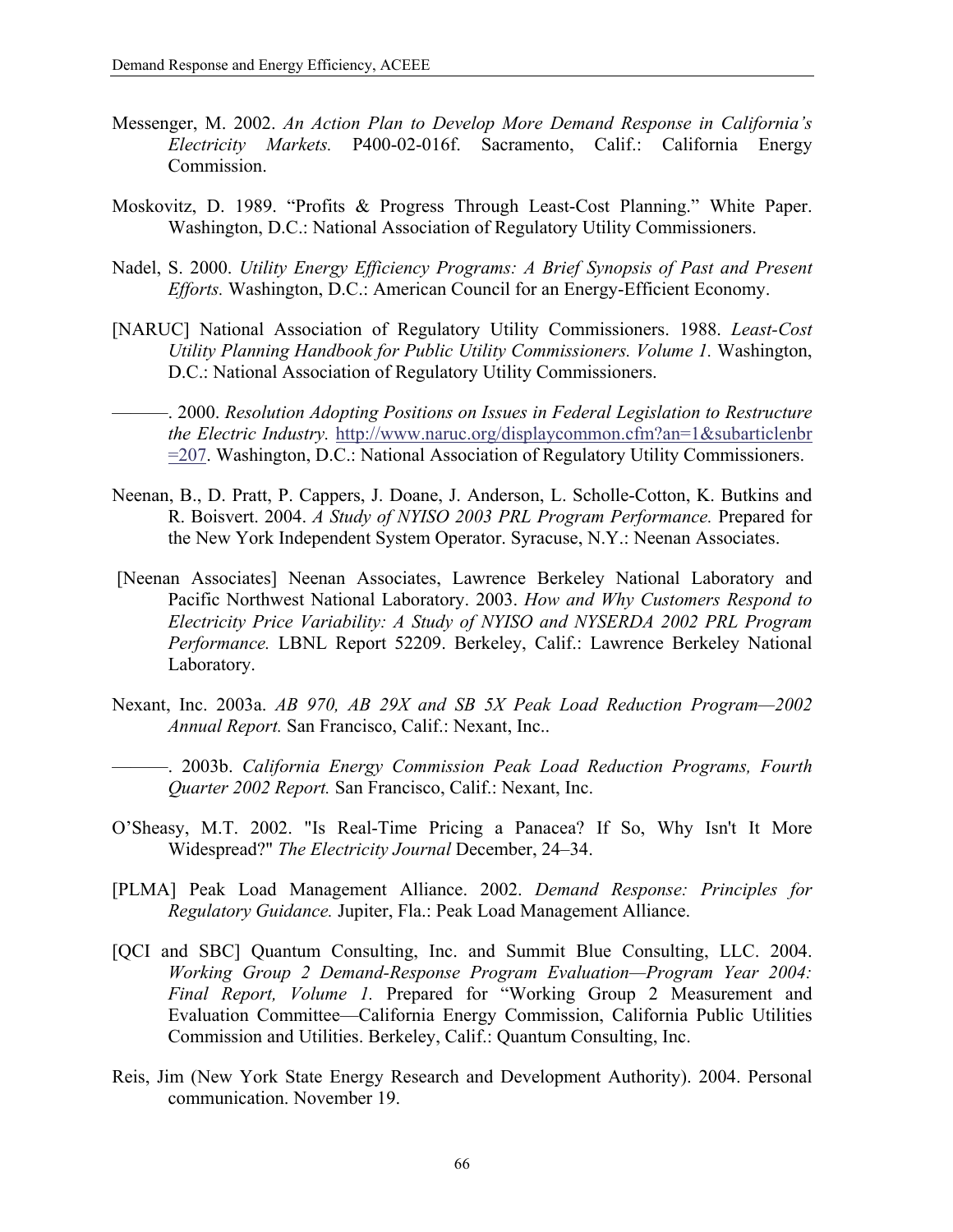- Rosenstock, S. 2002. *Results of the EEI/PLMA 2001 Demand Response Benchmarking Survey.* Washington, D.C.: Edison Electric Institute.
- ———. 2003a. *Final Results of the EEI/PLMA 2002 Demand Response Benchmarking Survey.* Washington, D.C.: Edison Electric Institute.
	- \_\_\_\_\_\_. 2003b. *EEI Member and Non-Member Residential/Commercial/Industrial Efficiency and Demand Response Programs for 2003.* Washington, D.C.: Edison Electric Institute.
- Ruff, L. 2002. "Demand Response: Reality versus Resource." *The Electricity Journal*  December, 10–23.
- Schlegel, J. 2002. "Framing Paper #4: Energy Efficiency." Prepared for the New England Demand Response Initiative. Tucson, Ariz..: Schlegel & Associates, LLC.
- Shockman, C. and M.A. Piette. 2004. "Market Transformation Lessons Learned from an Automated Demand Response Test in Summer and Fall of 2003." In *Proceedings of the 2004 ACEEE Summer Study on Energy Efficiency in Buildings*, 7.319–30. Washington, D.C.: American Council for an Energy-Efficient Economy.
- Smith, C., G. Epstein and M. D'Antonio. 2004. "Demand Response Enabling Technologies and Case Studies from the NYSERDA Peak Load Reduction Program." In *Proceedings of the 2004 ACEEE Summer Study on Energy Efficiency in Buildings*, 2.300–311. Washington, D.C.: American Council for an Energy-Efficient Economy.
- Smith, Lee (New York State Energy Research and Development Authority). 2004. Personal communication. November 19.
- Stanton-Hoyle, D., J. Oyhenart, S. Anderson, and R. Gerardi. 2004. "'We've Never Done that Before:' Making Energy \$mart Homes Out of Existing Homes in Westchester County, NY." In *Proceedings of the 2004 ACEEE Summer Study on Energy Efficiency in Buildings*, 11.177–87. Washington, D.C.: American Council for an Energy-Efficient Economy.
- Summit Blue Consulting and SERA. 2004. *Evaluation of the Energy-Smart Pricing PlanSM : Project Summary and Research Issues, February 2004.* Prepared for the Community Energy Cooperative, Chicago, Illinois. Boulder, Colo.: Summit Blue Consulting.
- Tholin, K., L. Kotewa, A. Star, M. Ozog, M. Thornsjo, and L. Skumatz. 2004. "Residential Real-Time Pricing: The Energy Smart Pricing Plan." In *Proceedings of the 2004 ACEEE Summer Study on Energy Efficiency in Buildings*, 2.321–29. Washington, D.C.: American Council for an Energy-Efficient Economy.
- Wood, V., J. Erickson, L. Lutzenhiser, S. Lutzenhiser, M. Ozog and S. Bender. 2004 "What Goes on Behind the Meter: Real Customer Response to Residential Time-of-Use Pricing." In *Proceedings of the 2004 ACEEE Summer Study on Energy Efficiency in*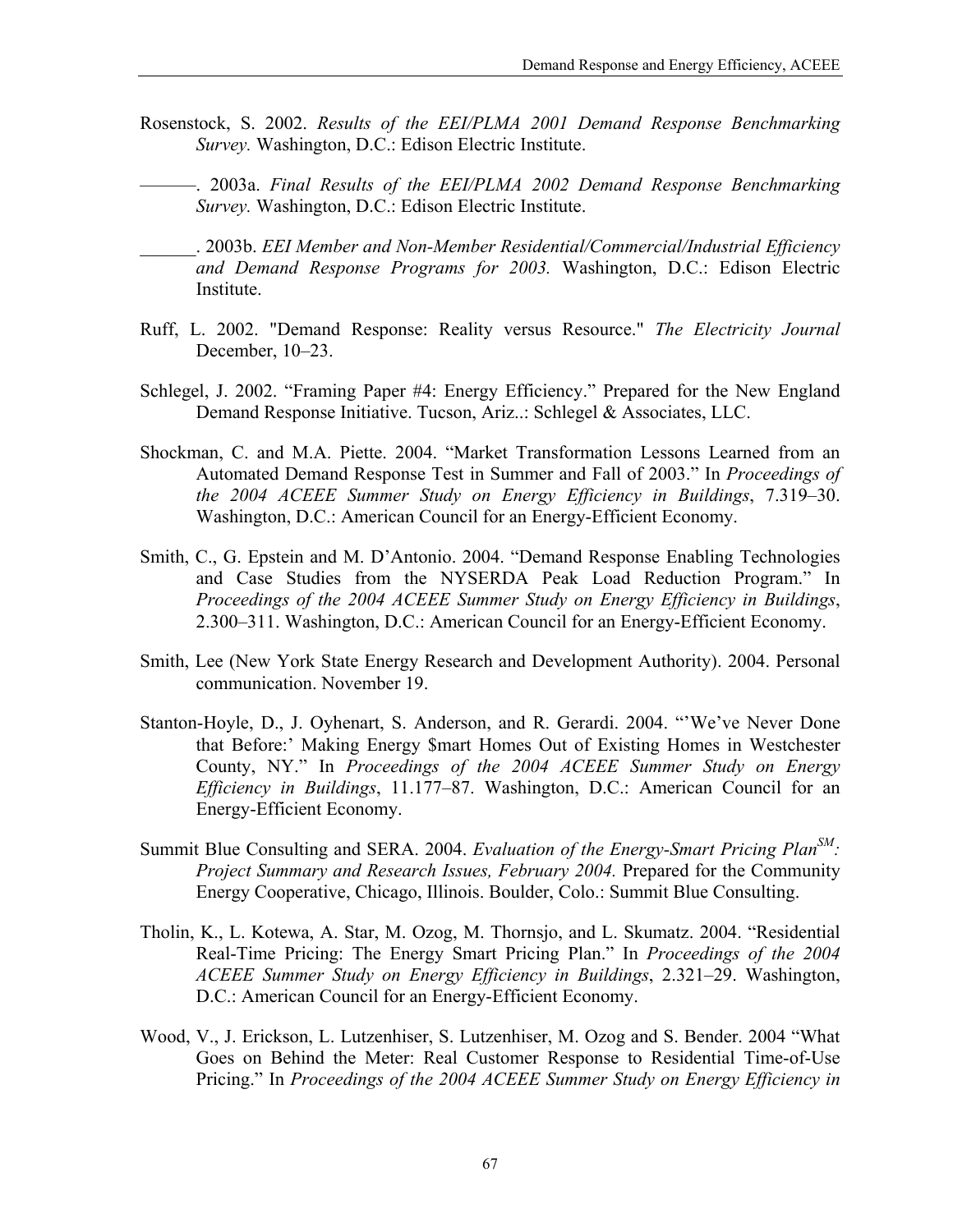*Buildings*, 7.358–70. Washington, D.C.: American Council for an Energy-Efficient Economy.

XENERGY, Inc. and Nexant, Inc. 2002a. *Enhanced Automation Technical Options Guide.* Publication No. 400-02-005F. [http://ConsumerEnergyCenter.org/](http://consumerenergycenter.org/enhancedautomation) [enhancedautomation](http://consumerenergycenter.org/enhancedautomation). Sacramento, Calif.: California Energy Commission.

———. 2002b. *Six Enhanced Automation Success Stories.* [http://ConsumerEnergyCenter.](http://consumerenergycenter.org/enhancedautomation) [org/enhancedautomation.](http://consumerenergycenter.org/enhancedautomation) Sacramento, Calif.: California Energy Commission.

York, D. and M. Kushler. 2002. *State Scorecard on Utility and Public Benefits Energy Efficiency Programs: An Update.* Washington, D.C.: American Council for an Energy-Efficient Economy.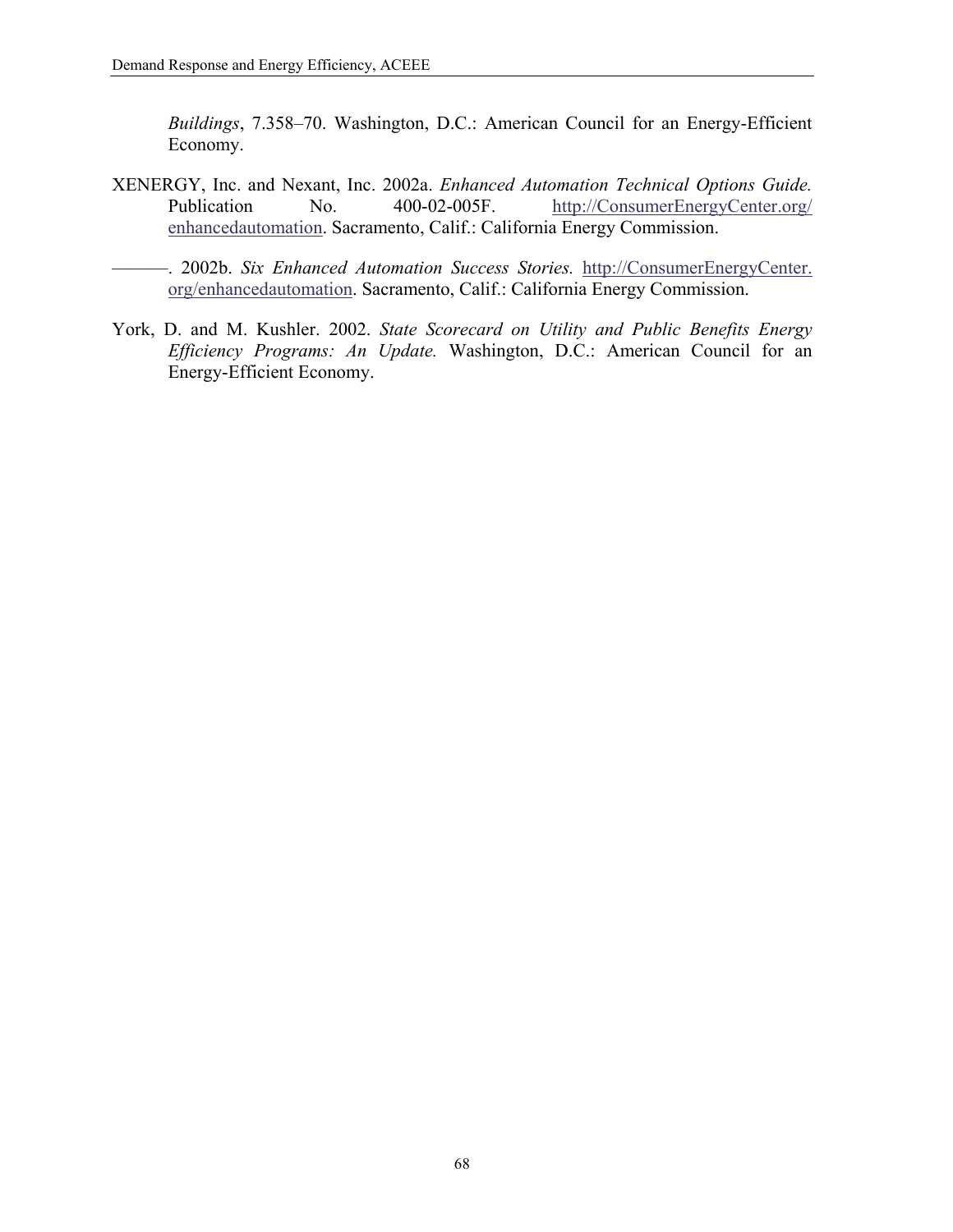# **APPENDIX A: DEMAND-RESPONSE INSTITUTIONS, ORGANIZATIONS, AND INITIATIVES**

Demand-response programs and initiatives offer numerous potential benefits to customers, load-serving entities, independent system operators, and other key stakeholders in electricity markets. Interest in demand-response programs has grown rapidly in recent years because of the great potential benefits.

Despite the promise of demand response, experience with programs designed to harness this potential is relatively limited, at least for the more market-based types of programs, such as real-time or other dynamic pricing. Utility industry restructuring and deregulation efforts have greatly complicated the structure and operation of electricity markets. Federal efforts to develop a "standard market design" in order to bring greater uniformity across regional and national electricity markets also has added complexity and uncertainty to this more complicated picture.

The tremendous promise of demand response combined with the variety of institutional, market, and technological barriers that exist toward greater utilization of these resources has led to numerous state and regional initiatives to examine key demand-response issues and develop appropriate policy responses to address these. In this appendix, we survey key international, national, regional, and state initiatives that address demand response.

# **National and International Organizations and Initiatives**

## **Demand Response and Advanced Metering Coalition**

A national group that was formed recently is the Demand Response and Advanced Metering Coalition (DRAM), which is an association of public interest groups, demand response technology companies, utilities, and other parties focused on education and outreach in the area of demand response. DRAM's mission "[I]is to be a source of information, data and expertise in demand response and to provide a diverse forum for ideas and experience to be exchanged among policy makers, DR practitioners, DR providers and other interested parties." DRAM advocates for increased use of advanced metering and communications technologies to support demand-response programs and to provide energy consumers with time-of-use information in order to guide energy use decisions.

DRAM specifically supports a variety of mechanisms and policies to achieve its mission, including:

• Giving consumers access to energy information to enable them to make informed decisions about electricity use and energy efficiency; participate in demand-response programs; take advantage of lower off-peak rates to save on their bills; receive the full value of alternative energy and energy efficiency products that reduce demand during high price on-peak periods; and be rewarded for wise and efficient use of energy.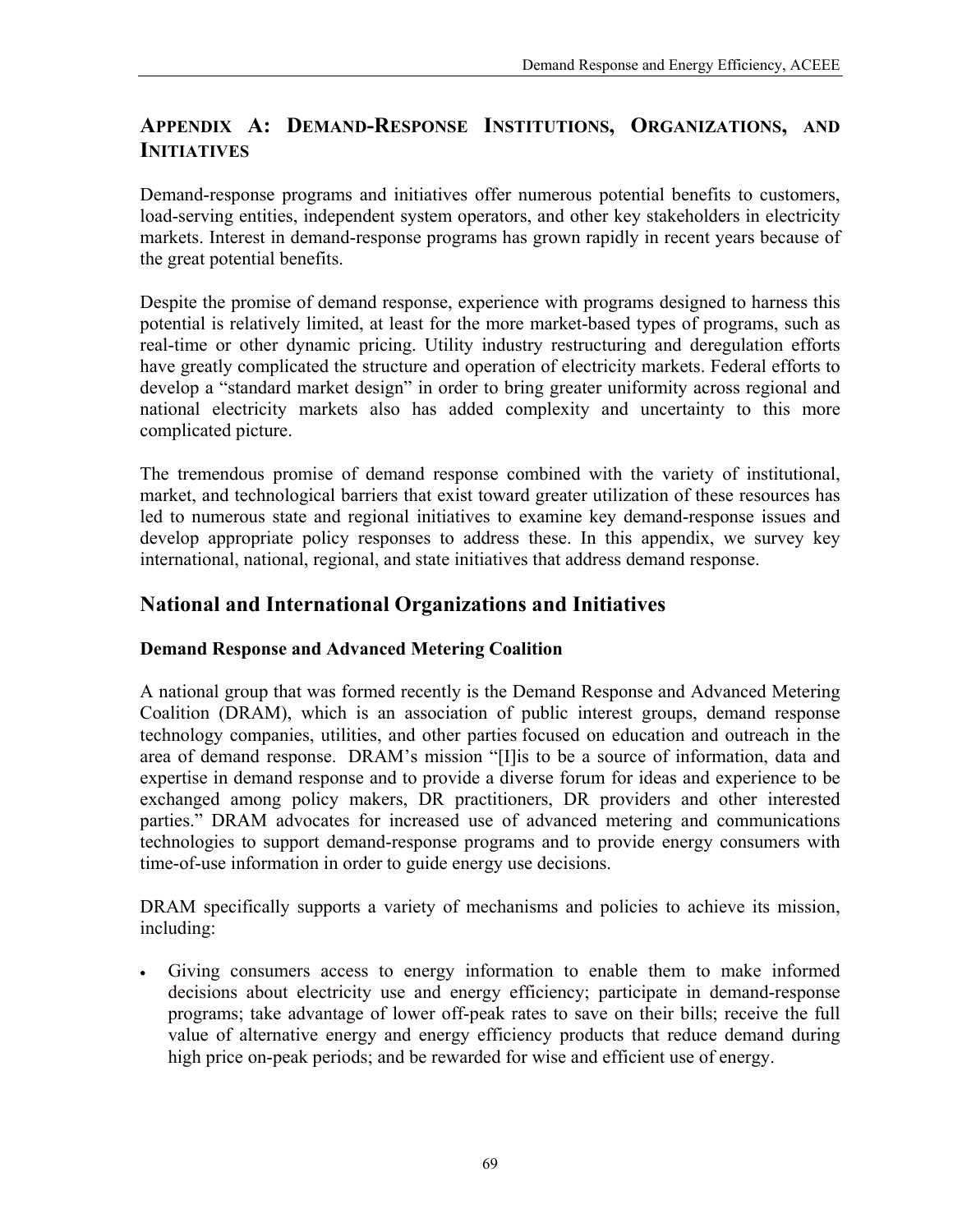- Ensuring that regulatory policy provides for recovery of implementation costs for advanced meters, as well as to provide financial incentives to help offset the costs of advanced meters, such as tax credits and accelerated depreciation.
- Using existing national technical standards and existing data protocols applicable to advanced metering to minimize costs for equipment, data communications, and data management.
- Promoting the development and implementation of price-based demand-response programs, along with promoting voluntary participation in these programs.
- Requiring that federal facilities be metered individually or submetered with interval or other time-of-use metering technology.

To enact such policies, DRAM has testified at both federal and state regulatory proceedings. DRAM also has participated in the New England Demand Response Initiative (NEDRI), described further below, under "Regional Organizations and Initiatives."

### **Edison Electric Institute**

The Edison Electric Institute, the association of U.S. shareholder-owned electric companies and industry associates, views demand response as "essential to competitive markets." EEI noted:

While wholesale electricity prices fluctuate hourly, retail customers generally do not see these price changes. Without clear price signals, customers have no incentive to reduce usage during infrequent periods of high wholesale prices.

In recent years, EEI has collaborated with the Peak Load Management Alliance (see below) to track demand-response program development. Together EEI and PMLA have conducted two annual "Benchmarking Surveys;" the first was for 2001 data, the second for 2002. The survey is part of a system that the two organizations have established to help program managers benchmark their demand-response programs. This benchmarking system is an online database that allows program managers to input program information on a dedicated site. The system operators "scrub" data before it is available to users of the system, who can view results of data surveys or download results for their own analysis. As of May 2003, the EEI/PLMA Benchmarking Survey had received partial or complete information from 17 companies (or other entities) for a total of 26 demand-response programs. The majority of these data were received from investor-owned utilities; no ISO or RTO submitted data in 2002.

Only direct participants in the benchmarking survey have full access to the data submitted by all participants. EEI and PMLA, however, do publish summary data that is available to nonparticipants and non-members. Below are summary data available publicly for the 26 programs covered in the most recent survey.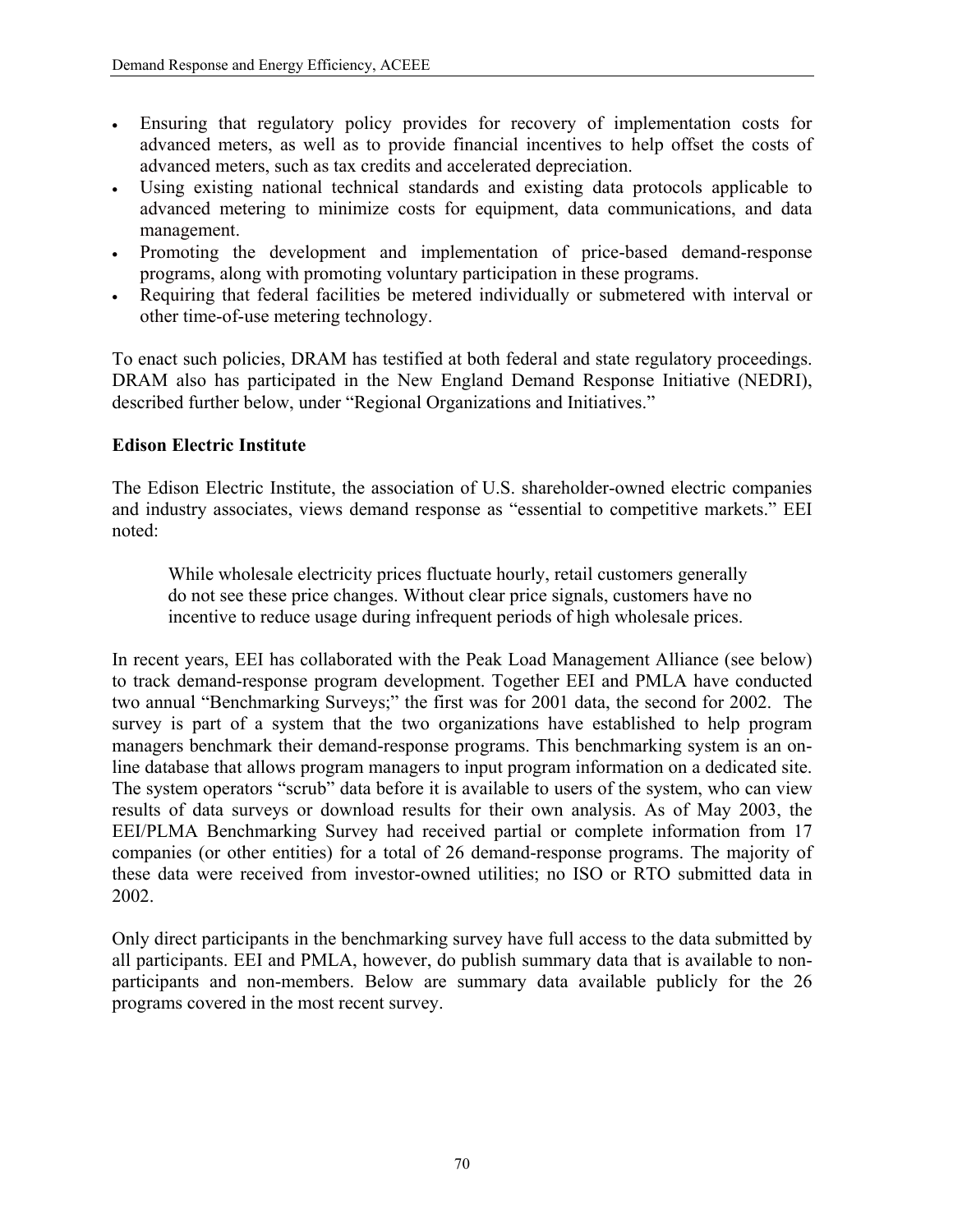| Program target sectors              | 5 residential, 21 non-residential (commercial,<br>industrial, agricultural) |
|-------------------------------------|-----------------------------------------------------------------------------|
| Program costs                       | \$0 to \$40.4 million                                                       |
| Summer demand reduction results     | 0 to 500,000 kW                                                             |
| Maximum/potential demand reduction  | $0.54$ mean                                                                 |
| achieved                            | $0.72$ median                                                               |
| Summer energy impacts (kWh savings) | 0 to 4.9 million kWh                                                        |
| Top control strategy                | C/I: utility warning with customer controlling                              |
|                                     | onsite use                                                                  |
| Top methods of communications       | Internet, direct email, and telephone/paging                                |
|                                     | (no ranking given of these three)                                           |
| Operational parameters              | • Number of DR events: 1 to 365                                             |
|                                     | Maximum hours/event: 4 to 24 hours                                          |

EEI also regularly gathers information from both members and non-members on their efficiency and demand-response programs offered to residential, commercial, and industrial customers. The latest of these annual surveys was updated in June 2003. This survey collects the following information on efficiency and demand-response programs:

- Member or investor-owned utility name and states served
- Program(s) name(s)
- Program(s) summary statement(s) on services and program type
- Web site

This survey gives a good snapshot of the types and numbers of programs offered across the U.S. It shows clearly that demand-response programs have become widespread. Of the 90 utilities included in this survey, 52 offer some type of demand-response program, broken down by the following categories:

- 30 utilities offer load control or other types of "traditional" load management, such as residential air conditioner cycling programs
- 29 utilities offer curtailment programs for commercial and industrial customers
- 10 utilities offer some type of time-differentiated pricing, generally real-time pricing
- 5 utilities offer interruptible programs
- 2 utilities offer demand bidding programs
- 2 utilities offer emergency back-up generation programs

EEI also has published a number of policy papers that analyze key demand response issues, including:

- "Barriers to Price Responsive Demand in Wholesale Electricity Markets"
- "Economic Principles of Demand Response in Electricity"
- "Retail-Load Participation in Competitive Wholesale Electricity Markets"
- "The Role of Demand Response in Electric Power Market Design"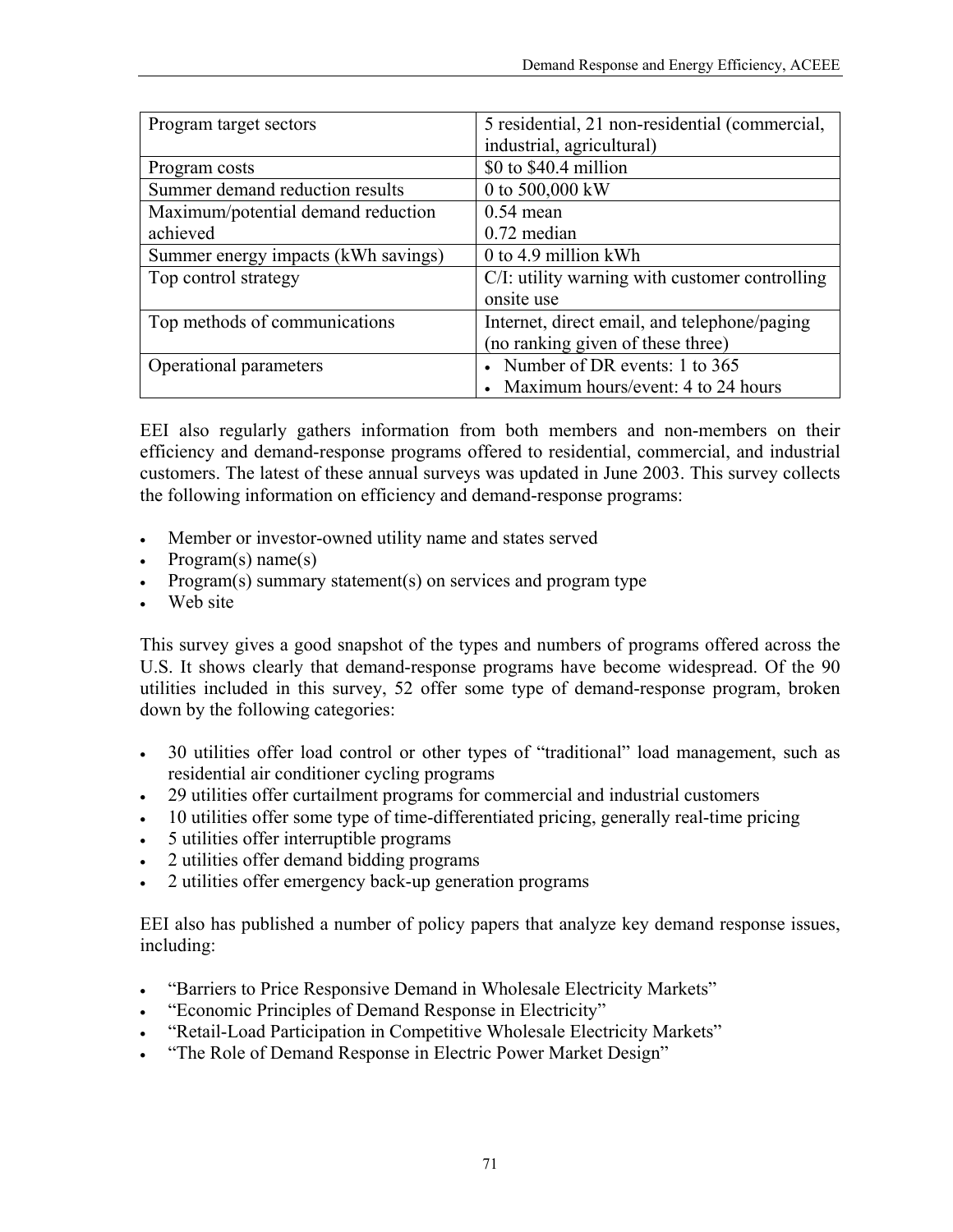## **Federal Energy Regulatory Commission (FERC)**

As the regulatory authority that has jurisdiction over wholesale, interstate electricity markets, FERC is a key driver specifically for encouraging players in these markets to use demand response. On July 31, 2002, FERC issued a "Notice of Proposed Rulemaking" (NOPR) on "Standard Market Design" (SMD). Development of SMD is an objective of FERC in order to help achieve its objective of "wholesale electricity markets that produce just and reasonable prices and work for customers." Key features proposed as part of SMD include:

- The formation of regional transmission organizations (RTOs);
- Ensuring that all independent transmission organizations have sound wholesale market rules; and
- Varying implementation schedules depending on regional needs and regional differences.

FERC's SMD proposal notes several weaknesses in existing wholesale markets that effective demand-response programs could address. These weaknesses include:

- Recent incidents of supply shortages;
- Demand that does not respond to high prices; and
- Lack of price transparency in the marketplace.

In its "Strategic Plan for Fiscal Years 2003–2008," one of FERC's objectives is to "Establish balanced, self-enforcing market rules." FERC sees demand-side participation as a key element to achieving this objective. It notes that states have direct jurisdictional authority over many demand-side measures. However, FERC is working to encourage more demand response by addressing issues within its jurisdiction. FERC's efforts include:

- Ensuring that wholesale markets facilitate equal participation by demand-side and supply-side resources;
- Encouraging states to adopt programs that let customers respond to changing prices; and
- Helping to remove any impediments that prevent full demand-side participation in electricity markets.

FERC's specific activities to support demand response include:

- Supporting NEDRI (New England Demand Response Initiative);
- Developing region-wide demand-response programs;
- Frequent outreach on demand response and advance metering; and
- Working with the Department of Energy to develop and implement a demand-response research program.

Decisions that FERC makes regarding the structure, rules, and operation of wholesale electricity markets will play a critical role in determining how various market participants load serving entities, local distribution companies, and independent system operators—can use demand response in working with customers to forge more direct links to these wholesale markets.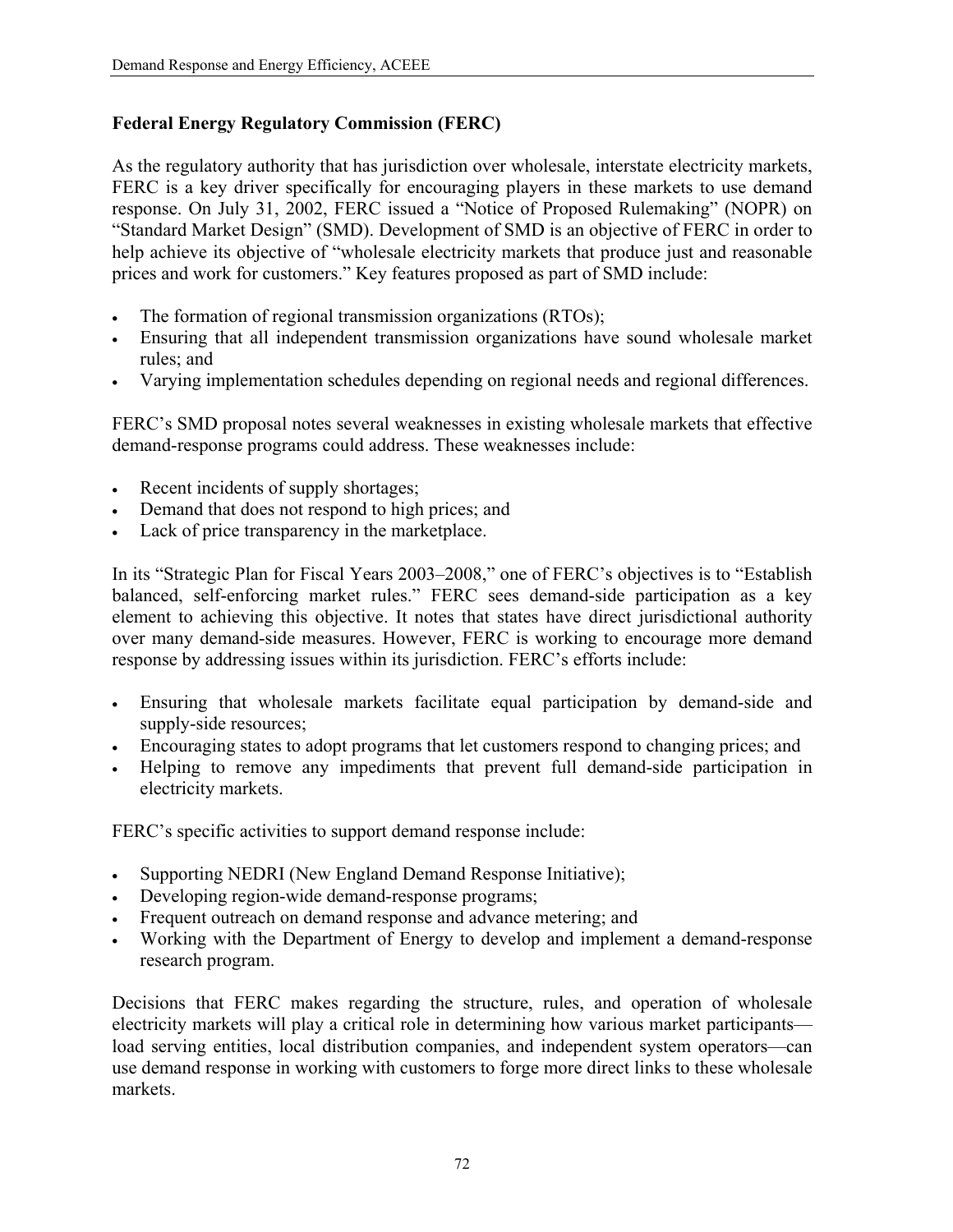### **International Energy Agency: Demand Side Management Program, Demand Response Project**

Ten countries to date—Australia, Denmark, Finland, Italy, Japan, Korea, Norway, Spain, Sweden, and the United States—are working under this umbrella project. The objective is to develop demand response business and regulatory models that can be implemented under various regulatory and market structures. Each country will develop its models based on a common template to be developed by IEA.

## **Lawrence Berkeley National Laboratory (LBNL)**

LBNL's "Energy Analysis" Division has long been active in research and analysis of a variety of issues associated with electricity markets and policies, including demand response. In the area of demand response, LBNL's work includes:

- Analysis of demand-response policies and programs;
- Adoption of demand-response "enabling technologies;"
- Technical assistance to ISOs, utilities, and regulatory agencies on demand-response program design, implementation, evaluation, and measurement & verification; and
- Analysis of dynamic pricing programs.

LBNL has been at the forefront of research and analysis of demand response. Its publications are a rich source of information on such programs. It is also home to the Public Interest Energy Research (PIER) Demand Response Research Center (see below).

## **National Association of Regulatory Utility Commissioners (NARUC)**

NARUC has initiated a number of demand-response activities in order to increase member understanding and ensure coordination among state regulators and the various entities involved with demand-response programs. NARUC received funding from the U.S. Department of Energy for a project to "enhance coordination between building and power system operators in terms of demand-side responses to Location Based Marginal Pricing (LBMP)." NARUC cites the potential benefits of this work as:

- improved power system reliability,
- enhanced environmental quality,
- mitigation of high locational prices within congested areas, and
- reduction of market barriers for demand-side market participants.

NARUC also has completed a white paper on policy and technical issues associated with ISO demand-response programs and has worked to develop guidelines for the interaction of ISO programs with state public utility regulation.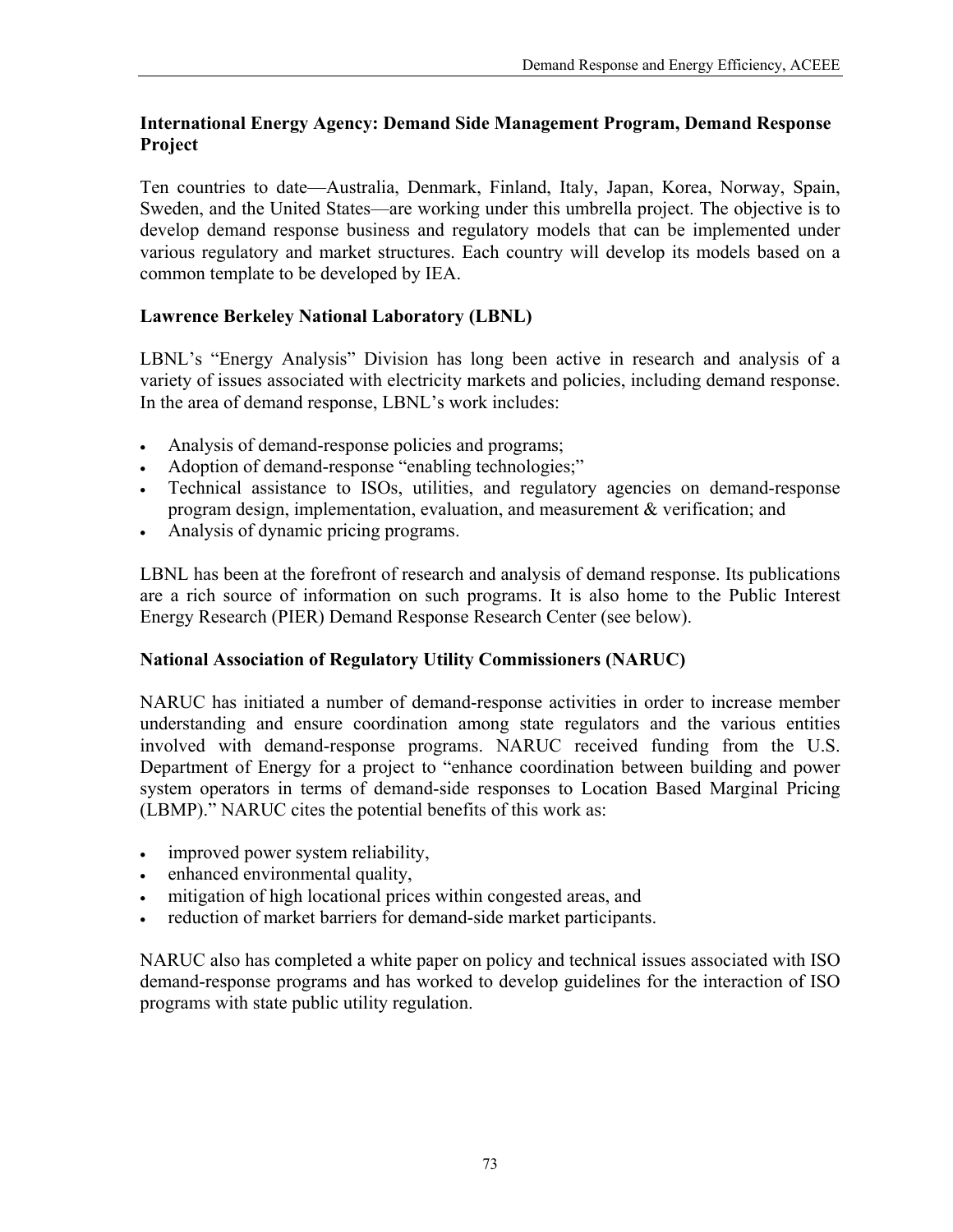#### **Peak Load Management Alliance**

The Peak Load Management Alliance is an organization of utilities, consultants, manufacturers, and research institutions. According to PMLA's By-laws:

The Corporation has the additional purposes of increasing consumer participation in electric load management for the purpose of achieving a strong competitive energy market, a more reliable electrical system, promoting and actively sharing information about the development, demonstration and evaluation of applicable technologies and products, educating consumers and suppliers about load management's value as a response to market price signals and as a risk management technique.

PMLA's activities include organizing an annual conference and publishing policy papers. Together with EEI it has established a system to help program managers benchmark their demand-response programs as described above under EEI. It also published a policy and program guide for demand-response initiatives, *Demand Response: Principles for Regulatory Guidance.*

### **PIER Demand Response Research Center**

The Public Interest Energy Research Demand Response Research Center was created in 2004 with funding from the California Energy Commission's PIER Program. The center's main objective "[I]s to develop, prioritize, conduct and disseminate research that develops broad knowledge that facilitates DR [demand response]." The center seeks to develop, prioritize, conduct, and disseminate multi-institutional research to facilitate the development and practice of demand response. The center's research agenda covers four principal areas of research:

- Policies, programs and tariffs;
- Utility markets, technology, and systems;
- Customer and end-use technology and systems; and
- Consumer and institutional behavior.

The center seeks to involve a variety of stakeholders, including industry trade associations; researchers; building owners, engineers, and operators; and building equipment manufacturers in its planning and research projects.

Initial projects at the Center include:

- Evaluation of real-time pricing for large users,
- Demand shifting with thermal mass, and
- Automated demand response.

The center also has initiated a scoping study (begun in the fall of 2004) to build on current CEC research and development and related California demand-response activities.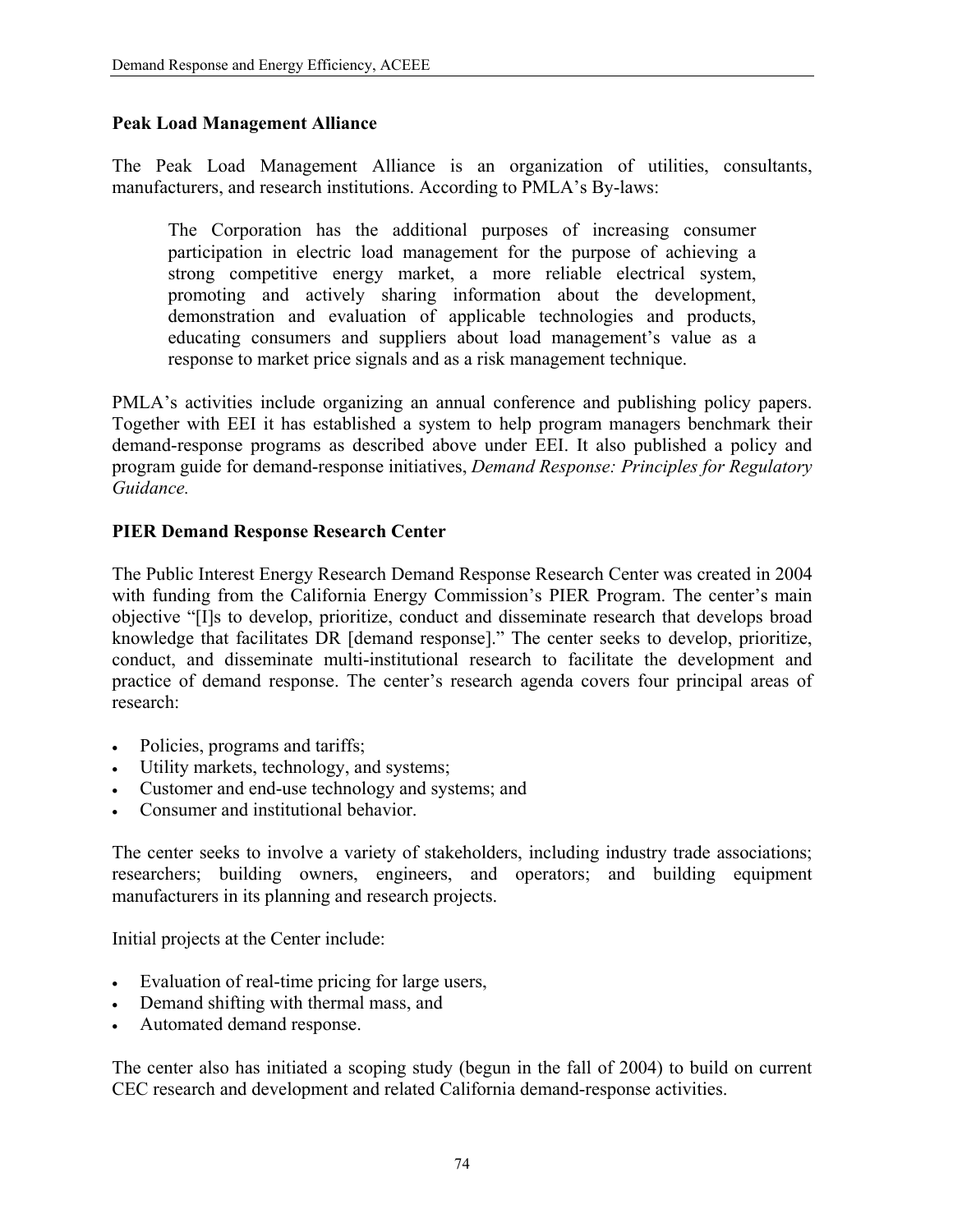## **United States Demand Response Coordinating Committee (DRCC)**

The committee was formed in July 2004 to work on demand-response issues. DRCC's efforts will be focused on developing information and tools needed to increase the use of demand response as an option to address national, regional, and state electricity issues and challenges. DRCC's members include utilities, ISOs, research institutions, and regional transmission operators. Representatives from state and national regulatory authorities (NARUC and FERC) as well as the U.S. Department of Energy will serve on DRCC in advisory capacities.

An initial effort of DRCC will be to review existing demand-response activities in the U.S. to identify "best practices" among these programs. DRCC also will identify gaps in the knowledge base about demand response.

# **Regional Organizations and Initiatives**

## **ISO New England and NEPOOL Demand Response Working Group**

ISO New England offers two reliability-based programs: (1) Real Time Demand Response and (2) Real Time Profile Response, as well as one price-based program: Real Time Price Response. In addition to offering these programs, ISO New England has worked to promote awareness and understanding of demand response among its customers, as evidenced by "Demand Response Summits" it has held in 2003 and 2004.

ISO New England works closely with the New England Power Pool (NEPOOL), which is a voluntary association of entities that are engaged in the electric power business in New England. Participating entities include investor-owned utility systems, municipal and consumer-owned systems, joint marketing agencies, power marketers, load aggregators, generation owners, and end-users. NEPOOL created the "Demand Response Working Group" in May of 2003, which is a subgroup of the NEPOOL Markets Committee. The fundamental mission and purpose of the Demand Response Working Group are:

- Serve as a forum for demand-response stakeholders to discuss program implementation issues and ideas, business process improvements, marketing activities, and resolution of problems and issues.
- Provide input to the NEPOOL Markets Committee and ISO New England on demandresponse program policy, cost allocation of demand-response programs, program evaluation and market assessments, and changes to program design and rules.

## **Mid-Atlantic Demand Response Initiative (MADRI)**

MADRI was formed in 2004, partially based on the NEDRI experience (below). Its focus is on the PJM power system, which along with ISO New England is one of the two most developed transmission system operators in the U.S. FERC has been working closely with these organizations to ensure that demand-response and other distributed resources are effectively treated in the development of these markets and their planning processes.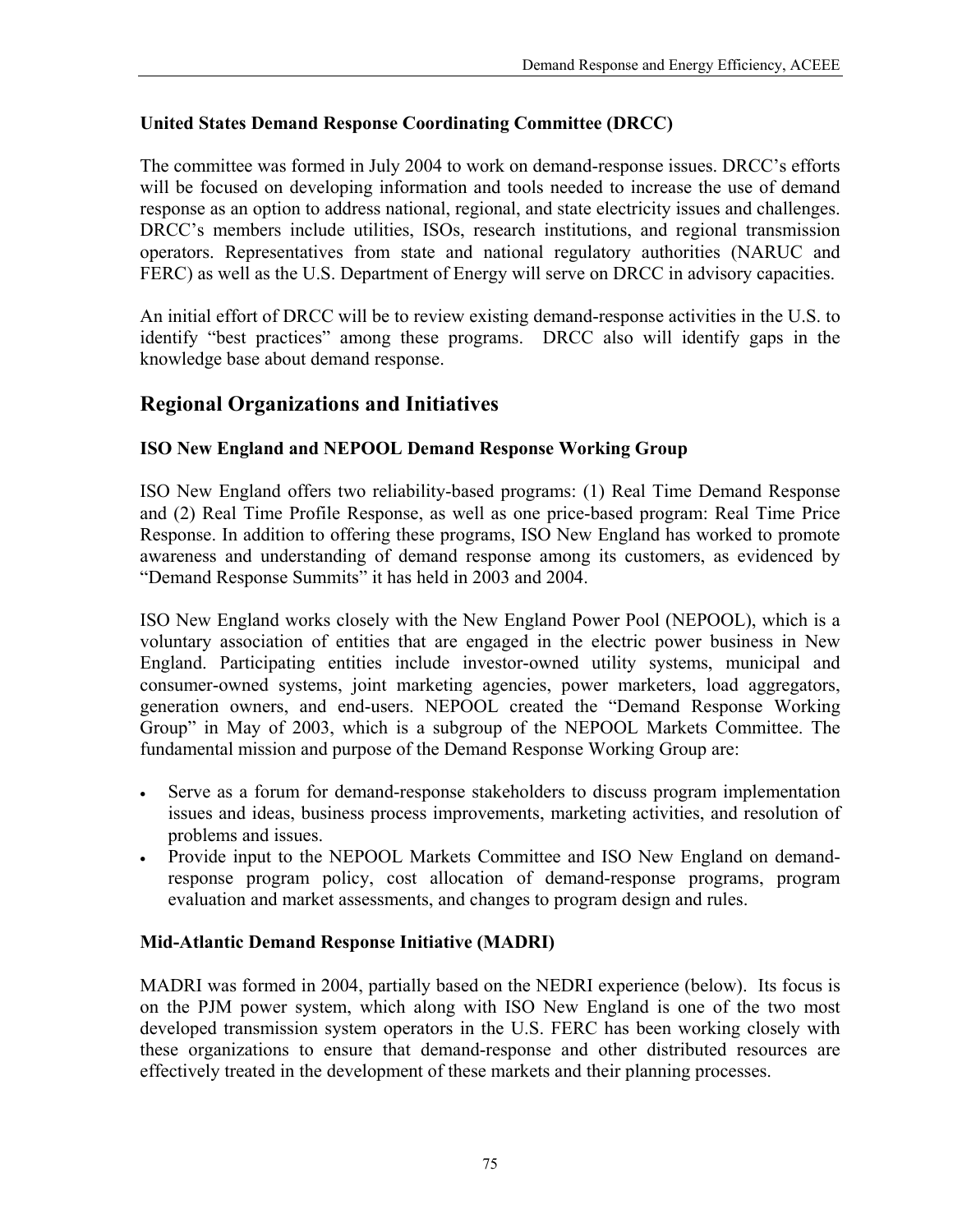### **New England Demand Response Initiative (NEDRI)**

This initiative was a ground-breaking regional collaborative with a broad spectrum of participants carried out in 2002–03 via a series of 16 plenary meetings and numerous smaller working group and ad hoc meetings. Its primary focus is on the transmission system and power market operated by the Independent System Operator of New England (ISO New England). NEDRI's overall objective was to "devise an effective long-term strategy for demand responsiveness, which includes load response resources and efficiency investments, in New England's power systems and markets."

NEDRI's participants included state utility commissions; system operators; environmental regulators; state energy offices; utility, demand response, and market participants; consumer and environmental advocates; and federal agencies (non-voting members).

NEDRI organized its work around the following program areas:

- Regional reliability and demand-response programs
- Pricing, metering, and default service reform
- Energy efficiency as a demand-response resource
- Opportunities for load participation in contingency reserve markets
- Demand-response resources and power delivery systems

NEDRI first established basic principles around which programs should be designed for the region and then worked to establish consensus on specific policy recommendations for programs. NEDRI adopted a total of 38 policy recommendations to support comprehensive development of cost-effective demand-response resources throughout the region. The recommendations largely represent consensus of all NEDRI members with the exception of the regulatory agencies, which abstained from endorsing the recommendations so as not to compromise their neutrality as regulatory agencies possibly facing cases involving the issues covered by NEDRI.

NEDRI's work yielded a final report and a set of "framing" papers on the principal program areas its participants covered. This documentation is a valuable and in-depth resource on the theory, experience, and issues associated with demand-response programs. The NEDRI process provides a useful model of a multi-stakeholder collaborative created to develop effective regional demand-response programs.

### **PJM Interconnection—Demand Response Working Group**

PJM is a regional transmission organization that operates the transmission system in a large region of the Northeast and Middle Atlantic and into the Midwest, including areas in Delaware, Illinois, Indiana, Kentucky, Maryland, Michigan, New Jersey, Ohio, Pennsylvania, Tennessee, Virginia, West Virginia, and the District of Columbia. PJM established a demand-side response working group in about 2001, which remains active today. This group covers a wide variety of issues pertinent to demand response for PJM and its 300-plus member organizations. These issues include: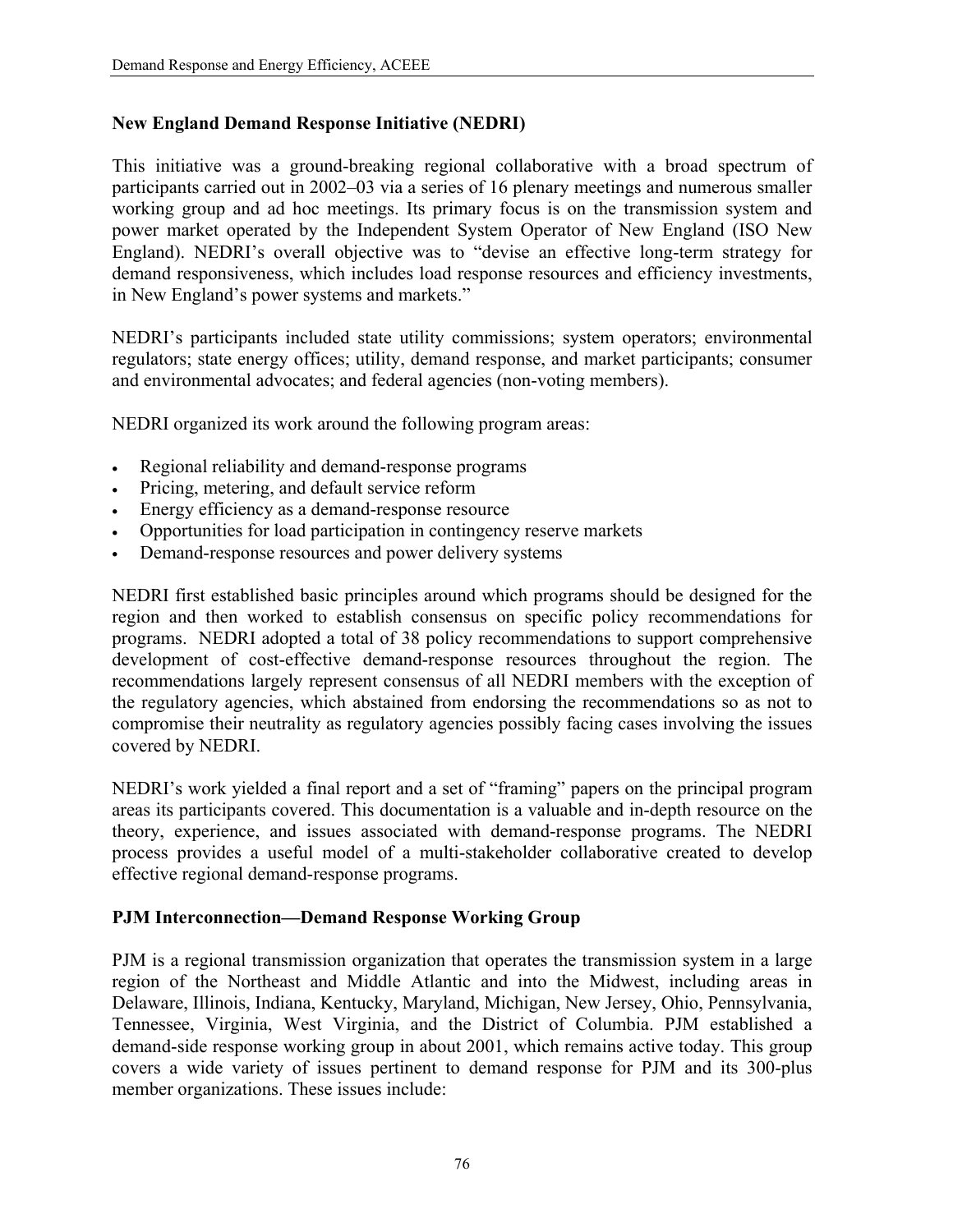- Analysis and estimate of demand-resource potential,
- Regulatory barriers and opportunities,
- Market-enabling mechanisms,
- Metering and communications infrastructure,
- Pricing policies,
- Coordination of regional policies and technical standards,
- Load response and other demand-response program results,
- Principles for demand response, and
- Surveys of member demand response activities.

## **State Organizations and Initiatives**

#### **California Energy Commission and California Public Utilities Commission**

California has been at the forefront of demand response research, program development, and implementation. The California Energy Commission and California Public Utilities Commission have been leading these efforts in California, working closely with California's utilities. Much of this recent activity stems from a joint "Order Instituting Rulemaking on Policies and Practices for Advanced Metering, Demand Response and Dynamic Pricing, R.02-06-001," issued in the summer of 2002. As the Order states:

We open this rulemaking proceeding to address, in a comprehensive manner, policies to develop demand flexibility as a resource to enhance electric system reliability, reduce power purchase and individual consumer costs, and protect the environment.

Through this proceeding, we hope to craft a comprehensive policy in the three investor-owned utility territories of Pacific Gas & Electric, San Diego Gas and Electric (SDG&E), and Southern California Edison (Edison), to provide options to individual consumers for reducing cost, while providing overall system benefits.

This Order has been the genesis for numerous activities supporting the development of demand response in California, including research, workshops, multi-stakeholder working groups, program development, and evaluation protocols. The Statewide Residential Dynamic Pricing Pilot underway is one example of a development from these activities. The CEC also funds the PIER Demand Response Research Center and its activities, described above.

Prior to the activities stemming from the California energy crisis of 2000–01 was the impetus for a rapid expansion of both demand-response and energy efficiency programs. The California Legislature passed two bills—SB 5X and AB 29X—that provided \$859 million in additional funding for a wide variety of programs to be administered by utilities, third parties, public agencies, and other organizations. The California Energy Commission received funding to administer several programs, including demand response.